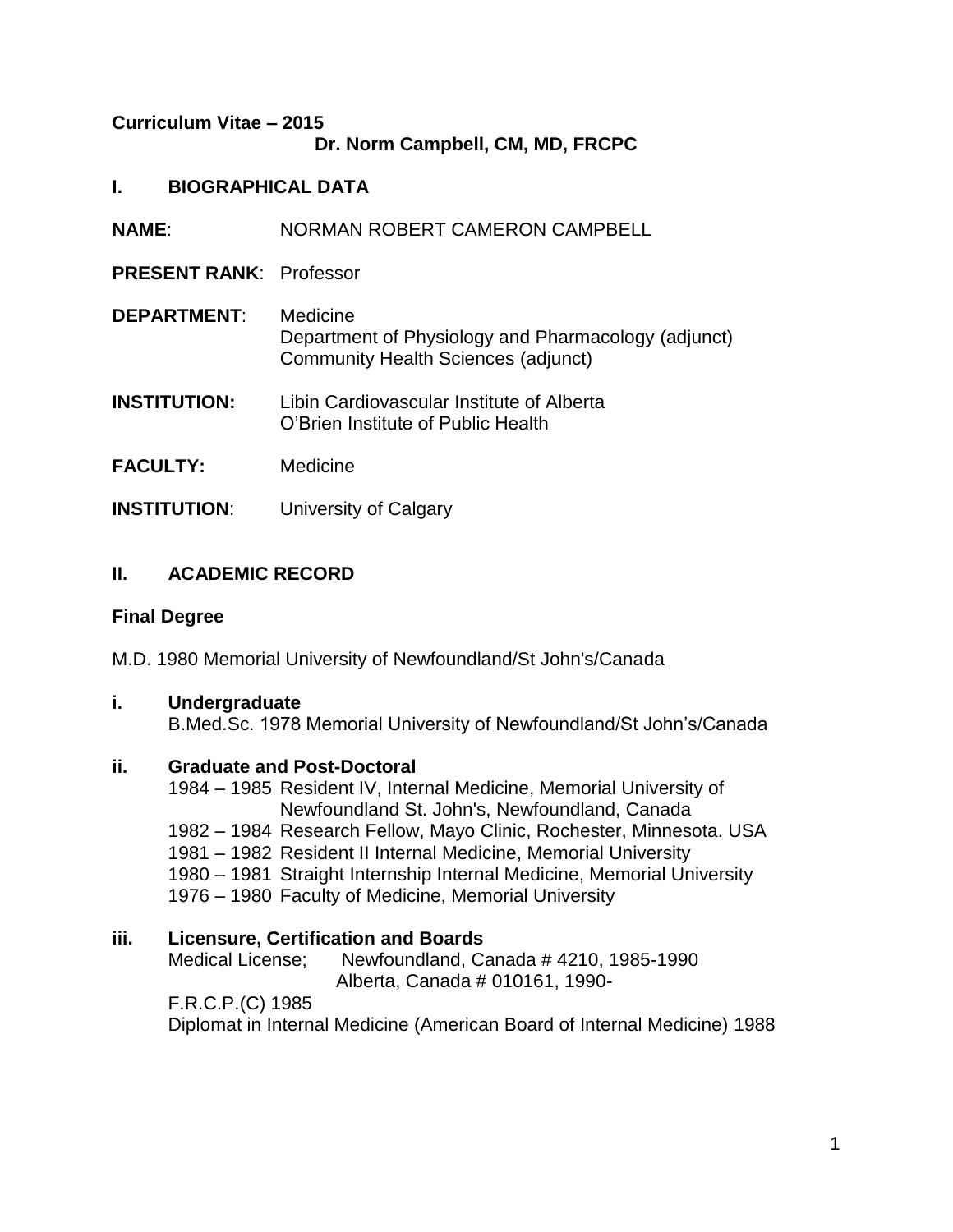## **III. AWARDS AND DISTINCTIONS**

- 2015 HRF Medal of Honour
- 2015 Medal for Distinguished Service, Alberta Medical Association
- 2015 Frederic Newton Gisborne Starr Award, Canadian Medical Association
- 2014 Order of Canada
- 2014 Fellowship in the Canadian Academy of Health Sciences
- 2014 Dr. Howard N. Segall Award of Merit, Canadian Cardiovascular Society
- 2014 Distinguished Academic Award, Confederation of Alberta Faculty Associations
- 2014 Team Builder of the Year Award, Department of Medicine, the University of Calgary
- 2013 Guenter Award for International Health, Faculty of Medicine, University of Calgary.
- 2013 Letter of excellence, Hypertension Canada to the Canadian Hypertension Advisory Committee (N Campbell, Chair of Committee)
- 2012 JG Fodor award for prevention and control of hypertension. Hypertension Canada.
- 2011-2016 HSF CIHR Chair in Hypertension Prevention and Control (2011-2016), Heart and Stroke Foundation - Canadian Institute for Health
- 2011 'Special Distinguished Service Award' from Hypertension Canada recognizing activities 2006-2011 as the CIHR Canada Chair in Hypertension Prevention and **Control**
- 2009 Distinguished Service Award, Canadian Hypertension Society 2009
- 2008 5<sup>th</sup> Annual Sourirajan Lecturer, Department of Medicine University of Ottawa.
- 2008 Distinguished Speaker in Cardiovascular Medicine, Division of Cardiology, University of British Columbia
- 2007 Leadership Award in Heart Healthy Policy, Heart and Stroke Foundation of Canada
- 2006 2011 CIHR Canada Chair in Hypertension Prevention & Control, Canadian Institute for Health
- 2005 Senior Investigator Award, Canadian Society of Internal Medicine
- 2005 Distinguished Service Award, Canadian Society for Clinical Pharmacology
- 2003 Royal College of Physicians and Surgeons Lecturer, Canadian Society of Internal Medicine
- 2002 Osler Award, Canadian Society of Internal Medicine
- 2001 Letter for Excellence in Teaching; Aging and Elderly Course, Faculty of Medicine, University of Calgary. Calgary Medical Student Association
- 2000 'Grandfathered' Lifelong Specialist in Clinical Hypertension, American Hypertension Society
- 1998 Gold Star Letter for Excellence in Lecturing; Aging and Elderly Course, Faculty of Medicine, University of Calgary
- 1996 Distinguished Achievement Award (Education and Research), Faculty of Medicine, University of Calgary
- 1995 Piafsky Young Investigator Award, Canadian Society for Clinical Pharmacology
- 1990-2010 Fellow of the American College of Physicians
- 1982 -1984 Merck Foundation International Fellowship in Clinical Pharmacology
- 1979 Robert B. Salter Award, Faculty of Medicine, Memorial University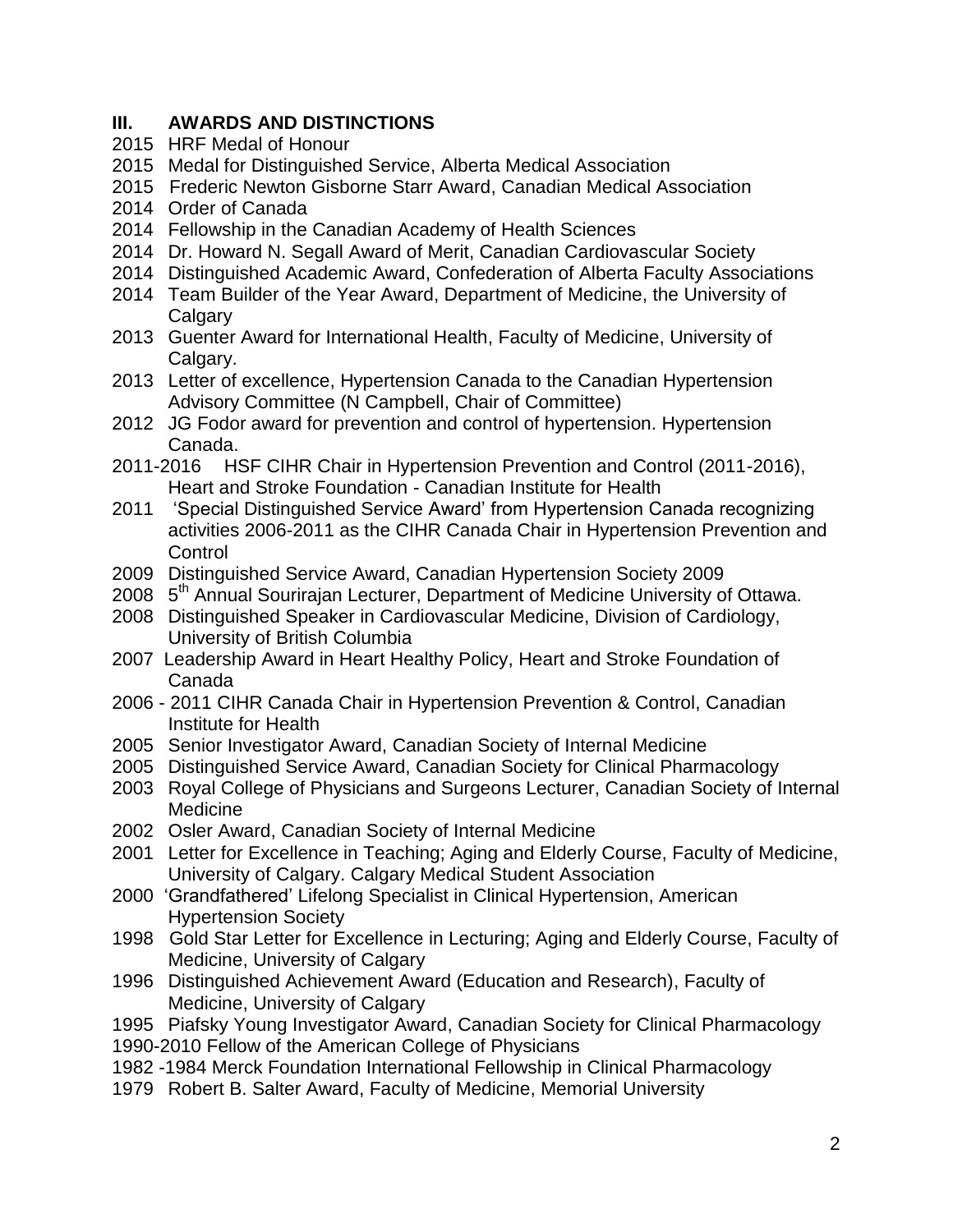1979 Atlantic Regional Athletic Bursary-Volleyball, Sports Canada 1976-1979 Varsity Volleyball, Memorial University of Newfoundland 1975-1976 Varsity Basketball, Memorial University of Newfoundland 1974-75 Junior Varsity Basketball, Memorial University of Newfoundland 1974 Honors Club, Ridgemont High School, Ottawa Ontario 1974 Athletic Letter, Ridgemont High School, Ottawa Ontario

# **IV. ACADEMIC APPOINTMENTS**

## **University of Calgary**

- 2009 Adjunct Professor of Physiology and Pharmacology
- 2006 Adjunct Professor of Community Health Sciences
- 1997 Professor of Medicine
- 1997 2009 Adjunct Professor of Pharmacology and Therapeutics
- 1996 1998 Division of Nephrology
- 1995 Tenure
- 1992 Division of Geriatrics
- 1991 1997 Adjunct Associate Professor of Pharmacology and Therapeutics'
- 1990 1997 Associate Professor of Medicine
- 1990 Division of General Internal Medicine
- 1990 Staff; Foothills Hospital, Calgary Alberta

### **Memorial University of Newfoundland**

- 1988 Tenure
- 1987 1990 Division of Nephrology
- 1985 1987 Division of Clinical Pharmacology
- 1985 1990 Assistant Professor of Medicine
- 1985 1990 Staff; General Hospital, St. John's, Nfld.
- 1985– 1990 Consulting Staff; St. Clare's Mercy Hospital, St. John's, Nfld.

## **V. EDUCATIONAL ACTIVITIES**

## **i. UNDERGRADUATE**

### **Committees:**

### **University of Calgary**

2015- Department of Medicine representative to the University of Calgary, Faculty Association

1998 – 2000 Research Protocol Committee (course 340), Faculty of Medicine

### **Professional Societies**

1994 Council for Education in Clinical Pharmacology & Therapeutics (Representative for the Canadian Society of Clinical Pharmacology)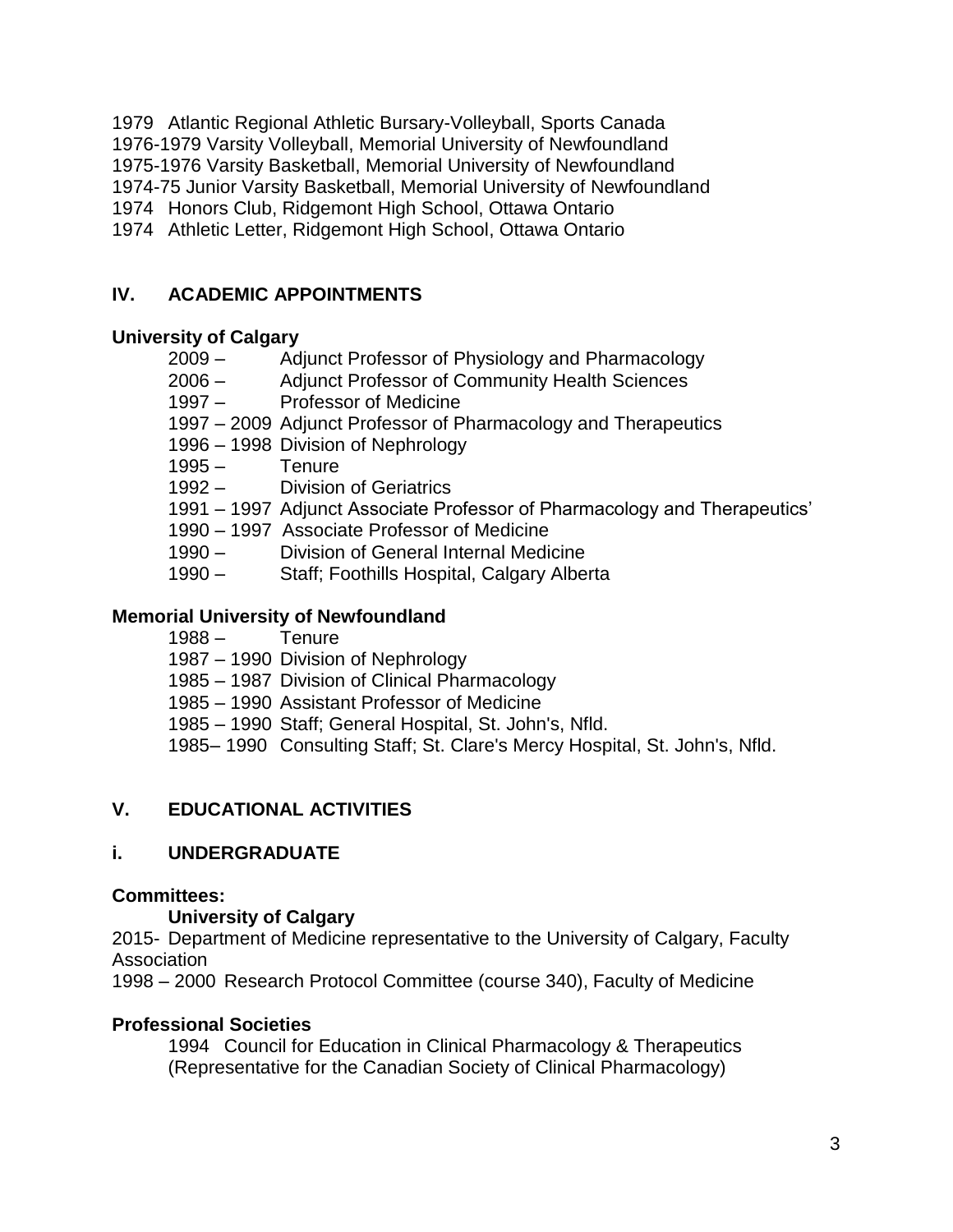### **Memorial University of Newfoundland**

1988 – 1990 Third Year Medicine Therapeutics Course Committee (1<sup>st</sup> Chair)

1988 – 1990 Third Year Medicine Curriculum Committee

1988 – 1990 Third Year Medicine Promotion Committee

1986 – 1990 Medicine Coordinator, LMCC review course

1986 – 1988 Introduction to Clerkship Course Committee

### **Teaching:**

### **University of Calgary, Medical School**

### **2014**

Lecturer, Renal course, Medicine: Public health, blood pressure and hypertension

### **2013**

Lecturer, Renal course, Medicine: Public health, blood pressure and hypertension

### **2012**

Lecturer, Renal course, Medicine: Public health, blood pressure and hypertension

## **2011**

Lecturer, Renal course, Medicine: Public health, blood pressure and hypertension

## **2007**

Lecturer, Aging & the Elderly: Hypertension in the Elderly

### **2006**

Internal Medicine Clerkship Seminars Clinical Pharmacology, 2 x 2.5 hr tutorials Lecturer, Clinical Pharmacology in the Elderly

Lecturer, Hypertension in the Elderly

## **2004**

Internal Medicine Clerkship Seminars. Clinical Pharmacology, 2 x 2.5 hr tutorials Lecturer, Clinical Pharmacology in the Elderly

Lecturer, Hypertension in the Elderly

## **2003**

Internal Medicine Clerkship Seminars. Clinical Pharmacology, 4 x 2.5 hr tutorials Lecturer; Cardiovascular Course, Principals of Clinical Pharmacology

Lecturer Cardiovascular Course: Pharmacology of Anti-Congestive Heart Failure **Medications** 

Lecturer, Clinical Pharmacology in the Elderly

Lecturer, Hypertension in the Elderly

## **2002**

Internal Medicine Clerkship Seminars. Clinical Pharmacology, 4 x 2.5 hr tutorials Lecturer; Cardiovascular Clinical Pharmacology

Lecturer, Clinical Pharmacology in the Elderly

Lecturer, Hypertension in the Elderly

## **2001**

Internal Medicine Clerkship Seminars. Clinical Pharmacology, 4 x 2.5 hr tutorials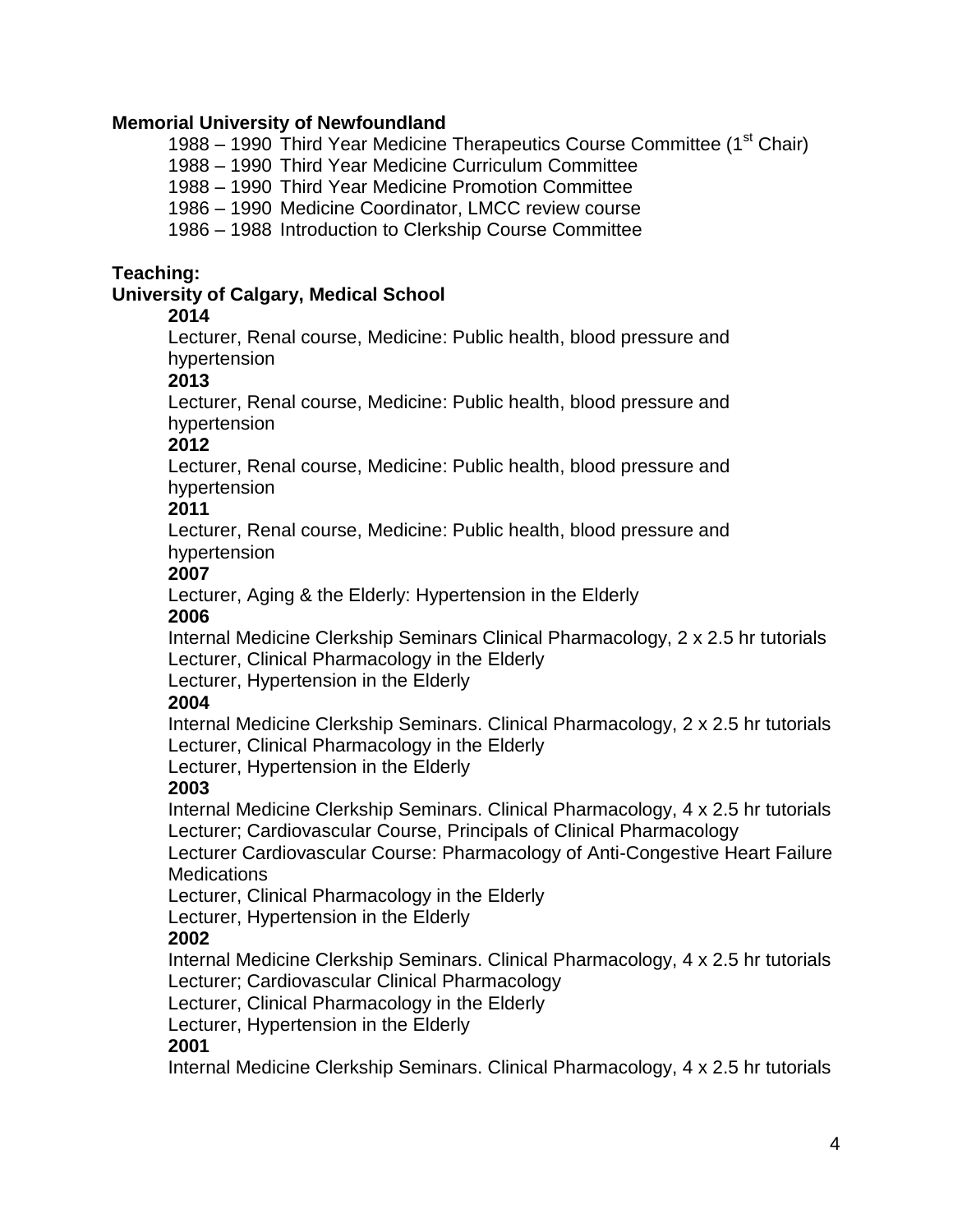Lecturer, Clinical Pharmacology in the Elderly

Lecturer, Hypertension in the Elderly

Lecturer, Renal and Electrolyte Course, Lifestyle Modification to Prevent and Control Hypertension

Small Group Teaching, Renal and electrolyte course, 2 hrs

## **2000**

Internal Medicine Clerkship Seminars. Clinical Pharmacology, 4 x 2.5 hr tutorials Lecturer, Clinical Pharmacology in the Elderly

Lecturer, Hypertension in the Elderly

Lecturer, Renal and Electrolyte Course, Diagnosis of Hypertension and Measurement of Blood Pressure

Lecturer, Renal and Electrolyte Course, Lifestyle Modification to Prevent and Control Hypertension

## **1999**

Internal Medicine Clerkship Seminars. Clinical Pharmacology, 4 x 2.5 hr tutorials Lecturer, Clinical Pharmacology in the Elderly

Lecturer, Hypertension in the Elderly

Lecturer, Renal and Electrolyte Course; Diagnosis of Hypertension and Measurement of Blood Pressure

Lecturer, Renal and Electrolyte Course, Lifestyle Modification to Prevent and Control Hypertension

## **1998**

Lecturer. Clinical Pharmacology in the Elderly. 1 hr

Lecturer. Hypertension in the Elderly. 1 hr

Lecturer, Renal and Electrolyte Course, Approach to Hypertension;

Clinical Pharmacology for Clinical Clerks, 10 hours tutorials:

# **1997**

Co-Lecturer, History of Medicine Course. Rivo Ricci and Korotkoff- The Measurement of Blood Pressure

Lecturer. Clinical Pharmacology in the Elderly. 1 hr

Lecturer. Hypertension in the Elderly. 1 hr

Tutor, Renal and Electrolyte Course, Measurement of Blood Pressure 2 hrs Lecturer, Renal and Electrolyte Course, Nonpharmacological Therapy of Hypertension

Lecturer, Renal and Electrolyte Course, Pharmacological Therapy of Hypertension

Clinical Pharmacology for Clinical Clerks 7.5 hrs tutorials **1996**

Lecturer, Hypertension in the Elderly, Measurement of Blood Pressure, Nonpharmacological therapy of hypertension.

Critical Appraisal Course for Clinical Clerks: 3 hrs

Clinical Pharmacology for Clinical Clerks: 2 hours

Principals of Clinical Pharmacology for Clinical Clerks, 2 hr workshop **1995**

Lecturer, Pharmacology of Ageing, Drug Interactions

Clinical Pharmacology Tutorial (7.5 hours)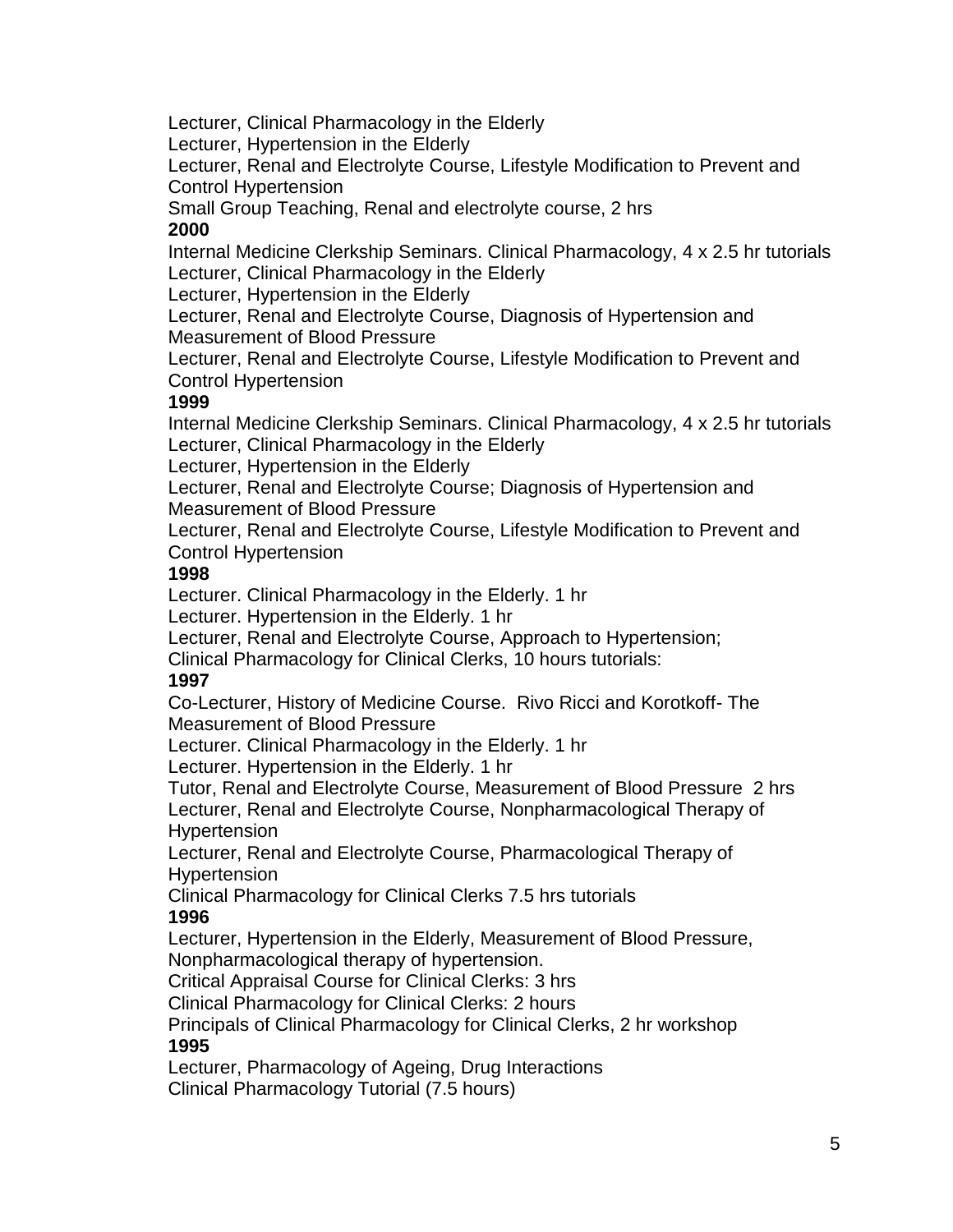Clinical Skills Tutor: (4 hours)

Critical Appraisal Course for Clinical Clerks (6 hours)

### **1994**

Lecturer, Pharmacology of Ageing, Clinical Pharmacology of NSAIDS and Acetaminophen

Tutor, Pharmacology (Antihypertensives)

## **1993**

Lecturer, Pharmacology of Ageing

Tutor; Pharmacology (Antihypertensives), Critical Appraisal Units I-IV **1992**

Tutor; Pharmacology (Sympathomimetics, Antihypertensives, and NSAIDS) Research Supervisor; M Zibdawi

## **1991**

Lecturer; Pharmacology of Ageing

Tutor; Pharmacology (Antihypertensives, NSAIDS I-II)

## **Memorial University of Newfoundland**

## **1990**

Clinical Skills Tutor; 2nd and 3rd year medicine 12 hours **1989**

Clinical Skills Tutor; 2nd and 3rd year medicine 38 hours

Lecturer; Antihypertensives, Renal tubular handing of drugs, Principals of therapeutics, Pharmacology of Steroids.

Tutor; Cardiovascular (Heart Failure), Endocrinology (Lipids, adrenal disorders, calcium, steroids, diabetes mellitus), Therapeutics (Cardiac medications,

hypertension, drugs and ageing), Renal (acid and base balance 1-3, renal failure) **1988**

Clinical Skills Tutor; 2nd and 3rd year medicine 25 hours

Lecturer; Drug Distribution, Renal tubular handing of drugs, Hypertension treatment, Principals of therapeutics.

Tutor; Pharmacology, Endocrinology (Adrenal disorders, calcium, steroids, diabetes mellitus)

# **1987**

Clinical Skills Tutor; 3rd year medicine 50 hours

Lecturer; Clinical aspects of drug metabolism and renal excretion of drugs, Renal tubular handing of drugs, Antihypertensives, Therapeutic Drug Monitoring Tutor; Endocrinology (Adrenal disorders)

# **1986**

Clinical Skills Tutor; 2nd and 3rd year medicine 57.5 hours

Lecturer; Drug metabolism, Renal Excretion of Drugs, Renal tubular handing of drugs, Antihypertensives, Therapeutic Drug Monitoring,

Tutor; Endocrinology (Calcium, Adrenal disorders)

## **1985**

Clinical Skills Tutor; 2nd and 3rd year medicine 34 hours

Lecturer; Antihypertensives, Therapeutic Drug Monitoring

Tutor; Neurology (stroke, headache), Endocrinology (Calcium)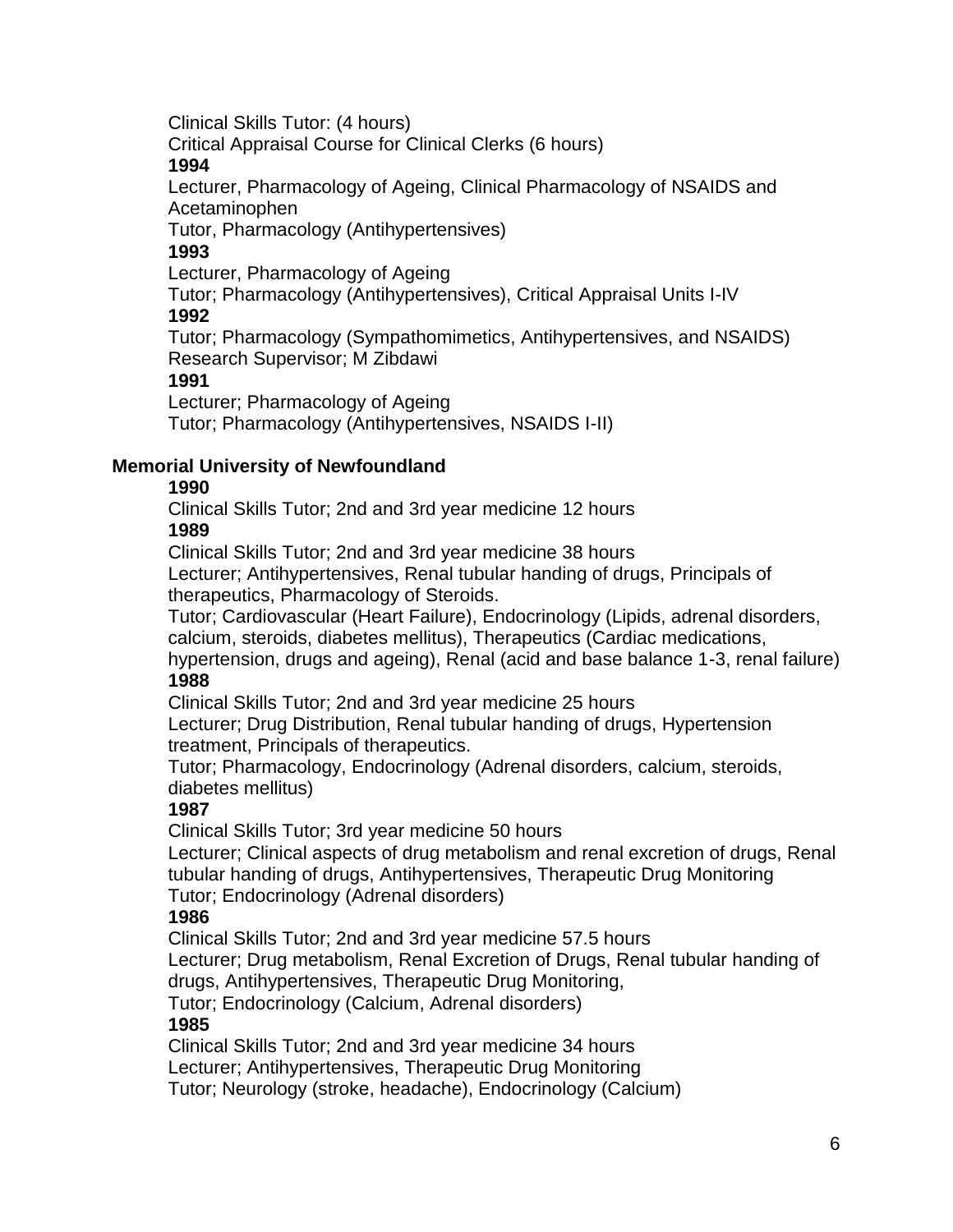### **ii. GRADUATE**

#### **Committees:**

#### **Catholic University Of Health And Allied Sciences School Of Public Health Tanzania**

2014 MSc Committee, Helena Mwidowe

#### **Simon Frazer University**

2012 PhD examination Committee, Azadeh Alimadad

#### **Queens University**

2010-2013 PhD supervisory committee M Gee. Queens University

#### **University of Toronto**

2010 PhD examination Committee, J Arcand, University of Toronto

#### **University of Sidney**

2010 PhD examination Committee J Webster. University of Sidney, Australia

#### **University of Calgary**

- 2015 MSc Examination Committee, Barb Dupuis
- 2006- 2010 Co-supervisor, S Mohan, CIHR HOPE Post doctoral fellow
- 2000 2003 Supervisory Committee Dr. N. Khan, Masters of Community Health **Science**
- 1999 1995 Supervisory Committee, Dr. J. Schaefer, Masters of Community Health Science
- 1993 PhD Examination Committee, Hui Xie, Pharmacology

### **Memorial University of Newfoundland**

1988 Supervisory Committee, Ms. J. Hunt, Toxicology Masters

1988 Internal Reviewer, Ms. K. Grewal, Toxicology Masters Thesis

### **Teaching:**

#### **University of Calgary**

- 1994 Lecturer; Cardiovascular Pharmacology (629.03)
- 1992 Lecturer; Pharmacology (621.1)
- 1991 Lecturer; Physiology of critical illness (755), Pharmacology (621.1)

### **Memorial University of Newfoundland**

- 1987 Lecturer Pharmacology; Drug metabolism
- 1986 Lecturer Pharmacology; Drug metabolism

#### **iii. POSTGRADUATE**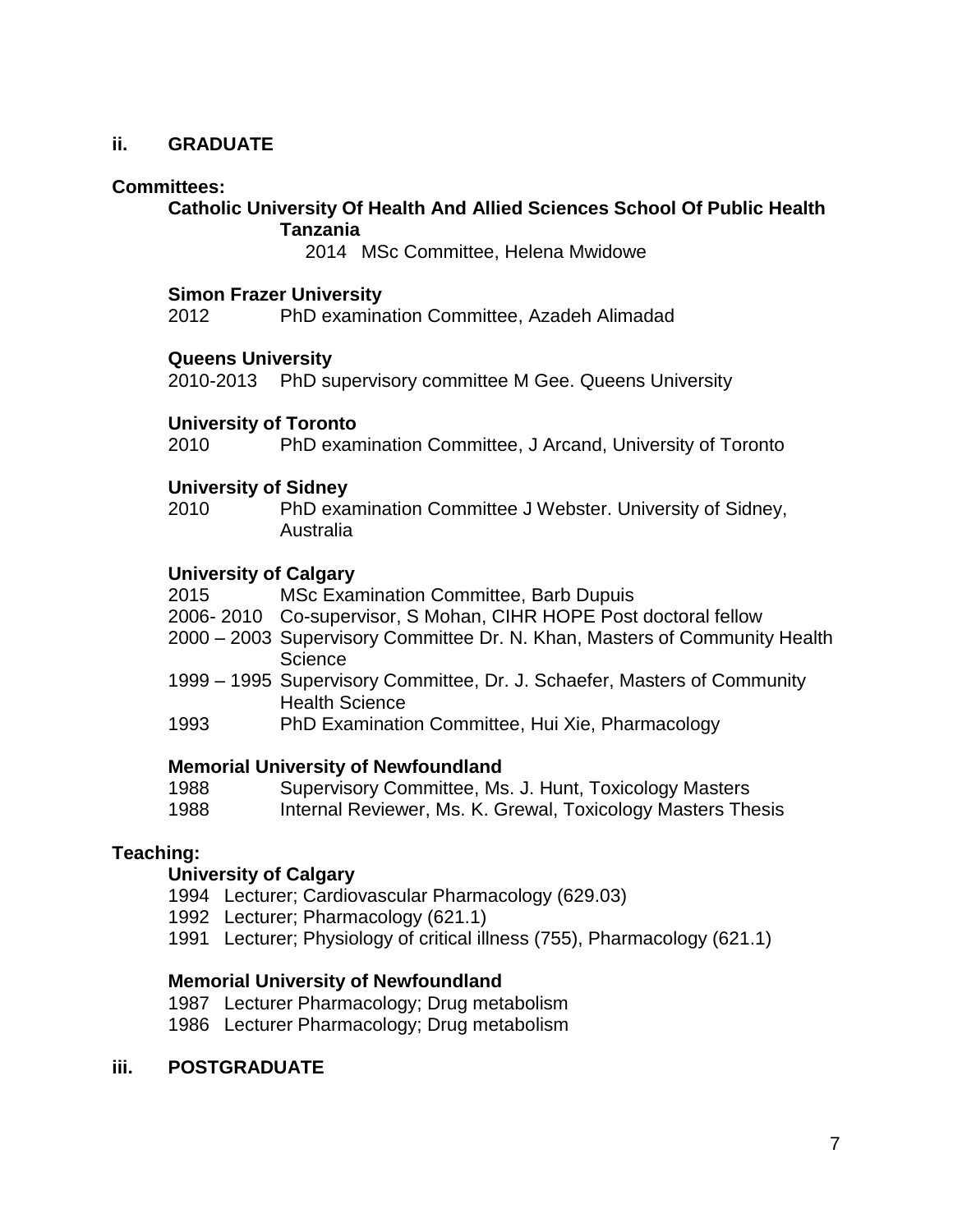### **Committees:**

### **University of Calgary**

1996 – 1998 Subspecialty Education Committee, Nephrology

1994 Internal Reviewer, Nephrology Training Program

1991 – 1992, 1994 Guest Member, Graduate Training Committee, Medicine

1990 – 2000 Subspecialty Education Committee, General Internal Medicine (Chair 1991-1996)

### **Memorial University of Newfoundland**

1988 – 1990 Medical Residents Research Committee, Chair (1989-1990)

1985 – 1987 Medical Residency Committee

1985 – 1987 Coordinator Clinical Teaching Unit II

### **Teaching:**

**University of Calgary**

### **1990- 2012**

General Medicine Inpatient Consultative Service Preceptor

### **1990-2006**

Medical Teaching Unit, General Medicine Preceptor

### **2000**

Medical Teaching Unit,

Hypertension a common risk of death. Nephrology rounds (1 hr)

### **1999**

Medical Teaching Unit,

R-3 oral examinations, Department of Medicine

R-4 practice oral examinations, Department of Medicine

## **1998**

Medical Teaching Unit,

R-3 oral examinations, Department of Medicine

R-4 practice oral examinations, Department of Medicine

## **1997**

Medical Teaching Unit,

R-3 oral examinations,

Monday Noon Clinical Medicine Rounds; Clinical Tutor, 20 hours Resident OSCE examiner 4 hours

## **1996**

Medical Teaching Unit,

Panel member, the role of clinical pharmacology in primary care specialties. Satellite symposia to the American Society for Clinical Pharmacology and Therapeutics'

Judge, Medical Residents Research Day,

## **1994**

Medical Teaching Unit,

Lecturer; Resistant hypertension (medical residents)

Tutor; Clinical Trials Course

### **1993**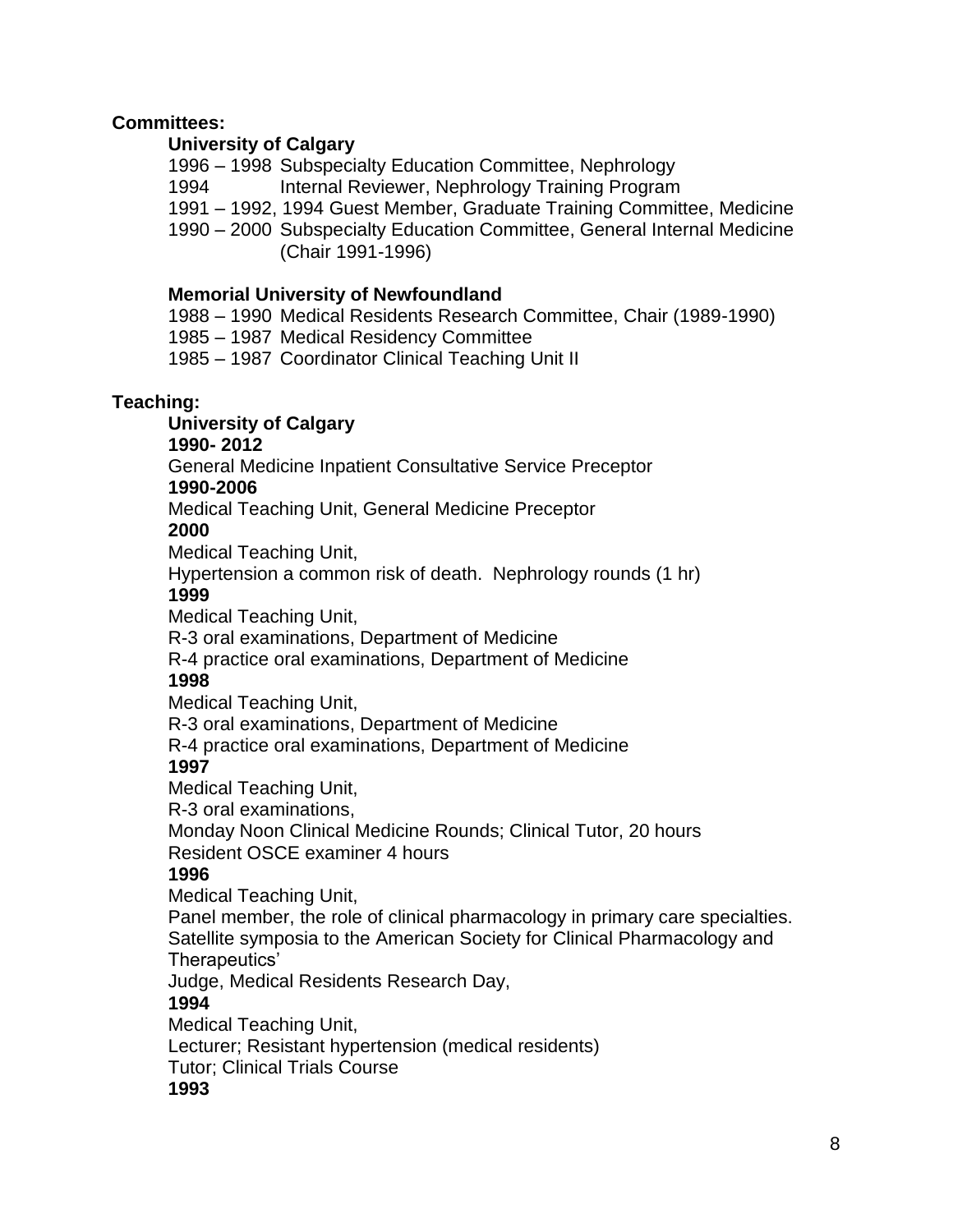Medical Teaching Unit,

Clinical Pharmacology (medical residents), Drugs and ageing (medical residents) **1992**

Medical Teaching Unit,

Lecturer; Clinical Pharmacology Cases (medical residents) Clinical Pharmacology (medical residents)

# **1991**

Medical Teaching Unit,

Lecturer; Clinical Pharmacology (medical residents)

### **1990**

Medical Teaching Unit, Lecturer; Measurement of blood pressure

#### **Memorial University of Newfoundland 1990**

Medical Teaching Unit, General Medicine Preceptor Post Doctoral Fellow, M Esquivel

## **1989**

Medical Teaching Unit General Medicine Preceptor Post Doctoral Fellow, M Esquivel

## **1988**

Medical Teaching Unit, General Medicine Preceptor

Lecturer; Hypertensive emergencies, Glomerular hypertension and progressive renal impairment

## **1987**

Medical Teaching Unit, General Medicine Preceptor

Lecturer; Hypertensive emergencies, Catecholamine metabolism

## **1986**

Medical Teaching Unit, General Medicine Preceptor

## **1985**

Medical Teaching Unit, General Medicine Preceptor Lecturer; Hypertensive emergencies

## **iv. CONTINUING MEDICAL EDUCATION**

# **Committees:**

- 2008-2010 Joint Program Committee, Blood Pressure Canada, Canadian Hypertension Education Program, Canadian Hypertension Society
- 1996- 2015 Organizing Committee Rocky Mountain Annual General Internal Program Committee (Founder & Chair 1996-2000)
- 2005 2006 Program Committee, Canadian Society of Internal Medicine
- 2003 2004 Overseeing Committee Canadian Therapeutics Congress (first joint meeting of the Canadian Society for Clinical Pharmacology, Pharmacology Society of Canada, Canadian Association for Population Therapeutics and Canadian College of Clinical Pharmacists) (Founder of Meeting and Chair Overseeing Committee)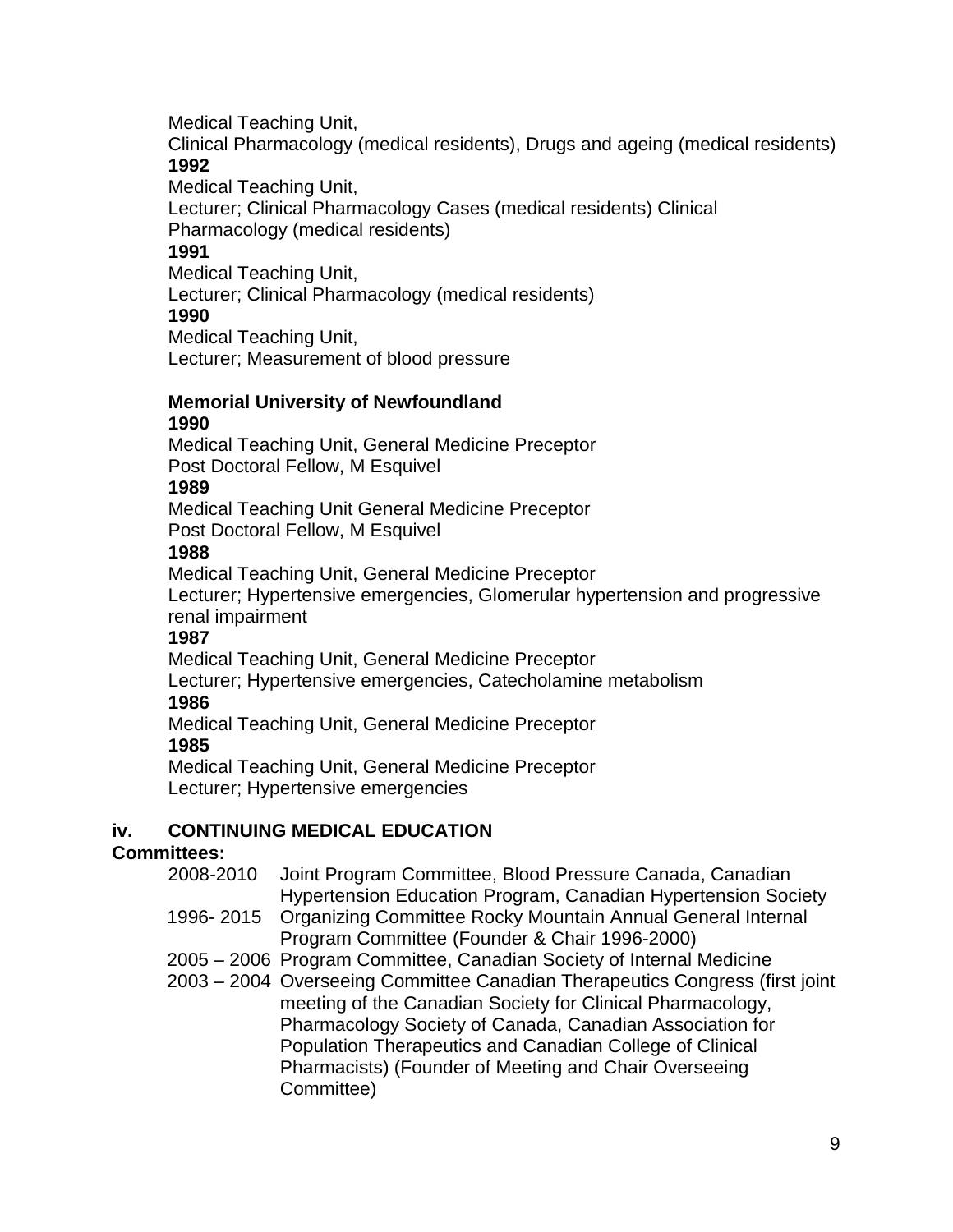- 2002 Program Committee, Canadian Hypertension Society
- 2000 Co-Organizer and Co-Chair, Hypertension in Women Symposium, 1<sup>st</sup> International Conference on Women and Cardiovascular Disease
- 1999 2004 Program Committee, Canadian Society of Internal Medicine
- 1997 2000 Member Western Canadian Cardiovascular Forum (Chair 2000)
- 1995 1999 Organizing Committee, Biannual Advances in Internal Medicine Course, American College of Physicians Banff Regional Meeting (Co-Chair 1999)
- 1991 1995 Clinical Trials Methodology Course Committee, University of Calgary (Chair 1992)
- 1990 1998 Calgary Therapeutics Course Planning Committee, University of **Calgary**

#### **Teaching:**

### **Please see invited presentations**

### **VI. ADMINISTRATIVE RESPONSIBILITIES**

#### **i Departmental**

- 2015- Department representative to the Faculty Assoication
- 2015- Search Committee for Head Division of General Internal Medicine
- 1990 Division of General Internal Medicine (Head 1994-2000)
- 1996 1998 Subspecialty Education Committee (Nephrology)
- 1996 1998 Division of Nephrology
- 1995 Search Committee for Department of Medicine Program Director
- 1995 Review Committee, Head Geriatric Medicine
- 1995 Mortality Reviewer, Division of General Internal Medicine
- 1994 2000 Executive Committee, Dept of Medicine
- 1992 Division of Geriatrics
- 1991 1996 Subspecialty Education Director, Division of General Internal Medicine

### **ii Faculty**

### **University of Calgary**

- 2000 2002 Search Committee, Head of Internal Medicine
- 1994 1995 Department of Pharmacology, Headship Review Committee
- 1993 1994 Research Committee
- 1992 1995 Conjoint Scientific Review Committee, University of Calgary/Foothills Hospital
- 1990 Cardiovascular Research Group, Adjunct member,
- 1990 Clinical Pharmacology Unit,

### **Memorial University of Newfoundland**

- 1990 Promotions and Tenure Committee, School of Pharmacy
- 1988 Research Planning Committee, Faculty of Medicine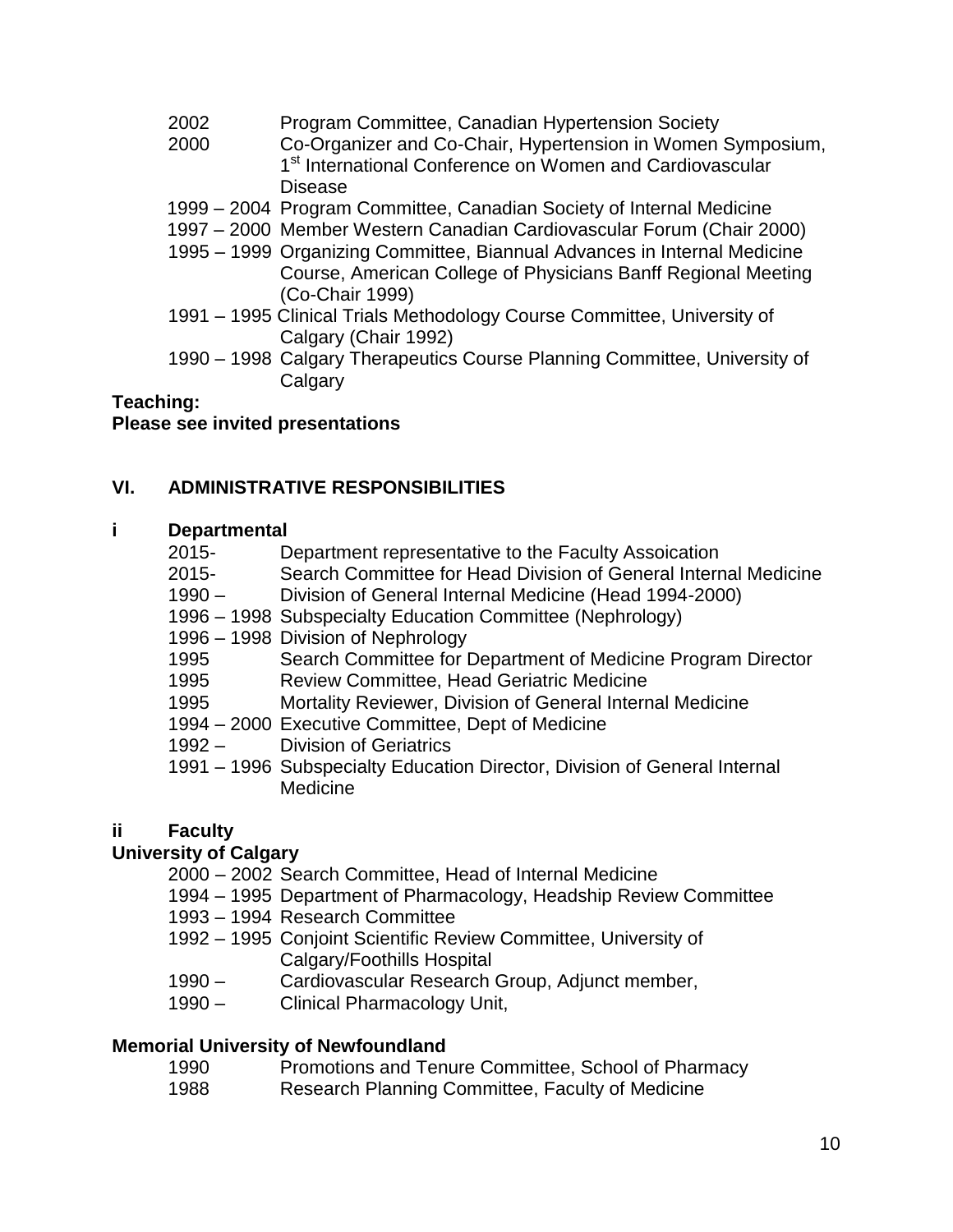- 1987 1990 Research and Development Committee, Faculty of Medicine
- 1986 1990 Pharmacology Resource Group, Faculty of Medicine
- 1986 1989 Human Investigation Committee (Secretary 1988)

### **iii. University**

### **iv. Regional Health Authority (Calgary)**

2001 – 2002 Search Committee, Dept of Medicine Chair

- 1997 2004 Pharmacy & Therapeutics Committee Acute Care Sector (Chair 1997-2000)
- 1997 1999 Chief, General Internal Medicine
- 1995 Search Committee for Medical Director, Senior's Health

## **v. Hospital**

## **Foothills Hospital Calgary Alberta**

- 1995 Internal Accreditation Reviewer, Unit 57
- 1994 1995 Continuous Quality Assurance Committee
- 1994 1999 Chief, Division of General Internal Medicine
- 1990 1997 Pharmacy and Therapeutics' Committee

### **General Hospital St John's Newfoundland**

1985 – 1990 Pharmacy and Therapeutics' Committee, (Chair 1989-1990) 1985 -1986 Bed Utilization Committee

## **VII. PROFESSIONAL ACTIVITIES**

### **i Membership in Professional and Learned Societies**

- International Hypertension Society
- Alberta Medical Association
- **-** Canadian Hypertension Society (1985-2010)
- **-** Canadian Cardiovascular Society 2011-2012
- **-** Hypertension Canada 2010-
- **-** Canadian Society of Internal Medicine
- Canadian Society for Clinical Pharmacology 1985-2009
- Canadian Medical Association
- **-** American College of Physicians (Fellow 1990) 1987-2010
- **-** Associate member, Canadian Stroke Network 2002-2014

## **ii Professional Service**

### **INTERNATIONAL**

### **World Health Organization**

2012-2016, World Health Organization, Nutrition Advisory Group, Non Communicable Disease, (NutNCD group)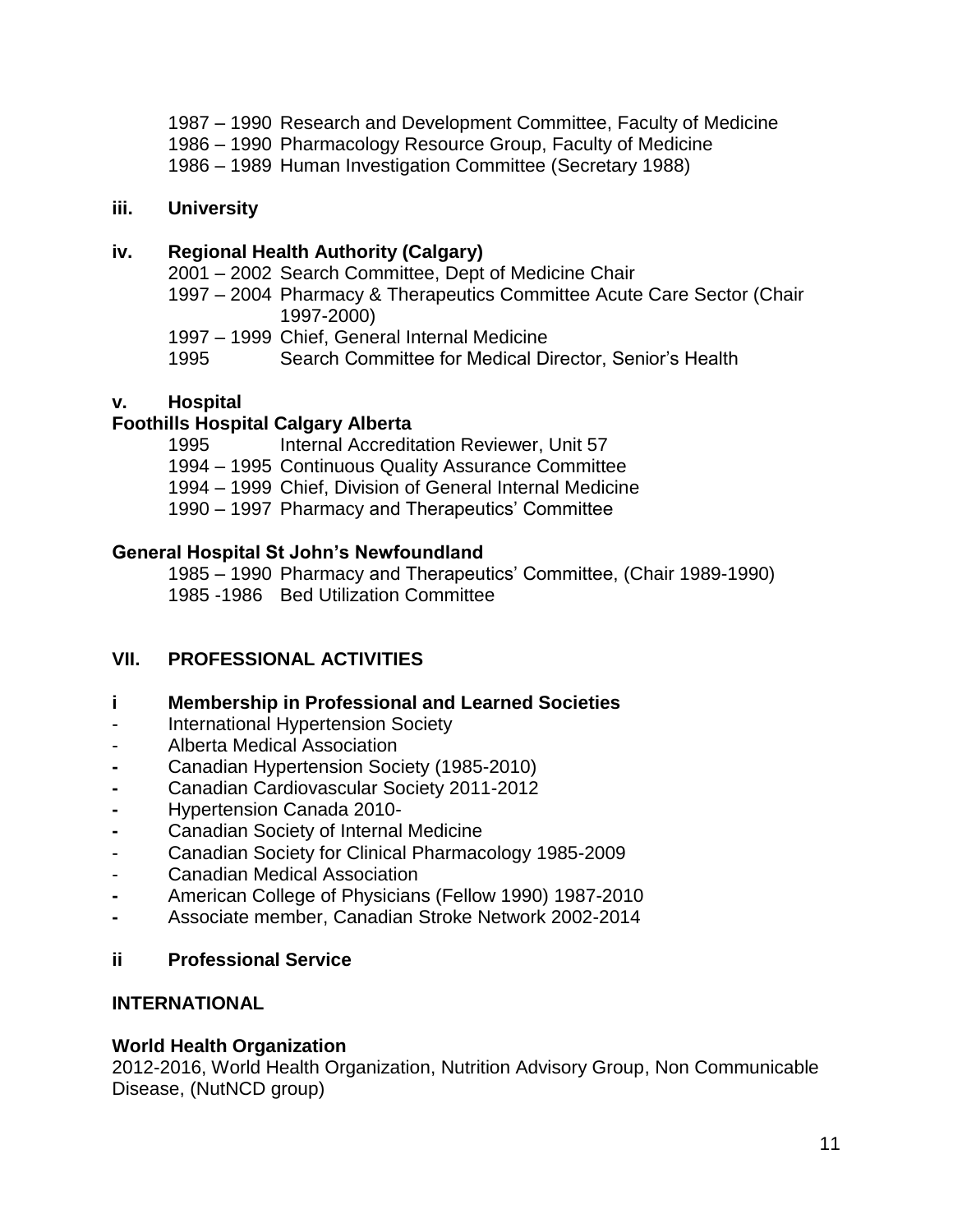2010-2011, WHO Nutrition Guidance Expert Advisory Group (micro nutrient subcommittee)

2010, Organizing committee (co-chair national and international organizing committees) WHO Sodium surveillance platform II meeting Oct 2010

2012 Consultant to SEARO region of WHO on salt reduction.

### **Pan American Health Organization/ World Health Organization. Technical Advisory Group to mobilize cardiovascular disease prevention through dietary salt control policies and interventions.**

2012-2015, Co-Chair, 2012- Member, Education-advocacy subgroup 2012-, Co-chair Science subgroup 2009-2011, Member Fortification subgroup 2010-2011, Member, Health economies subgroup

## **Pan American Health Organization/ World Health Organization. Regional Expert Group on Cardiovascular Disease Prevention through Dietary Salt Reduction**

2009 -2011, Chair 2009-2011, Member, Education-advocacy subgroup 2009-2011, Member, Surveillance subgroup 2009-2011, Member Industry subgroup 2009-2011, Member Fortification subgroup 2010-2011, Chair, Health economies subgroup

## **Salt Smart Consortium**

2012- Steering committee member, (Consortium of private sector, government and non government organizations to reduce dietary salt in the America's led by the Pan American Health Organization).

### **World Hypertension League**

- 1996-9, 2007-, Council member (representing Blood Pressure Canada up to 2010 and representing Hypertension Canada after 2010)
- 2012-, Executive board member
- 2013, President elect
- 2013- 2015 President
- 2015-2018 Past President

# **International Advisory Panel on reduction of salt and sugar in food. Secretary for Food and Health. Hong Kong**

2014- 2018 Member

**International Advisory Board, Iran salt reduction program, WHO Iranian office and Ministry of Health of Iran.**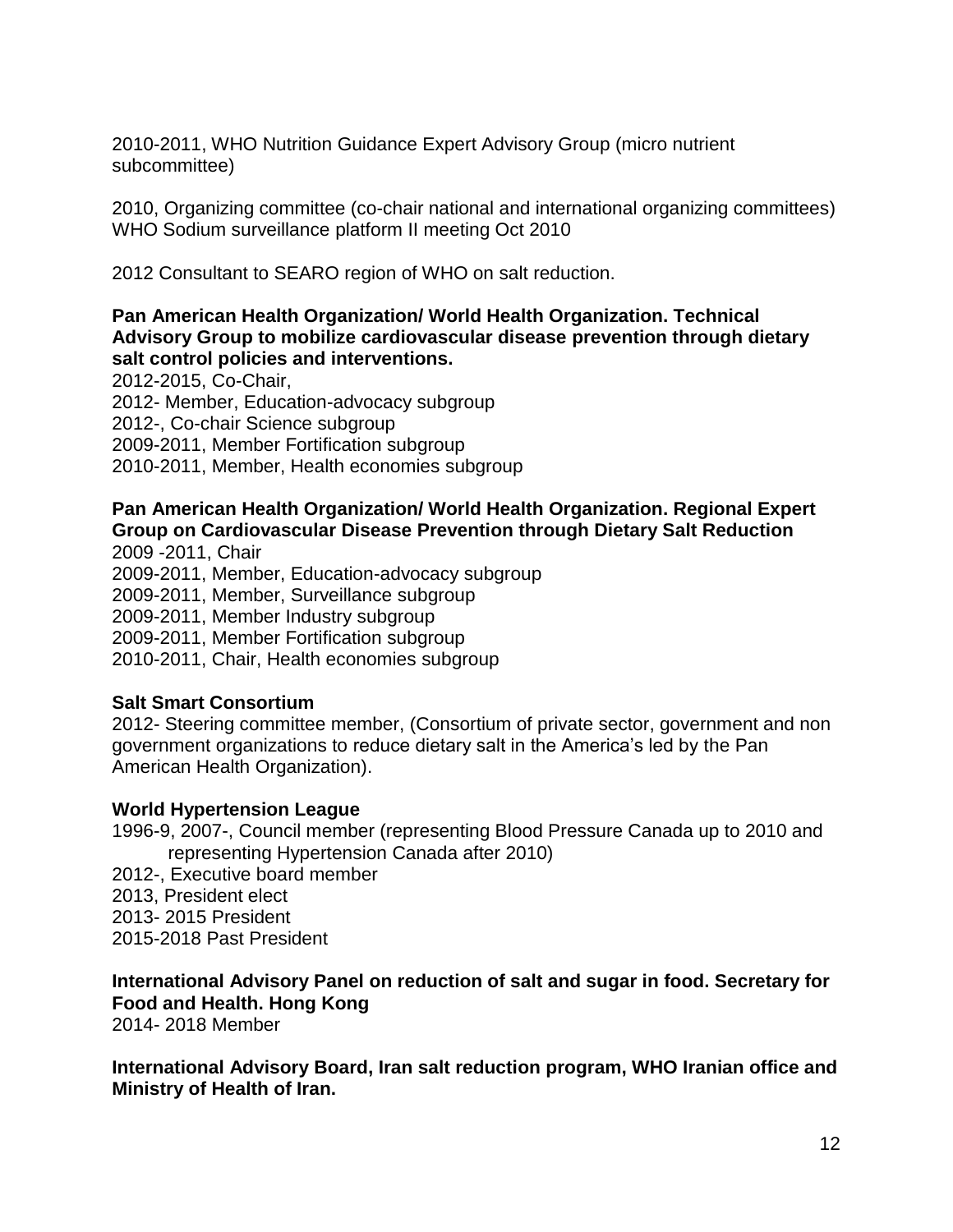2014 member-

#### **Ministry of Health of Iran**

2013-14, International advisory member on hypertension control.

#### **Public Health England**

2014- External consultant to the Blood Pressure Programme

#### **Centre for Disease Control, United States. Global Standardized Hypertension Treatment (GSHTP) Initiative**

2014- External consultant and representative of the World Hypertension League

#### **Centre for Science in the Public Interest**

2012-, Scientific Advisory board member for Nutrition Action Health Letter

#### **World Hypertension Congress 2013.**

2012-2013 organizing committee member

### **ProCor: (internet based learning to developing countries):**

2005-2009, Hypertension Editor

### **International Hypertension Society 2010 meeting.**

2006-2010 National Advisory Committee member 2013-2015 Council member representing the World Hypertension League

### **American Heart Association**

2012, Writing group member. The Importance of Population-Wide Sodium Reduction as a means to Prevent CVD and Stroke: A Call to Action

### **American Hypertension Society**

1999 – 2001, Canadian Advisory Committee on designation of Hypertension Specialist

### **American Society for Clinical Pharmacology and Therapeutics.**

1994 – 1998, Medical Education Committee

### **NATIONAL**

### **Blood Pressure Assessment Program**

2002 – 2005 Chair of a National Committee (Heart and Stroke Foundation of Canada, Stroke Network, the Calgary Fire Department) for the development of regional fire department programs across Canada to assess blood pressure for the public in community fire stations

### **Canadian Cardiovascular Society**

2011-2012, member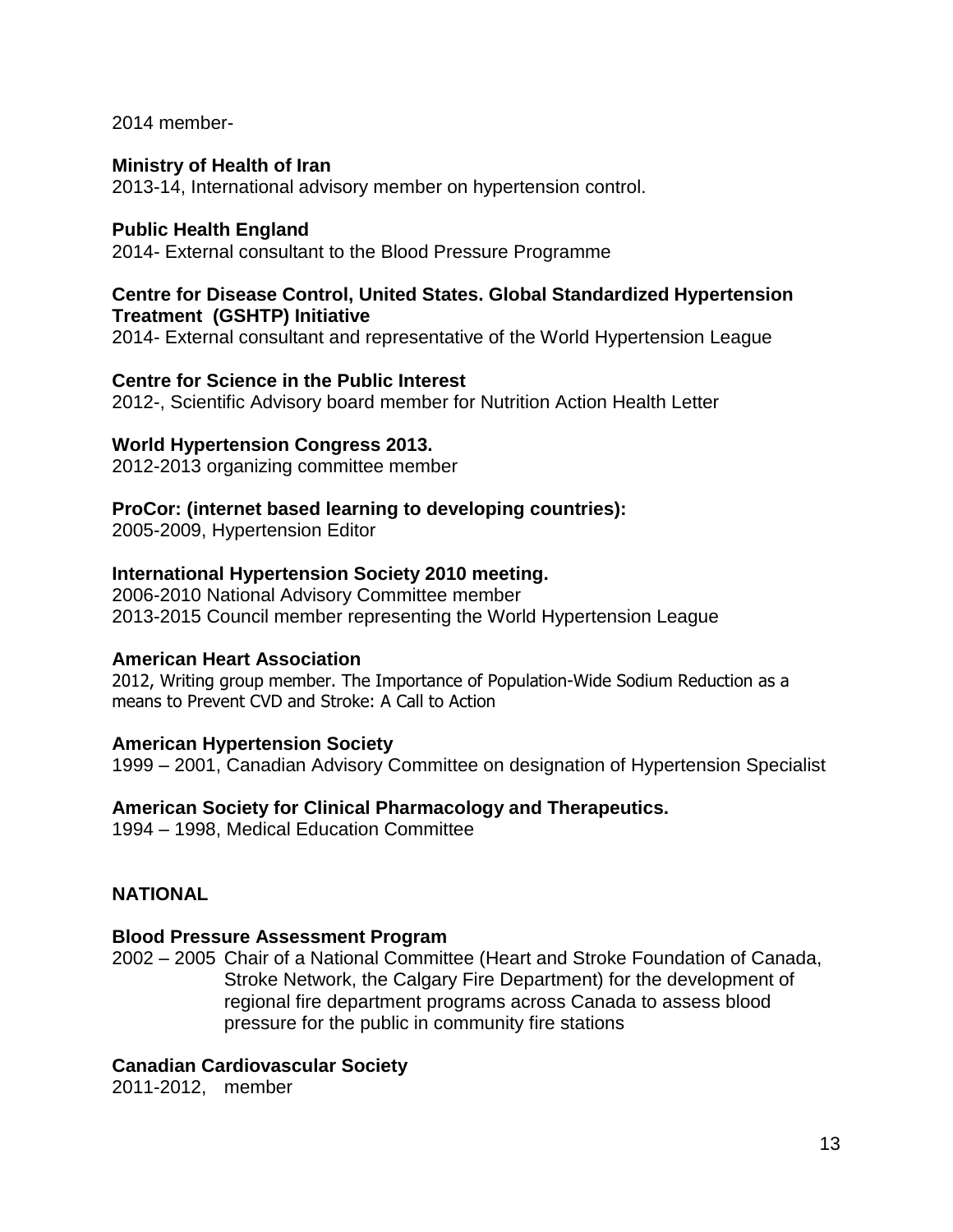- 2009, Panel 1 Member Lipid recommendations (Canadian Cardiovascular Society Position Statement)
- 2005 2006,Panel 1 Member, Lipid recommendations. (Produced Canadian Cardiovascular Society Position Statement – Recommendations for the diagnosis and treatment of dyslipidemia and prevention of cardiovascular disease Can J Cardiol 2006;22:913-927, Note the publication inadvertently did not acknowledge role).

### **Blood Pressure Canada (formerly Canadian Coalition for High Blood Pressure Prevention and Control**

- 2007 2009, Chair, Public Education Task Force
- 2007 2009, Member, Sodium Task Force (co-chair 2008-)
- $2006 2010$ , President
- 2005 2006, President-Elect
- 1999 2002, Past President
- 1996 1999, President
- 1995 1996, President Elect
- 1995 2002, 2005-2010 Executive Member
- 1994 2009, Board Member
- 1996 1999, Steering Committee-Co-chair; National Guidelines for Nonpharmacological Therapy of Hypertension. Chair panel on alcohol
- 1996, Chair, Scientific Program Committee
- 1995 1997,Working group member to develop national guidelines for patient adherence to blood pressure lowering therapy
- 1994 1995, Chair Working Group to develop guidelines on Self-Measurement of Blood Pressure
- 1993 1994,Working group member on guidelines for measurement of blood pressure, referral and follow-up, and lifestyle counseling

**Canadian Heart Health Strategy and Action Plan** (initiative of the Heart and Stroke Foundation of Canada, the Government of Canada, the Canadian Institutes of Health Research and the Canadian Cardiovascular Society)

- 2007 2008, Co-Chair, Cardiovascular Risk Assessment Group
- 2006 2008, Member, Steering Committee

### **Canadian Hypertension Education Program (inaugural chair and founder of the annual recommendations process)**

- 2000 2011, Recommendations Task Force (inaugural chair 2000, 2001)
- 2002 2010, Outcomes Research Task Force (inaugural Chair 2002-2007)

2004- Morbidity and mortality subcommittee (inaugural Chair, 2004-2008), 2003- National questionnaire surveys subcommittee (inaugural Chair 2003-2011)

2004- Hypertension Outcomes Surveillance Team (co-team lead 2004) 2002- IMS database team, (inaugural Chair 2002- 2006)

2008- Canadian Health Measure Survey Analytic Committee (inaugural Chair 2008-2011)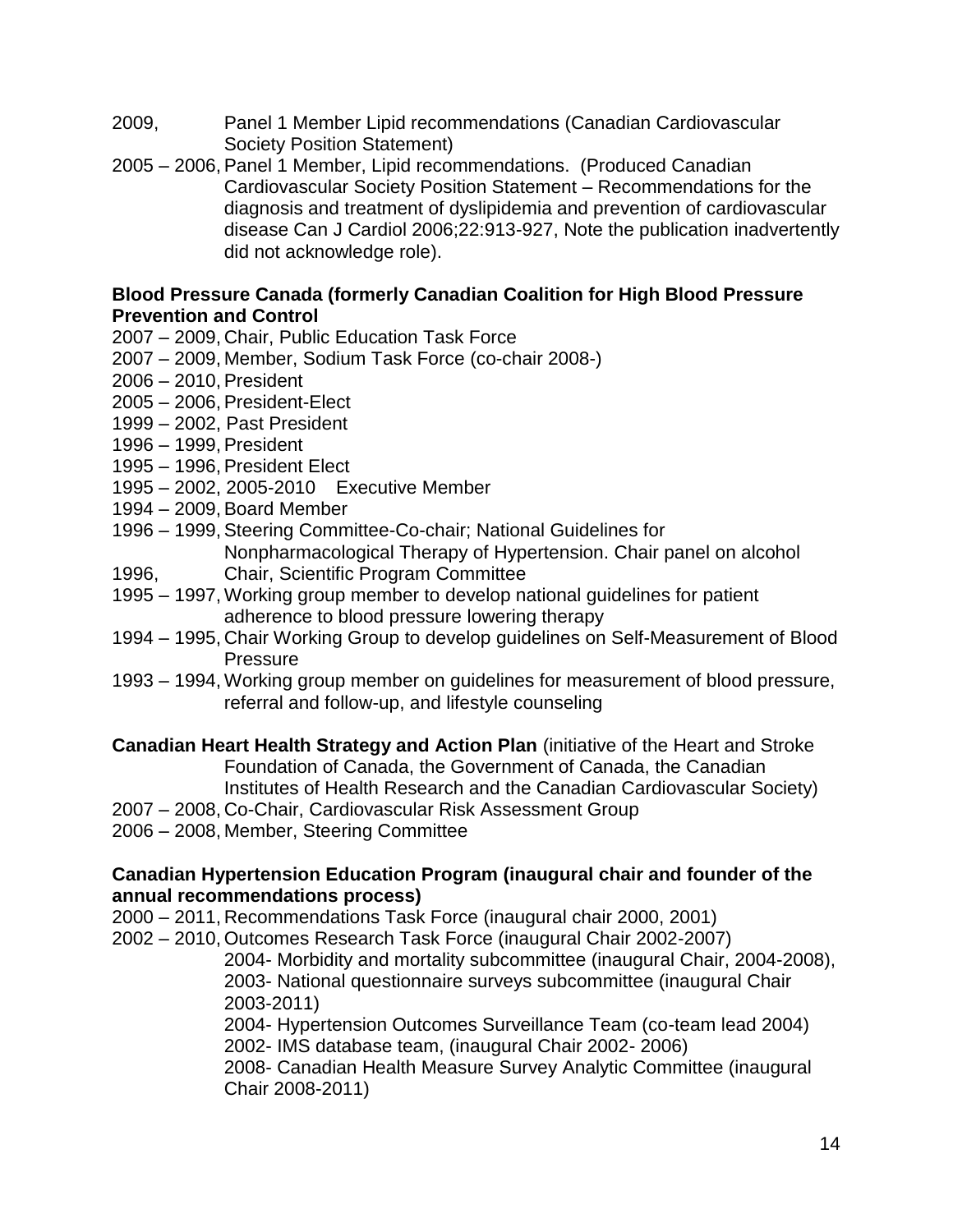- 2002 2003, Chair Central Review Committee
- 2000 2010, Implementation Task Force, (Co-Chair, 2003- 2005)
- 2000 2011,Steering Committee and Executive Committees (inaugural chair 2000, 2001, 2004-2009, steering committee dissolved in 2010 with merger of CHEP into Hypertension Canada)

### **Canadian Hypertension Society**

1999-2002, 2008-2010, Executive committee member

- 1994 2002, 2008-2010, Board Member
- 2006, Chair & Organizer, Public Education on Hypertension. "Train the Trainer" session. Symposium, Canadian Hypertension Society/Canadian Cardiovascular Congress
- 2001 2002, 2004-2007, 2009, Chair, Canadian Hypertension Education Recommendations Symposia, Canadian Cardiovascular Congress
- 2001 2004, CHS representative to the Canadian Cardiovascular Research Advisory Council
- 2000 2001, Past President
- 2000, Organizer of the Ground Breaking Clinical Trials in Hypertension Symposia, Canadian Cardiovascular Forum (October 30)
- 1999 2000, President
- 1999 2000, Chair, Strategic Planning Committee
- 1998 1999, President Elect
- 1998 1999, 2002, 2008, Annual Meeting Committee Member (Co-Chair 1998-1999)
- 1997 1999, Steering Committee Member for Development of Guidelines for Treatment and Diagnosis of Hypertension
- 1997 1999, Chair, Sub-Committee to Develop Guidelines for Diagnosis of Hypertension
- 1995, Member, Committee to Develop a Computer Communication Network
- 1994 2002, CHS Representative, Canadian Coalition for High Blood Pressure Prevention and Control (now Blood Pressure Canada)

## **C-Change (Sol, Solide): Committee to integrate CVD management recommendations,**

2002, Founder and initial co-chair 2002,

2002-2009 Member representing hypertension

## **Canadian Medical Association.**

- 2006 2007, Member, International Advisory Panel for the CMA Guidelines for Clinical Practice & Guidelines for Implementation of Clinical Practice Guidelines
- 1993 1998, Representative to the Canadian Coalition for High Blood Pressure Prevention and Control

## **Canadian Public Health Association**

2006 – 2008 Member, National Advisory Committee on "Public Health Practice in Chronic Disease"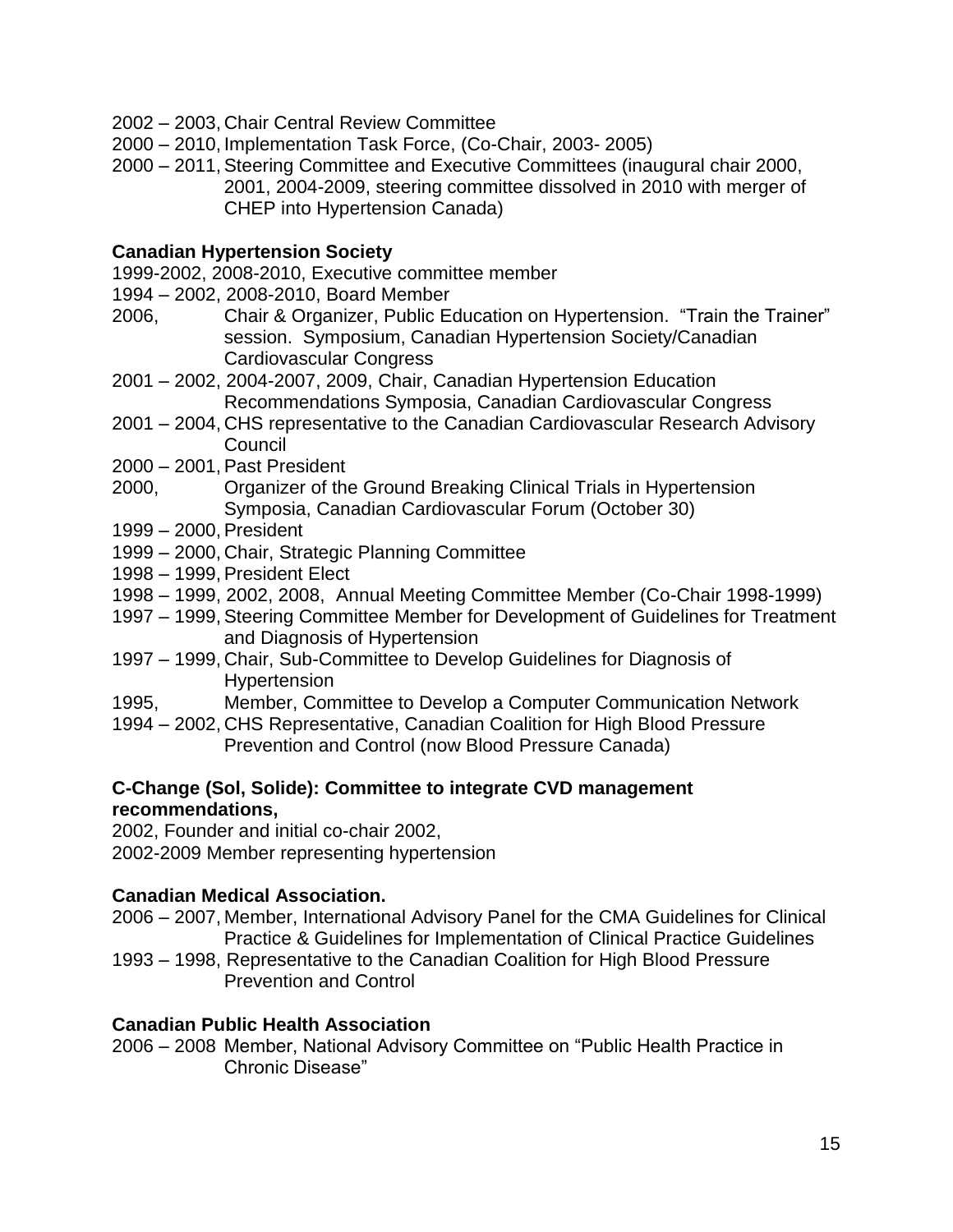#### **Canadian Society of Internal Medicine**

- 2006 –2010, Representative to Blood Pressure Canada
- 2010- 2014 Representative to Hypertension Advisory Committee
- 2007- 2014 Health Promotion Committee
- 2000 2004,2006 Program Committee
- 1999 2004, Councilor
- 1999 2004, Chair, Research Committee
- 1999 2004, Education Committee
- 1999 2004,Abstract Reviewer
- 1999 2000, Chair, Peri-Operative Research Interest Group

#### **Canadian Society for Clinical Pharmacology.**

- 2006, 2008, Ad hoc member of awards committee
- 2004 2005. Past President
- 2002 2004, President
- 2002 2003, Research Committee Chair
- 2002 2003, Chair, Strategic Planning Sessions
- 2001 2002, President Elect
- 2001 2005,Executive Member
- $1998 2005$ , Board of Directors
- 1995 1999,Abstract Reviewer
- 1995 1996,Organizer & Co-Chair for RCPS Symposia on Gene Therapy
- 1994 2004,Awards Committee
- 1994 2001, Scientific Program Committee
- 1993 2000, 2004-6, Medical Education Committee

### **Canadian Stroke Network**

2006 –2014 Policy & Priorities Committee 2002 – 2014,Associate Member

# **Council for Education in Clinical Pharmacology and Therapeutics.**

1993 – 1994 Member

#### **Royal College of Physicians and Surgeons**

2002 – 2004, 2009 Corresponding member, Clinical Pharmacology Specialty **Committee** 

#### **Heart and Stroke Foundation of Canada**

2012 Pan Canadian Expert Panel: 1<sup>st</sup> HSFC national strategic plan.

#### **Health Canada**

**Food (Regulatory) Expert Advisory Committee sodium sub committee** 2011- Member

#### **Health Canada Intersectoral Dietary Sodium Working Group**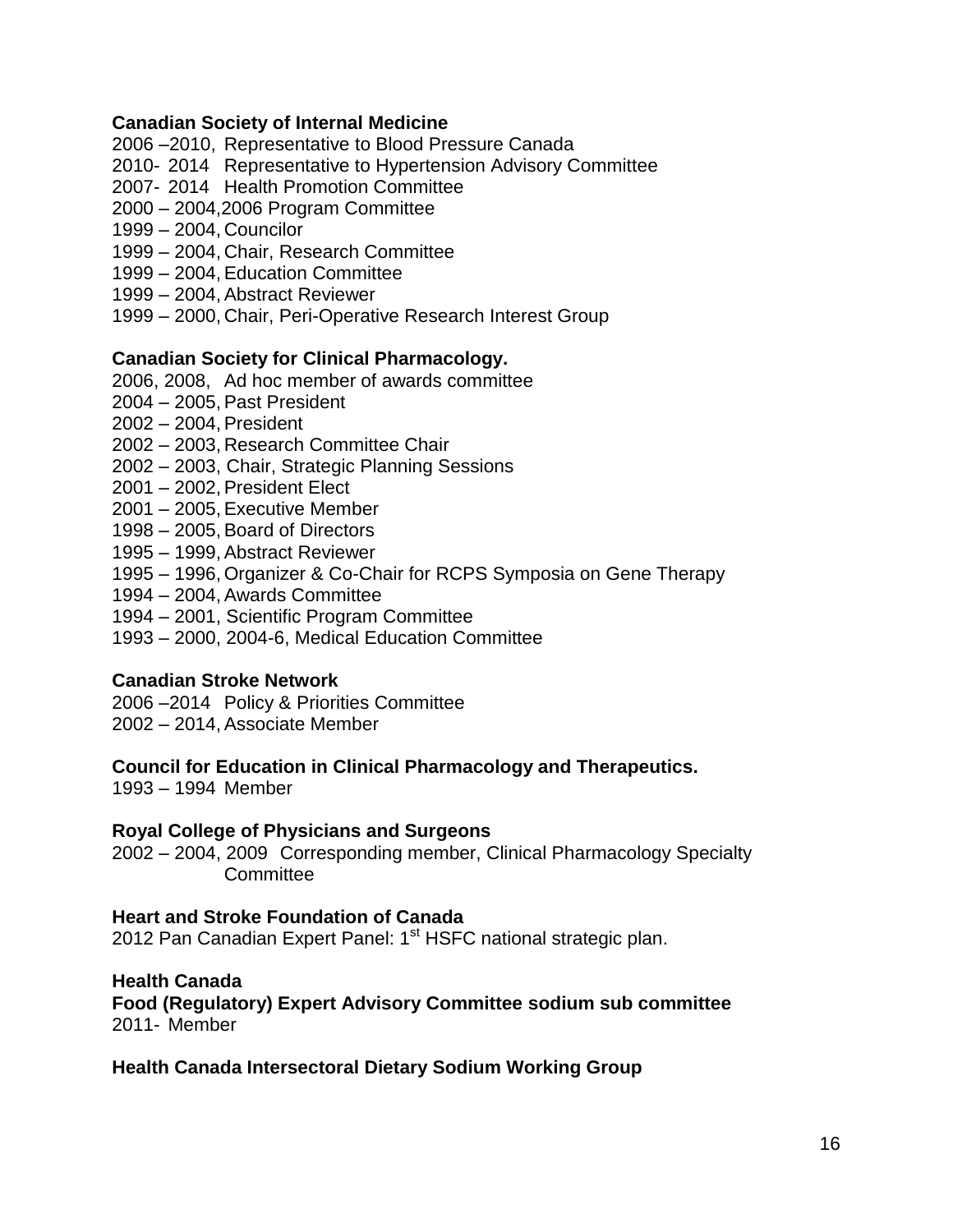- 2008-2010 Executive and member (representing Blood Pressure Canada-Hypertension Canada) Dietary Sodium Working Group 2009-2010 Sub committee member on Research, 2009-2010 Subcommittee member Industry 2009- 2010 Subcommittee member Education Sub committees
- 2007 Planning Committee for Dietary Sodium Working Group

### **Miscellaneous Health Canada Committees**

- 2004 2006 National Specialists' Society Representative to e-therapeutics project
- 2002 2003 Consultant, Hypertension Surveillance
- 2002 Think tank member: Health Canada re: physical measures in the Canadian Community Health Survey March 19 2002, Ottawa
- 1999 2000 Canadian Heart and Stroke Surveillance System Dissemination **Committee**
- 1998 2000 National Advisory Committee,the Heart Healthy Kit
- 1997 2000 Consultant, Health Canada, National Surveillance system for Cardiovascular Disease
- 1996 1999 Consultant, National Blood Pressure Lowering Strategy, Health Canada
- 1994 1995 Consultant, Safety of Folic Acid Supplementation/Fortification

### **Hypertension Advisory Committee**

2011-2016 Inaugural Chair of Committee to prevent and control hypertension with representation from the Canadian Stroke Network, Canadian Council of Cardiovascular Nurses, College of Family Physicians of Canada, Canadian Pharmacists Association, Canadian Medical Association, Canadian Public Health Association (2011-2012), Canada's Public Health Physicians, Canadian Cardiovascular Society, Canadian Society of Internal Medicine, Hypertension Canada, Heart and Stroke Foundation of Canada, Canadian Institutes of Health Research (ex officio)

### **Hypertension Canada (Blood Pressure Canada, Canadian Hypertension Society, Canadian Hypertension Education Program Transition Committee)**

2009- 2010 Operating Committee for Hypertension Canada, Chair and Co-Chair (when interim Executive director hired)

2010-2011 Board member

2010-2011 (Chair) Public Policy Committee

2010 Board Nominations committee (Chair 2010)

2010 Awards Committee (Chair),

2010-2015 Pan Canadian Hypertension Framework committee (Chair 2010-11, and for update 2014-2015)

2012-2014 Co-chair Outcomes Research Task Force.

### **Public Health Agency of Canada**

2006 –2007 Chair, National Advisory Committee on Hypertension 2006 – 2009 Chair, Canadian Hypertension Survey Questions Advisory Committee 2006 – 2011 Member of Cardiovascular Surveillance Committee (co-chair 2008)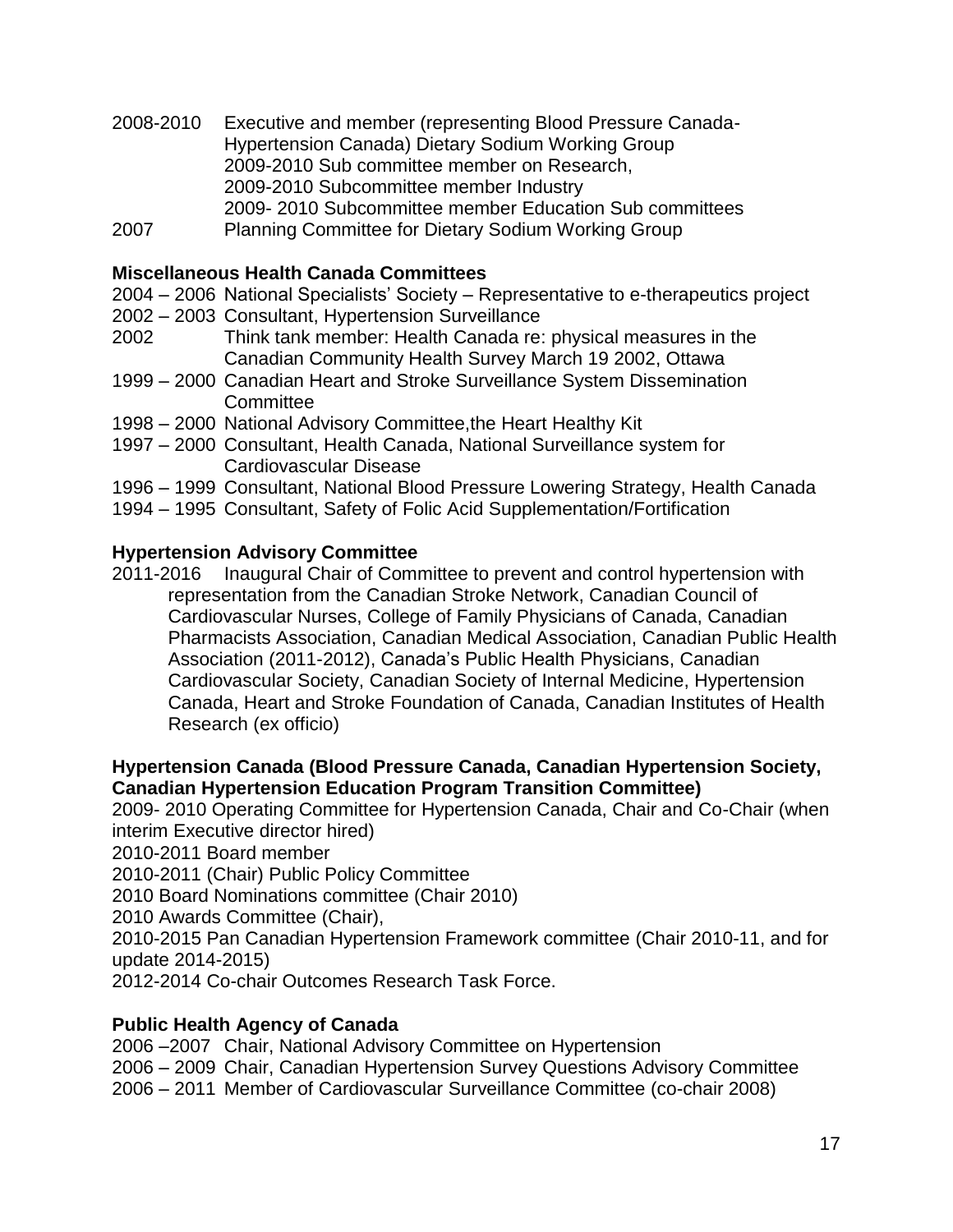#### **Statistics Canada**

2006 – 2011 Member, Quality Assurance & Quality Control Advisory Committee, Canadian Health Measures Survey

#### **Vascular Congress**

2013 Vascular declaration writing group member

#### **REGIONAL**

#### **Alberta Health and Wellness**

2000 – 2004 Ministers Expert Advisory Committee on Drugs and Therapeutics (Chair 2002-2004)

#### **Alberta Health Services**

Cardiovascular Heart and Stroke Strategic Clinical Network, member 2012- and Vascular Risk Reduction Initiative lead 2012 and then co-lead 2013-

#### **Alberta Hypertension Initiative (founder and inaugural co-chair)**

Co-chair 2008-2010

#### **Atlantic Action Group for Heart Health and Stroke Prevention**

1990 Councilor

#### **Calgary Regional Fire Department**

1995 – 2009 Blood pressure measurement and blood pressure self-measurement training program. Chair National Steering committee, consultant

### **Calgary Cardiovascular Network**

2000 – 2005 Executive Member 2000 – 2004 Co-Chair Hypertension Sub Group 2000 – 2001 Founding Member & Co-Chair Interim Executive

#### **Champlain District Sodium Reduction Campaign**

2008-2012 Advisory committee member

#### **Heart and Stroke Foundation of Ontario**

2006- Member Steering committee for Hypertension AIM

#### **Rocky Mountain Internal Medicine Meeting**

2003 – 2009, 2011-2015 Program Committee 1995 – 2000 Founder & Chair

#### **Newfoundland Medical Association,**

1986 – 1990 Chair, Pharmacy Committee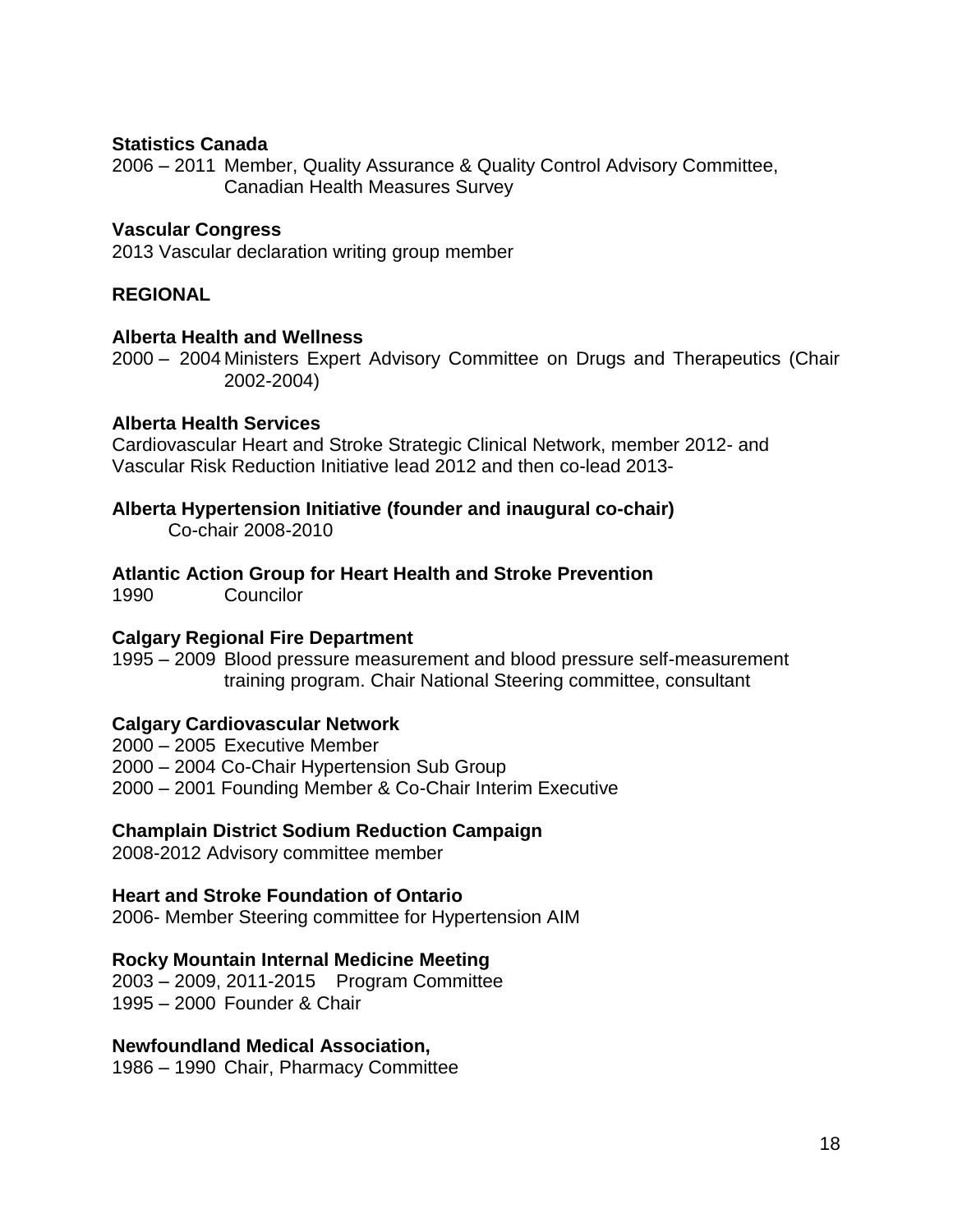## **Newfoundland Medical Board**

- 1990 Consultant on prescribing of psychoactive medication to inmates at the provincial penitentiary
- 1988 Consultant on Physicians over prescribing narcotics

### **Government of Newfoundland and Labrador**

- 1989 Formulary reviewer for the Department of Health
- 1988 1990 Formulary Committee, Department of Health
- 1988 1990 Consultant to the Department of Health, Formulary matters

### **Regional Calgary**

- 2000 Organizer of a symposia on cardiovascular disease Calgary
- 2000 Organizer/chair (Nov) of symposia on cardiovascular disease surveillance

### **Reviewer Journals**

- 2010 Canadian Internist
- 2010 International Journal of Hypertension
- 2010-2012 Revista Panamericana de Salud Pública/Pan American Journal of Public **Health**
- 2009 NEJM
- 2008 Arch Intern Med
- 2007-2011 BMC Public Health
- 2007-2008 Prevention and Control
- 2006-2009 J Hypertension
- 2005 Foundation for Medical Practice Education
- 2004 Am J Hypertens
- 2003 –2011 Hypertension
- 2002 Clinical Pharmacology & Therapeutics
- 2002 Preventative Medicine
- 2000 2010 Canadian Family Physician
- 2000 2002, 2010 Blood Pressure Monitoring

2000, 2002, 2009 Canadian Journal of Clinical Pharmacology

- 1998 1999, 2000, 2004 JAMA
- 1996, 1997, 2007-2010 Canadian Medical Association Journal
- 1995 Canadian Journal of Cardiology
- 1992 Annals of Internal Medicine
- 1991, 1995, 2000, 2001 Clinical & Investigative Medicine
- 1991 European Journal of Clinical Pharmacology
- 1990 Biochemical Pharmacology

## **Journal Editorial Boards**

- 2013- Journal of Clinical Hypertension
- 2005 2007 Journal of Hypertension
- 2005- Blood Pressure Monitoring
- 2008 Integrated Blood Pressure Control.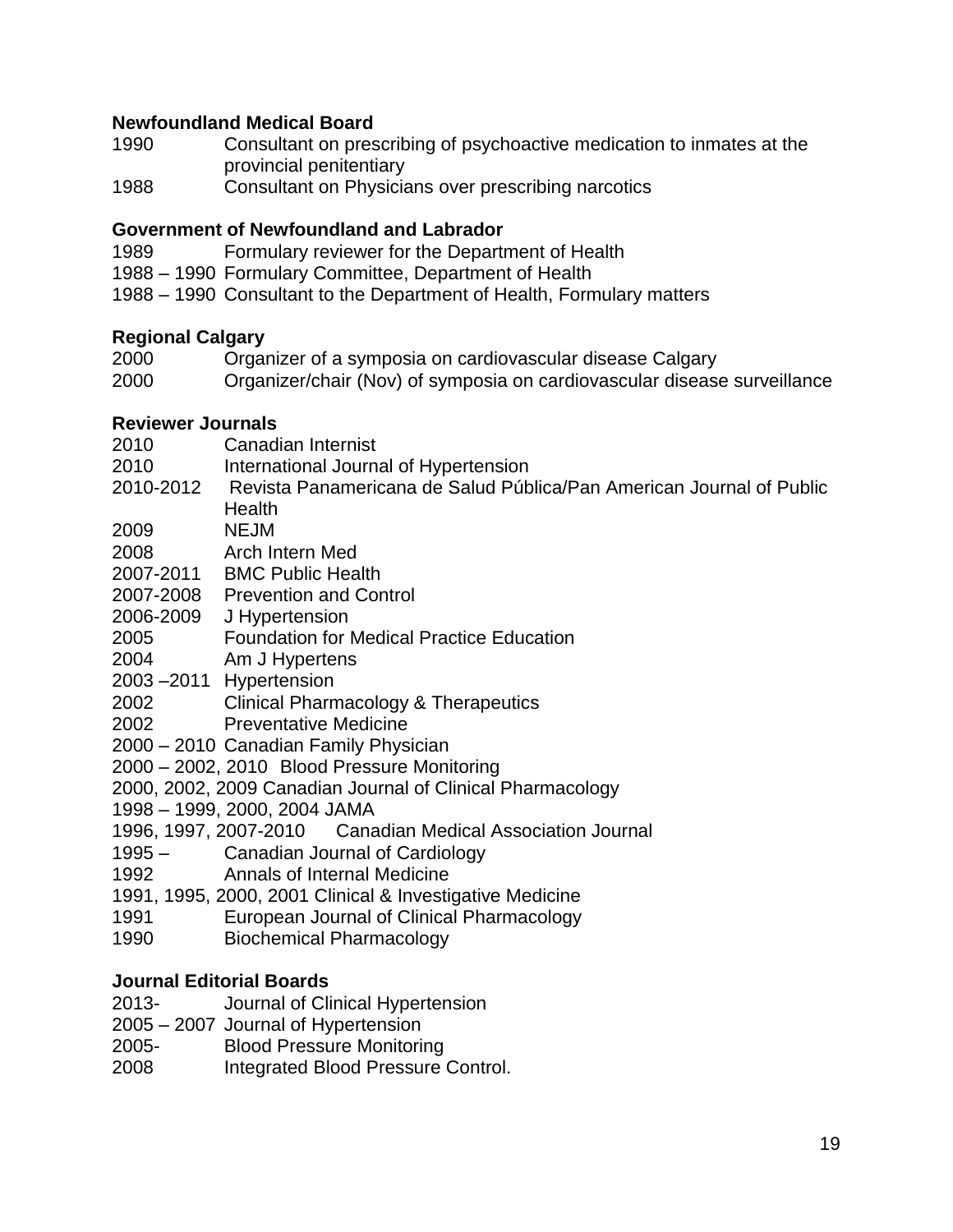### **Reviewer (External) Grants**

1999, 2001 Heart and Stroke Foundation of Canada

1998, 2001 Health Services Utilization and Research Commission Saskatchewan

- 1990, 1999, 2000 Medical Research Council of Canada
- 2002, 2003 Canadian Institute for Health Research
- 2006 Member, Heart and Stroke Foundation of Canada committee member, clinical research grant review committee.

### **VIII. RESEARCH SUPPORT**

### **2015**

Cancer vascular risk reduction planning grant. Alberta health Innovates, \$10,000. Norm Campbell PI 2015

### **2013**

Health effects of dietary sodium – knowledge synthesis and communication. Canadian Stroke Network. \$25000. Norm Campbell PI, T Duhaney. 2013-2014

### **2012**

MEthods of ASsessing blood pressUre: identifying thReshold and target valuEs (MeasureBP). CIHR \$99872. PI Dr. Styliani DASKALOPOULOU, Investigators Dr. Norman RC CAMPBELL Dr. Martin G. DAWES, Dr. Sheldon William TOBE, 2012-2013

DREAM-GLOBAL: Diagnosing hypeRtension - Engaging Action and Management in Getting/ LOwer Bp in Aboriginal and LMIC - A Research Proposal. CIHR Investigators Lui P, Tobe S, Campbell NRC, Yeates K. \$360820/year total \$1,804,101 2012-2017.

Utilizing HIV/AIDS infrastructure as a gateway to chronic care of hypertension in Africa. Dr. Edward Joseph Mills PI with Mr. N. Bansback, Dr. I. Bourgeault, Dr. N. Campbell, Dr. P. Devereaux, Dr. A. Featherstone, Dr. N. Ford, Dr. M. Joffres, Dr. R. Kalyesubula, Dr. J. Kamwesiga, Dr. I. Kanfer, Dr. A. Kengne, Dr. R. Lester, Dr. E. Luyirika, Dr. V. Mutabazi, Dr. J. Nachega, Mr. J. Tayari, Dr. L. Thabane. CIHR \$710,389, 2012-2017

### **2011**

HSFC CIHR Chair in Hypertension Prevention and Control. 2011-2016. \$150,000/year

Population-level prevention and implications for socioeconomic inequities in health: dietary sodium as a case example. CIHR L McLaren PI, with N Campbell, J Emery, D Lorensetti, L McIntyre and V Tarasuk as investigators- \$43,674 in 2011 total grant \$261,194 in 2011-2014.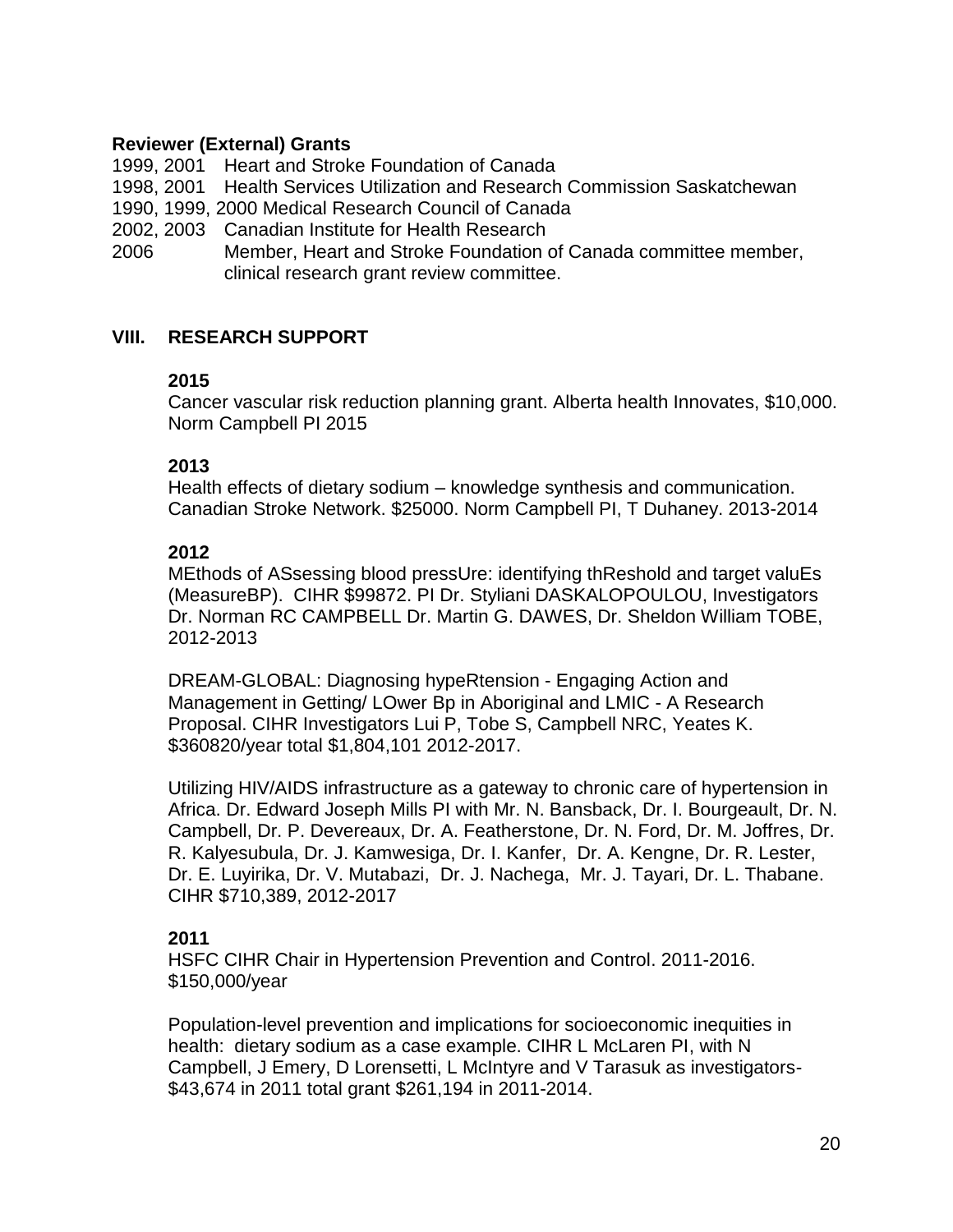## **2010**

Closing the care gap on hypertension in Indo-Asian people with diabetes. PHAC co-investigator C Jone PI. \$23036 2010-2011.

# **2009**

Public Health Agency of Canada "Closing the care gap on hypertension in Indo-Asian people with diabetes" funding to Blood Pressure Canada PI Charlotte Jones co investigator N Campbell; \$68,973 September 2009 – April 2010

Servier Canada "Innovative hypertension knowledge translation programs" funding to Blood Pressure Canada. PI Norm Campbell; \$245,000, October 2009 – October 2010

Public Health Agency of Canada "Hypertension in Canadians with Diabetes - Closing a substantive care gap" funding to Blood Pressure Canada, PI Norm Campbell; \$263,288 August 2009 – March 31, 2010

AHFMR Team Grant: Improving the Efficient and Equitable Care of Patients with Chronic Medical Conditions Interdisciplinary Chronic Disease Collaboration (ICDC); \$1,000,000/year April 2009-2014, Co-investigator- Team member

## **2008**

CIHR, "Assessment of hypertension occurrence, management and outcomes in Canada" PIs Dr. Hude Quan, Dr. Brenda Hemmelgarn, Dr. Karen Tu, Investigators Dr. G. Bartlett-Esquilant, Dr. N. Campbell (Team Co-lead), Dr. M. Hill, Dr. N. Khan, Dr. L. Lix, Dr. F. McAlister (Team Co-lead), Mr. M. Smith, Mr. L. Svenson, Dr. G. Teare, Dr A Wielgosz, \$570,217 for 2008-2011

Public Health Agency of Canada. Funding to Blood Pressure Canada to develop educational resources on dietary sodium. \$298,442.

Public Health Agency of Canada, Investigator, *Validation of a questionnaire module to assess behaviors of hypertensive Canadians*. *\$125 000* 

# **2007**

Public Health Agency of Canada, Investigator, Funding to Blood Pressure Canada for a hypertension community network - primary objective was to create a national knowledge exchange network of community programs enhancing hypertension prevention and control. The secondary objective was to initiate additional network nodes for other modifiable cardiovascular risks using hypertension as a model. Total grant was \$99,375.00 for 12 months

Public Health Agency of Canada, Investigator. Funding to Blood Pressure Canada to translate the public hypertension recommendations into Indonesian dialects and culture for a specific intervention study - objectives of the project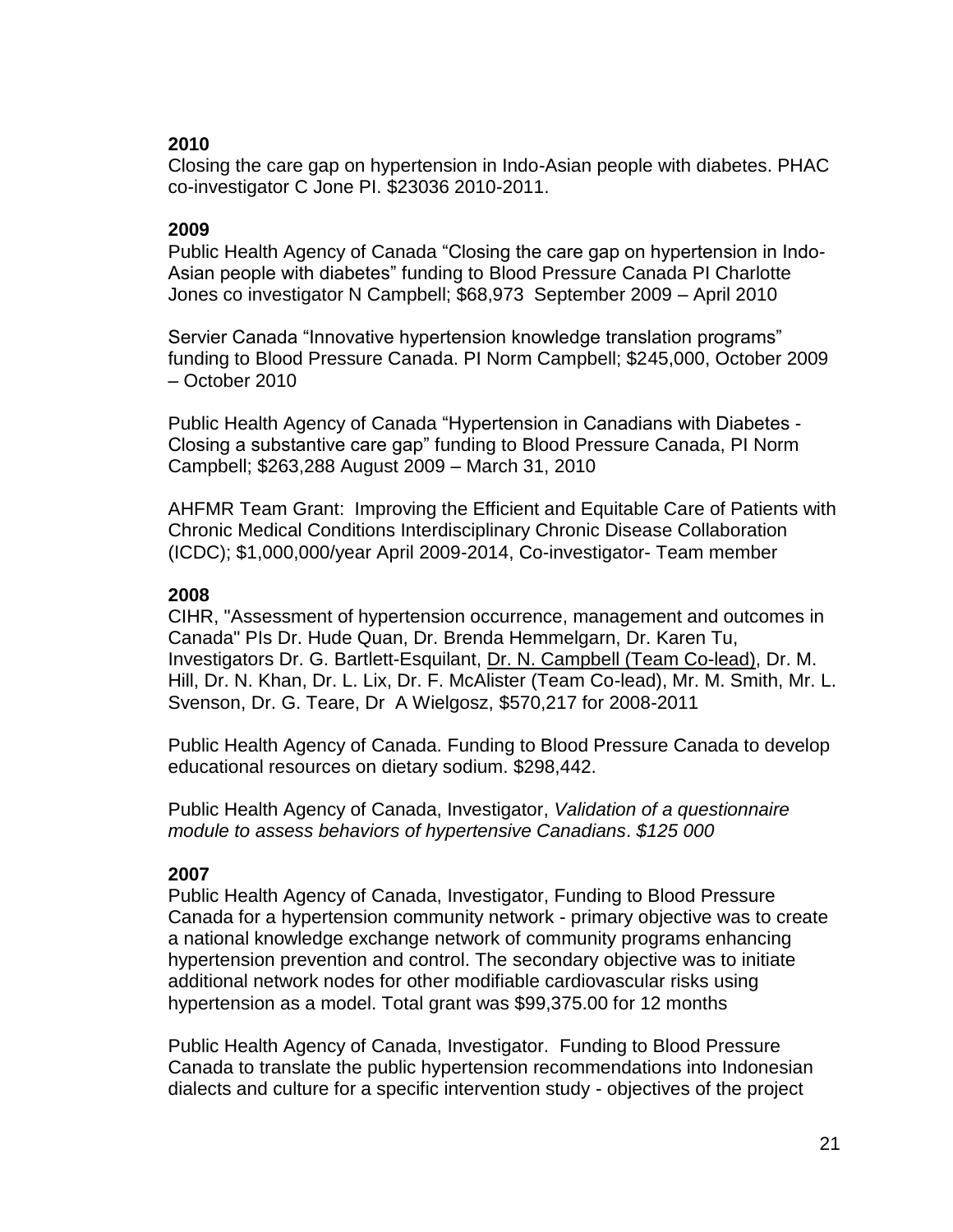were to develop a culturally sensitive educational tool for the Indo-Central Asian population and to develop a process for overcoming educational barriers for future implementation by other ethno-cultural groups and community projects across Canada. Total grant was 24,270.00 for 12 months. Brief interventions to educate patients

Public Health Agency of Canada, Principal Investigator, Funding to Blood Pressure Canada to develop a intervention for one on one counseling on hypertension - the objectives were to validate a set of educational tools suitable to daily patient/client interactions of family physicians, nurses and pharmacists education about hypertension and fund a symposium that could be delivered to educate health care professionals on the use of the tool. Total grant was 24,900 for 12 months

### **2006-2011**

CIHR Canada Chair in Hypertension Prevention & Control, Operating Funds of \$180,000/year (5 years) (Canadian Institutes of Health Research, Blood Pressure Canada, Canadian Hypertension Society, & Sanofi-Aventis Canada)

### **2006-2008**

Co-Investigator – Gender and ethnic issues in hypertension & diabetes. \$93,700 for 2 years. PI N Khan (Canadian Institutes of Health Research)

### **2006-2009**

Team Leader (not PI) Validation of a diagnostic algorithm for hypertension using administrative data, PI is H Quan. \$270,000 \$90,000 each (Sanofi Aventis, Pfizer Canada Merck Frosst Canada)

### **2006-2008**

Team Leader – Development of provincial administrative databases for the purposes of hypertension surveillance \$55,000 (Canadian Hypertension Education Program)

### **2006-2008**

Co-Investigator – Development of provincial administrative databases for the purposes of hypertension surveillance \$25,000 (Servier Canada through CHEP)

#### **2006-2007**

Co-Investigator – Validation of a Coding Algorithm to Define Hypertension using Administrative Data \$80,000 (Canadian Institutes of Health Research)

### **2006-2008**

Co-Investigator, Development Grant Phase II – CLSA \$2,100,000 (2006-2008) (Canadian Institutes of Health Research)

#### **2005-2006**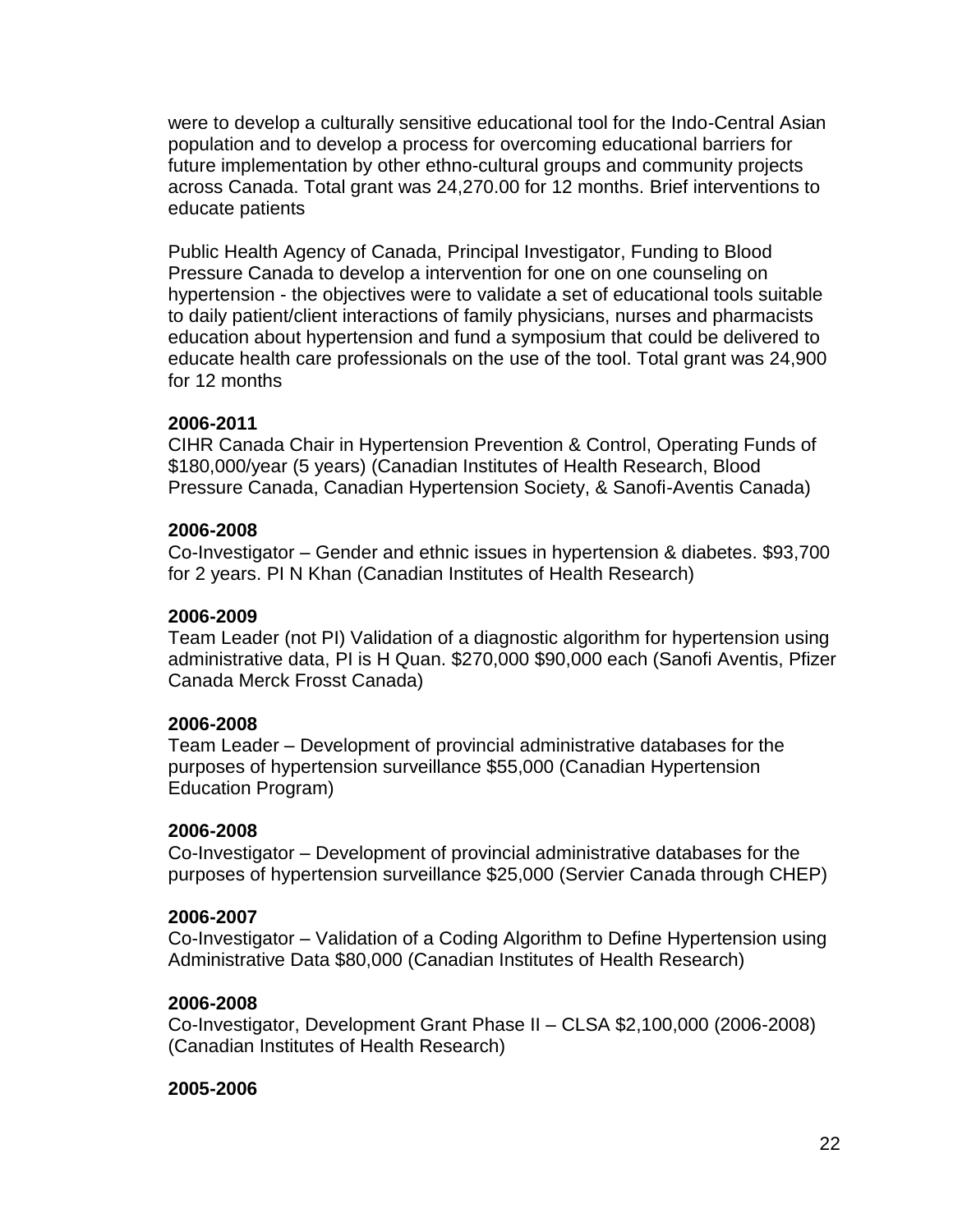Co-Investigator – Airdrie Cardiovascular Health Awareness and Management Program (A-CHAMP) \$256,000 (Canadian Stroke Network)

#### **2004-2006**

Co-Investigator – The Canadian Longitudinal Study of Aging: Developmental Activities - Phase I. Developmental Grant. \$1,744,000 (Canadian Institutes of Health Research)

### **2004-2006**

Co-Investigator – Developing methodology for examining trends in the management of hypertension (Principal Investigator is K Tu). \$ 58544 year 1 and \$ 68462 year two. (Heart and Stroke Foundation of Canada, Developmental Grant)

#### **2002**

Co-investigator – Prevalence, correlates and health consequences of doneprezil (Arecept) use in Alberta (C Maxwell PI). Implications for cost. effectiveness estimates. \$30,000 (Calgary Health Region).

#### **2000-2005**

Western Canada Regional Coordinator – Opera: \$187,000

#### **2000-2005**

**Hypertension Research Group Funding** (NRC Campbell (chair), C Jones, B Culleton, N Scott Douglas,) Opera: site \$201,525, (Bristol Myers Squibb)

#### **2000-2001**

Site Principal Investigator: Viagra Study in patients prescribed multiple in antihypertensive medications. \$20,000 (Pfizer Canada)

#### **1997-1999**

Principal Investigator (Trial to investigator the effect of dehydration on lipids (ROLA \$42,000, (Parke Davis)

#### **1995-1997**

Co-Investigator (with Dr. E. Burgess). – "A multicentre randomised double blind parallel study of the safety and antihypertensive efficacy of losartan 50 or 100 mg versus losartan/Hctz 50/12.5 versus amlodipine 5 or 10 mg in patients with mild to moderate hypertension". \$32,890 (Merck Frosst Canada)

#### **1995-1997**

Co-Investigator (with Dr. E. Burgess) –"Multicentre randomized double blind placebo controlled trial of SR 47436 for the treatment of hypertension". \$25,525 (Bristol Myers Squibb)

**1994-1996**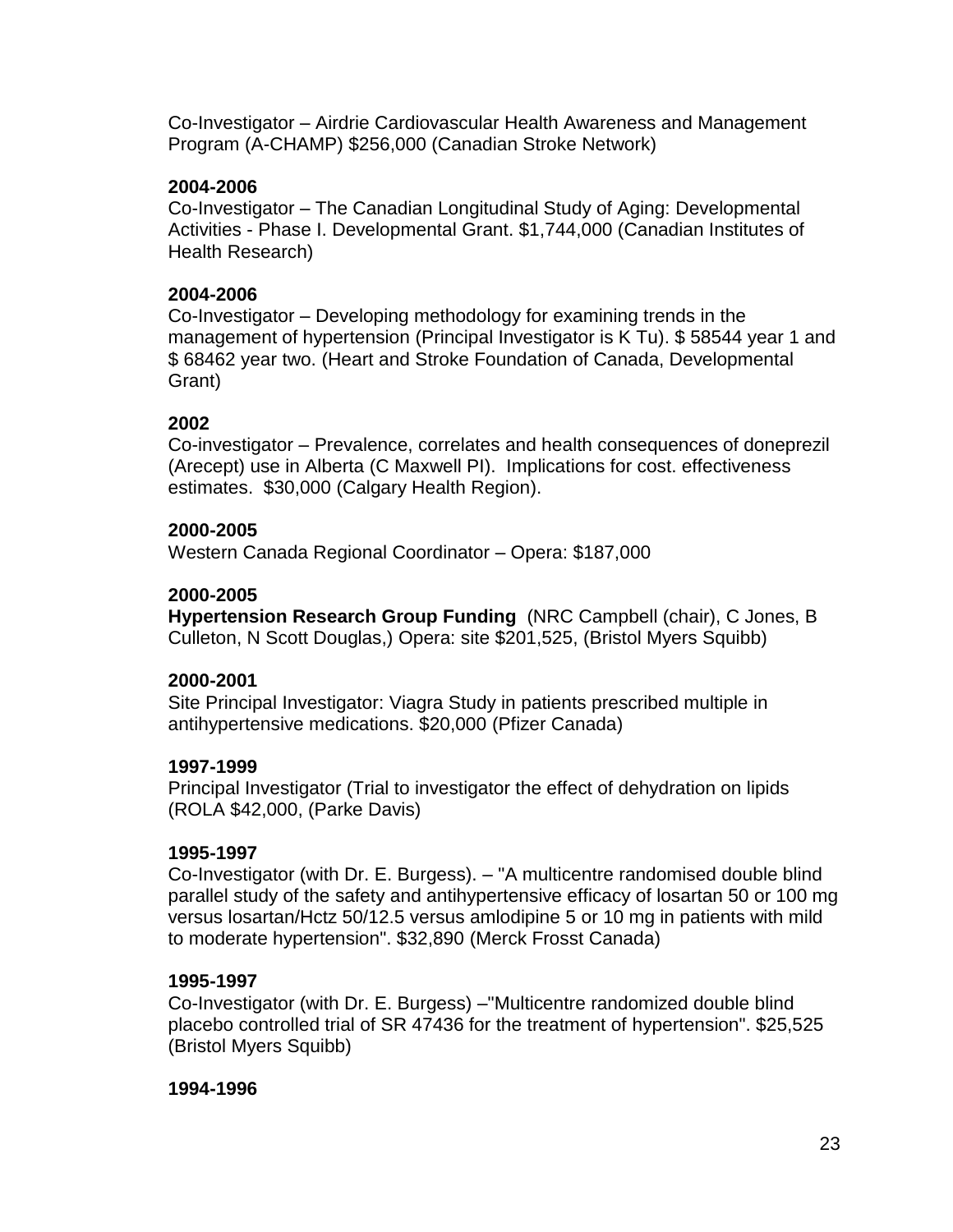Principal Investigator - An n of 1 trial to examine intolerance to antihypertensive therapy. \$11,000 (Pfizer Canada)

### **1994-1996**

Co-Investigator (with Dr E Burgess) – "A Comparative trial of the safety and efficacy of Cardiazam CD and Adalat XL in female patients with mild to moderate hypertension. \$18,000 (Marion Merrell Dow)

### **1993-1994**

Co-Investigator. Furosemide-cholesterol study. \$17,036 (Foothills Hospital Research and Development Committee)

### **1992-1993**

Co-Investigator, Phase III study of remoxipride in elderly demented patients with psychotic manifestations, \$60,000 (Astra Canada)

### **1991-1994**

Principal Investigator. Induction of methyldopa absorption \$10,000 (Foothills Hospital Research and Development Committee)

### **1991-1992**

Principal Investigator. Iron-thyroxine interaction, \$15,003 (Foothills Hospital Research and Development Committee)

### **1990-1991**

Start-up \$5,000, 1990-91 (University of Calgary, Faculty of Medicine) Endowment award, \$5,000, (University of Calgary, Faculty of Medicine)

## **1988-1990**

Iron-drug interactions, \$8,000 (General Hospital Research Foundation) Captopril-iron interaction. \$5,000, (Squibb Canada) Sustained Release Captopril. \$20,000 1988-90 (Squibb Canada)

## **1987-1988**

Iron-drug interactions, \$10,000 (General Hospital Research Foundation) Phase III study of Atenolol \$10,000, (ICI Canada)

### **1986-1987**

Equipment Grant, \$16,480 (General Hospital Research Foundation) L-dopa bioavailability: Effect of ferrous sulfate, \$4,000 (Research and Development Committee, Memorial University of Newfoundland)

### **1985-1987**

Start-up Funds, \$4,000 (Memorial University of Newfoundland) Methyldopa metabolism: effect of ferrous sulfate, \$4,000 (Research and Development Committee, Memorial University of Newfoundland)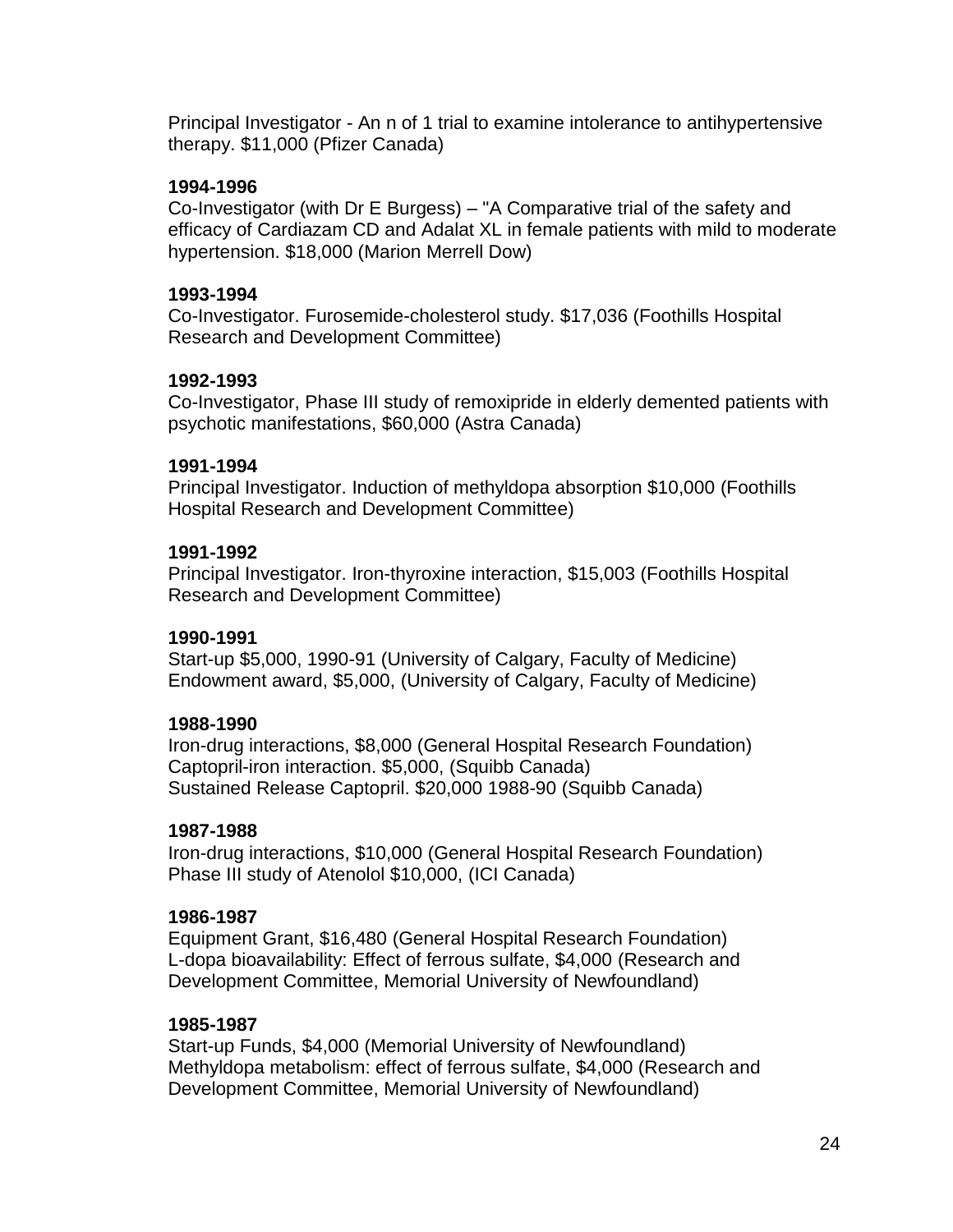Methyldopa metabolism: effect of ferrous sulfate, \$3,000 (Memorial University of Newfoundland)

# **IX. INVITED ADDRESSES**

## **2015**

Dec 5 Hypertension in the America's and the World Hypertension League. What is the WHL doing and what can you do". XXVº Latino-American Congress and LIIº Chilean Congress of Cardiology and Cardiovascular Surgery, Santiago Chile

Dec 5 Key elements for the success of the program for prevention and control of hypertension in Canada. XXVº Latino-American Congress and LIIº Chilean Congress of Cardiology and Cardiovascular Surgery, Santiago Chile

Dec 3. National Experiences in hypertension control in Canada. How to achieve the 25 x 25 goal in Latin America. Successful strategies in hypertension control in the Americas. Inter-American Society of Cardiology and the Pan American Health Organization/ World Health Organization, Santiago Chile

Dec 3 Regional and global plans to improve hypertension control. World Hypertension League. How to achieve the 25 x 25 goal in Latin America. Successful strategies in hypertension control in the Americas. Inter-American Society of Cardiology and the Pan American Health Organization/ World Health Organization, Santiago Chile

Dec 2 The case of Canada. Building capacity for CVD management: hypertension control using the health system approach. Santiago Chile

| Hypertension: Taking Forward the Pharmacists' Role. BC Pharmacy<br>Association Fall Education Event. Coquitlam, B.C.                                                                                     |
|----------------------------------------------------------------------------------------------------------------------------------------------------------------------------------------------------------|
| Commentary, questions and answers at Marda Loop Justice Film Festival.<br>On 'Sugar coated'. Calgary Alberta                                                                                             |
| The great salt debate. Canadian Cardiovascular Congress. Toronto<br>Canada                                                                                                                               |
| Hypertension Framework 2015. In HSF CIHR Chair in Hypertension<br>Symposia. Canadian Hypertension Congress. Toronto Canada                                                                               |
| Addressing the Burden of Hypertension; The Role of Assessing Blood<br>Pressure. Keynote opening presentation. Check, change, control<br>leadership forum, American Heart Association, San Francisco, Ca. |
|                                                                                                                                                                                                          |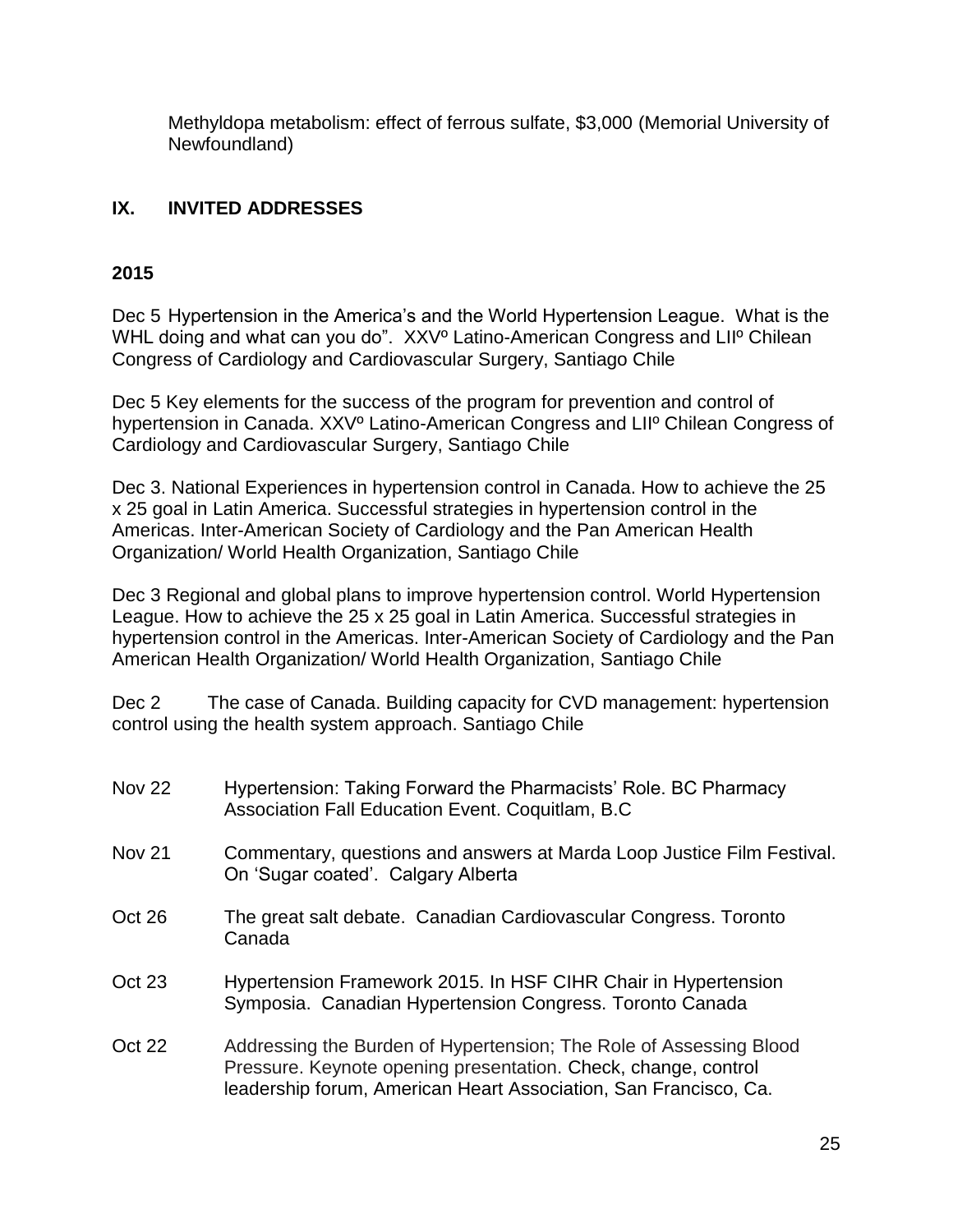- Oct 16 Hypertension and cardiovascular disease. Problems and solutions. In Healthcare of the capital: new horizons and search for effective solutions. Moscow Urban forum 2015. Moscow as a dynamic megacity. . Moscow, Russia.
- Sept 30 Diet, Death and Disability. Kinesiology course 465
- Sept 21 Prevalence and control of hypertension worldwide. Shandong & Ministry of Health Action on Salt and Hypertension Gaomi China
- Sept 18 Strategic approaches to control hypertension. Opening Plenary talk. 17<sup>th</sup> International Symposium on Hypertension and Related Diseases. Beijing, China
- Sept 13 Strategic Approaches to Hypertension Management. ZhengGuangXing Health Management Group. Chengdu China
- Sept 12 Canadian programs to improve hypertension control in Hypertension management---international symposium. 17th National conference of Chinese Society of Cardiology, Shanghai China.
- Sept 3 Recommendations of the Technical Advisory Group going forward at the Technical Advisory Group meeting Cardiovascular Disease Prevention through Population-level Dietary Salt/sodium Reduction of the Pan American Health Organization/World Health Organization.
- Sept 2 Research and publications at the Technical Advisory Group meeting Cardiovascular Disease Prevention through Populationlevel Dietary Salt/sodium Reduction of the Pan American Health Organization/World Health Organization.
- July 14, Canadian Hypertension Education Program. The first decade. Public Health England/Hypertension Canada webinar.
- June 17 Hypertension Control in Canada. Teleconference and slide presentation to Cheshire and Merseyside, Champs Public Health Collaborative, UK
- May 27 Population level dietary salt reduction initiative in the Americas. Canadian Public Health Association annual meeting. Vancouver BC
- May 13 Reduction of sodium in foods Experience in Pan-American region. Hong Kong International Symposium on Reduction of Sodium and Sugars in Foods.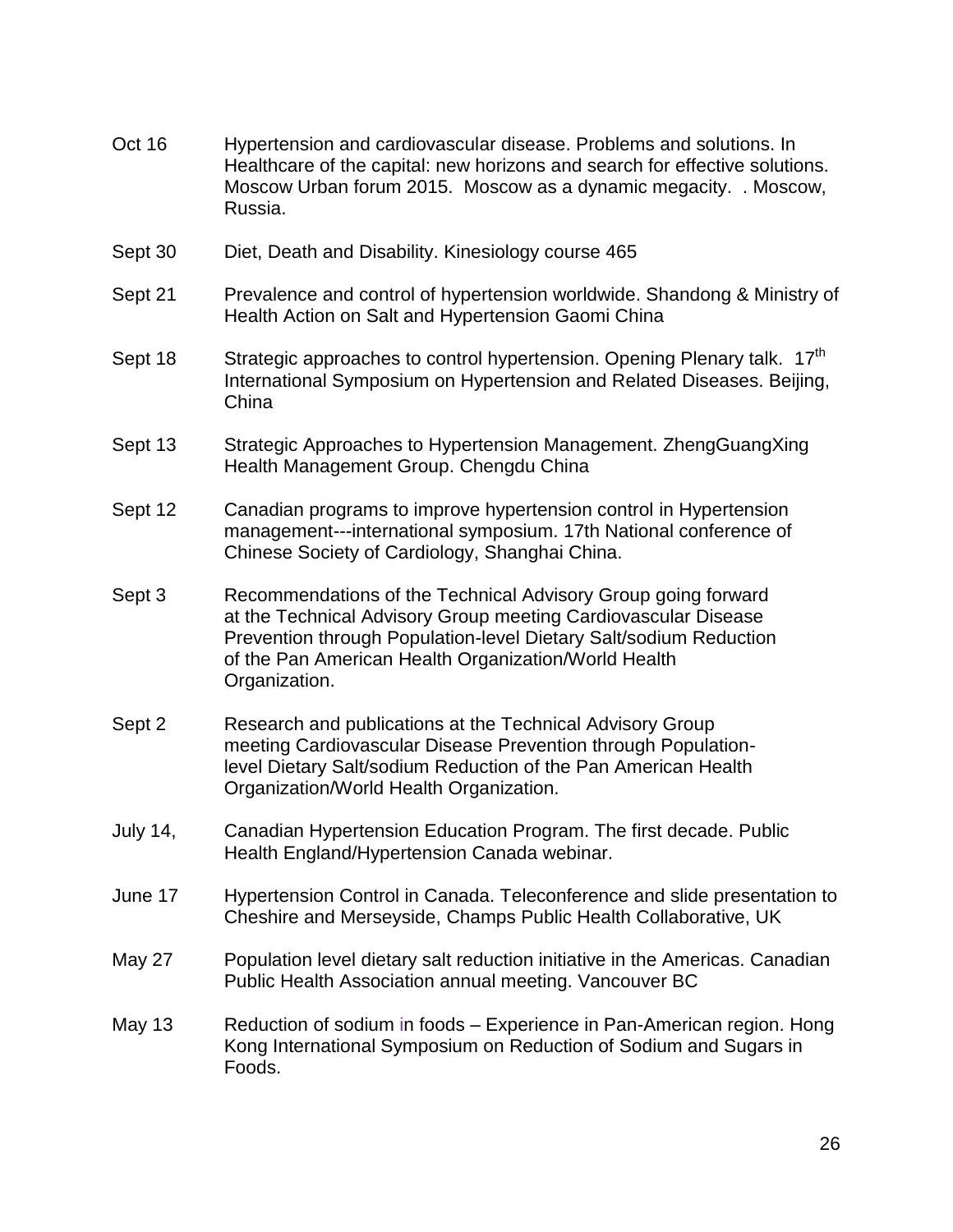- March 23 Canada, World Hypertension League: Updates on Canada and WHL. Scaling up efforts. Global Standardized Hypertension Treatment Project. Centre for Disease Prevention and Control (USA) and the Pan American health Organization. Miami Fl
- March 14 Developing innovative careers in Medicine session. Internal Medicine residents retreat, University of Calgary.
- Feb 23 Canadian Hypertension Prevention, Treatment, and Control. in Successful Global Strategies. Webinar by US Center Centers for Disease Control and Prevention (CDC) and the Pan American Health Organization (PAHO). San Francisco Ca.
- Feb 27 See this do that. CVD risk assessment workshop (repeated 2 x). Annual Scientific Assembly. Alberta College of Family Physicians. Banff
- Jan 27 Nutrition and hypertension. At improving the nutrition status of Albertans to prevent chronic diseases and bend the health care cost curve. Edmonton Alberta

### **2014**

- Dec 13 How to improve blood pressure control. WHL strategic Approaches. 2014 Annual Scientific Sessions of the Asian Pacific Heart Association and Chinese Cardiologists Congress. Beijing
- Dec 12 WHL strategic approaches and policy for BP control. World Hypertension League Asia Pacific Regional meeting 2014. Beijing
- Dec 6 Strategic approaches to salt reduction and the role of NGOs. At the Pan African Hypertension Society, Pan African Cardiology Society, 7th Congress of Hypertension in Africa, first World Hypertension League regional meeting, first Congress on Hypertension in Cameroon. Douala, Cameroon
- Dec 6 World Hypertension League strategic approaches to hypertension prevention and control. At the Pan African Hypertension Society, Pan African Cardiology Society, 7th Congress of Hypertension in Africa, first World Hypertension League regional meeting, first Congress on Hypertension in Cameroon. Douala, Cameroon
- Dec 5 Introduction to hypertension prevention and control in Africa. In WHL sponsored workshop. At the Pan African Hypertension Society, Pan African Cardiology Society, 7th Congress of Hypertension in Africa, first World Hypertension League regional meeting, first Congress on Hypertension in Cameroon. Douala, Cameroon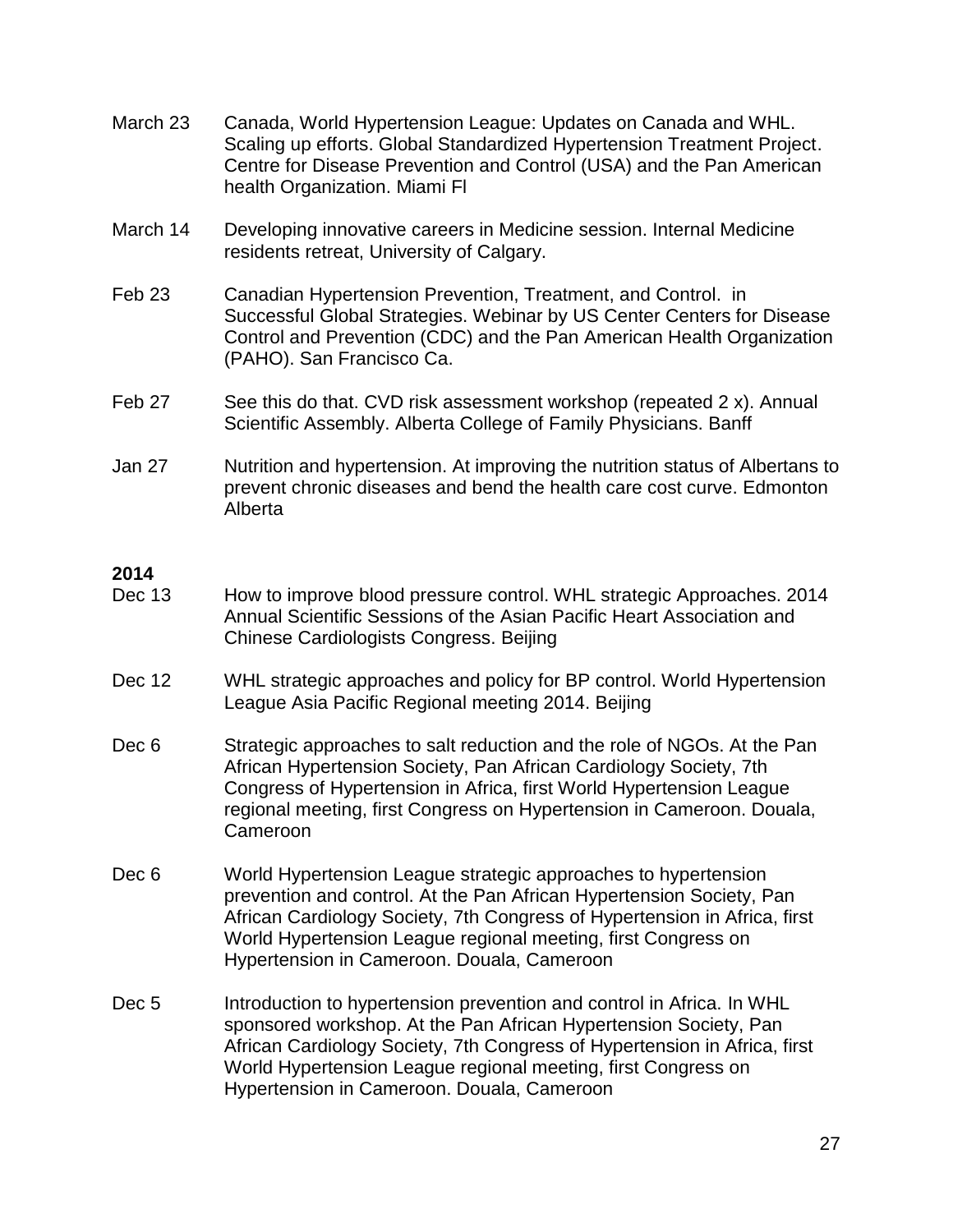- Dec 5 World Hypertension League blood pressure screening resources. In WHL sponsored workshop. At the Pan African Hypertension Society, Pan African Cardiology Society, 7th Congress of Hypertension in Africa, first World Hypertension League regional meeting, first Congress on Hypertension in Cameroon. Douala, Cameroon
- Dec 5 Blood pressure in the context of NCD prevention and control. In WHL sponsored workshop. At the Pan African Hypertension Society, Pan African Cardiology Society, 7th Congress of Hypertension in Africa, first World Hypertension League regional meeting, first Congress on Hypertension in Cameroon. Douala, Cameroon
- Dec 5 Health risks of high dietary salt control. At the Pan African Hypertension Society, Pan African Cardiology Society, 7th Congress of Hypertension in Africa, first World Hypertension League regional meeting, first Congress on Hypertension in Cameroon. Douala, Cameroon
- Dec 5 Hypertension. Opening Congress Address. At the Pan African Hypertension Society, Pan African Cardiology Society, 7th Congress of Hypertension in Africa, first World Hypertension League regional meeting, first Congress on Hypertension in Cameroon. Douala, Cameroon
- Nov 25 Dietary sodium. Canadian progress, challenges and solutions. Championing public health nutrition. 2014 Gatineau Canada.
- Nov 16 Death by Food. University of Calgary. Main Campus health series
- Nov 11 Salt and health. The need to act. Hong Kong. Intersectorial meeting Sponsored by the Department of Health and Hygiene, Government of Hong Kong
- Oct 28 Proposal for setting targets and timelines for the sodium content of foods in the America's. Salt Smart Consortium (Sponsored by the Department of Health Brazil and PAHO). Brasilia, Brazil.
- Oct 22 Death by Food. Calgary Police Services. Calgary
- Oct 17 Update on sodium reduction: new evidence, challenges and a way forward. Canadian Hypertension Congress. Gatineau Canada
- Oct 1 Pathogenic foods. 1 hour Webinar for the Canadian Association of Cardiovascular Prevention and Rehabilitation.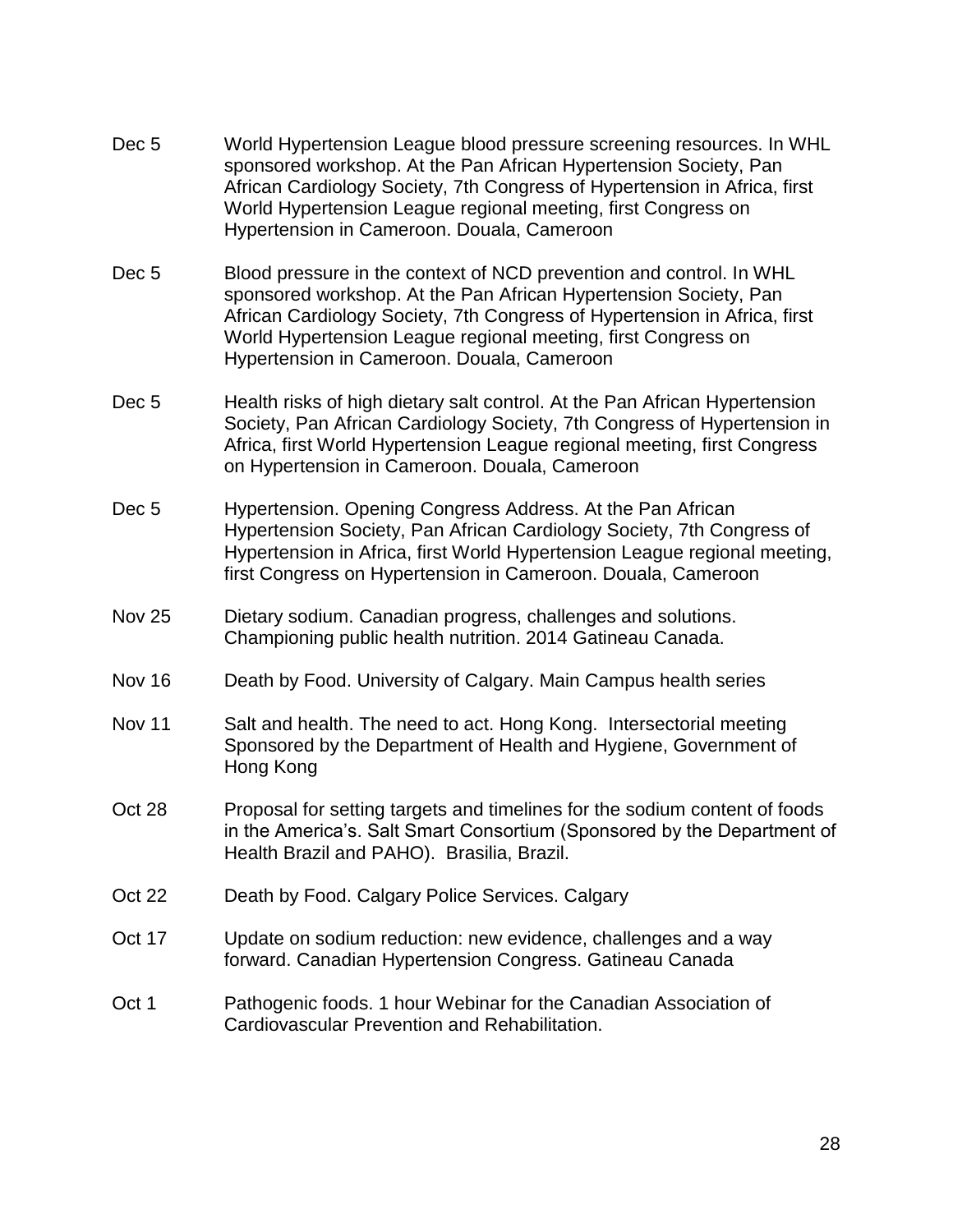| Sept 29 | Healthy Food Procurement. A call for national policy. A best practice<br>presentation at: "Solutions For Change: Healthy Food Procurement and<br>Nutrition Standards in Public Facilities. Edmonton Alberta |
|---------|-------------------------------------------------------------------------------------------------------------------------------------------------------------------------------------------------------------|
| Sept 25 | Hypertension Prevention and Control. Confederation of Alberta Faculty<br>Associations (CAFA) Distinguished Academic Award Presentation.<br>Edmonton                                                         |
| Sept 20 | The critical role of the pharmacist in the evolution of the health system.<br>Alberta Health Services, Rxeach Project, Leduc Alberta.                                                                       |
| Aug 10  | Hypertension prevention and control programs in Canada. ACMI (meeting<br>with the 3 local medical schools). Bucaramanga, Colombia                                                                           |
| Aug 11  | Sodium, the evidence and the need to act. Bogota Columbia,<br>Multisectorial meeting of government and civil society on dietary sodium                                                                      |
| Aug 8   | Canadian hypertension prevention and control programs. Lessons<br>learned. The Association Procongreso of Internal Medicine. Cartagena,<br>Colombia.                                                        |
| Aug 8   | Hypertension the Global Burden. The Association Procongreso of Internal<br>Medicine. Cartagena, Colombia.                                                                                                   |
| July 13 | Assessment of blood pressure. Medical University of South Carolina. Talk-<br>video session for American Society of Hypertension. Educational series on<br><b>Hypertension. Charleston SC</b>                |
| June 24 | Salt iodization and salt reduction strategies: making policies coherent.<br>WHO guideline development group meeting - nutrition actions, Geneva SZ                                                          |
| June 14 | The World Hypertension League. International Society of Hypertension<br>International Partners Forum. Athens Greece.                                                                                        |
| June 15 | The role of health care professionals and scientists in salt reduction.<br>Symposia on dietary salt. International Society of Hypertension. Athens<br>Greece                                                |
| June 7  | Death by food. Council of Cardiovascular Nurses Spring meeting, Calgary                                                                                                                                     |
| June 1  | The role of the Pharmacist in hypertension. Canadian Pharmacists Journal<br>Lecture, Canadian Pharmacy Association Annual General meeting,<br>Saskatoon.                                                    |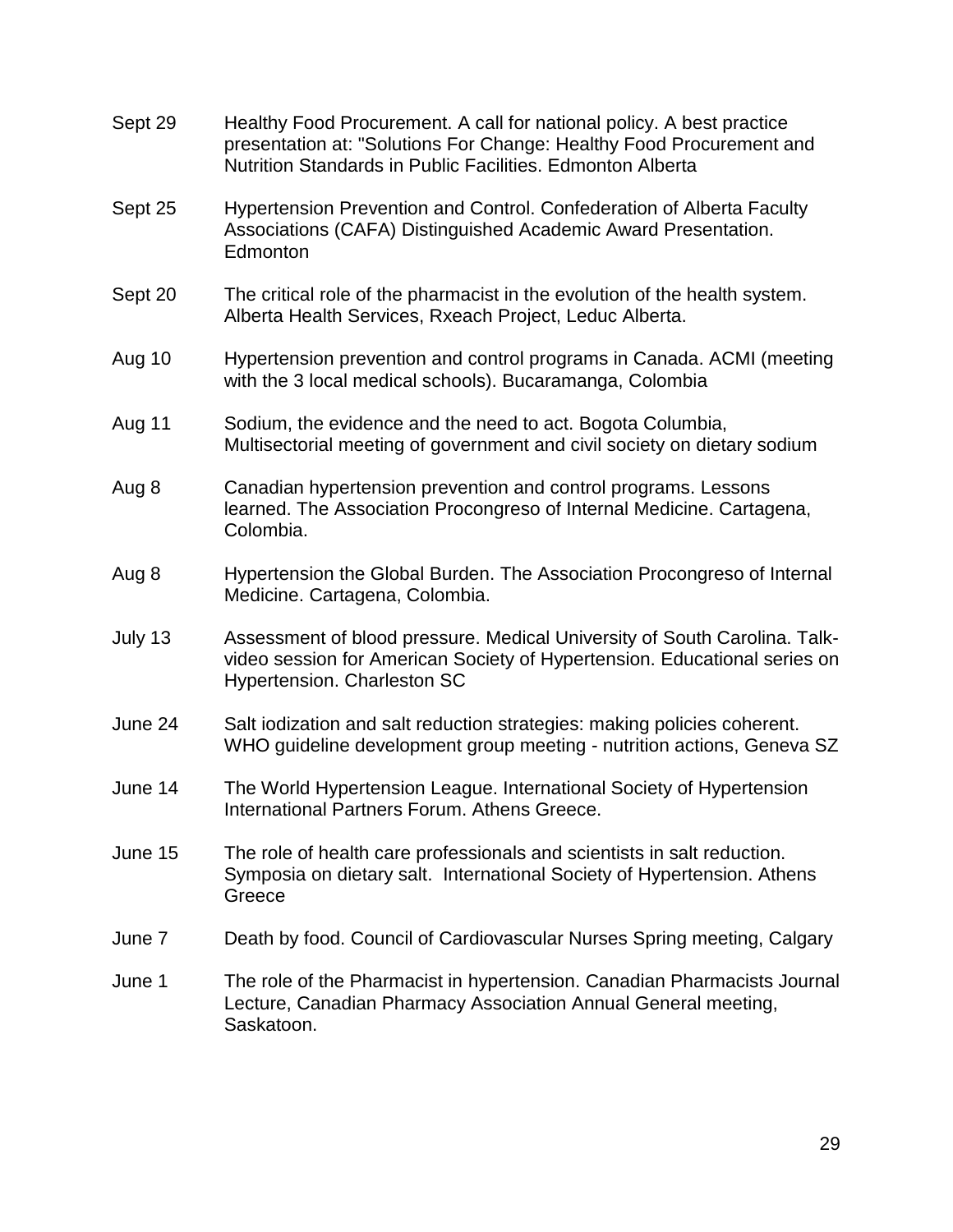- June 1 Canadian Hypertension Education Program Recommendations. Concurrent session. Canadian Pharmacy Association Annual General meeting, Saskatoon.
- May 21 Update on salt and health. International Advisory Panel (IAP) on Reduction of Dietary Sodium and Sugars in Hong Kong, Food Safety Agency of Hong Kong
- May 17 Hypertension and the World Hypertension League. Opening address for World Hypertension Day, and opening of the World Hypertension League regional office in Beijing. Chinese Hypertension League and guests.
- May 7 Case study: The Canadian Hypertension Education Program (CHEP), putting evidence into practice. Iranian Heart Association - Getting high blood pressure under control in low and middle income countries. World Congress of Cardiology, 2014, Melbourne Australia.
- May 6 Role of national and international organizations in prevention and control of hypertension. In a global view of what we need to know. Hypertension. World Congress of Cardiology, 2014, Melbourne Australia.
- May 5 Hypertension as a model for NCD prevention and control. In Center for Disease Control (CDC- USA) session - The global standardization of hypertension treatment project. World Congress of Cardiology, 2014, Melbourne Australia.
- May 5 Regional action on salt reduction: Case study from the Americas. National Heart Foundation of Australia- Half the salt, self the sugar, scrap the fat: saving lives through reformulation of food. World Congress of Cardiology, 2014, Melbourne Australia.
- April 22 Food Policy for the nephrologist. Canadian Society of Nephrology, Vancouver
- April 21 The development of a public policy and research agenda regarding HTN / salt. Krescent program, (Kidney Foundation and Canadian Society of Nephrology). Vancouver
- April 3 Task Shifting: Who diagnoses? Who prescribes? 10 minutes + questions Expert Consultation on Population Approaches to Reducing High Blood Pressure, Bloomberg Philanthropies, New York.
- April 2 Evaluating Salt Policy Impact, 15 minutes + questions. Expert Consultation on Population Approaches to Reducing High Blood Pressure, Bloomberg Philanthropies, New York.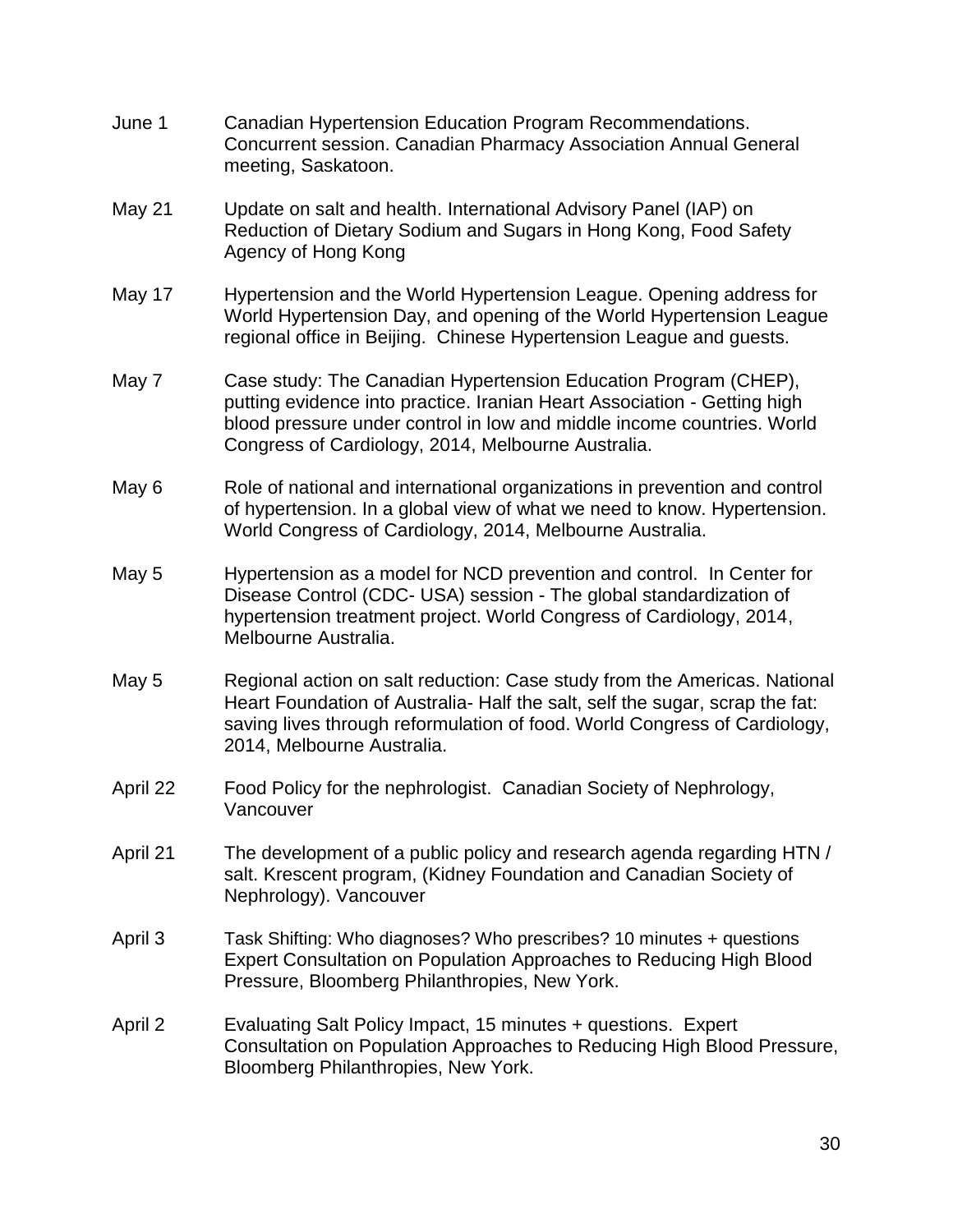| March 29         | You and the food around you. Genesis Centre (YMCA), Calgary                                                                                                                                                                 |
|------------------|-----------------------------------------------------------------------------------------------------------------------------------------------------------------------------------------------------------------------------|
| March 18         | Death by food. Wellness coordinators, City hall, City of Calgary.                                                                                                                                                           |
| Feb 12           | Food Policy and Hypertension. 2 <sup>nd</sup> year nursing class (Community health<br>course), Mount Royal University                                                                                                       |
| Feb 11           | Food Policy and Hypertension. 2 <sup>nd</sup> year nursing class (Community health<br>course), Mount Royal University                                                                                                       |
| Jan 24           | Death by food, The Department of Community Health Sciences and the<br>Institute for Public Health. University of Calgary.                                                                                                   |
| 2013             |                                                                                                                                                                                                                             |
| March 1          | Death by Food. Grand Medical Rounds. University of Alberta                                                                                                                                                                  |
| March 26         | What is the evidence that salt reduction and iodine fortification strategies<br>are compatible? WHO Platform 3 on salt reduction. Coordinating iodine<br>Fortification of salt with salt reduction, Sydney Australia.       |
| Apr <sub>5</sub> | Hypertension and the Global Burden of Disease. Plenary Speaker World<br>Health Day Symposia, PAHO-WHO Washington DC                                                                                                         |
| Apr 9            | Hypertension and Public Health. Course 4 Medical School lecture.                                                                                                                                                            |
| Apr 24           | Three 15 minute public presentations on "What I do for health promotion"<br>HSFC tour of University of Calgary facilities.                                                                                                  |
| Apr              | Integrating healthy public nutrition policies to prevent and control<br>cardiovascular disease. Key note speaker. Drug therapeutic day. Schulich<br>Medicine and Dentistry. University of Western Ontario.                  |
| Apr              | Hypertension. Invited short talk on global burden of hypertension. Centre<br><b>Block Parliament Buildings.</b>                                                                                                             |
| Apr              | HSFC CIHR Chair Hypertension Prevention and Control. Talk on role of<br>Chair, Hypertension Framework and Hypertension Advisory Committee.<br><b>Hypertension Canada Partners Forum</b>                                     |
| Apr 12           | Home Blood Pressure Monitoring and Controlling Hypertension.<br>Cardiovascular Summit, Billings, Montana. Montana Department of Public<br>Health and Human Services and the University of Washington School of<br>Medicine. |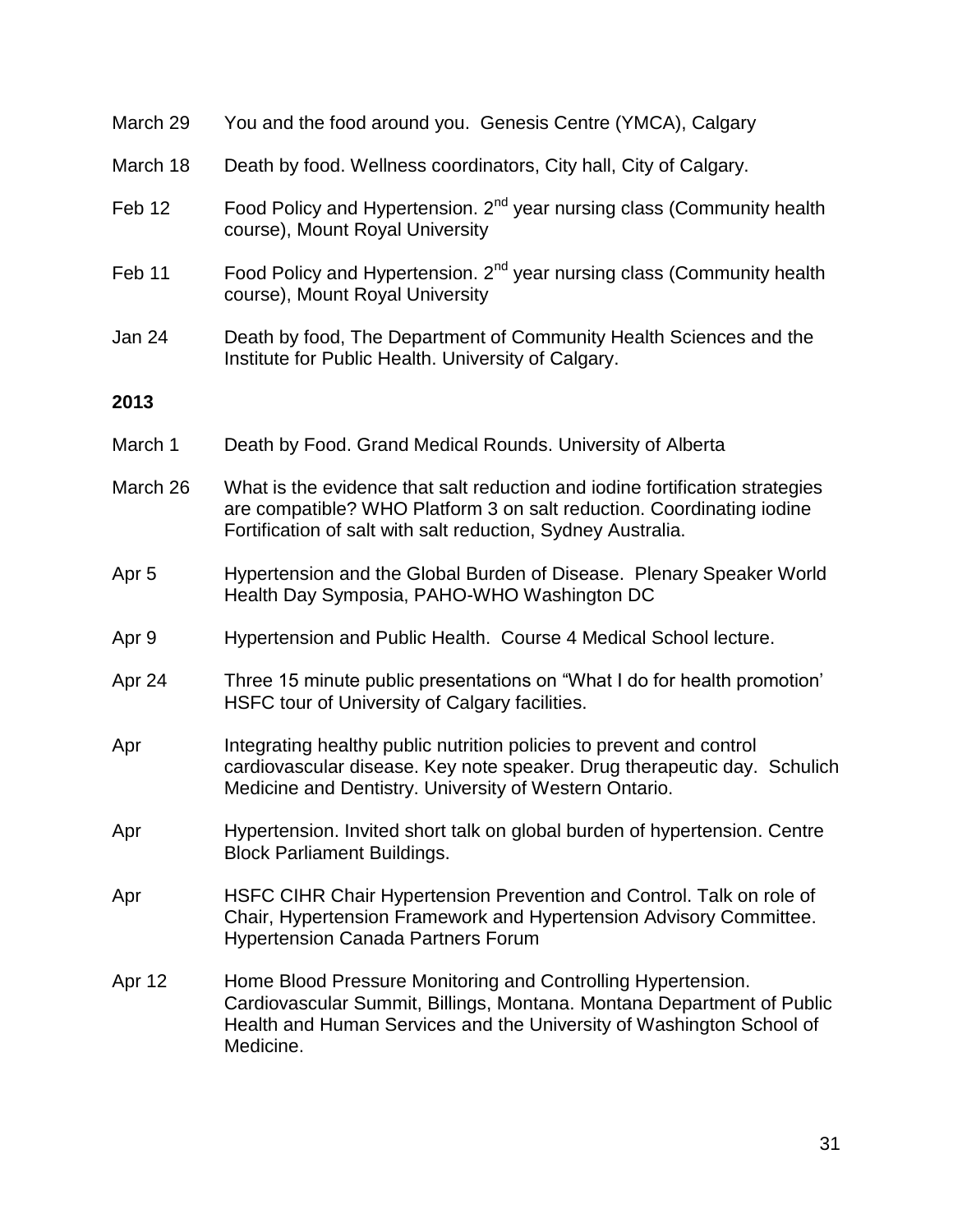Apr 12 Canadian hypertension prevention and control programs: Past, present and future. Medical Grand Rounds. Billings Clinic, Montana. June 12 Sodium/salt science. World Bank, Washington DC symposia on Improving Nutrition in Food Systems in Latin America and the Caribbean June 28 Hypertension Control: Coalition building for success. Workshop presentation, World Hypertension Congress. Istanbul June 28 Monitoring the nutritional composition of foods to improve the food supply and reduce chronic disease burden in the Americas. Oral abstract presentation, World Hypertension Congress, Istanbul June 28 Dietary salt, water, diuretics, hypotensive drugs, dehydration, and hypotension. Making simple connections. Symposia presentation. World Hypertension Congress, Istanbul June 28 Effectively implementing hypertension recommendations – Lessons from Canada. Symposia presentation. World Hypertension Congress, Istanbul Aug 13 Death by Food. Canadian Association of Hospital Pharmacists. Plenary Speaker. Summer educational session. Calgary Sept 10 Knowledge translation for cardiovascular risk reduction' to the VRR Screening and Prevention in Primary Care Working Group Meeting of Alberta Health Services. Sept 16 Knowledge translation for cardiovascular risk reduction' to the Cardiovascular Strategic Clinical Cardiovascular Network Core meeting of Alberta Health Services Oct 15 Integrating health promotions into clinical practice. Rocky Mountain Internal Medicine Conference. Banff AB. 1 hour plenary talk Oct 17 Reducing dietary sodium is healthy. Debate. Canadian Nurse Practitioners. Montreal **2012** Feb 7 Sodium reduction in Canada, a brief review of science, history, recent actions and potential actions Nongovernmental organizations can undertake. Canadian Hypertension Advisory Committee. Ottawa Feb 7 Outcomes research, monitoring and evaluation of hypertension in Canada, Canadian Hypertension Advisory Committee. Ottawa Feb 15 Health Polices to support sodium reduction. Ontario Sodium Summit. **Toronto**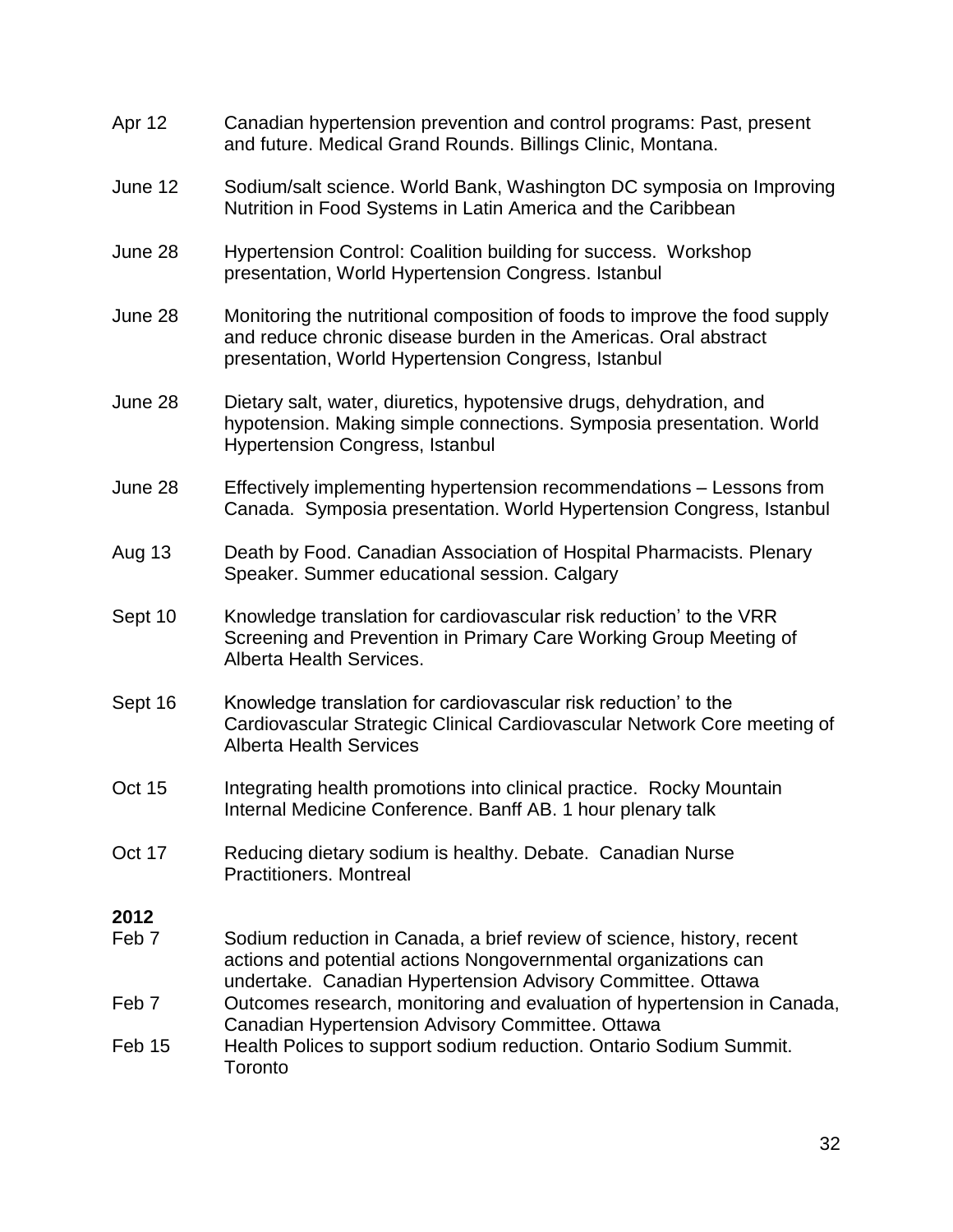| March 26         | Salt intake, hypertension and stroke in the Americas in Pan American<br>Health Organization PAHO/WHO Webinar Less Salt = lower blood<br>pressure= less stroke                                                                                                                       |
|------------------|-------------------------------------------------------------------------------------------------------------------------------------------------------------------------------------------------------------------------------------------------------------------------------------|
| Apr 3            | 10 minute presentation on efforts to prevent and control hypertension in<br>Canada. Libin HSFA public session.                                                                                                                                                                      |
| Apr <sub>5</sub> | Overview of the Pan Canadian Hypertension Framework, Teleconference-<br>30 minute presentation to the Council of Chief Medical Officers of Health.                                                                                                                                  |
| Apr 12           | Hypertension and public health. Renal course (course 4). University of<br>Calgary                                                                                                                                                                                                   |
| June 14          | Home assessment of Blood Pressure. The Canadian Approach.<br>Hypertension Coalition. Montana Cardiovascular Health Program.<br>Bozeman Mt.                                                                                                                                          |
| June 23          | Briefing on Hypertension to Board of HSFA                                                                                                                                                                                                                                           |
| Aug 18           | Chronicles of a career. 40 <sup>th</sup> reunion of Dr R Weinshilboum's laboratory.<br>Mayo Foundation, Rochester Minn.                                                                                                                                                             |
| Sept 18          | Improving Hypertension Control. The Canadian Experience. Annual<br>meeting of Yaroslavl Health Care professionals, Regional assistant<br>Governor, Regional Minister of Health and Chiefs of Cardiology, General<br>Practice, Rheumatology, Respiratory Medicine and Endocrinology. |
| Sept 19          | The Canadian Hypertension Education Program. Moscow Cardiology<br>Society. Prevention Institute, Moscow.                                                                                                                                                                            |
| Sept 25          | Hypertension: Integrating public health approaches. Grand rounds<br>Department of Medicine, University of Calgary.                                                                                                                                                                  |
| Sept 29          | International salt reduction efforts-challenges, successes and failures. In<br>Physical activity, nutrition and a pinch of salt. A Satellite symposia to the<br>International Hypertension Society. Sydney Australia, 30 minutes + 90<br>minutes panel discussion.                  |
| Oct <sub>3</sub> | Canadian Hypertension prevention and control programs, George Institute<br>for International Health. Sydney Australia, 60 minutes                                                                                                                                                   |
| Oct 17           | Population approach: Sodium reductions polices: What works what<br>doesn't'. Health Promotion Plenary Symposia. Canadian Society of<br>Internal Medicine. Quebec City Quebec.                                                                                                       |
| Oct 19           | Current gaps n screening for hypertension. Short snapper. Canadian<br>Society of Internal Medicine. Quebec City Quebec.                                                                                                                                                             |
| Oct 26           | Salt reduction a cost effective public health measure. 30 minute Core<br>curriculum track presentation. 2012 Canadian Hypertension Congress.<br>Toronto Ont.                                                                                                                        |
| Oct 26           | Public Health Approaches. Models for improvement of blood pressure by<br>lifestyle modification. 30 minute presentation in Public Health Plenary<br>session. 2012 Canadian Hypertension Congress. Toronto Ont.                                                                      |
| Oct 27           | Dreaming about hypertension. JG Fodor award presentation.30 minutes.<br>Canadian Hypertension Congress. Toronto Ont.                                                                                                                                                                |
| Oct 30           | Integrating healthy food policy to prevent and control hypertension. Grand<br>Medical Rounds. University of Manitoba.                                                                                                                                                               |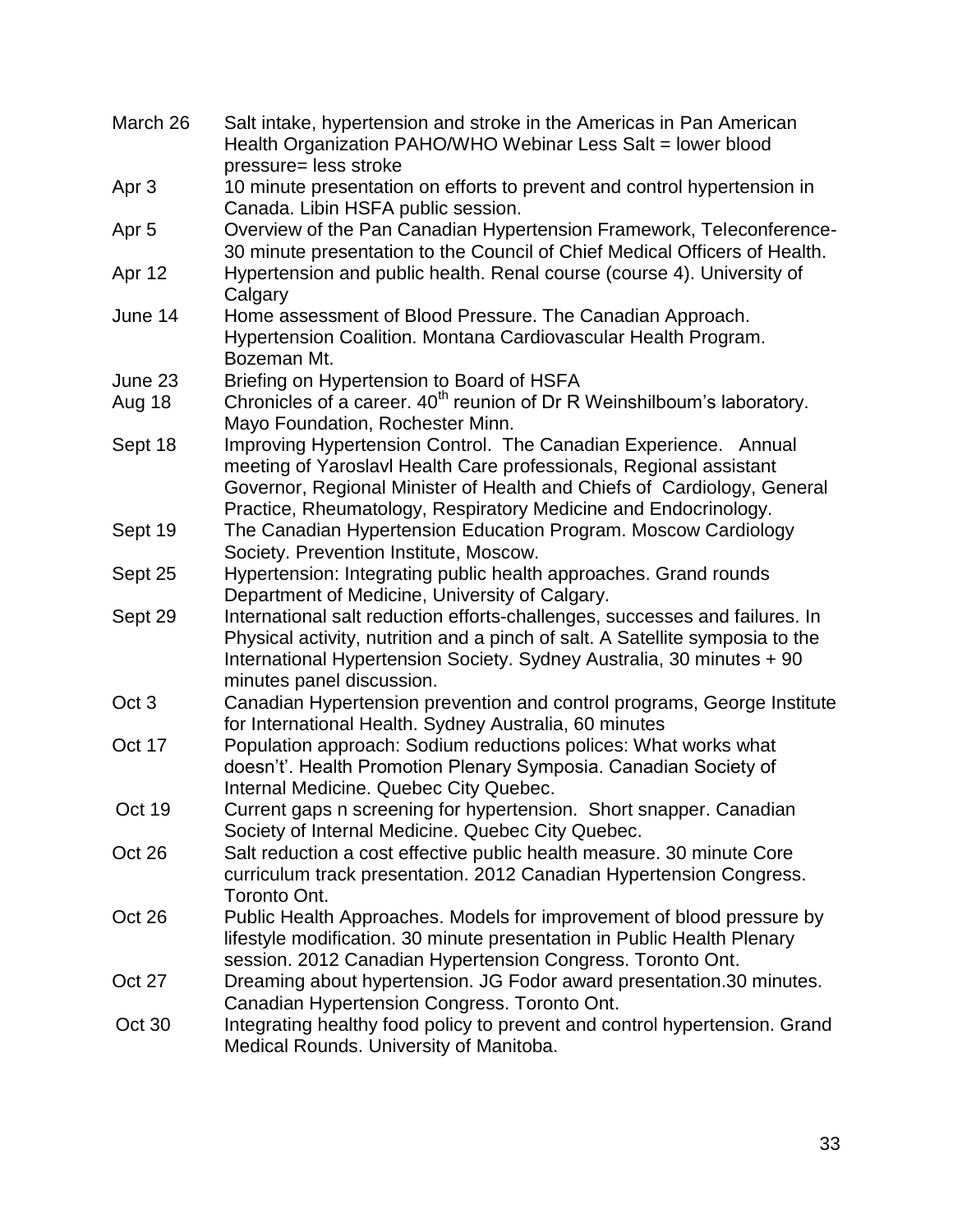- Nov 2 Sodium in the food supply. Why is this a public health issue? Plenary presentation at Reducing the sodium intake of Canadians. A provincial and territorial multi sector engagement. Edmonton AB.
- Dec 11 Review of Evidence of Interventions for Sodium Reduction What Works and Why it Works. Plenary: Salt Reduction Strategies. Expert Meeting on Population Sodium Reduction Strategies for Prevention and Control of Noncommunicable Diseases in the South-East Asia Region. World Health Organization.
- Dec 12 Recommended Methods for Measuring Population -Level Sodium Intake. Plenary: Monitoring Salt Intake in the Population. Expert Meeting on Population Sodium Reduction Strategies for Prevention and Control of Noncommunicable Diseases in the South-East Asia Region. World Health Organization.

## **2011**

- Jan 2 Adverse health effects of high dietary sodium. PAHO salt reduction iodine deficiency disorders prevention collaborative meeting. Washington DC.
- Jan 10 Canadian experiences. Consultation for Salt reduction strategies for India. 2011. New Delhi
- Jan 10 Chair roundtable workshop on Tools to assess salt intake and sources of salt in the diet. Consultation for Salt reduction strategies for India. Jan 10 2011. New Delhi
- Feb 12 Hypertension Canada. Healthy Public Policy Committee. Talk on Hypertension Framework, Committee activities and workshop for Hypertension Canada Council of Academic Partners.
- Feb 13 Briefings to Public Health Agency of Canada on hypertension. 4 hours
- March 3 Reducing dietary salt. The Canadian experience.  $14<sup>th</sup>$  Congress on Public Health Research. Institute of Public Health. Cuernavaca Mexico.
- March 10 Celebrating Canadian Success. Treating and controlling hypertension. Hypertension and Stroke Prevention and Control Workshop. Sponsored by the Canadian Embassy in Beijing for the Chinese Ministry of Health and Centre for Disease Control China and other Chinese non government organizations
- March 11 Treating and controlling hypertension. The Canadian Experience. Beijing Health Research Lecture Series. George Institute- Peking University-University of Sidney (Australia), Beijing China.
- March 18 Dietary salt and men's health. PAHO webinar for salt awareness week.
- March 31 Sodium and Health. PAHO joint meeting on salt reduction and Iodine fortification. Washington DC
- Apr 5 Fire side panel discussant. Maximizing our investment in practice guidelines. CADTH symposia. CADTH annual meeting Vancouver BC
- Apr 9 Reduction in dietary salt and other dietary interventions to lower blood pressure. International Hypertension Society Lecturer at the World Congress of Nephrology, Vancouver BC
- Apr 14 Canadian Hypertension Education Program (CHEP): Best practices in hypertension awareness, treatment, and control. McKinsey Health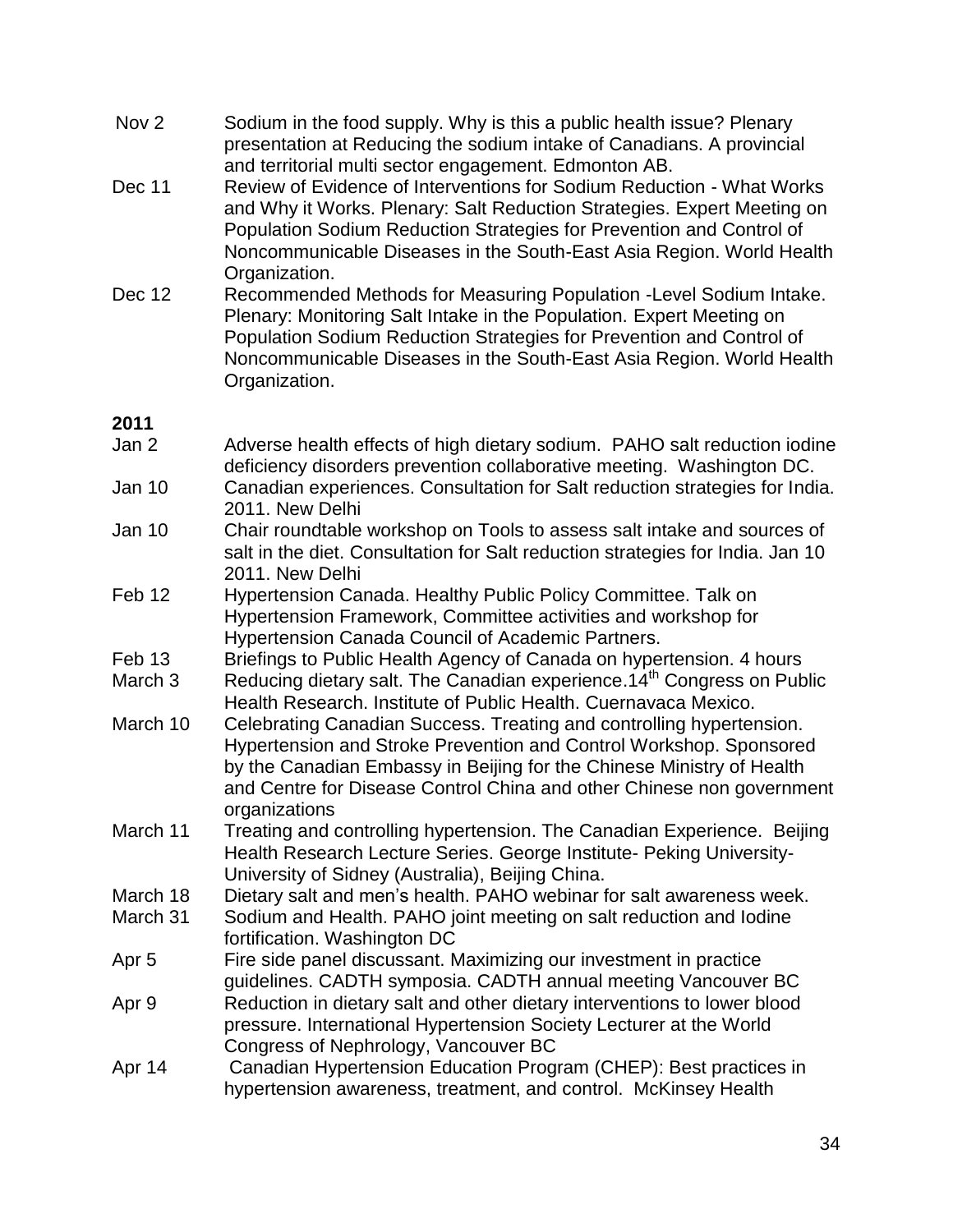|               | Systems Institute. International webinar to policy makers in Spain, Italy,<br>Australia, Scotland, Singapore and Hong Kong |
|---------------|----------------------------------------------------------------------------------------------------------------------------|
| Apr 14        | Canadian Hypertension Education Program (CHEP): Best practices in                                                          |
|               | hypertension awareness, treatment, and control. McKinsey Health                                                            |
|               | Systems Institute. International webinar (conducted twice 1.5 hours each).                                                 |
|               | to policy makers in Spain, Italy, Australia, Scotland, Singapore and Hong                                                  |
|               | Kong                                                                                                                       |
| Apr 21        | Blood pressure, hypertension and public health. Class 4; renal course to                                                   |
|               | the Uof C Medical School                                                                                                   |
| Apr 27        | World Economic Forum of Latin America- Pan American Health                                                                 |
|               | Organization Health Symposia. Technical expert for group discussion on                                                     |
|               | dietary salt.                                                                                                              |
| May 21        | Implementation and evaluation of Canadian hypertension programs,                                                           |
|               | American Society of Hypertension, New York.                                                                                |
| <b>May 25</b> | Canadian efforts to prevent and control hypertension. Presentation to                                                      |
|               | delegation from Qatar at the Libin Cardiovascular Institute.                                                               |
| June 9        | Global efforts to reduce dietary salt. Plenary session. Toronto                                                            |
|               | <b>International Heart Summit</b>                                                                                          |
| June 10       | Assessing outcomes in guidelines processes. The hypertension                                                               |
|               | experience. Parallel session. Toronto International Heart Summit                                                           |
| June 13       | Hypertension in Diabetes. Cardiology Grand Rounds, Libin Cardiovascular                                                    |
|               | Institute.                                                                                                                 |
| June 19       | Overview of the sodium issue. Public Health Policy mini course, National                                                   |
|               | Specialty Society of Community Medicine. Montreal. 30 minute talk + 3                                                      |
|               | panel discussions                                                                                                          |
| Aug 17        | Briefing to Chris Eagle (CEO Alberta Health Services) on hypertension 1                                                    |
|               | hour                                                                                                                       |
| Sept 23       | Briefing to Jay Ramotar (Deputy Minister of Health) and Chris Eagle (CEO                                                   |
|               | Alberta Health Services) on hypertension 1 hour<br>The Canadian Hypertension Education Program. Improvements in            |
| Sept 27       | awareness, treatment and control over 10 years. Key Lecture. First                                                         |
|               | International congress on prevention, diagnosis and management of                                                          |
|               | hypertension. Isfahan, Iran                                                                                                |
| Sept 28       | Adverse health effects of dietary salt ad the Canadian experience. Key                                                     |
|               | Lecture. First International congress on prevention, diagnosis and                                                         |
|               | management of hypertension. Isfahan, Iran                                                                                  |
| Sept 29       | National guidelines development and update. Key Lecture. First                                                             |
|               | International congress on prevention, diagnosis and management of                                                          |
|               | hypertension. Isfahan, Iran                                                                                                |
| Sept 29       | Implementation of national guidelines. Key Lecture. First International                                                    |
|               | congress on prevention, diagnosis and management of hypertension.                                                          |
|               | Isfahan, Iran                                                                                                              |
| Oct 2         | Outcomes Research Task Force findings and clinical relevance from                                                          |
|               | 2010-2011. Recommendations Task Force of the Canadian Hypertension                                                         |
|               | <b>Education Task Force.</b>                                                                                               |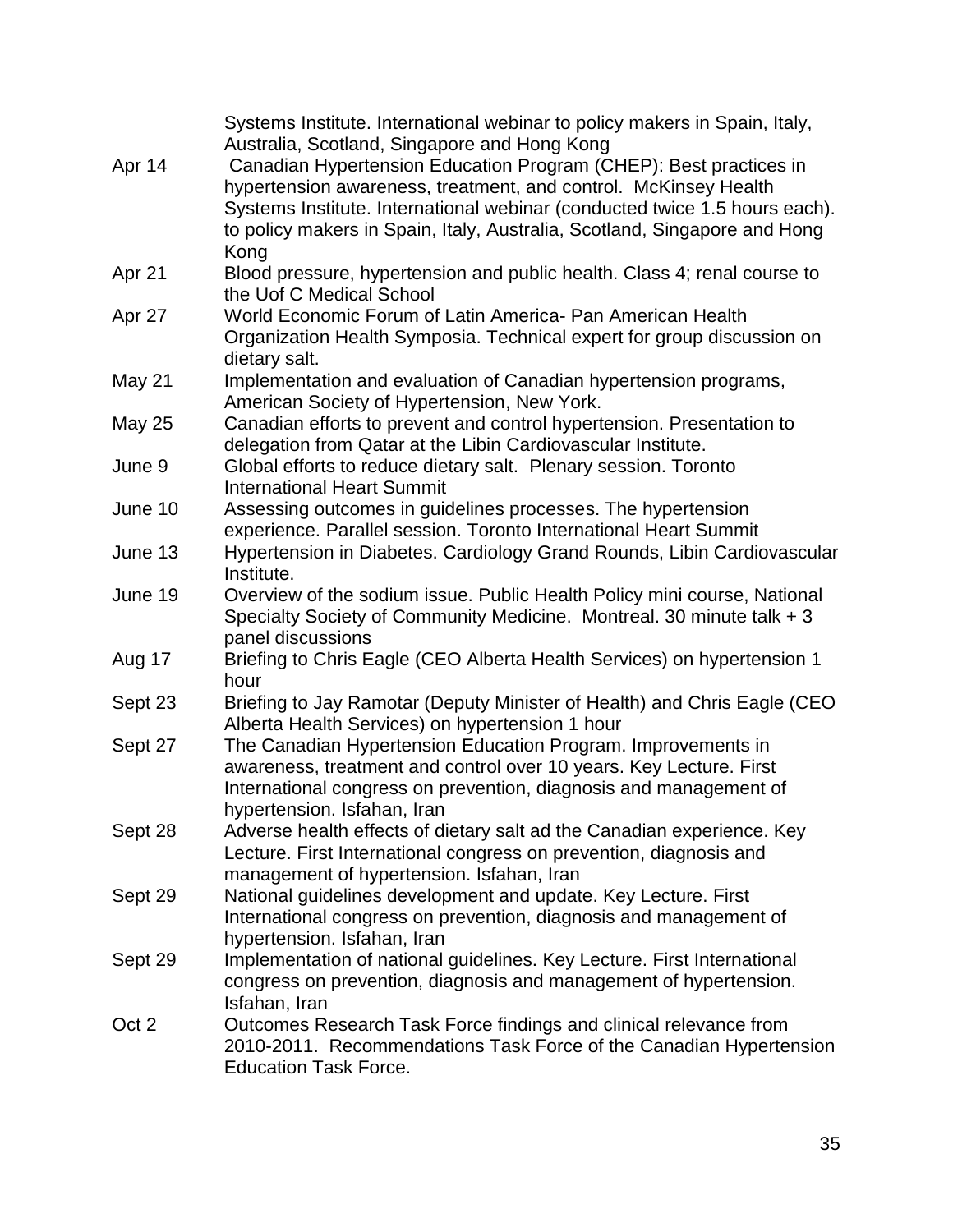| Oct 4         | Meet the expert; How can health care professionals get involved in<br>national health policy? Canadian Hypertension Congress.                                                                                                                                                                                                                                                                                                                                                                                                                                                                                     |
|---------------|-------------------------------------------------------------------------------------------------------------------------------------------------------------------------------------------------------------------------------------------------------------------------------------------------------------------------------------------------------------------------------------------------------------------------------------------------------------------------------------------------------------------------------------------------------------------------------------------------------------------|
| Oct 4         | Report from the Chair in Hypertension Prevention and Control. Canadian<br>Hypertension Education Program Symposia. Canadian Hypertension                                                                                                                                                                                                                                                                                                                                                                                                                                                                          |
|               | Congress.                                                                                                                                                                                                                                                                                                                                                                                                                                                                                                                                                                                                         |
| Oct 4         | Non government activities to reduce dietary sodium. Special Public Health<br>Plenary Symposia. Canadian Hypertension Congress. (symposia chair,<br>organizer, speaker)                                                                                                                                                                                                                                                                                                                                                                                                                                            |
| Oct 5         | Healthy public policy and building partnerships. Public Health Forum on a                                                                                                                                                                                                                                                                                                                                                                                                                                                                                                                                         |
|               | Healthy Blood Pressure Framework A discussion of the way forward. To<br>prevent and control hypertension. (symposia chair, organizer, speaker)                                                                                                                                                                                                                                                                                                                                                                                                                                                                    |
| Oct 11        | Pathophysiology of hypertension and dietary sodium. Association des<br>Médecins Biochimistes du Québec and Canadian Association of Medical                                                                                                                                                                                                                                                                                                                                                                                                                                                                        |
|               | <b>Biochemists</b>                                                                                                                                                                                                                                                                                                                                                                                                                                                                                                                                                                                                |
| Oct 12        | Briefing on Hypertension to members of the Quebec Ministry of Health                                                                                                                                                                                                                                                                                                                                                                                                                                                                                                                                              |
| Oct 27        | Overview of expert group achievements. Cardiovascular Disease<br>Prevention through Dietary Salt Reduction Meeting of the Regional Expert<br>Group, Countries and Partners convened by the Pan American Health<br>Organization/World Health Organization Washington DC                                                                                                                                                                                                                                                                                                                                            |
| Oct 28        | Establishing a Scientific Expert Advisory Committee (Terms of Reference)<br>for phase 2 of Cardiovascular Disease Prevention through Dietary Salt<br>Reduction. Meeting of the Regional Expert Group, Countries and Partners<br>convened by the Pan American Health Organization/World Health<br>Organization. Washington DC                                                                                                                                                                                                                                                                                      |
| Oct 29-30     | A series of 9 short talks (approximately 2 hours) to members of the<br>Hypertension Advisory Committee of the HSFC CIHR Chair in<br>Hypertension Prevention and Control. Representatives from Canadian<br>Stroke Network, Canadian Stroke Network, College of Family Physicians<br>of Canada, Canadian Pharmacists Association, Canadian Medical<br>Association, Canadian Public Health Association, The Canadian National<br>Specialty Society for Community Medicine, Canadian Cardiovascular<br>Society, Canadian Society of Internal Medicine, Hypertension Canada,<br>Canadian Institutes of Health Research |
| Nov 14        | The United Kingdom Salt Reduction Program, American Heart Association<br>Scientific Sessions 2011, International Congress on Global Cardiovascular<br>Prevention and Health Promotion, Orlando Florida                                                                                                                                                                                                                                                                                                                                                                                                            |
| Nov 14        | The United States and Canadian Salt Reduction Programs, American<br>Heart Association Scientific Sessions 2011, International Congress on<br>Global Cardiovascular Prevention and Health Promotion. Orlando Florida                                                                                                                                                                                                                                                                                                                                                                                               |
| <b>Nov 25</b> | The role of the Internist in public health. Rocky Mountain Internal<br><b>Medicine Meeting Banff.</b>                                                                                                                                                                                                                                                                                                                                                                                                                                                                                                             |
| 2010          |                                                                                                                                                                                                                                                                                                                                                                                                                                                                                                                                                                                                                   |

**Jan 27** Grand rounds St Josephs Hospital, McMaster University. Dietary Sodium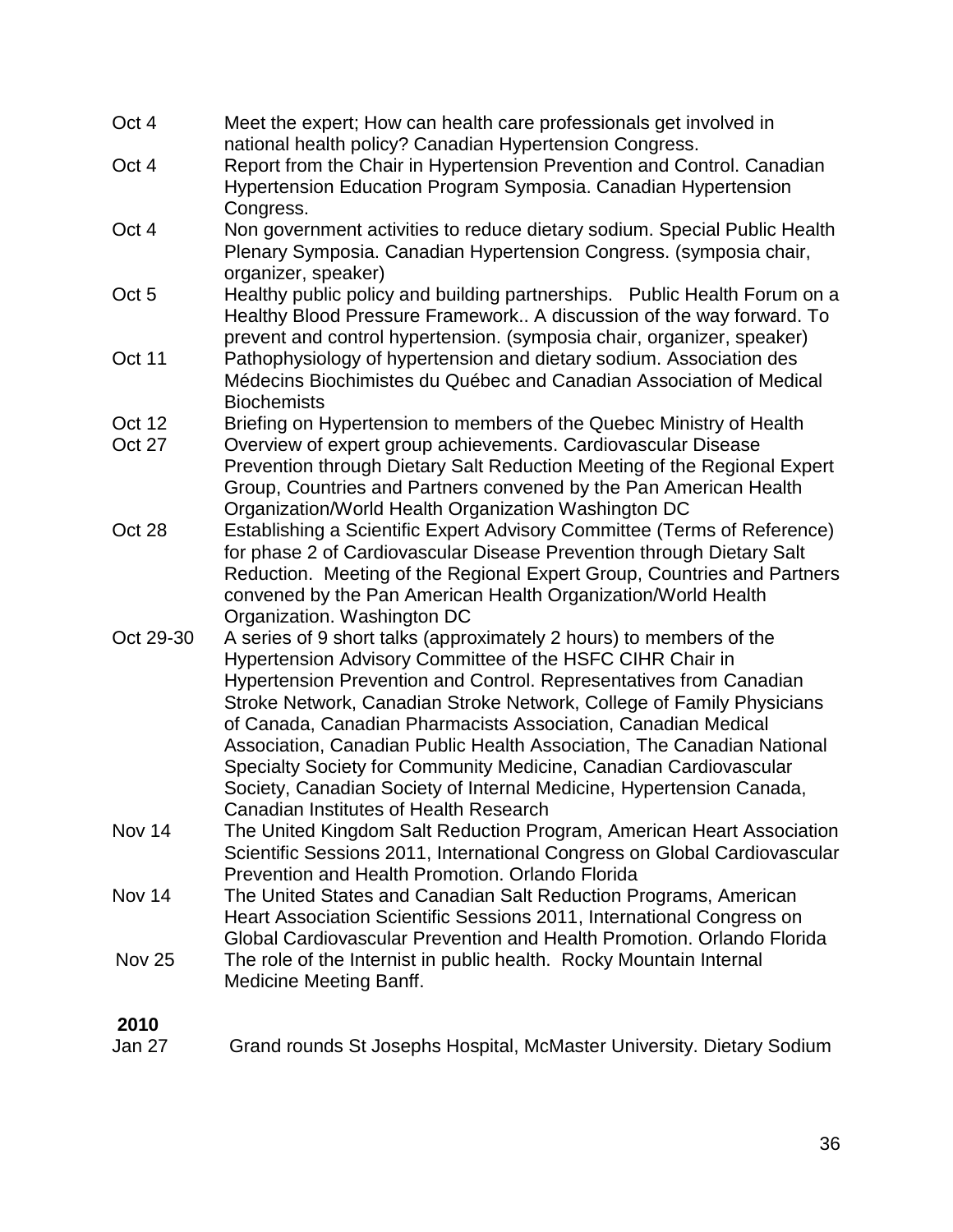| Jan 25           | Gaps in research and knowledge translation. Developing a Research<br>Agenda to Support Sodium Reduction in Canada. CIHR CV-R and                                                                                                        |
|------------------|-----------------------------------------------------------------------------------------------------------------------------------------------------------------------------------------------------------------------------------------|
|                  | Nutrition and DM institutes meeting.                                                                                                                                                                                                    |
| Feb 4            | Hypertension and dietary salt. Public forum sponsored by Heart and<br>Stroke Foundation of Labrador. St John's.                                                                                                                         |
| Feb <sub>5</sub> | Hypertension and Dietary salt. Grand Medical Round and Community<br>Health Science Rounds. Memorial University.                                                                                                                         |
| March 1          | Hypertension Workshop, Crowfoot Chronic Disease Management Clinic,<br>Calgary.                                                                                                                                                          |
| March 6          | CHEP 2010 theme + what's new in the CHEP guidelines, Hypertension<br>and Sodium Education Tools CHEP meeting Toronto.                                                                                                                   |
| March 6          | Information on Public Tools - Knowledge Translation, Hypertension and<br>Sodium Education Tools. CHEP meeting Toronto.                                                                                                                  |
| March 12         | The burden of sodium related disease in Canada and Canadian<br>Approaches to reduce the burden. Mexico City. National Health Public<br>Health Institutes of Mexico with video conference to the other National<br>Institutes of Health. |
| March 23         | Hypertension and Dietary sodium. The silent and hidden killers. Time to<br>put them in jail. Grand Rounds, University of Calgary.                                                                                                       |
| March 26         | Hypertension in Canada. Heart and Stroke Foundation of Ontario.<br>Hypertension Collaborative. Train the trainer session. Toronto Ontario.                                                                                              |
| March 26         | Panel member for case presentations. Heart and Stroke Foundation of<br>Ontario. Hypertension Collaborative. Train the trainer session. Toronto<br>Ontario.                                                                              |
| March 27         | Plenary Speaker. Dietary Sodium, Hypertension, Heart Disease and<br>Stroke. Heart and Stroke Foundation of Ontario. Hypertension<br>Collaborative. Toronto Ontario.                                                                     |
| March 29         | Plenary Speaker. Hypertension the Big Picture. Hypertension<br>Stakeholders Forum. Nova Scotia Department of Health.                                                                                                                    |
| March 29         | Plenary Speaker - Panel member. Advocacy for national policy changes.<br>Hypertension Stakeholders Forum. Nova Scotia Department of Health.                                                                                             |
| March 30         | Lifestyle changes. Plenary Speaker. Hypertension Conference. Heart and<br><b>Stroke Foundation of PEI</b>                                                                                                                               |
| March 30         | Briefing on hypertension in Canada. Government of PEI.                                                                                                                                                                                  |
| March 31         | Briefing on hypertension in Canada. Government of New Brunswick.                                                                                                                                                                        |
| Apr 30           | Hypertension: What's new. Plenary speaker. Canadian Council of<br>Cardiovascular Nurses inaugural Annual Spring Meeting.                                                                                                                |
| May              | Hypertension and preventing cardiovascular disease. Libin Cardiovascular<br><b>Research Institute Research Day</b>                                                                                                                      |
| May              | Dietary salt the hidden killer. Time to put it in jail. Can Society of<br>Nephrology Annual meeting.                                                                                                                                    |
| June 9           | Prevention and control of hypertension in Canada. CIHR 13 <sup>th</sup> International<br>Heart Summit Toronto Canada.                                                                                                                   |
| June 9           | Chair Hypertension and Prevention Session. CIHR 13 <sup>th</sup> International Heart<br>Summit Toronto Canada.                                                                                                                          |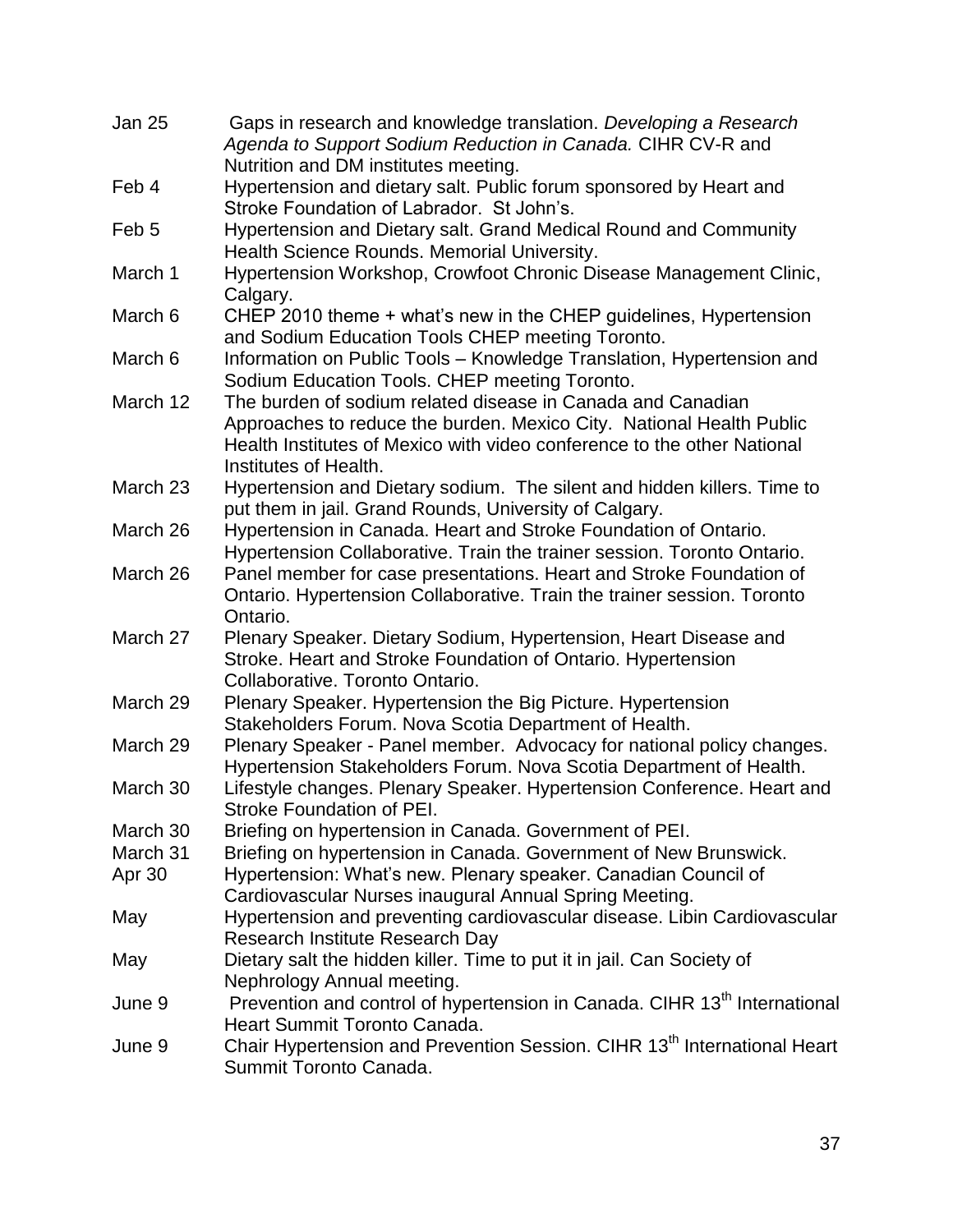| July 1    | Pan American Health Organization Expert Group on Salt Reduction.<br>WHO-FSA Platform 1. Creating an enabling environment. London UK.           |
|-----------|------------------------------------------------------------------------------------------------------------------------------------------------|
| Sept 17   | Contemporary Evaluation of Blood Pressure in 2010. New Brunswick 20 <sup>th</sup>                                                              |
|           | Annual Cardiovascular Symposia St John New Brunswick.                                                                                          |
| Sept 18   | Investigation and Management of Resistant Hypertension. New<br>Brunswick 20 <sup>th</sup> Annual Cardiovascular Symposia St John New Brunswick |
| Sept 26   | Opening remarks for Hypertension Canada. Opening International                                                                                 |
|           | Hypertension Society. Vancouver.                                                                                                               |
| Sept 29   | Informing, motivating and improving communication with health care                                                                             |
|           | professionals. Challenges, in achieving population blood pressure control.                                                                     |
|           | International Hypertension Society. Vancouver.                                                                                                 |
| Sept 29   | The Pan American Health Organization Salt Reduction Expert Group.                                                                              |
|           | Special symposia Global salt reduction initiatives. International                                                                              |
|           | Hypertension Society. Vancouver.                                                                                                               |
| Sept 29   | Report from the CIHR Canada Chair in Hypertension Prevention and                                                                               |
|           | Control. Canadian Hypertension Education Program Symposia.                                                                                     |
|           | International Hypertension Society. Vancouver.                                                                                                 |
| Sept 30   | Angiotensin receptor blockers cause cancer. Pro: Clinical debate.                                                                              |
|           | International Hypertension Society. Vancouver.                                                                                                 |
| Oct 8     | Hypertension and Dietary sodium. Living well to 100 program (uofC CME                                                                          |
|           | program). Cenovus Energy- Bankers Hall Calgary                                                                                                 |
| Oct 18    | Pan American Health Organization Expert Group dietary salt surveillance,                                                                       |
|           | monitoring and evaluation activities. World Health Organization-                                                                               |
|           | Government of Canada Salt Surveillance meeting. Calgary Alberta.                                                                               |
| Oct 18-20 | Opening and closing of the Information exchange and Technical meetings                                                                         |
|           | of the World Health Organization-Government of Canada Salt Surveillance                                                                        |
|           | meeting. Calgary Alberta.                                                                                                                      |
| Oct 21    | Canadian Efforts to prevent and control Hypertension. Lecture Libin                                                                            |
|           | Cardiovascular Symposia. Taming the Vascular Disease Epidemic - From                                                                           |
|           | Global to Local. Calgary Alberta.                                                                                                              |
| Oct 22    | Hypertension and Dietary Sodium. Canadian Diabetes Association                                                                                 |
| Oct 29    | Edmonton Alberta.                                                                                                                              |
| Oct 29    | Hypertension targets. Canadian Society of Internal Medicine                                                                                    |
|           | Blood pressure monitoring (automated office, ambulatory and home)<br>workshop. Canadian Society of Internal Medicine.                          |
| Dec 7     | Briefing on Hypertension to the Council of Chief Medical Officers of                                                                           |
|           | Health.                                                                                                                                        |
| Dec 10    | Keeping it light. Sodium, heart disease and stroke. Plenary at Clinical                                                                        |
|           | Update 2010. Heart and Stroke Foundation of Ontario.                                                                                           |
| Dec 10    | Advocacy, in Parallel session Saving lives through sodium reduction.                                                                           |
|           | Clinical Update 2010. Heart and Stroke Foundation of Ontario.                                                                                  |
| 2009      |                                                                                                                                                |
| Jan 13    | Dietary sodium reduction. Canadian Activities. Pan American Health                                                                             |
|           | Organization. Miami.                                                                                                                           |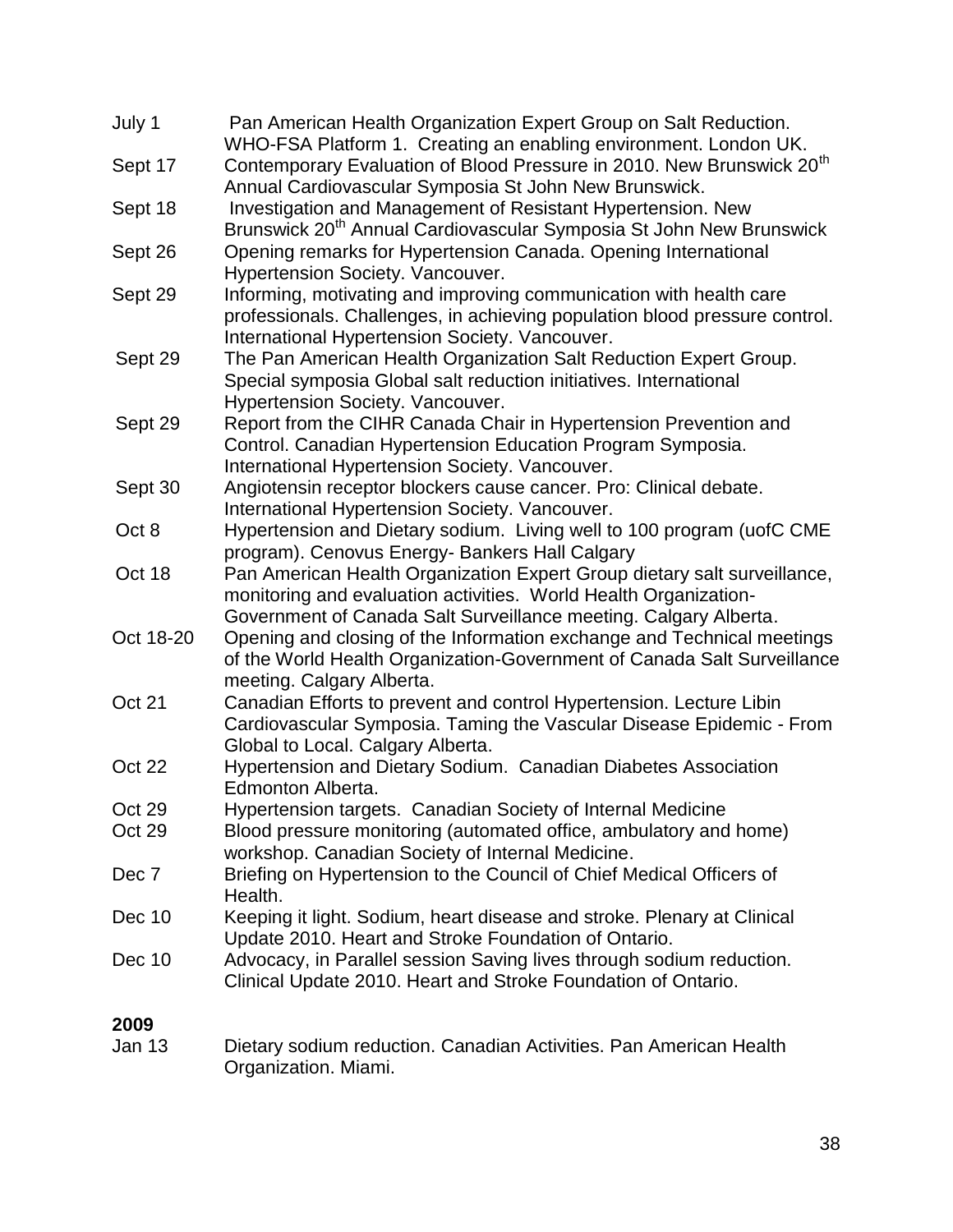| Jan 13           | High dietary sodium and health in North America. Pan American Health                             |
|------------------|--------------------------------------------------------------------------------------------------|
|                  | Organization. Miami.                                                                             |
| Jan 29           | CHEP recommendations and care gaps.                                                              |
| Feb 3            | Grand Cardiology Rounds. Hypertension. Libin Cardiovascular Institute.                           |
| Feb 4            | Hypertension, University of Calgary. Telemedicine rounds to Southern<br>Alberta on hypertension. |
| Feb 6/7          | Hypertension in Canada to Blood Pressure Canada Sodium work group                                |
|                  | and to Public Education Task Force.                                                              |
| Feb 10           | Hypertension. Calgary area Family Physicians.                                                    |
| March 10         | Hypertension, Calgary area Family Physicians.                                                    |
| March 11         | Hypertension in People with Diabetes. University of Calgary, GIM journal<br>club.                |
| March 18         | Hypertension in Canada,. Alberta Hypertension Initiative, Edmonton,                              |
| March 23         | Hypertension in Canada. Tools and Initiatives for preventing and                                 |
|                  | managing hypertension, Nova Scotia Department of Health.                                         |
| Apr <sub>2</sub> | Hypertension in Diabetes, Calgary Therapeutics Course,                                           |
| Apr <sub>3</sub> | CHEP educational tools for Health Care professionals. CHEP Train the                             |
|                  | <b>Trainer session. Calgary</b>                                                                  |
| Apr 18           | CHEP 2009 recommendations. Edmonton. RuralRxaction.                                              |
| Apr 18           | CHEP 2009 recommendations clinical case scenarios. Edmonton.                                     |
|                  | <b>RuralRxaction</b>                                                                             |
| Apr 17           | CHEP; a model for recommendations processes. Moving forward                                      |
|                  | together: Developing and strengthening partnerships for knowledge                                |
|                  | translation. 2009 CIHR Partners Forum sponsored by CIHR.                                         |
| Apr 16           | Outcomes evaluation in recommendations processes. Moving forward                                 |
|                  | together: Developing and strengthening partnerships for knowledge                                |
|                  | translation. 2009 CIHR Partners Forum C-Change, sponsored by CIHR.                               |
| Apr 26           | Global risk management in the patient with cardiovascular disease. Heart                         |
|                  | and Stroke Foundation of Ontario, Niagara on the Lake.                                           |
| Apr 28           | CHEP recommendations. C-era, internet lecture.                                                   |
| <b>May 20</b>    | Hypertension and Dietary Sodium: The Silent and Hidden Killers. Time to                          |
|                  | put them in Jail. Hypertension update on new recommendations.                                    |
|                  | Calgary                                                                                          |
| May 21           | Hypertension Update and workshops. Satellite Train the Trainer Session                           |
|                  | as a satellite to the Tri Council Conference Banff.                                              |
| June 18          | Hypertension in Canada. Montana Department of Health, Cardiovascular                             |
|                  | Health Program, Helena, MT.                                                                      |
| July 23          | GIM fellows, Hypertension training workshop, 3 hours. Calgary                                    |
| August 19        | Canadian efforts to reduce dietary sodium. Centre for Disease Control. (+                        |
|                  | broadcast to food and drug administration and Depart of Health Services)                         |
|                  | Atlanta, GA.                                                                                     |
| Sept 9           | Sodium and Health issues in the America's. PAHO sodium work group.                               |
|                  | Washington DC.                                                                                   |
| Sept 23          | Sodium and hypertension. The hidden and silent killers. Time to put them                         |
|                  | in jail. Dept of Community Health Sciences. UofC, Calgary                                        |
| Oct 5            | Witness to Parliamentary Standing Committee on Health. Ottawa.                                   |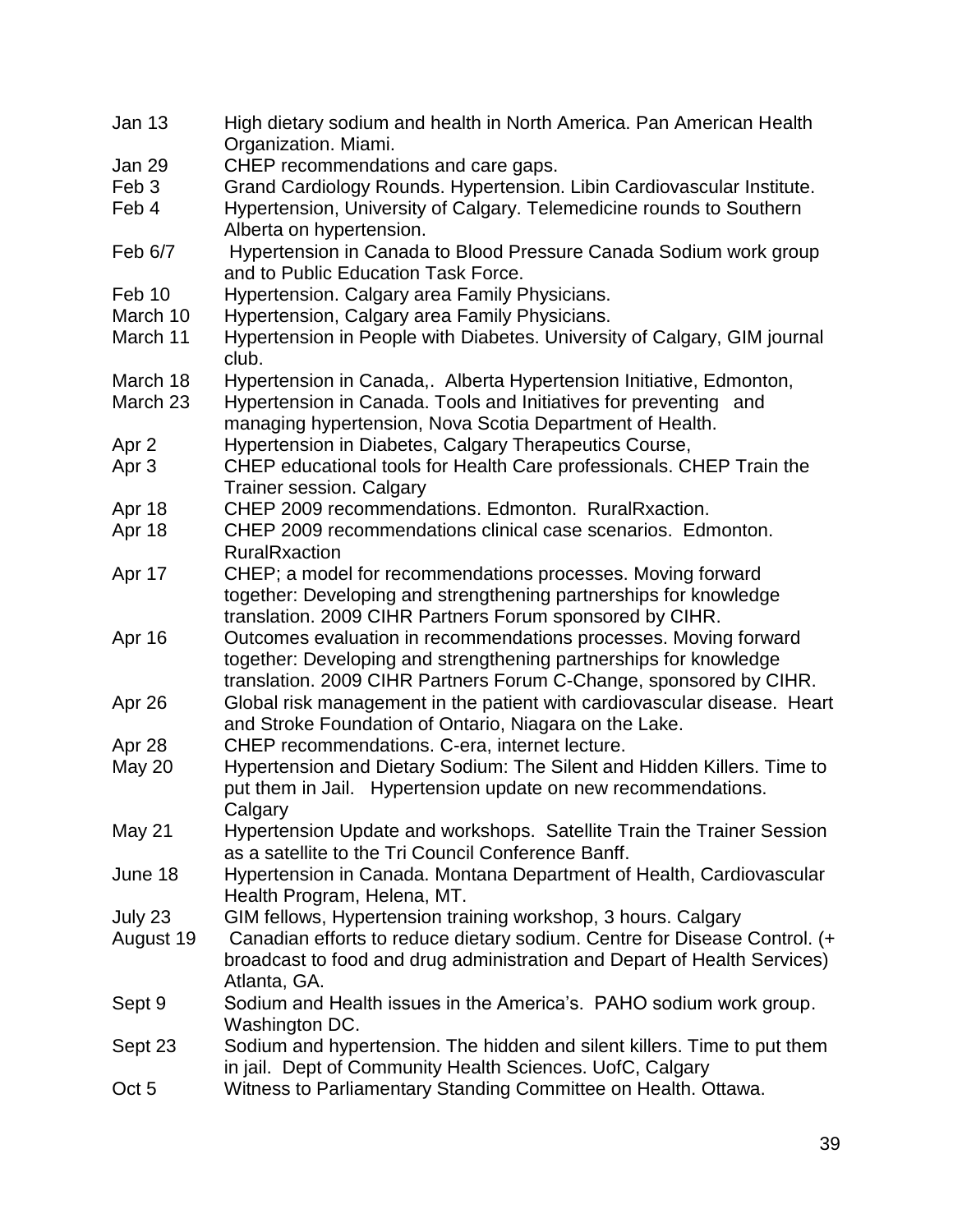| Oct 6<br><b>Oct 15</b> | Hypertension and the Libin Cardiovascular Institute. Rotary Club. Calgary.                                                                                                                    |
|------------------------|-----------------------------------------------------------------------------------------------------------------------------------------------------------------------------------------------|
|                        | What's new in prevention. Canadian Stroke Network Annual General<br>Meeting.                                                                                                                  |
| <b>Oct 15</b>          | Briefing Minister of Health's Policy Advisors and Director Generals of                                                                                                                        |
|                        | Health Canada Nutrition Divisions re sodium, Ottawa.                                                                                                                                          |
| Oct 19                 | 12 Annual Stroke Collaborative. Dietary Sodium. Toronto.                                                                                                                                      |
| Oct 19                 | Briefing to the Primary Prevention Subcommittee (HPPPS) of the Ontario<br>Stroke Network Re dietary sodium and what can be done. Toronto.                                                     |
| Oct 23                 | CHEP consensus Symposia, Introduction and overview of hypertension in<br>Canada. Edmonton                                                                                                     |
| Oct 24                 | Hypertension briefing to the Chief Operating Officers of the Heart and<br>Stroke Foundations of Canada. Edmonton.                                                                             |
| <b>Oct 25</b>          | Hypertension, in Canadian Journal of Cardiology symposia, Canadian<br>Cardiovascular Congress, Edmonton.                                                                                      |
| Oct 26                 | The importance of managing hypertension in people with diabetes,<br>Canadian Hypertension Society, Canadian Cardiovascular Congress<br>(organizer of symposia) Edmonton                       |
| Oct 26                 | Chair, opening and closing CHEP symposia, Canadian Hypertension<br>Society, Canadian Cardiovascular Congress, Edmonton                                                                        |
| Oct 26                 | Chair, organizer, opening and closing of symposia, Will there be new<br>preventative cardiovascular therapies, Canadian Hypertension Society,<br>Canadian Cardiovascular Congress, Edmonton   |
| Oct 27                 | C-change symposia; hypertension recommendations. Canadian<br>Cardiovascular Congress, Edmonton                                                                                                |
| Oct 27                 | Distinguished Service Award Lecture. Canadian Hypertension Society,<br>Canadian Cardiovascular Congress, Edmonton.                                                                            |
| Oct 27                 | Presidents Report. Blood Pressure Canada, Annual General Meeting,<br>Edmonton                                                                                                                 |
| Oct 31                 | Salt Workshop at the World Hypertension Congress. Co-sponsored by<br>World Action of Salt and Health. Organizer, co-chair and presenter of<br>PAHO policy statement on Dietary Salt, Beijing. |
| Nov <sub>1</sub>       | Canadian Guidelines, Plenary Presentation in symposia on National<br>guidelines. World Hypertension Congress, Beijing.                                                                        |
| Nov 16                 | Public health implications of high dietary salt. Symposia. XV Congreso<br>Latinoamericano de Nutricion. Santiago Chile.                                                                       |
| Nov 26                 | Update on hypertension and combination treatment. Family Practice<br>Review and Update Course. University of Calgary.                                                                         |
| Dec 1                  | Survey of Living with Chronic Disease (hypertension component). Is it<br>useful? Plenary for PHAC Chronic disease surveillance meeting.                                                       |
| Dec 2                  | Grand (Cardiovascular) Rounds. Ottawa Heart Institute. Dietary Sodium<br>and Health.                                                                                                          |
| 2008                   |                                                                                                                                                                                               |

Jan Hypertension in Canada; Canadian Heart Health Strategy Management Committee. (teleconference)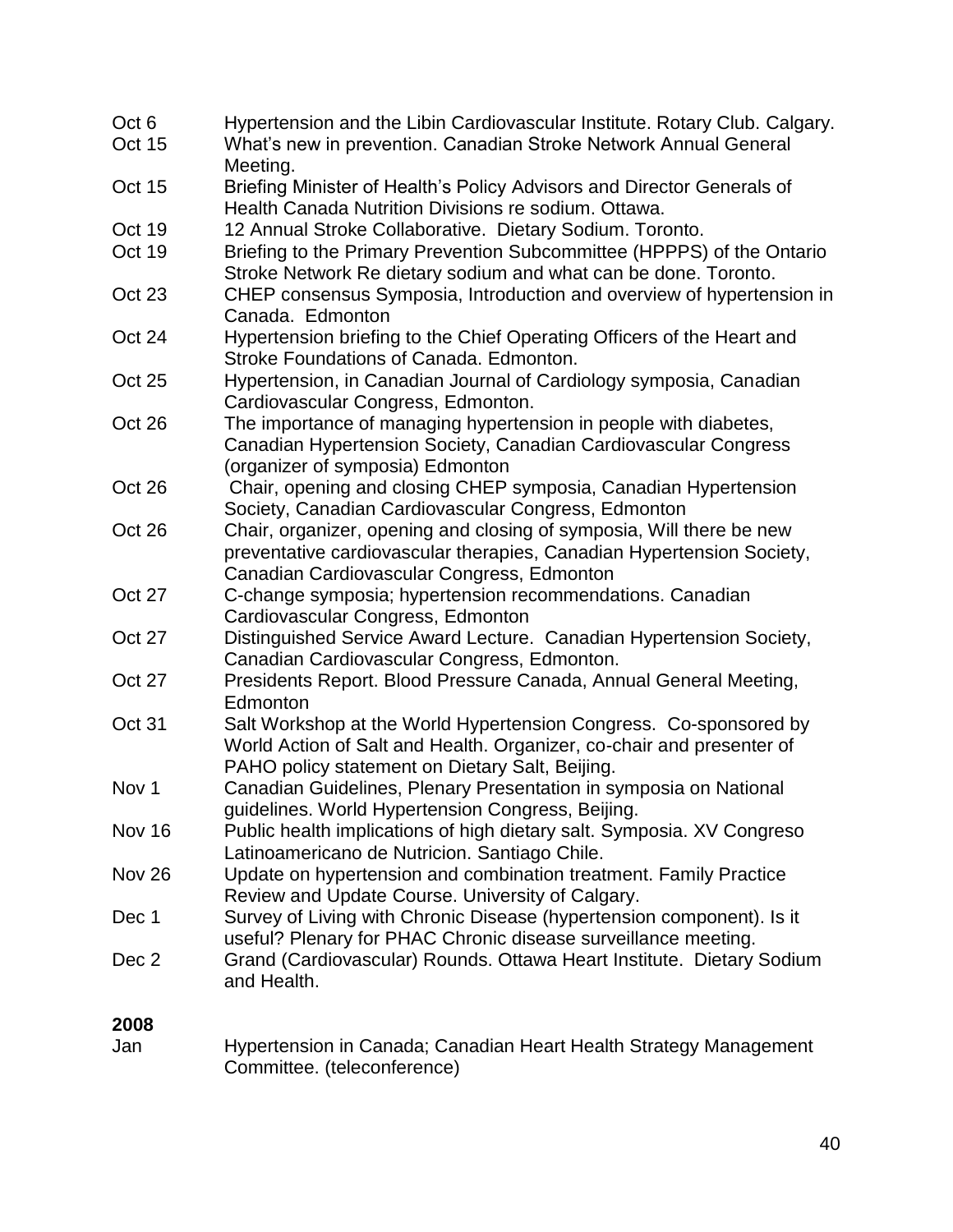| Jan                | Briefing on Hypertension in Canada. Heart and Stroke Foundation of<br>Canada. Ottawa                                                                                                          |
|--------------------|-----------------------------------------------------------------------------------------------------------------------------------------------------------------------------------------------|
| Jan                | Hypertension and Blood Pressure Canada, Western Canadian Community<br>Program Network. Blood Pressure Canada,                                                                                 |
| Feb <sub>2</sub>   | Hypertension in the diabetic patient. Calgary (REACH PROGRAM)                                                                                                                                 |
| Feb <sub>26</sub>  | Hypertension: From management recommendations to outcomes Grand<br>Rounds Dalhousie University                                                                                                |
| Feb <sub>26</sub>  | Hypertension cases to internal medicine trainees. Victoria General<br>Hospital, Halifax.                                                                                                      |
| Feb <sub>26</sub>  | Resistant Hypertension. Journal club. General Medicine and<br>Hypertension Clinic. Victoria General Hospital Halifax                                                                          |
| March <sub>5</sub> | Sodium and Health. 2008, Food processors and government,<br>Government of Alberta.                                                                                                            |
| Apr <sub>3</sub>   | Distinguished speaker in Cardiovascular Medicine. Hypertension: From<br>management recommendations to outcomes. Division of Cardiology.<br>University of British Columbia.                    |
| Apr 3              | Case rounds with residents and Fellows in cardiology. Division of<br>Cardiology. University of British Columbia.                                                                              |
| Apr 16             | Journal Club. HYVET and ON TARGET. April 16 2008. GIM UofC                                                                                                                                    |
| May 2              | Briefing on Hypertension in Canada and Alberta, Government of Alberta                                                                                                                         |
| <b>May 15</b>      | Canadian Hypertension Recommendations. American Society of<br>Hypertension. Plenary lecture.                                                                                                  |
| <b>May 16</b>      | Hypertension. Guidelines to Outcomes. Heart and Stroke Foundation of<br>New Brunswick.                                                                                                        |
| <b>May 16</b>      | Hypertension briefing. To Maritime Heart and Stroke Foundations                                                                                                                               |
| May 31             | Health Risks Associated with High Dietary Sodium. Plenary session.<br>Canadian Society of Clinical Nutrition and Canadian Society of Nutritional<br>Scientists. Toronto.                      |
| May 31             | Health Risks of Dietary Sodium. Debate. Canadian Society of Clinical<br>Nutrition and Canadian Society of Nutritional Scientists. Toronto.                                                    |
| June 4             | Prevention of cardiovascular disease through improved hypertension<br>prevention and control. The Canadian Experience. Mazankowski Alberta<br>Institute Inaugural Congress. Edmonton Alberta. |
| June 10            | From Hypertension recommendations to outcomes. Cera e conference.                                                                                                                             |
| June 14            | Hypertension and sodium. Symposia at Dieticians of Canada national<br>Meeting, Winnipeg MN                                                                                                    |
| June 16            | International initiatives that work: Best practices to use in the clinic and as<br>public health initiatives. Symposia at International Society of<br>Hypertension.                           |
| June 17            | Implementing Guidelines. It is working in Canada! Report on behalf of the<br>Canadian Hypertension Education Program. International Society of<br>Hypertension.                               |
| Aug 18             | CME at sea (co-sponsored by UofC) Global CVD risk assessment.                                                                                                                                 |
| Aug 22             | CME at sea (co-sponsored by UofC) Hypertension                                                                                                                                                |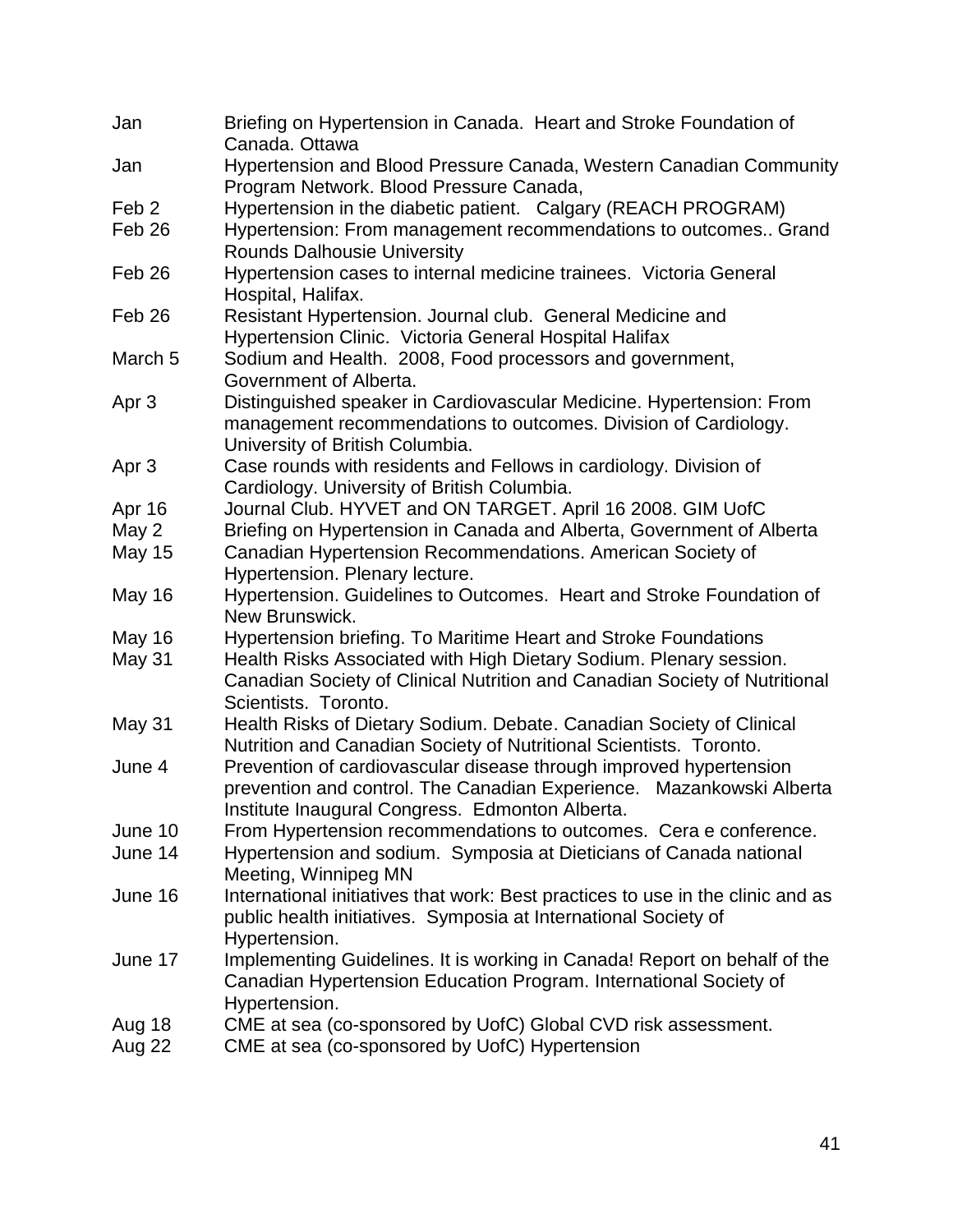| Aug 29           | European Cardiovascular Congress: Educational symposia. Know the<br>Score: Best Practices in Cardiovascular Medicine. International success<br>stories                                                                                                                                                                                              |
|------------------|-----------------------------------------------------------------------------------------------------------------------------------------------------------------------------------------------------------------------------------------------------------------------------------------------------------------------------------------------------|
| Sept 3           | European Cardiovascular Congress. State of the Art. Stress and blood<br>pressure: What's the connection? Featured oral research session.<br>Relationship between baseline heart rate, allocated treatment and the<br>primary prevention of cardiovascular outcomes in the anglo-scandinavian<br>cardiac outcomes trial-blood pressure lowering arm. |
| Sept             | Hypertension research efforts in Canada. Canadian Stroke Network                                                                                                                                                                                                                                                                                    |
| Sept             | Hypertension Sate of the Union. Canadian Stroke Network                                                                                                                                                                                                                                                                                             |
| Sept 18          | CHEP the process and tips on teaching the recommendations.<br>Department of Family Medicine. Dalhousie University.                                                                                                                                                                                                                                  |
| Sep 18           | Research Meeting Department of Family Medicine. Dalhousie University.                                                                                                                                                                                                                                                                               |
| Sept 18          | Resistant Hypertension. Department of Family Medicine. Dalhousie<br>University.                                                                                                                                                                                                                                                                     |
| Sept 18          | Hypertension. Public Forum Atlantic Canada Stroke Meeting.                                                                                                                                                                                                                                                                                          |
| Sept 19          | Plenary session Sodium and hypertension. Atlantic Canada Stroke<br>Meeting.                                                                                                                                                                                                                                                                         |
| Sept 19          | Hypertension Pharmacotherapy. Concurrent sessions. Atlantic Canada<br>Stroke Meeting.                                                                                                                                                                                                                                                               |
| Sept 25          | Hypertension recommendations and new clinical trials. Rocky Mountain<br>House Primary Care Network.                                                                                                                                                                                                                                                 |
| Oct 1            | Sodium and Health. Public Health Agency of Canada.                                                                                                                                                                                                                                                                                                  |
| Oct 23           | Hypertension in Canada. Federal Provincial expert advisory committee on<br>chronic disease and injury prevention.                                                                                                                                                                                                                                   |
| Oct 24           | Overview of CHEP to recommendations Task Force of CHEP.                                                                                                                                                                                                                                                                                             |
| Oct 25           | New hypertension educational resources for patient and the public CHS-<br>CHEP-BPC Multidisciplinary symposia for Health Care Professionals                                                                                                                                                                                                         |
| Oct 26           | Hypertension educational resources for patient and the public. CHS-CCC<br>annual meeting.                                                                                                                                                                                                                                                           |
| Nov <sub>1</sub> | Hypertension Management: Does lifestyle change really work. Concurrent<br>sessions. Alberta Stroke Conference.                                                                                                                                                                                                                                      |
| Nov 1            | Chair Case studies Panel. Alberta Stroke Conference                                                                                                                                                                                                                                                                                                 |
| <b>Nov 12</b>    | Canadian Programs for the prevention, treatment and control of<br>hypertension. Alberta Provincial Stroke Strategy- Hypertension Working<br>Group meeting.                                                                                                                                                                                          |
| Nov 20           | TORCH; U of C U of A interdisciplinary talk. Canadian Hypertension<br>guidelines and education program.                                                                                                                                                                                                                                             |
| Dec 2            | Hypertension Initiatives in Canada. Heart and Stroke Foundation of<br>Alberta Awards ceremony.                                                                                                                                                                                                                                                      |
| 2007             |                                                                                                                                                                                                                                                                                                                                                     |
| Jan 15           | Hypertension. Rockyview General Hospital Medicine Rounds. Calgary,<br>AB, 20 staff & trainees. 1 hour                                                                                                                                                                                                                                               |
| Jan 24           | Hypertension. Kerby Centre, Calgary, AB. 120-150 public attendees. 1.5<br>hours                                                                                                                                                                                                                                                                     |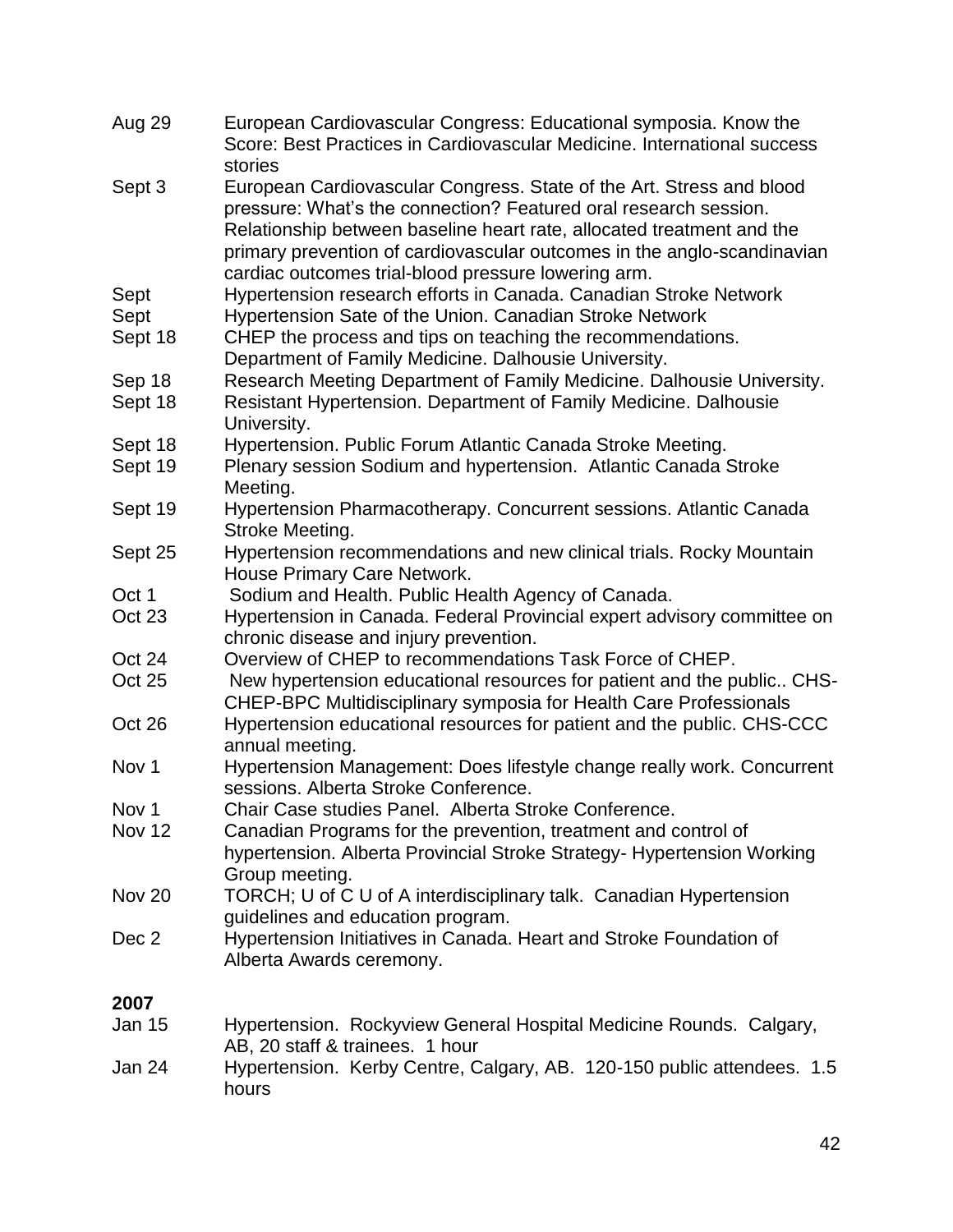| Jan 27           | CHEP Recommendations 2007 Panel member. OPTIM Investigators Las                                               |
|------------------|---------------------------------------------------------------------------------------------------------------|
|                  | Vegas, NV, USA 50 internists & family physicians. 30 minutes                                                  |
| Jan 27           | Challenges for Blood Pressure Management, Panel Member. OPTIM                                                 |
|                  | Investigators. Las Vegas, NV, USA. 50 internists & family physicians. 30                                      |
|                  | minutes.                                                                                                      |
| <b>Jan 30</b>    | CHEP as a model for CME? University of Calgary CME Committee. 10                                              |
|                  | members 30 minutes.                                                                                           |
| Feb 5            | Hypertension in the Elderly. MDCN 412 Aging and the Elderly, University                                       |
|                  | of Calgary Medical School 1 hour                                                                              |
| Feb <sub>7</sub> | White coat hypertension. Family Medicine Evening Program. Calgary,                                            |
| Mar <sub>5</sub> | AB. 25 family physicians. 1 hour.                                                                             |
|                  | Resistant Hypertension. Interdivision General Medicine Rounds, McGill                                         |
| Mar <sub>6</sub> | University Internists (25 attendees)<br>Professorial Rounds. Internal Medicine Residents. McGill University - |
|                  | <b>Montreal General Hospital</b>                                                                              |
| Mar <sub>6</sub> | CHEP. Grand Medical Rounds. McGill University - Montreal General                                              |
|                  | Hospital                                                                                                      |
| Mar <sub>8</sub> | Hypertension and Aging: Treatment Issues. Western Society of Clinical                                         |
|                  | Pharmacology, Banff, AB, Plenary Lecture (100 pharmacologists)                                                |
| Mar 11           | CHEP recommendations. Plenary Lecture (10 minutes) & Panel                                                    |
|                  | Discussion (30 minutes). Annual Cardiology Conference, Lake Louise AB.                                        |
| Apr <sub>2</sub> | The Canadian Effort to Prevent and Control Hypertension. Jiao Tong                                            |
|                  | University School of Public Health. Shanghai, China. 1 hour. 30                                               |
|                  | attendees (students and faculty)                                                                              |
| Apr 19           | Update on CHEP & OPTIM. Family Physicians. Calgary AB                                                         |
| Apr 27           | Sodium & Health, Regional Nutrition and Food Service Annual Meeting.                                          |
|                  | Capital Health Region. Edmonton, AB.                                                                          |
| <b>May 15</b>    | Antarctica and global warming; two grade 8 classes at Monsieniuer Doyle                                       |
|                  | School; Attendance 70 students/teachers 2007                                                                  |
| May 20           | Hypertension, A Canadian Perspective. Plenary session at the American                                         |
|                  | Society of Hypertension. Hypertension specialists audience 500.                                               |
| May              | Cardiovascular Risk Theme. 10 minutes Canadian Heart Health Strategy.                                         |
|                  | 200 multisectoral and specialty experts.                                                                      |
| June 6           | Canadian Hypertension Education Program Recommendations 2007. 1                                               |
|                  | hour, Calgary area physicians                                                                                 |
| June 7           | Hypertension. Chronic disease and injury prevention alliance (Federal                                         |
|                  | Provincial Committee). 10 minutes,                                                                            |
| June 7           | Canadian Hypertension Education Program Recommendations 2007,                                                 |
|                  | Alberta Stroke Network, 1 hour.                                                                               |
| June 9           | Vascular Protection Forum. Workshop repeated twice. Gaps in                                                   |
|                  | hypertension management. Toronto. 40 national cardiovascular                                                  |
|                  | specialists.                                                                                                  |
| June 12,         | Organizer and co-chair: Workshop on "Research progress and plans in                                           |
|                  | primary prevention. Canadian Stroke Network. Montebello, Quebec                                               |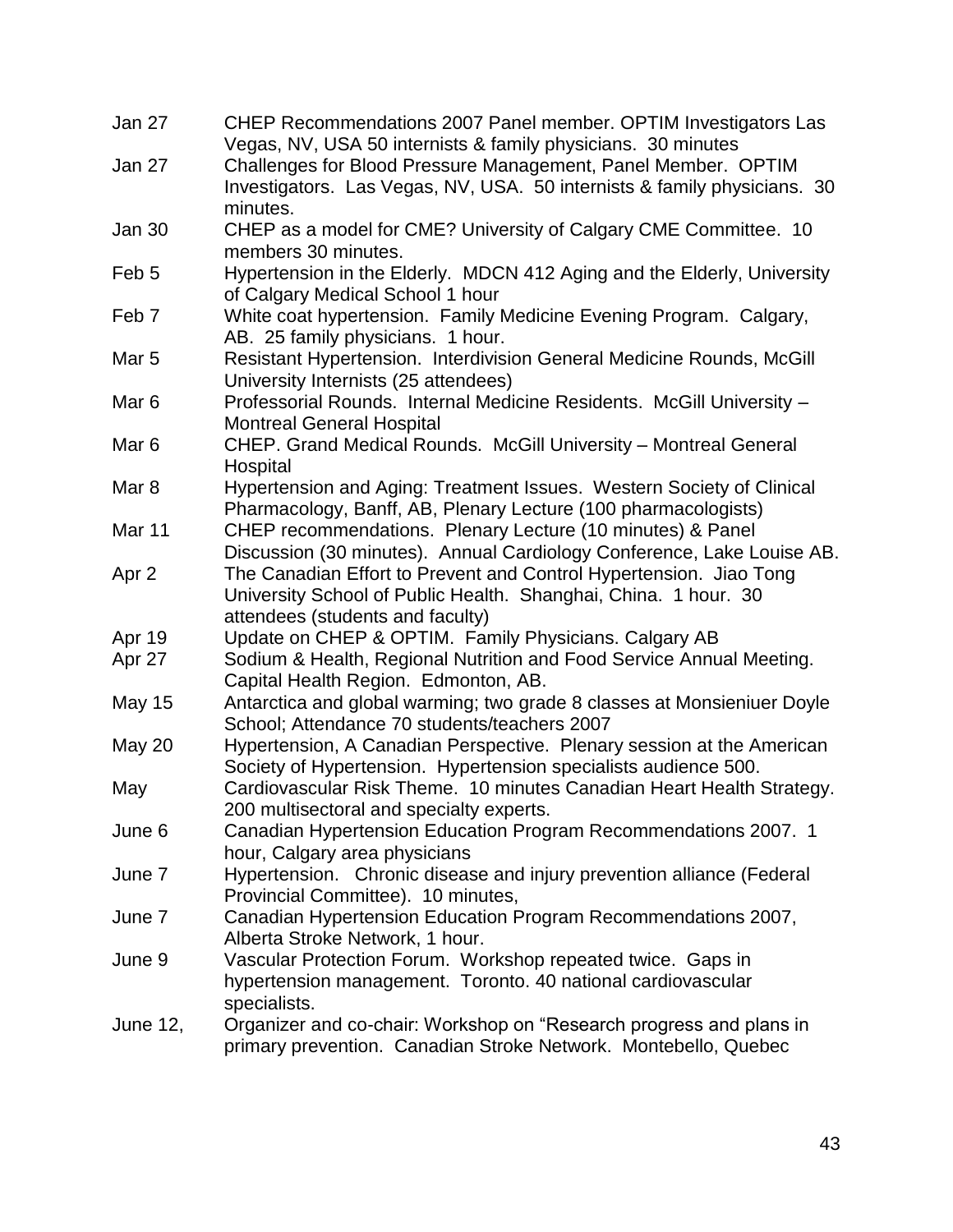| June 12          | Treatment and control of hypertension, Workshop on "Research progress"<br>and plans in primary prevention. 30 attendees. Canadian Stroke Network.                                                       |
|------------------|---------------------------------------------------------------------------------------------------------------------------------------------------------------------------------------------------------|
| June 13          | Montebello, Quebec<br>Self management of Hypertension. Workshop in Prevention detection and                                                                                                             |
|                  | management of Hypertension. 30 attendees. Canadian Stroke Network.<br>Montebello, Quebec                                                                                                                |
| June 13          | Canadian Stroke Network progress and plans; panel discussion.<br>Prevention panel. Canadian Stroke Network. 100 members Montebello,                                                                     |
| <b>Jun 26</b>    | Quebec<br>Treat to Goal. Claresholm, Family Physicians AB                                                                                                                                               |
| Sept             | CHEP over view, challenges and opportunities. CHEP ITF meeting; 20;<br>Montreal 20 minutes. about 25 members                                                                                            |
| Sept             | CHEP over view. BPC Public Education Task Force meeting; 20;<br>Montreal. 20 minutes about 25 members                                                                                                   |
| Sept             | Hypertension and sodium: Dieticians of Canada; Atlantic Regional                                                                                                                                        |
| Oct <sub>5</sub> | meeting. 120 Dieticians. about 3-400 dieticians. Moncton<br>Hypertension in Canada. Community Health Sciences Department                                                                                |
| Oct 11           | Rounds. About 50 community Medicine staff and students<br>Hypertension management to prevent heart failure. Canadian Society of<br>Internal Medicine. 20 minutes talk about 3-400 Internists. St John's |
| Oct 11           | Ambulatory Blood Pressure Monitoring Canadian Society of Internal<br>Medicine. Oct 11 2007, 2 one hour workshops. Attendance about 60. St<br>John's                                                     |
| Oct 11           | Advocacy. Canadian Society of Internal Medicine. one hour workshop,<br>attendance 5 internists, St John's                                                                                               |
| Oct 20           | Canadian Association of Cardiac Rehabilitation. Hypertension and<br>metabolic syndrome. 30 minutes, Plenary Presentation. 2-300 CACR<br>members, Quebec City.                                           |
| Oct 20           | Canadian Hypertension Society. New Hypertension recommendations. 20<br>minutes. Training Session. 40-50 inter disciplinary attendees, Quebec City                                                       |
| Oct 19           | Canadian Hypertension Education Program Recommendations Task<br>Force. Overview and Update on CHEP. 20 minutes. 50 CHEP members,<br>Quebec City.                                                        |
| Oct 21           | Canadian Hypertension Education Program Outcomes Research Task<br>Force. Overview and Update on CHEP. 20 minutes 14 CHEP members,<br>Quebec City.                                                       |
| Oct              | Canadian Hypertension Society- Blood Pressure Canada Symposia.<br>Sodium and hypertension. Plenary Program, 30 minutes. 300 attendees,<br>Quebec City.                                                  |
| Oct 20           | Canadian Hypertension Society- Heart and Stroke Foundation.<br>Hypertension awareness and control: A Global Perspective. Plenary<br>program presentation 20 minutes. 2-300 attendees, Quebec City       |
| Oct 22           | Canadian Hypertension Society. Canadian Hypertension Education<br>Program Symposia. Plenary presentation. Overview of CHEP. 10<br>minutes, 2-300 attendees. Quebec City                                 |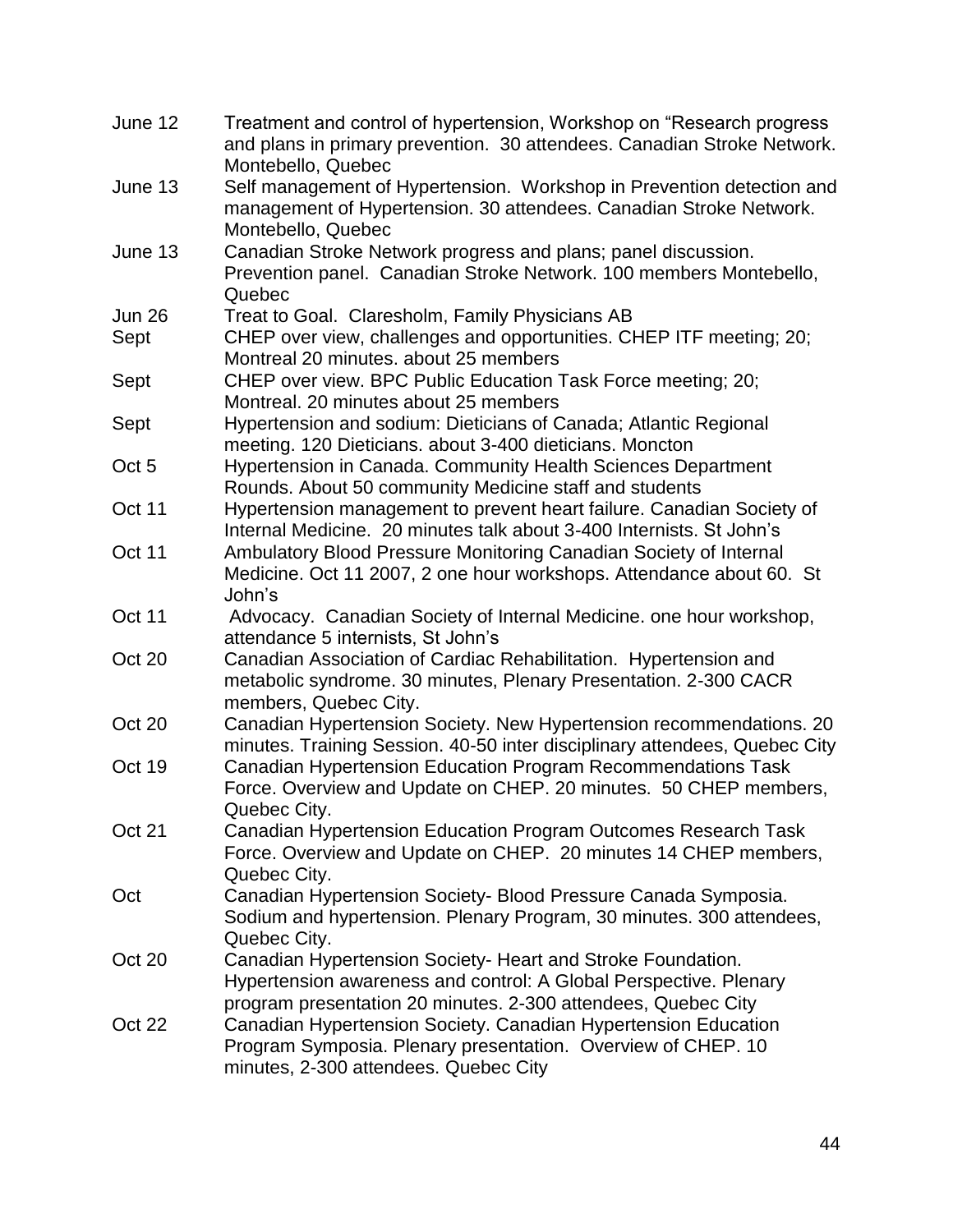| Oct 22           | Overview of hypertension in Canada, Hypertension Clinic Network<br>Workshop. 20 attendees, Quebec City                                                                      |
|------------------|-----------------------------------------------------------------------------------------------------------------------------------------------------------------------------|
| Oct              | Canadian Hypertension Society. Canadian Hypertension Education<br>Program Symposia. Plenary presentation. Report form the Canadian                                          |
|                  | Hypertension Chair. 2-300 attendees, Quebec City                                                                                                                            |
| Oct 23           | Canadian Hypertension Education Program Sponsors Roundtable.                                                                                                                |
|                  | Overview, Update on CHEP and report for the Outcomes Research Task                                                                                                          |
|                  | Force. 30 minutes. 20 attendees, Quebec City                                                                                                                                |
| Oct 23           | Blood Pressure Canada, Report from the President, Report from the                                                                                                           |
|                  | Canada Hypertension Chair, Report on the Public Education Task Force.<br>3-40 attendees. Quebec City                                                                        |
| Nov 8            | Guidelines that work. 30 minutes + 30 minutes discussion. Tripartite                                                                                                        |
|                  | Committee Society of Obstetrics and Gynecologists of Canada, Assisted<br>Human Reproduction Canada, and Canadian Fertility and Andrology<br>Society. Attendance 16. Ottawa. |
| Nov 18           | Hypertension Prevention and Control in Canada. Concurrent Symposia.                                                                                                         |
|                  | Asian Pacific Conference on hypertension, 20 minutes, 100 in attendance<br>Beijing China.                                                                                   |
| Nov              | Hypertension Prevention and Control in Canada. World Hypertension                                                                                                           |
|                  | League, 5 minutes, 30 in attendance Beijing China                                                                                                                           |
| <b>Nov 22</b>    | Hypertension. New Guidelines. Family Practice Review and Update                                                                                                             |
|                  | Conference. University of Calgary. 20 minutes 150 in attendance.                                                                                                            |
| 2006             |                                                                                                                                                                             |
| Jan 17           | Hypertension guidelines: CHEP 2006. Calgary, Alberta                                                                                                                        |
| Feb 1            | Lecture, Hypertension, University of Calgary, Calgary, Alberta                                                                                                              |
| Feb 1            | Lecture, Pharmacology, University of Calgary, Calgary, Alberta                                                                                                              |
| Mar 4            | Hypertension Guidelines and CHEP: Diovantage Investigators Meeting.<br>Banff, AB, 100 family physicians                                                                     |
| Mar <sub>8</sub> | Hypertension and Surveillance. Statistics Canada CHMS Colloquium<br>Series. Ottawa, ON, 80 Statistics Canada, Health Canada & Public Health<br><b>Agency Staff</b>          |
| Mar 26           | But the blood pressure won't come down. Emerald Lake, Alberta, 15<br>family physicians (Alberta) 45 minutes x 2                                                             |
| Apr 28           | CHEP Hypertension Recommendations. Cardiac Update Calgary. 50                                                                                                               |
|                  | family doctors and internists. Canadian Heart Research Centre/Libin<br>Institute. Accredited by U of C and CFPC. 20 minutes                                                 |
| Apr 29           | <b>CHEP Hypertension Recommendations. Cardiac Update Vancouver. 200</b>                                                                                                     |
|                  | family physicians and internists. Canadian Heart Research Centre/Libin<br>Institute. Accredited by U of C and CFPC. 20 minutes                                              |
| May 7            | Assessment of Blood Pressure. Crowfoot Medical Clinic, Calgary, AB. 15<br>physicians and staff. 30 minutes.                                                                 |
|                  |                                                                                                                                                                             |
| May 25           | CHEP: Strengths, weaknesses, opportunities, threats and an                                                                                                                  |
|                  | environmental scan. CHEP Executive Strategic Planning Session, 9                                                                                                            |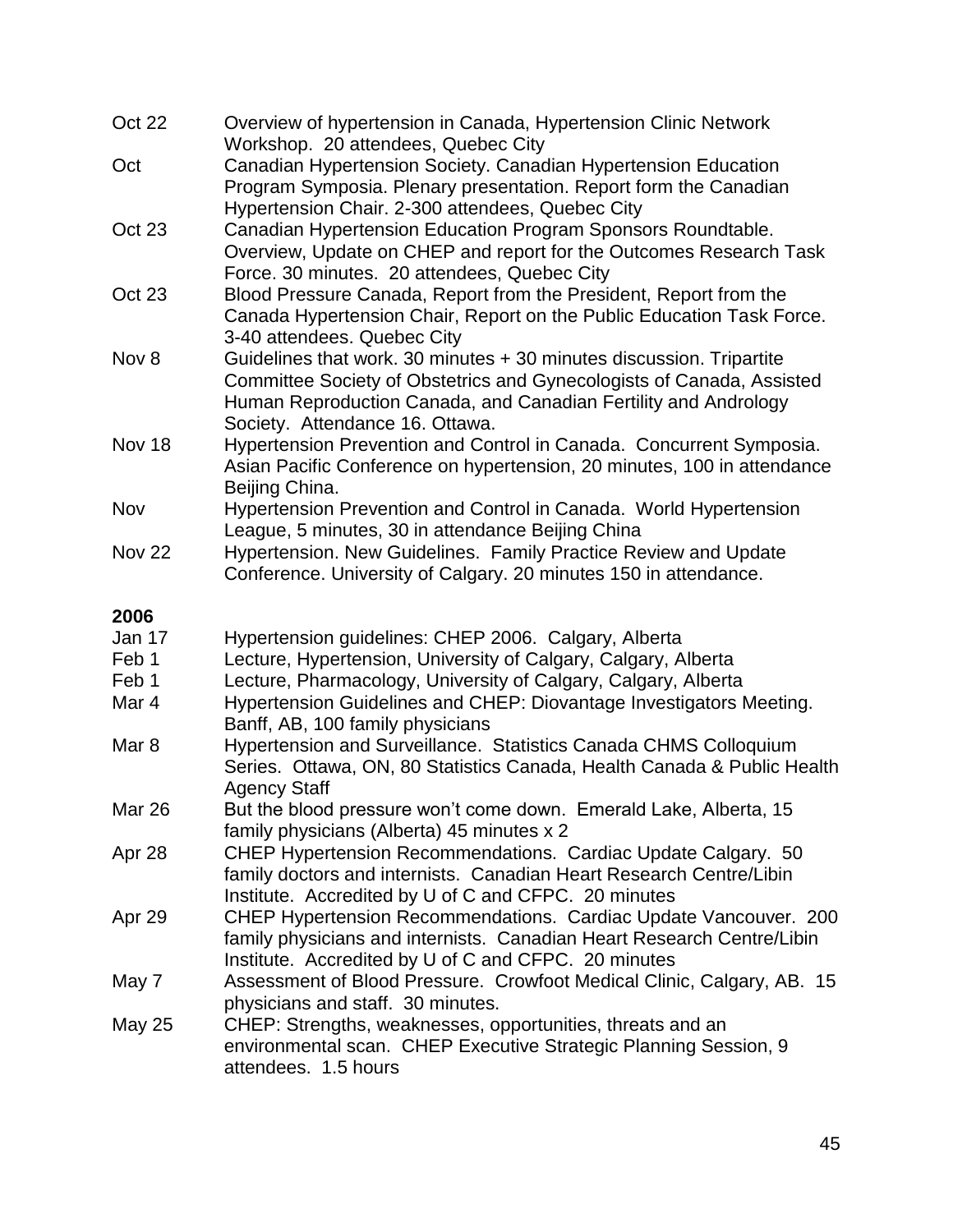| May 26           | CHEP and Nephrology. Plenary Session. Canadian Society of<br>Nephrology. 400 attendees. 25 minutes. |
|------------------|-----------------------------------------------------------------------------------------------------|
| Jun              | Hypertension Surveillance. Canadian Stroke Network. Prevention Theme                                |
|                  | breakout. 40 attendees, 20 minutes. St. John's, NF                                                  |
| Sept 29          | CHEP Overview of 2006. Recommendations Task Force, Canadian                                         |
|                  | Hypertension Education Program. 54 scientists and clinicians. 30                                    |
|                  | minutes. Toronto.                                                                                   |
| Sept 30          | CHEP Overview of 2006. Implementation Task Force, Canadian                                          |
|                  | Hypertension Education Program. 12 clinicians & medical educators. 30                               |
|                  | minutes. Toronto                                                                                    |
| Oct 4            | Cardiovascular Risk Assessment. Collaborative Program for Service                                   |
|                  | Integration. Vancouver Island Health Authority. Victoria, BC, 100                                   |
|                  | physicians and staff                                                                                |
| Oct 10           | Hypertension. Faculty of Medicine, Mini Med School, University of                                   |
|                  | Calgary. 300 attendees                                                                              |
| Oct 16           | Decreases in Death from Stroke, Acute Myocardial Infarction and                                     |
|                  | Congestive Heart Failure in Relationship to Increases in Total                                      |
|                  | Antihypertensive Drug Prescriptions in Regions of Canada between 1998                               |
|                  | and 2003. Oral abstract. International Society of Hypertension. 200                                 |
|                  | hypertension specialists. Fukuoka Japan 15 minutes                                                  |
| <b>Oct 21</b>    | The need for public education on hypertension. Canadian Cardiovascular                              |
|                  | Congress, Canadian Hypertension Society. 100 physicians and nurses.                                 |
|                  | Vancouver, BC, 10 minutes                                                                           |
| Oct 23           | CHEP Introduction and Reducing Bias in Recommendations. Symposium                                   |
|                  | Canadian Hypertension Society, Canadian Cardiovascular Congress.                                    |
|                  | Vancouver, BC 350 attendees 10 minutes                                                              |
| Oct 23           | Outcomes Research Task Force Report. Symposium, Canadian                                            |
|                  | Hypertension Society, Canadian Cardiovascular Congress Vancouver,                                   |
|                  | BC. 300 attendees. 15 minutes.                                                                      |
| Oct 29           | Diagnosis of Hypertension: Recommendations and Evidence. Novartis                                   |
|                  | Clinical Trial Meeting, Vancouver, BC. 50 family physicians. 45 minutes.                            |
| Oct 29           | Treatment of Hypertension: Recommendation and Evidence. Novartis                                    |
|                  | Clinical Trial Meeting, Vancouver, BC. 50 family physicians. 45 minutes.                            |
| Nov <sub>4</sub> | Sodium as a health risk. Canadian Society for Internal Medicine Short                               |
|                  | Snapper. Canadian Society of Internal Medicine Annual General Meeting,                              |
|                  | Calgary, AB, 300 internists. 10 minutes.                                                            |
| Nov 8            | Journal Club. University of Calgary, Calgary, AB. 20 internists. 30                                 |
|                  | minutes.                                                                                            |
| Nov 30           | <b>TORCH Presentation on CHEP</b>                                                                   |
| Dec 6            | Hypertension Update. PEI Medical Society. Charlottetown, PEI. 60                                    |
|                  | physicians. 45 minutes.                                                                             |
| Dec 6            | Resistant Hypertension. PEI Medical Society. Charlottetown, PEI. 60                                 |
|                  | physicians. 45 minutes.                                                                             |
| Dec 6            | What's your blood pressure. Public education session. Heart and Stroke                              |
|                  | Foundation of PEI. Summerside, PEI. 100 attendees. 2 hours.                                         |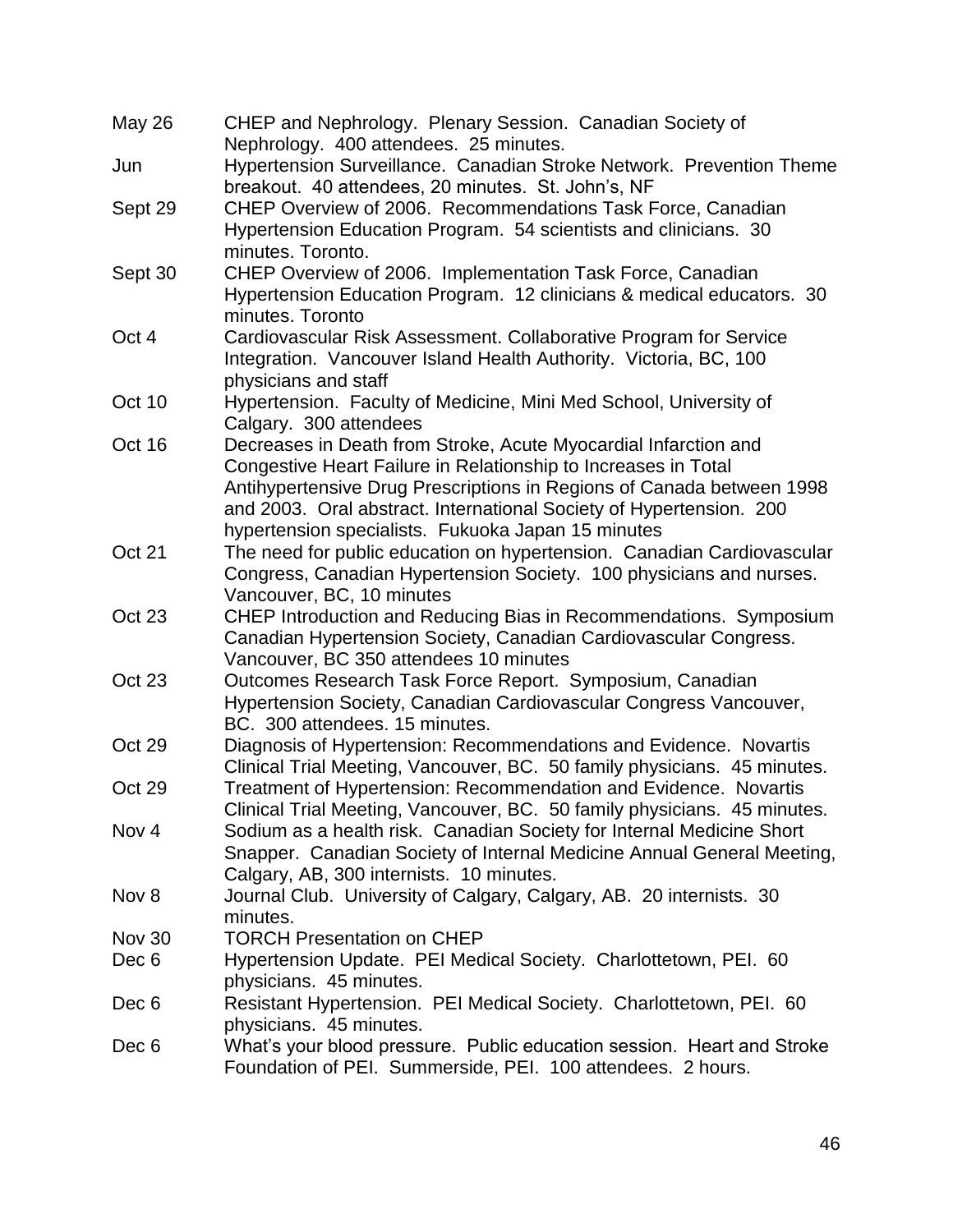| Dec 7             | Hypertension Update. Heart and Stroke Foundation of PEI.<br>Charlottetown, PEI. 70 Multidisciplinary attendees. 2.5 hours.                                                                                                                                                               |
|-------------------|------------------------------------------------------------------------------------------------------------------------------------------------------------------------------------------------------------------------------------------------------------------------------------------|
| 2005              |                                                                                                                                                                                                                                                                                          |
| Jan 31            | Heart and Stroke Foundation of Alberta – Calgary Annual meeting.<br><b>Hypertension. Calgary Alberta</b>                                                                                                                                                                                 |
| Feb <sub>25</sub> | Alberta North West Territory Council of Cardiovascular Nurses Annual<br>Meeting, Plenary lecture. New hypertension recommendations Calgary                                                                                                                                               |
| March             | Public Health Agency of Canada Pre diabetes meeting Panel discussant<br>on Pharmacotherapy. Ottawa Ont.                                                                                                                                                                                  |
| Apr 15            | Canadian Society for Clinical Pharmacology -2 <sup>nd</sup> Canadian Therapeutics<br>Congress. Plenary Lecture. The Canadian Hypertension Education<br>Program. A knowledge translation program intended to improve the<br>treatment and control of hypertension in Canada. Vancouver BC |
| May 5             | Family Physicians on hypertension, CV Course, Calgary                                                                                                                                                                                                                                    |
| <b>May 25</b>     | Family Physicians White coat hypertension (accredited workshop),<br><b>Pincher Creek</b>                                                                                                                                                                                                 |
| Sept              | Family doctors ASCOT and CHEP hypertension recommendations:<br>Edmonton                                                                                                                                                                                                                  |
| Sept              | Canadian Stroke Network. Plenary Lecture Prevention of Stroke, Quebec<br>City.                                                                                                                                                                                                           |
| Oct <sub>5</sub>  | Family Physicians White coat hypertension module: accredited workshop<br><b>Medicine Hat</b>                                                                                                                                                                                             |
| Oct 12            | Winnipeg Fire department training session at the CFD, Hypertension:<br>Calgary                                                                                                                                                                                                           |
| Oct 24            | Satellite to the Canadian Cardiovascular Congress ASCOT-BPLA trial.<br>The Canadian Perspective, Montreal.                                                                                                                                                                               |
| Nov               | Canadian Society for Internal Medicine. Plenary lecture. Canadian<br><b>Hypertension Education Program. Toronto</b>                                                                                                                                                                      |
| <b>Nov 30</b>     | White coat hypertension module, College of Family Physicians of Canada<br>accredited course 12 physicians. Taber, AB, 2 hours                                                                                                                                                            |
| Dec               | Hypertension guidelines: Maximizing control, University of Calgary, CME<br>Course 30-40 family physicians, Calgary, AB, 1 hour                                                                                                                                                           |
| 2004              |                                                                                                                                                                                                                                                                                          |
| Jan 19            | Hypertension; FHH Hospitalist program 1 hour                                                                                                                                                                                                                                             |
| Jan               | Hypertension: Evening Course program U of C CME 1.5 hours                                                                                                                                                                                                                                |
| Jan 24            | Canadian Hypertension Education Program. Satellite symposia "Barriers"<br>to hypertension prevention and control" of the Canadian Cardiovascular<br>Society "Gap conference", Cancun Mexico                                                                                              |
| Jan 28            | Hypertension management in Metabolic Syndrome, Satellite symposia<br>"Metabolic Syndrome" of the Canadian Cardiovascular Society "Gap<br>conference", Cancun Mexico                                                                                                                      |
| Jan 29/30         | Hypertension is exciting (no really). Main session 2 hour workshop<br>(repeated on January 30 <sup>th</sup> ) of the Canadian Cardiovascular Society "Gap<br>conference", Cancun Mexico                                                                                                  |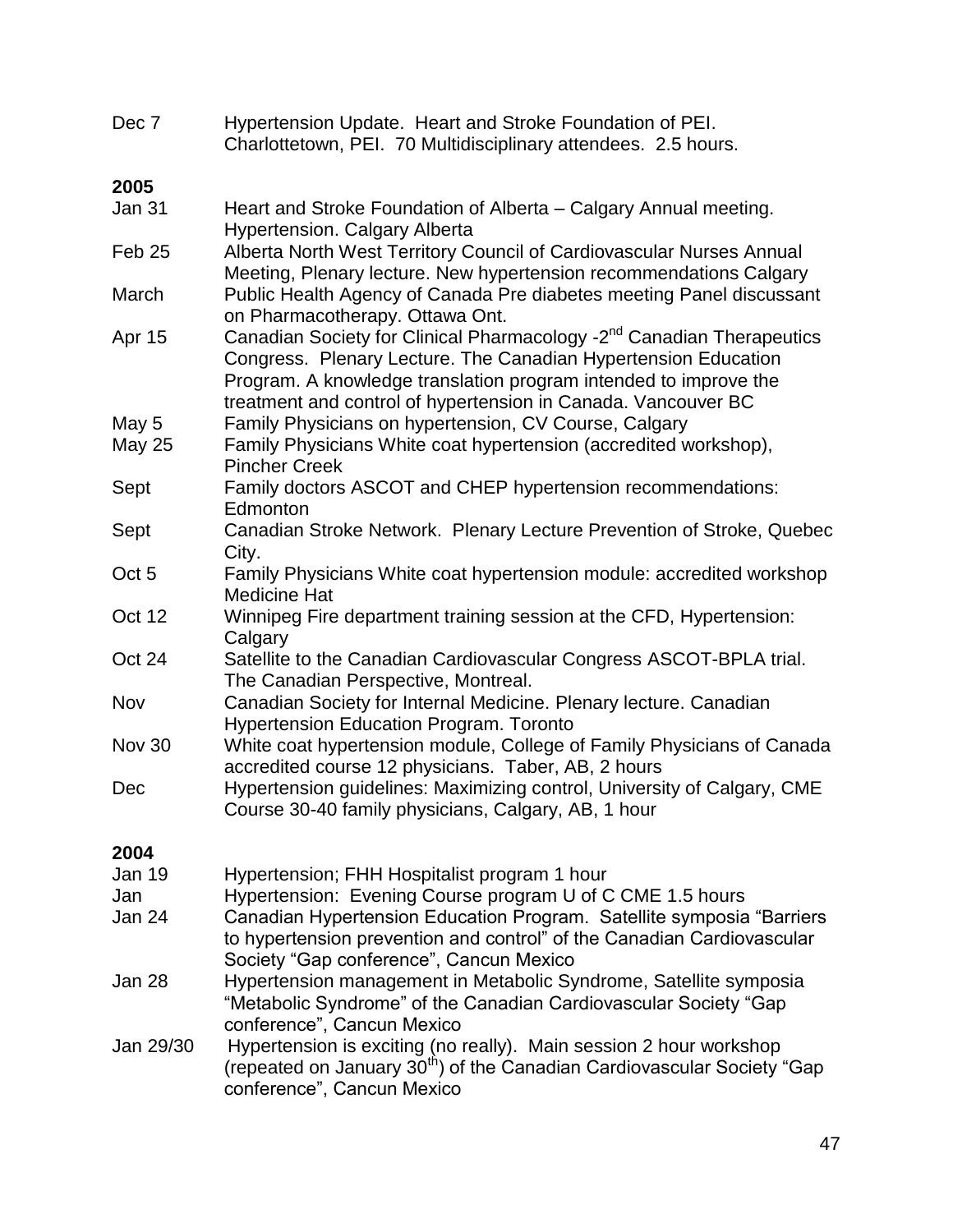| Feb. 3             | CHEP and Europa. Saskatoon Family Doctors and Specialists                             |
|--------------------|---------------------------------------------------------------------------------------|
| Feb <sub>5</sub>   | Resistant hypertension and systolic hypertension, Family Docs Calgary                 |
|                    | Alberta: Noon workshop                                                                |
| Mar 4              | Hypertension and the 2004 CHEP recommendations, Accredited 1.25                       |
|                    | hours Pharmacy CME, -60 pharmacists, Calgary Alberta                                  |
| Mar <sub>6</sub>   | Office assessment of hypertension, adherence to therapy, and home                     |
|                    | measurement of hypertension, 3 talks +1 workshop. Southern Alberta                    |
|                    | <b>Family Physicians</b>                                                              |
| Apr 20             | 2004 Hypertension recommendations. Calgary Regional Family Doctors- 1                 |
|                    | hour lecture                                                                          |
| Apr 21             | Hypertension recommendations and management of elderly hypertensive                   |
|                    | patients. Intercare Chinook. April 21 2004                                            |
| Apr 26             | Hypertension: To the Calgary Fire Department National Training Program                |
|                    | on blood pressure assessment program                                                  |
| <b>May 12</b>      | Hypertension recommendations. GIM Journal Club                                        |
| May 14             | Hypertension recommendations. Department of Medicine Noon teaching                    |
|                    | rounds                                                                                |
| Jun 2              | CHEP and the 2004 hypertension recommendations Family Physicians                      |
|                    | and Internists Regina                                                                 |
| Jun 3              | CHEP and the 2004 hypertension recommendations Family Physicians                      |
|                    | and Internists Winnipeg                                                               |
| <b>Jul 13</b>      | Meeting/consultation with Family Physicians in Victoria (chronic disease              |
|                    | management program) Re assessment of hypertension. 2 hours                            |
| <b>Jul 21</b>      |                                                                                       |
|                    | Disability Appeals Board Judges Annual meeting, Oak Island Nova Scotia.               |
|                    | Hypertension.<br>Hypertension case studies. Content expert. Calgary Family Physicians |
| Sept 15<br>Sept 21 | Treatment and Control of Hypertension in Canada: The CHEP program.                    |
|                    | Centre for Chronic Disease Prevention and Control. Health Canada,                     |
|                    | Ottawa                                                                                |
| Oct 15             | The CHEP program. CCOHTA-COMPUS National meeting. Ottawa                              |
| Oct                | Clinical Science Workshop. Should ABPM be used in the routine                         |
|                    |                                                                                       |
|                    | diagnosis of hypertension? Canadian Hypertension Society Annual                       |
|                    | Meeting/ Canadian Cardiovascular Congress. Organized by N Campbell                    |
|                    | and jointly presented with Dr Martin Myers                                            |
| Oct 26             | Workshop 'Outcomes from the CHEP Program'. Canadian Cardiac                           |
|                    | Rehabilitation Society Annual meeting / Canadian Cardiovascular                       |
|                    | Congress workshop on 'Encouraging best practices'.                                    |
| Oct 25             | Outcomes from the CHEP Program. Canadian Hypertension Society                         |
|                    | Annual meeting Symposia, Canadian Hypertension Recommendations                        |
|                    | Symposia.                                                                             |
| Oct 22             | Presentation 'Healthy choices. The individual vs. the environment'.                   |
|                    | Canadian Hypertension Society Annual meeting Symposia. Prevention                     |
|                    | and Control of Hypertension- Calgary to Canada: Bench to Bedside                      |
| Oct 22             | Organizer and Co-Chair Prevention and Control of Hypertension- Calgary                |
|                    | to Canada: Bench to Bedside Symposia Canadian Hypertension Society                    |
|                    | Annual Meeting.                                                                       |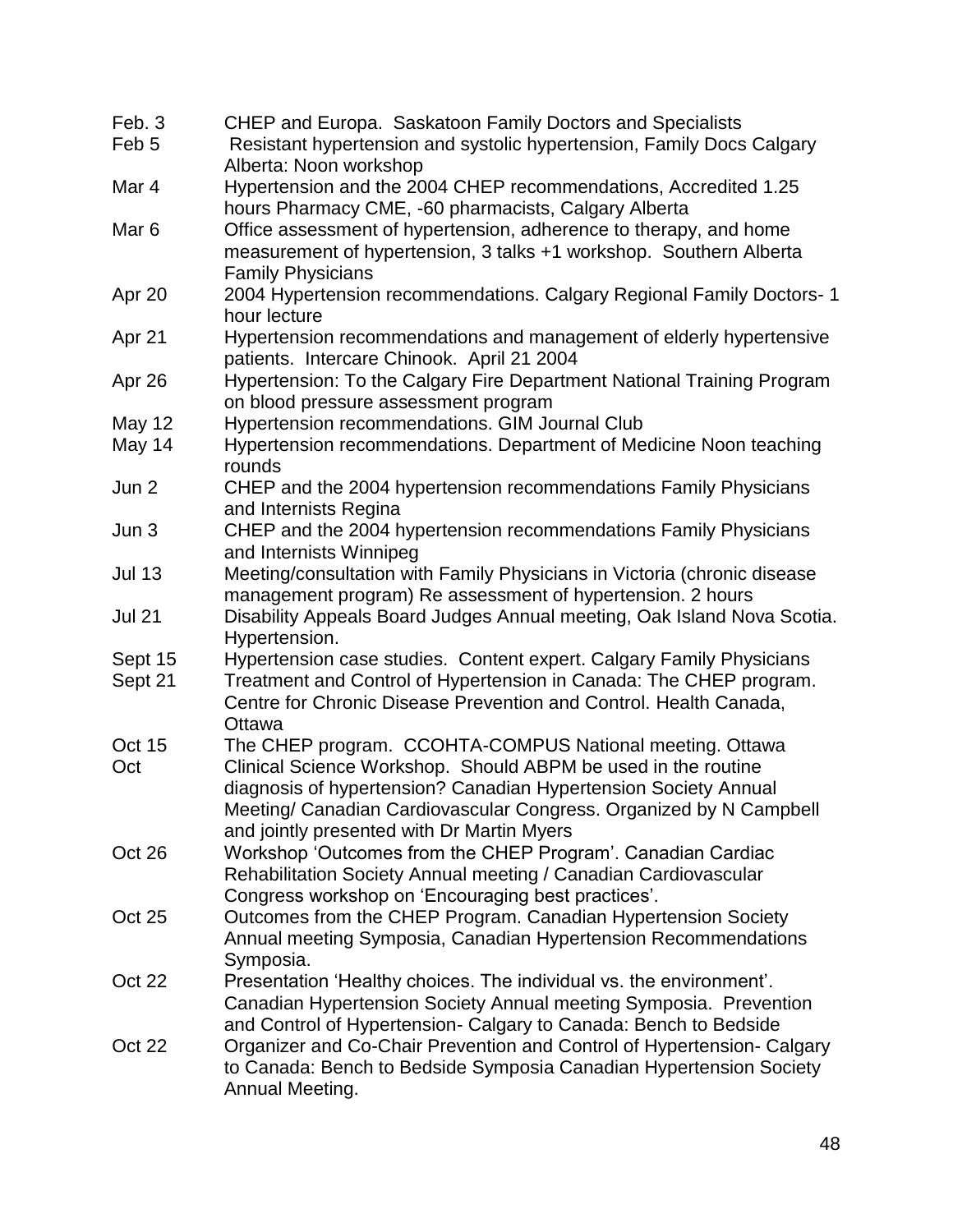| Oct 22           | Presentation 'Awareness Treatment and Control of Hypertension'.<br>Hypertension Specialist Clinical Hypertension Symposia. Canadian<br><b>Hypertension Society Annual Meeting.</b> |
|------------------|------------------------------------------------------------------------------------------------------------------------------------------------------------------------------------|
| Nov <sub>2</sub> | Hypertension Management recommendations and management of<br>resistant hypertension. IMPACT Investigators. Calgary Alberta                                                         |
| 2003             |                                                                                                                                                                                    |
| Jan 14           | General Internal Medicine Journal club. ALLHAT trial                                                                                                                               |
| <b>Jan 15</b>    | National Teleconference re Hypertension control, adherence and<br>combination drugs                                                                                                |
| Jan 22           | National Teleconference re Hypertension control, adherence and<br>combination drugs                                                                                                |
| Jan 22           | Hypertension: To the coordinators of the Fire Department Blood Pressure<br>Assessment Program rollout to Edmonton and Lethbridge.                                                  |
| Jan 30           | Hypertension new trials and evidence. Calgary Area Medical Specialists                                                                                                             |
| Feb 1            | Quebec City. National Hypertension Education Program. Train the trainer<br>Roll Out-Novartis. New Hypertension Trials and potential new                                            |
|                  | recommendations                                                                                                                                                                    |
| Feb <sub>2</sub> | Workshop moderator; Quebec City. National Hypertension Education<br>Program. Train the trainer Case presentation of hypertension in Diabetes,<br>3 hours                           |
| Feb 6            | University of Calgary Family Practice teleconference rounds. Calgary<br>Hypertension recommendations and ABPM.                                                                     |
| Feb 6            | Drug-Drug interactions. Lethbridge family doctors and specialists                                                                                                                  |
| Feb <sub>7</sub> | Hypertension new trials and evidence. Lethbridge ICU rounds                                                                                                                        |
| Feb <sub>7</sub> | Hypertension new trials and potential new recommendations. Taber<br><b>Family Practice Clinic</b>                                                                                  |
| Feb 11           | Evolution of Hypertension Recommendations. Calgary Area specialists<br>and Family Doctors                                                                                          |
| Mar 7            | Update in Hypertension recommendations. Banff Alberta College of<br><b>Family Physicians- Plenary talk</b>                                                                         |
| Mar 7            | Workshop on hypertension. 2 one hour workshops. Alberta College of<br><b>Family Physicians</b>                                                                                     |
| <b>Mar 14</b>    | Hypertension new evidence and recommendations. Cardiology Rounds,<br>St Pauls Hospital, Vancouver                                                                                  |
| Mar 14           | Resistant hypertension, Cardiology Fellows Academic Half day University<br>of British Columbia, 1.5 hour talk/workshop                                                             |
| Mar 14           | Hypertension new evidence and recommendations, Community Medical<br>Specialists and Cardiologists. Vancouver                                                                       |
| <b>Mar 15</b>    | Hypertension new evidence and recommendations. Cardiology Rounds,<br><b>Vancouver General Hospital</b>                                                                             |
| <b>Mar 15</b>    | Hypertension new evidence and recommendations. Cardiology Rounds,<br><b>Surrey General Hospital, Vancouver</b>                                                                     |
| Apr 15           | Drug-drug interactions: Calgary Family Doctors                                                                                                                                     |
| Apr 28           | Family Medicine/ UofC Rural Audio Rounds. Hypertension Update. Two 1<br>hour sessions                                                                                              |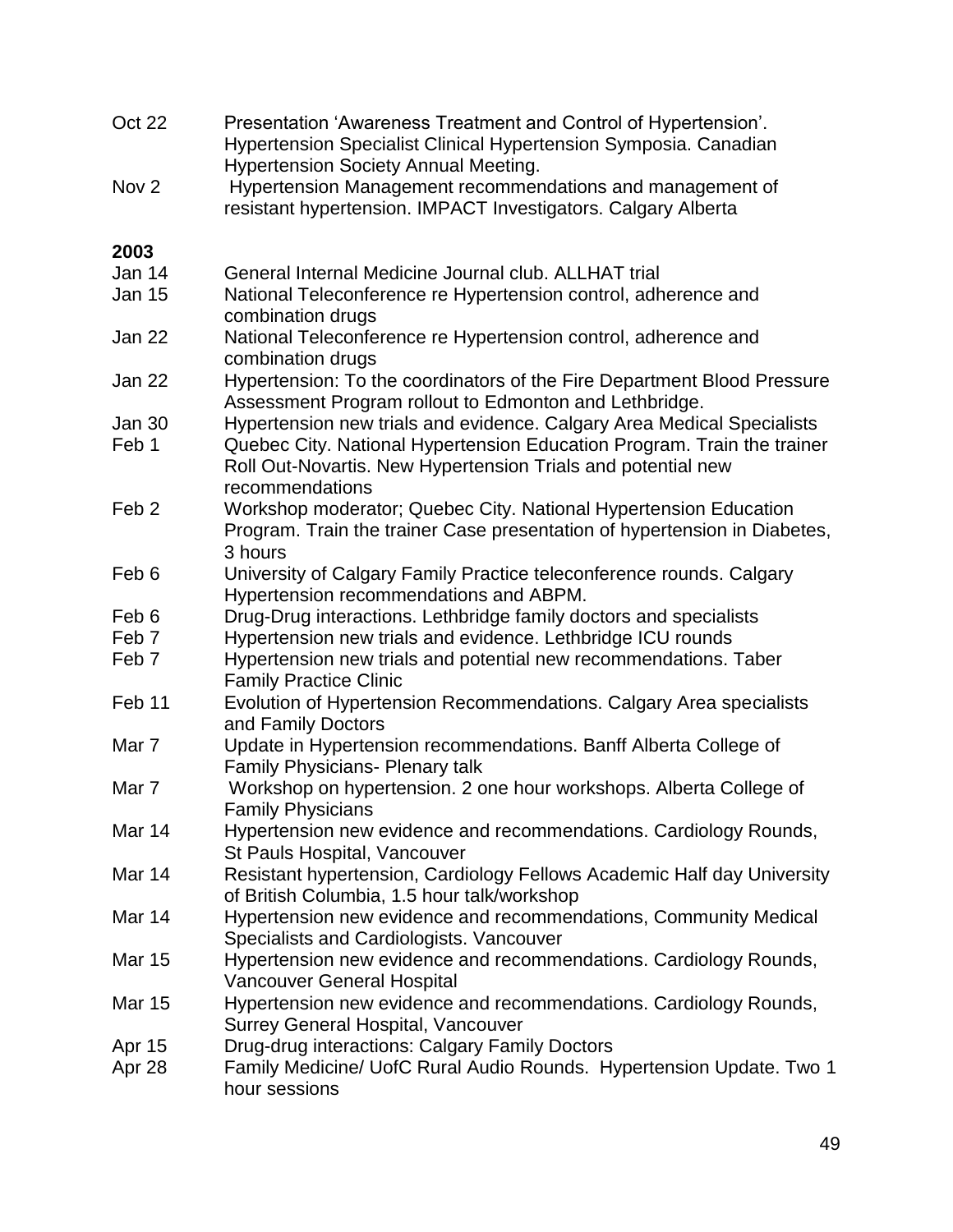| May 14            | Hypertension and new recommendations. Health Plus Calgary                                                                                                                          |
|-------------------|------------------------------------------------------------------------------------------------------------------------------------------------------------------------------------|
| May 15            | Drug-drug interactions. Medicine Hat Family Physicians                                                                                                                             |
| <b>May 22</b>     | Hypertension trials and the 2003 CHEP hypertension management                                                                                                                      |
|                   | recommendations. Calgary Region specialists                                                                                                                                        |
| Jun 3             | Hypertension recommendations. Willow Park Family Practice Clinic<br>(Calgary)                                                                                                      |
| Jun 4             | Hypertension recommendations: Family Physicians, Edmonton                                                                                                                          |
| Jun 5             | Medical Grand Rounds: Royal Alexander Hospital, Edmonton                                                                                                                           |
| <b>Jun 23</b>     | Family Physicians Calgary. Hypertension recommendations                                                                                                                            |
| <b>Jun 25</b>     | Family Physicians Calgary. Hypertension recommendations                                                                                                                            |
| <b>Jun 26</b>     | Stroke Rounds, Hypertension management, Calgary Health Region                                                                                                                      |
| Jul 3             | Medial Specialists Calgary. Hypertension recommendations and new<br>evidence                                                                                                       |
| July 17           | World Heart Foundation Clinical Epidemiology Course. Victoria BC. The<br>Canadian Hypertension Education program.                                                                  |
| <b>July 16-19</b> | World Heart Foundation Clinical Epidemiology Course: Critical appraisal<br>small group workshop faculty.                                                                           |
| <b>Aug 12</b>     | White coat hypertension-pilot workshop for national rollout (Mainpro-C U<br>of C/Laval). 2 hours U of C- Family doctors                                                            |
| Aug 30            | Vienna Austria: Canadian Hypertension Education Program. Outline.<br><b>Aventis Advisory Board meeting</b>                                                                         |
| Sept 6            | White coat hypertension. Montreal Quebec. National train the trainer<br>session of U of C CME approved course/. Lecture and 345 minute<br>workshops.                               |
| Sept 13           | Hypertension management in the secondary prevention of Cardiovascular<br>and renal disease. Department of Medicine Retreat, Sault St Marie                                         |
| Sept 29           | Blood pressure measurement: Nurses from Health Promotion and Disease<br>Prevention Division, Healthy Communities, CHR                                                              |
| Sept 30           | Hypertension Management, Rocky Mountain House Family Physicians                                                                                                                    |
| Oct 7             | Hypertension management. Chinese Medical Society, Edmonton Alberta                                                                                                                 |
| Oct 8             | Hypertension management. Family Physicians, Edmonton                                                                                                                               |
| Oct 9             | Cardiology Rounds. Secondary Prevention In hypertension. Royal<br>Alexander Hospital Edmonton                                                                                      |
| Oct 9             | Isolated systolic Hypertension: Treat to target Program. Red Deer Alberta,<br><b>Family Doctors</b>                                                                                |
| Oct 16            | Hospital Hypertension 2.5 hours- Nurse practitioner course, Calgary<br>Health Region, Calgary.                                                                                     |
| Oct 23            | Management of hypertension. College of Family Physicians National<br>meeting. 1 hour lecture/questions, Calgary Alberta                                                            |
| Oct 26            | Canadian Hypertension Education Program. Outcomes research report.<br>Canadian Cardiovascular Congress. Toronto                                                                    |
| <b>Oct 27</b>     | Canadian Hypertension Education Program. Recommendations for risk<br>assessment and treatment targets. Meet the expert session of the<br>Canadian Cardiovascular Congress. Toronto |
| Oct 29            | Europa. Calgary area medical specialists                                                                                                                                           |
| Nov 1             | The PROFILE trial, Investigators meeting, Lake Louise. Epidemiology of                                                                                                             |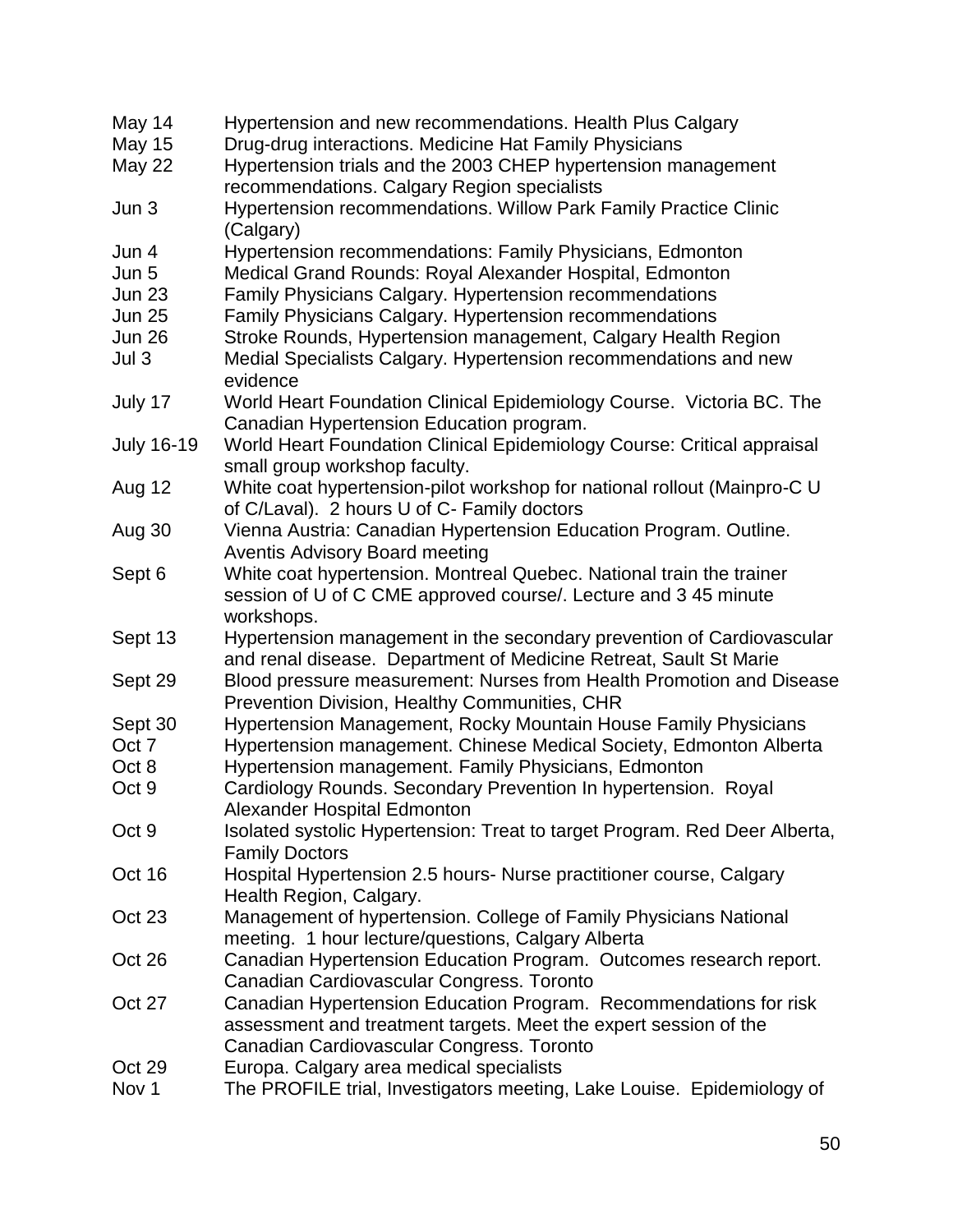|                  | hypertension                                                                            |
|------------------|-----------------------------------------------------------------------------------------|
| Nov 1            | The PROFILE trial, Investigators meeting, Lake Louise; The PROFILE trial                |
| Nov <sub>1</sub> | The PROFILE trial, Investigators meeting, Lake Louise, Workshop on how                  |
|                  | to improve recruitment                                                                  |
| Nov <sub>2</sub> | The PROFILE trial, Investigators meeting, Lake Louise, Workshop on                      |
|                  | PROFILE and how to improve recruitment                                                  |
| 2002             |                                                                                         |
| Jan 26           | Regina: Family Physicians. Small group workshops on the management of                   |
|                  | isolated systolic hypertension-4 hours                                                  |
| Feb 1            | Advances in Cardiovascular Medicine Phoenix AZ. Talk: CHS                               |
|                  | recommendations where do all the medications fit. 35 minutes. Sponsored                 |
|                  | by Bioval and co-sponsored by the CCS (course accredited for 6.5 group                  |
|                  | learning hours)                                                                         |
| Feb 1            | Advances in Cardiovascular Medicine, Phoenix AZ. Workshop:                              |
|                  | Controversies in Hypertension recommendations: 45 minutes. Sponsored                    |
|                  | by Bioval and co-sponsored by the CCS (course accredited for 6.5 group                  |
|                  | learning hours)                                                                         |
| Feb 4            | Hypertension recommendations and new clinical trials. Calgary Area                      |
|                  | Family Doctors, Lecture 1 hour.                                                         |
| Feb 9            | Chair and Facilitator, Hypertension-drug interaction workshop, Cardio                   |
|                  | active program, Montreal Quebec                                                         |
| Feb 9            | Calgary Fire Department blood pressure measurement program.                             |
|                  | Presentation + group discussion to the Canadian Stroke Network, London                  |
|                  | Ontario                                                                                 |
| <b>Mar 16</b>    | Systolic hypertension, American College of Cardiology satellite meeting,<br>Atlanta GA, |
| <b>Mar 16</b>    | Canadian recommendations for the management of hypertension.                            |
|                  | American College of Cardiology satellite meeting, Atlanta GA,                           |
| May 3            | McKiden conference, Calgary. Canadian hypertension recommendations,                     |
|                  | 1 hour repeated.                                                                        |
| May 4            | New Clinical trials and recommendations. Ontario Hypertension Society,                  |
|                  | Alison Ontario                                                                          |
| May 5            | Canadian Hypertension Society recommendations. Ontario Hypertension                     |
|                  | Society. What's new and what's important. Alison Ontario                                |
| Jun 4            | Drug-Drug interactions. Calgary Area Family Doctors. 1.5 hours didactic +               |
|                  | workshop                                                                                |
| Jun 4            | Cardiovascular risk assessment and management: a national internet                      |
|                  | session to Family Doctors. 1.5 hours                                                    |
| Jun 6            | Calgary Fire Department Blood Pressure Assessment Program. 15                           |
|                  | minutes + 15 minutes questions Canadian Stroke Network annual                           |
|                  | meeting.                                                                                |
| <b>Jun 12</b>    | Cardiovascular risk assessment and management: a national internet                      |
|                  | session to Family Doctors. 2 hours                                                      |
| <b>Jun 13</b>    | The Southern Alberta Cardiovascular Institute, An opportunity for                       |
|                  | Cardiovascular Disease Prevention and Control. Presented with at the                    |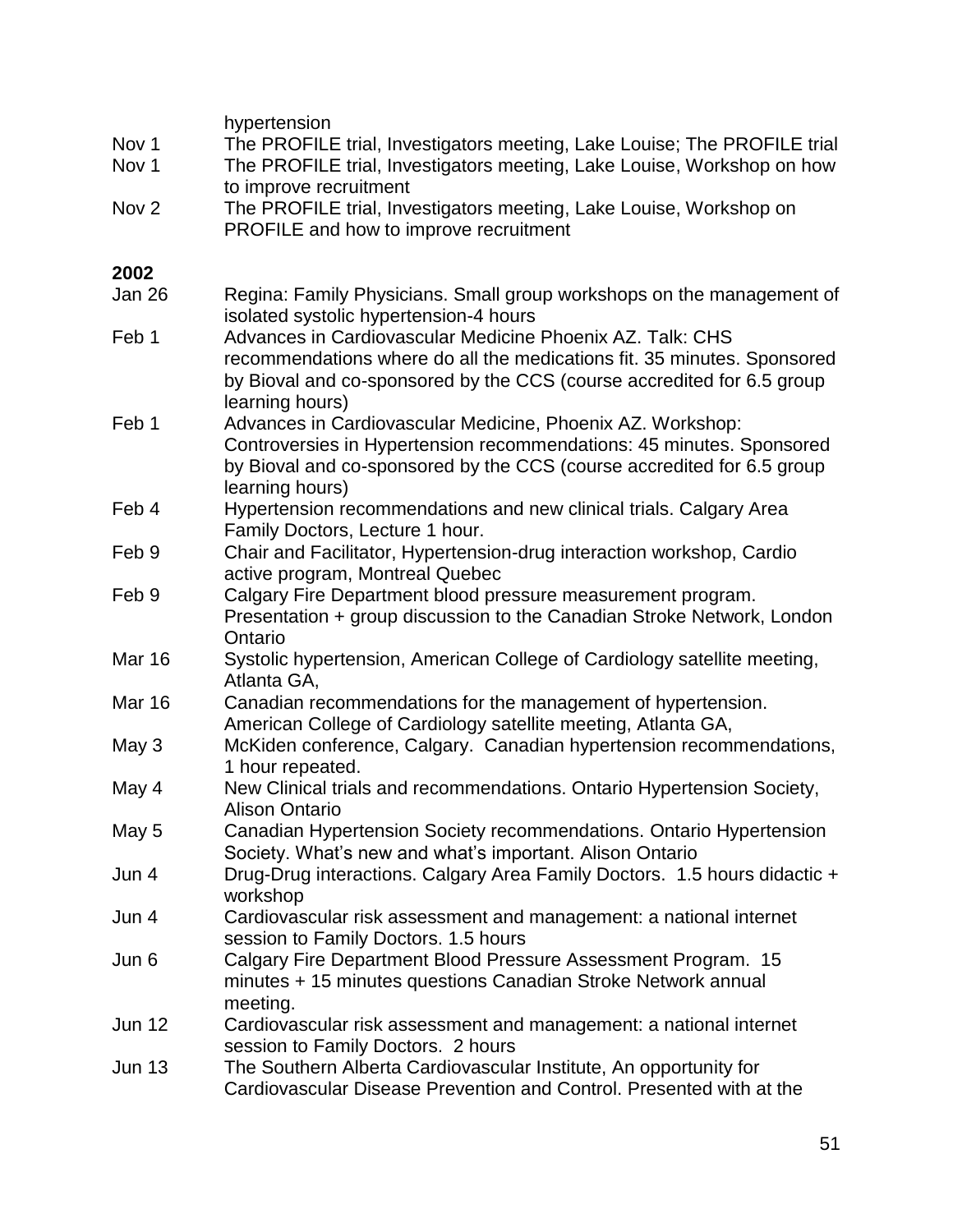|               | Calgary Cardiovascular Network annual meeting. 1/2 hour.                                                                   |
|---------------|----------------------------------------------------------------------------------------------------------------------------|
| <b>Jun 18</b> | Cardiovascular risk assessment and management: a national internet                                                         |
|               | session to Family Doctors. 1.5 hours                                                                                       |
| <b>Jul 29</b> | Invited Presentation on Ministers expert committee to the Ministers Expert                                                 |
|               | Panel on Health Services. 1 hour                                                                                           |
| Aug 1         | Hypertension management. Family Practice academic half day 1.5 hours                                                       |
| Aug 26        | Chair Meeting of Medical specialists and family physicians' CV at Goal                                                     |
|               | program: Speaker on office measurement of hypertension (30 minutes),                                                       |
|               | Self measurement of blood pressure (30 minutes), Treat to target                                                           |
|               | (Canadian Hypertension recommendations) 15 minutes, workshop 1 hour.                                                       |
|               | Kananaskis                                                                                                                 |
| Sept 12       | Drug-Drug interactions-Academic half day for Internal Medicine residents                                                   |
|               | 1.5 hours                                                                                                                  |
| Sept 14       | Chair Meeting of Medical specialists and family physicians' CV at Goal                                                     |
|               | program. Speaker on office measurement of hypertension (30 minutes),                                                       |
|               | Workshop 1 hour. Self measurement of blood pressure (30 minutes),                                                          |
|               | Treat to target (Canadian Hypertension recommendations) 15 minutes,                                                        |
|               | workshop 1 hour. CV at goal 1 hour. Winnipeg.                                                                              |
| Sept 26       | 3 hours of teaching 1 didactic and 2 workshop on the management of                                                         |
|               | hypertension to the nurse practitioner training course.                                                                    |
| Sept 28       | Chair Meeting of Medical specialists and family physicians' CV at Goal                                                     |
|               | program. Speaker on office measurement of hypertension (30 minutes),                                                       |
|               | Workshop 1 hour. Treat to target (Canadian Hypertension                                                                    |
|               | recommendations) 15 minutes, workshop 1 hour. CV at goal 1 hour.                                                           |
|               | Mannitou, Ontario.                                                                                                         |
| Sept 27       | 1 hour didactic/workshop. Drug-Drug interactions - MTU trainees                                                            |
| Oct 24        | 1 hour lecture on high blood pressure to the first roll out of the Calgary                                                 |
|               | Fire Department Blood Pressure measurement program to other                                                                |
| Oct 27        | communities (Yellowknife, Crossfields), Calgary<br>Hypokalemia is it overrated? Talk at a Canadian Cardiovascular Congress |
|               | Satellite meeting                                                                                                          |
| Oct 28        | Patient compliance and combination therapy. Talk at a Canadian                                                             |
|               | Cardiovascular Congress Satellite meeting                                                                                  |
| Oct 28        | Canadian Hypertension recommendations 2002: What's new and what's                                                          |
|               | important? Plenary symposia of the Canadian Hypertension Society and                                                       |
|               | the Canadian Cardiovascular Society at the Canadian Cardiovascular                                                         |
|               | Congress                                                                                                                   |
| Oct 30        | Hypertension trials: Plenary symposia of the Canadian Cardiovascular                                                       |
|               | Society at the Canadian Cardiovascular Congress                                                                            |
| Nov 15        | Diagnosis of renovascular hypertension. 10 minute talk Rocky Mountain                                                      |
|               | Internal Medicine/CSIM/ACP/ASIM Regional meeting                                                                           |
| <b>Nov 16</b> | Burden of illness, new and old clinical trials and the ALLHAT trial. 1 hour                                                |
|               | didactic and 2 hours of workshop. Pfizer Canada Advisory Board. Chicago                                                    |
|               | Illinois.                                                                                                                  |
| Nov 18        | Hypertension Management, 1 hour workshop repeated once, Family                                                             |
|               | Practice Update, University of Calgary                                                                                     |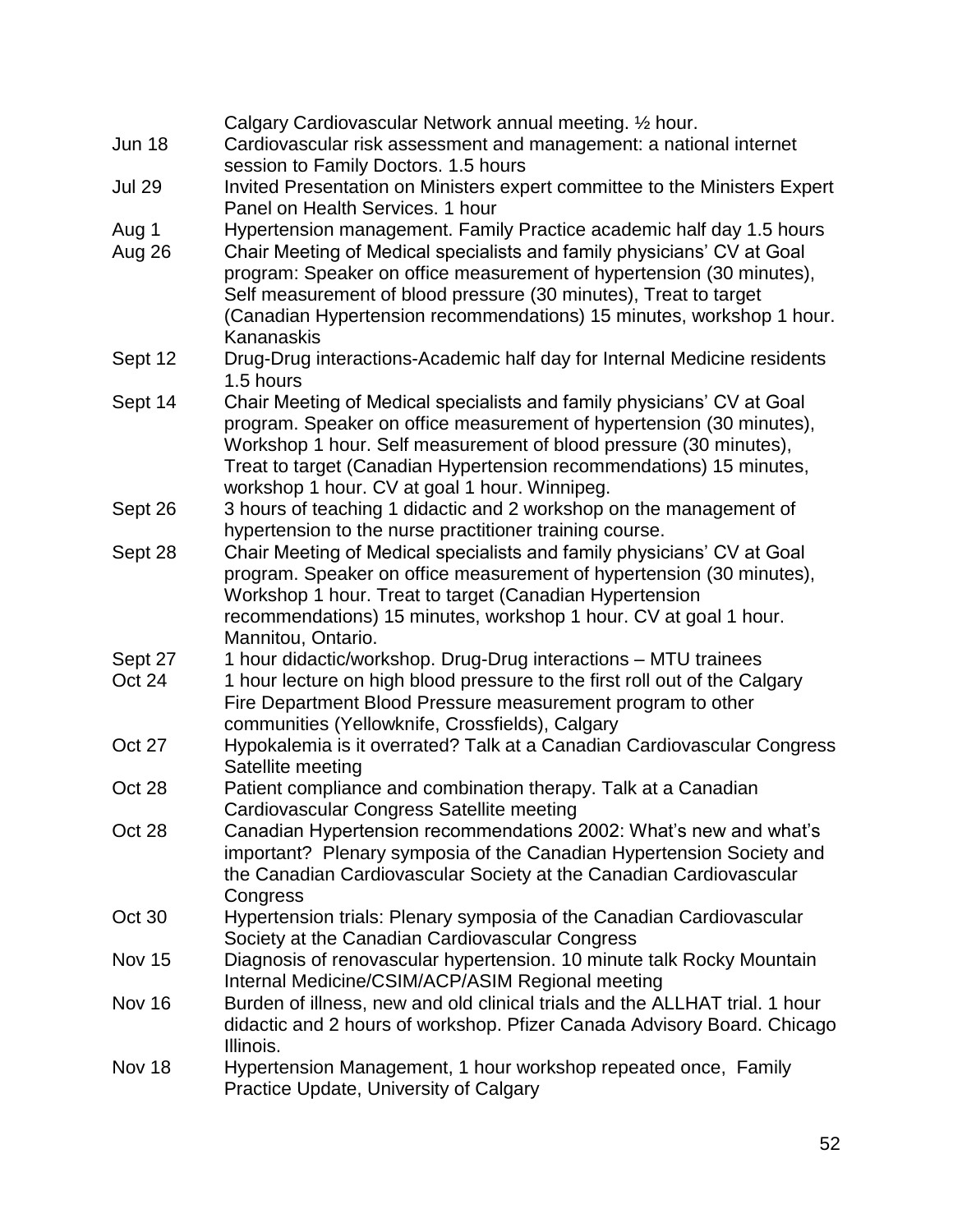| Nov 27            | Drug-Drug Interactions. 1 hr talk/workshop. Calgary area family doctors.                                                                                                          |
|-------------------|-----------------------------------------------------------------------------------------------------------------------------------------------------------------------------------|
| 2001              |                                                                                                                                                                                   |
| Jan 20            | The hype in hypertension, Calgary area Family Physicians 20 minute<br>lecture. Case based hypertension workshop expert advisor 80 minutes.                                        |
| Feb <sub>3</sub>  | Hypertension: Implementing and Implications of Guidelines. 15 minute talk<br>with 45 minute open discussion. Calgary area Internists                                              |
| Feb 15            | Journal Club Division of General Internal Medicine                                                                                                                                |
| Feb <sub>21</sub> | Western Canada Investigators teleconference. Lecture, Avapromise trial<br>results and implications.                                                                               |
| Mar 14            | Hypertension recommendations lecture and workshop. Train the trainer<br>sessions in the Canadian Hypertension Recommendations, American<br>College of Cardiology, Orlando Florida |
| Mar 24            | Hypertension the latest and greatest. Family physicians Calgary.                                                                                                                  |
| Apr <sub>6</sub>  | What's the hype in hypertension? University of Saskatchewan CME<br>"Collaborative management of hypertension and heart failure. 1-hour                                            |
| Apr <sub>6</sub>  | Non pharmacological treatment strategies Workshop 1 hour repeated<br>once. University of Saskatchewan CME "Collaborative management of<br>hypertension and heart failure.         |
| Apr <sub>6</sub>  | Revelations from new clinical trials Workshop 1 hour repeated once.<br>University of Saskatchewan CME "Collaborative management of<br>hypertension and heart failure".            |
| May 2             | Blood pressure measurement in-service. Foothills hospital outpatient<br>staff.                                                                                                    |
| <b>May 23</b>     | Hypertension in the elderly, talk/workshop- 1 hour Family Doctors<br><b>Carbonear NFLD</b>                                                                                        |
| May 24            | New clinical trials and public health issues in hypertension, Division of<br>Nephrology, Memorial University of Newfoundland, St John's NFLD                                      |
| May 24            | Hypertension Issues and management recommendations, Department of<br>medicine, St. Clares hospital St John's NFLD.                                                                |
| May 24            | Hypertension in the elderly, talk/workshop- 1 hour Family Doctors St<br>John's NFLD                                                                                               |
| Jun               | Achievements of the Western Canadian Cardiovascular forum. Campbell<br><b>River BC</b>                                                                                            |
| <b>Jul 14</b>     | Hypertension recommendations and new trial evidence. Specialists<br>Calgary Alberta                                                                                               |
| Sept 6-7          | Hypertension recommendations, Toronto. Specialists and Family<br>Physicians                                                                                                       |
| Oct 2             | Medical Grand Rounds FHH, Hypertension case, philosophy,<br>recommendations and new trials                                                                                        |
| Oct 4             | St Paul's Hospital Vancouver-Cardiology Rounds Hypertension<br>recommendations and new trials                                                                                     |
| Oct 4             | St Paul's Hospital Vancouver-Renal Rounds Hypertension<br>recommendations and new trials                                                                                          |
| Oct 5             | Vancouver General Hospital Cardiology Rounds Hypertension<br>recommendations and new trials                                                                                       |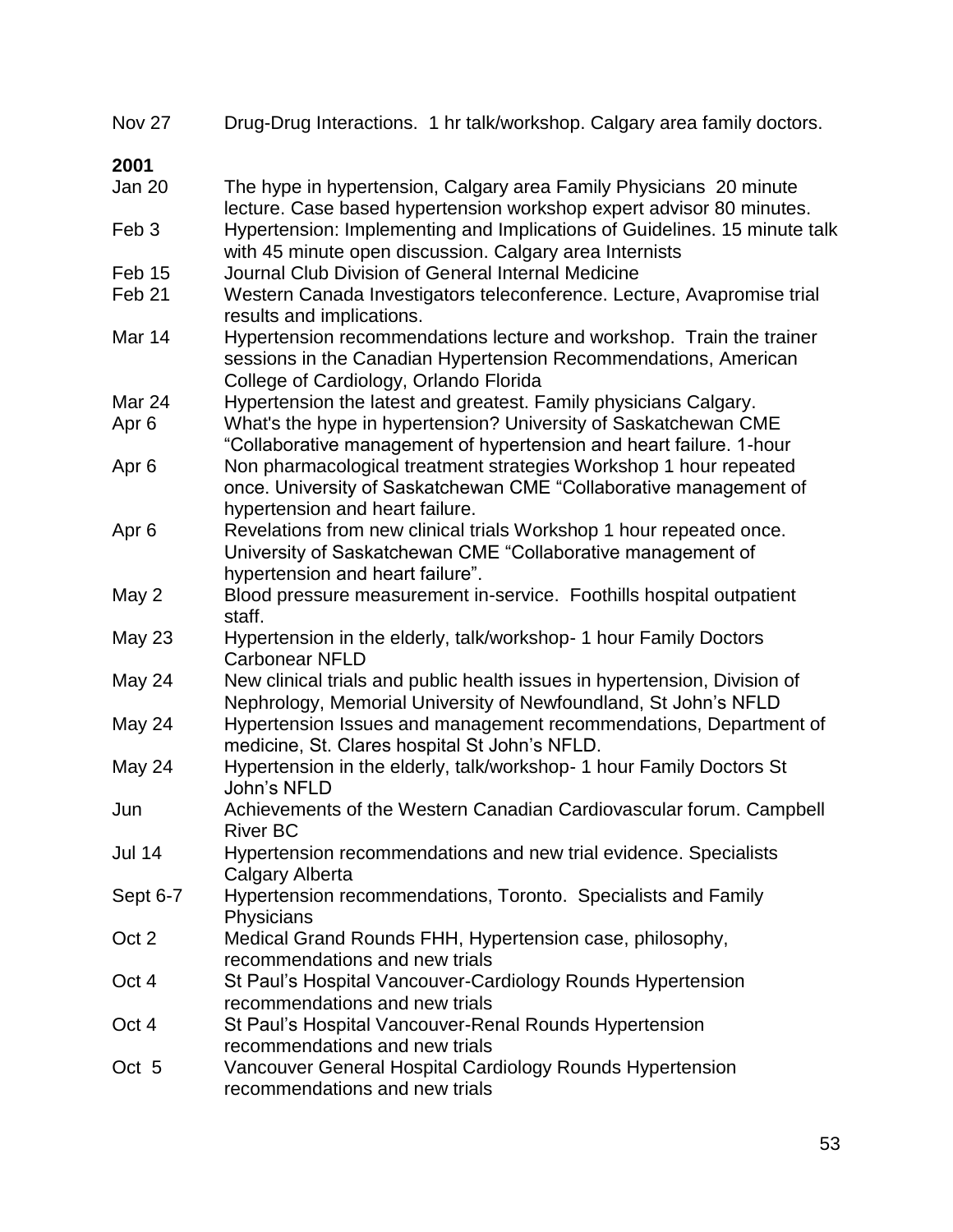| Oct 15<br>Oct 19    | Progress trial Background and rational Calgary Area specialists<br>Canadian Hypertension recommendations process. Methods for 2001 and<br>outcomes from 2000. Halifax NS                                            |
|---------------------|---------------------------------------------------------------------------------------------------------------------------------------------------------------------------------------------------------------------|
| Oct 19-20<br>Oct 21 | Chair Canadian Hypertensions recommendations conference Halifax NS<br>Aldosterone as a risk factor in hypertension. Lecture 25 minutes plus                                                                         |
|                     | panel discussion, CCC satellite symposia Halifax NS                                                                                                                                                                 |
| Oct 22              | Chair Canadian Hypertension recommendations CHS symposia Lecturer<br>Process and overview of methods                                                                                                                |
| Oct 23              | Progress trial, CCC lecture satellite symposia                                                                                                                                                                      |
| Nov <sub>5</sub>    | Blood pressure measurement- Field trainers Calgary Fire Department                                                                                                                                                  |
| Nov 7               | New clinical trials and hypertension recommendations. Calgary area<br>specialists.                                                                                                                                  |
| <b>Nov 16</b>       | Canadian Coalition for High Blood Pressure Prevention and Control.<br>Report on the Calgary cardiovascular network, and the Canadian<br>hypertension recommendations process.                                       |
| Dec                 | Hypertension Grand rounds St Boniface Hospital Winnipeg                                                                                                                                                             |
|                     | Clinical rounds-case presentations. St Boniface Hospital Winnipeg                                                                                                                                                   |
| 2000                |                                                                                                                                                                                                                     |
| Jan 22              | Canadian hypertension recommendations. An overview. Internal medicine<br>and cardiologists. Palm Springs                                                                                                            |
| Jan 22              | Workshop on educating family physicians to treat hypertension according<br>to Canadian recommendations Internal medicine and cardiologists. Palm                                                                    |
|                     | Springs                                                                                                                                                                                                             |
| Jan 29              | Hypertension: An overview. Canadian Hypertension Recommendations<br>Committee, Ottawa                                                                                                                               |
| Jan 29              | Process for the development of new hypertension recommendations.<br>Canadian Hypertension Recommendations Committee, Ottawa                                                                                         |
| Mar <sub>11</sub>   | Canadian hypertension recommendations. An overview. Internal medicine<br>and cardiologists. Satellite to American College of Cardiology meeting.<br>Anaheim                                                         |
| Mar 11              | Workshop on educating family physicians to treat hypertension according<br>to Canadian recommendations Satellite to American College of Cardiology<br>meeting Anaheim                                               |
| Mar 26              | Canadian hypertension recommendations. An overview. Internal medicine<br>and cardiologists. Satellite to American College of Cardiology meeting.                                                                    |
| <b>Mar 26</b>       | Lake Louise<br>Workshop on educating family physicians to treat hypertension according<br>to Canadian recommendations Satellite to American College of Cardiology<br>meeting Lake Louise                            |
| Apr 5               | 11 <sup>th</sup> Annual Therapeutics Course, Queens University                                                                                                                                                      |
| Apr <sub>6</sub>    | Does office diagnosis of hypertension require 24 hour blood pressure<br>monitoring? Is lifestyle modification worth it for BP control? New BP<br>targets replace 140/90? Issues and challenges in the management of |
|                     | hypertension. Queens University/ Kingston General Hospital, Grand<br>medical Rounds.                                                                                                                                |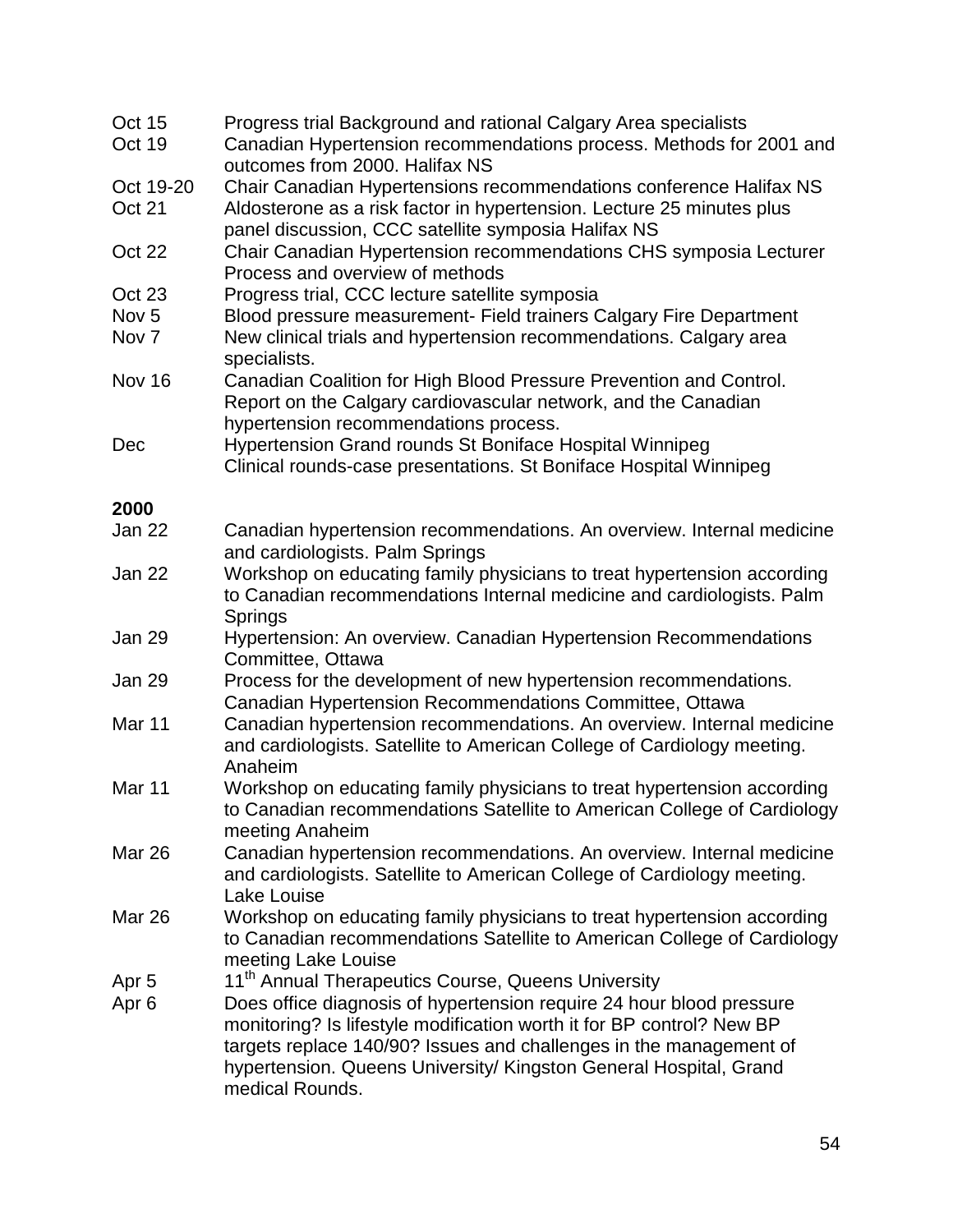| Apr <sub>6</sub> | House staff intake rounds. An interesting case of hypertension. Kingston<br>General Hospital, |
|------------------|-----------------------------------------------------------------------------------------------|
| May 6            | Canadian hypertension recommendations Vancouver, cardiologists                                |
| May 6            | Workshop on Hypertension in Elderly Vancouver, cardiologists                                  |
| May 9            | Causes and consequences of blood pressure control in Canada, Victoria                         |
|                  | <b>BC Family Physician CME session</b>                                                        |
| May 9            | Measurement of Blood pressure (office. Self and ambulatory),                                  |
|                  | Victoria BC Family Physician CME session                                                      |
| Jun 8            | 1999 Canadian recommendations for the treatment of hypertension. 16                           |
|                  | Family physicians 1200-1300 Vancouver Canada                                                  |
| Jun 8            | 1999 Canadian recommendations for the treatment of hypertension. 80                           |
|                  | Family physicians 1900-2000 Vancouver Canada                                                  |
| <b>Jun 15</b>    | Hypertension in Canada recommendations and new clinical trials.                               |
|                  | Specialists in Calgary.                                                                       |
| <b>Jul 29</b>    | Hypertension recommendations and new trials. Internists from Calgary                          |
|                  | and Edmonton. Calgary                                                                         |
| Aug 26           | Unmet needs in hypertension. Internists Western Canada. CV symposia.                          |
| Aug 31           | North American Stroke Conference. Hypertension workshop. Toronto 1.5                          |
|                  | hours                                                                                         |
| Sept 9           | Importance of systolic blood pressure and barriers to control. Value trial                    |
|                  | investigators. Toronto                                                                        |
| Sept 27          | Hypertension in the Elderly, Treatment recommendations and new clinical                       |
|                  | trials. Calgary Area physicians Imax Theatre                                                  |
| Oct 14           | Optimum management of hypertension. The new Canadian guidelines. St                           |
|                  | John New Brunswick. The 10 <sup>th</sup> annual cardiovascular symposium.                     |
| Oct 22           | Current recommendations for clinical management of high blood pressure.                       |
|                  | Canadian Coalition for High Blood pressure Prevention and Control-                            |
|                  | Canadian Public health Association annual meetings. Part of a symposia                        |
|                  | Hypertension Public enemy #1.                                                                 |
| Oct 28           | Hypertension recommendations and new clinical trials. Satellite symposia                      |
|                  | to the Canadian Cardiovascular Congress                                                       |
| Nov <sub>3</sub> | Disease. Presentation<br><b>Burden</b><br>the<br>Public<br>The<br>of<br>at<br>forum<br>on     |
|                  | cardiovascular disease, Libin Theatre.                                                        |
| Nov 17           | Edmonton Therapeutics course. Update in Clinical Pharmacology.                                |
| <b>Nov 21</b>    | Public Forum on Hypertension, 2 hours Libin Theatre, Calgary                                  |
| <b>Nov 23</b>    | The P-450 System. Family Practice Update. Libin Theatre,                                      |
| <b>Nov 25</b>    | Update in Hypertension, Rocky Mountain General Internal Medicine                              |
|                  | Meeting                                                                                       |
| Dec 6            | New Clinical Trials in Hypertension, Division of Nephrology                                   |
| 1999             |                                                                                               |
| Jan 21           | Canadian Guidelines for treatment of hypertension, Internists Calgary                         |
|                  |                                                                                               |

- Mar 18 Calgary Therapeutics Course. Old vs. new antihypertensive agents.
- Mar 25 Canadian Hypertension Society Recommendations, Calgary Internists and Family Physicians,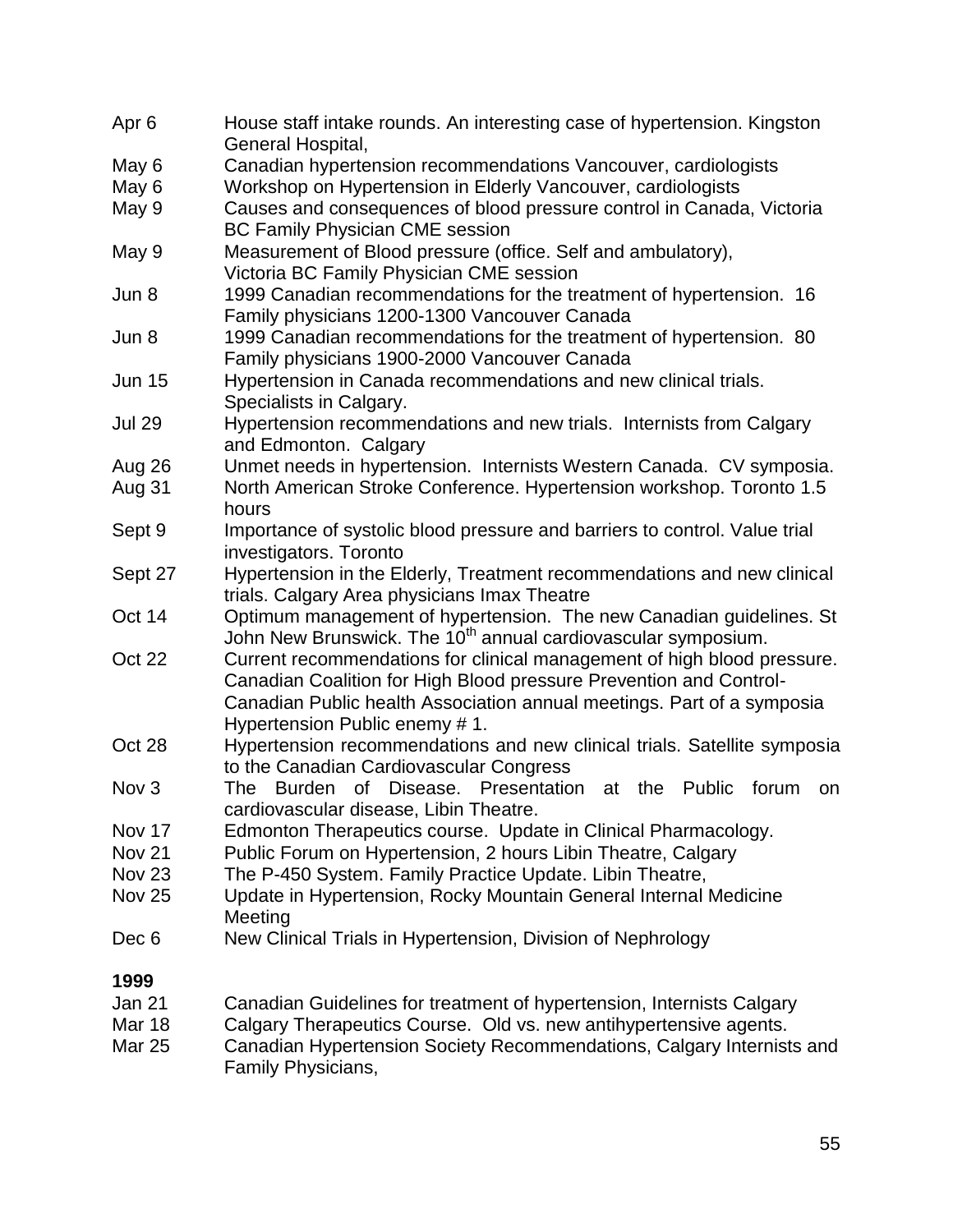| Apr           | Canadian recommendations for diagnosis and treatment of hypertension.<br>The Avapromise trial. Emerald Lake, Family Physicians.                                                                              |
|---------------|--------------------------------------------------------------------------------------------------------------------------------------------------------------------------------------------------------------|
| Apr 10        | CHF treatment-patient issues. Cardiologists and Internists Mont. Tremblay                                                                                                                                    |
|               | Quebec                                                                                                                                                                                                       |
| May 7         | Chair, Treatment of risk factors in the elderly. World Hypertension<br>League/ Inter American Hypertension Society. Buenos Aires,                                                                            |
| May 14        | Production of Canadian Hypertension Guidelines. Canadian Coalition for<br>High Blood pressure prevention and Control Annual Meeting                                                                          |
| May 28        | Cardiovascular Risk factors. Internists, Lake Louise,                                                                                                                                                        |
| Aug 7         | Issues and challenges in the Hypertension. Kananaskis-Cardiologists-                                                                                                                                         |
|               | Internists.                                                                                                                                                                                                  |
| Aug 7         | Office Measurement and Self-Measurement of Blood Pressure, 2 one hour<br>workshops Kananaskis-Cardiologists-Internists.                                                                                      |
| Sept 25       | Chair Research podium session, Canadian Society of Internal Medicine                                                                                                                                         |
| Oct 1         | Canadian Council of Cardiovascular nurses Nova Scotia Regional Meeting<br>Hypertension Guidelines for the next millennium 1 hour,                                                                            |
| Oct 1         | Canadian Council of Cardiovascular Nurses Nova Scotia Regional                                                                                                                                               |
|               | Meeting Lifestyle modification to prevent and control hypertension 45                                                                                                                                        |
|               | minutes.                                                                                                                                                                                                     |
| Oct 2         | Family Physicians, Digby Nova Scotia. Canadian Guidelines for the                                                                                                                                            |
|               | treatment of Hypertension.                                                                                                                                                                                   |
| Oct 19        | Chair, Chronobiology of cardiovascular disease symposia Canadian<br>Cardiovascular Society.                                                                                                                  |
| Oct 21        | Canadian Council of Cardiovascular nurses- National meeting. Quebec<br>City. Hypertension workshop. Issues challenges and new hypertension                                                                   |
| Nov 18        | guidelines<br>General Medicine Journal Club, the CAPPP trial.                                                                                                                                                |
| Nov 18        | Resistant Hypertension, Family Physicians Foothills Hospital                                                                                                                                                 |
| Nov 18-20     | Chair Rocky Mountain General Medicine Meeting                                                                                                                                                                |
| Dec 2         | Hypertension challenges and guidelines. University of Calgary Residents                                                                                                                                      |
|               | and Internists                                                                                                                                                                                               |
| Dec 9         | Hypertension challenges and guidelines. Family Doctors                                                                                                                                                       |
| 1998          |                                                                                                                                                                                                              |
| May 1         | Unmet needs in Hypertension. Irbisartan Advisory Board meeting. NAPA<br>California                                                                                                                           |
| May           | The role of the Pharmaceutical Industry in Patient Education. Prairie<br>Cardiovascular Forum, Banff Alberta                                                                                                 |
| Jun           | From Hypertension to Heart Failure. Trochu/Three Hills. Family Physicians                                                                                                                                    |
| <b>Jul 23</b> | Reducing the risk of end organ damage: the importance of 24-hour blood<br>pressure control. Family Doctors, Calgary Alberta.                                                                                 |
| Sept 2        | Pharmacotherapy of Hypertension, Third International Heart Health                                                                                                                                            |
|               | <b>Conference Singapore</b>                                                                                                                                                                                  |
| Sept 4        | Hypertension and Benefits of Treatment Sponsored by All India Institute<br>for Medical Sciences and the Congress of Indian Industry, National<br>Workshop on Corporate Commitment to Heart Health, New Delhi |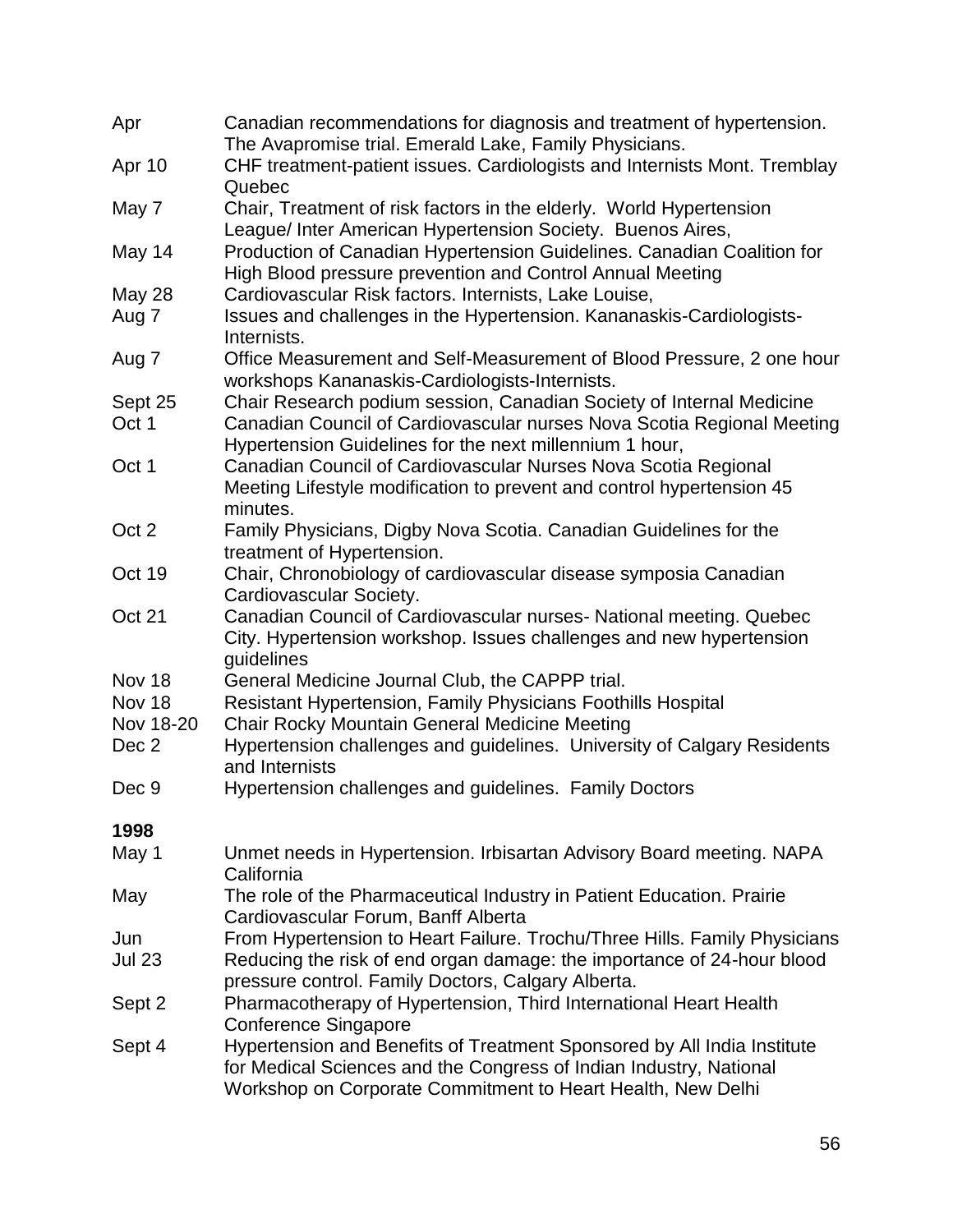| Sept 7           | Workshop on Hypertension Management. Alla Gappa, Karacudi, India,                                                                                                                                                                        |
|------------------|------------------------------------------------------------------------------------------------------------------------------------------------------------------------------------------------------------------------------------------|
| Sept 8           | Management of High Blood Pressure Maduri Medical College, Maduri,<br>India,                                                                                                                                                              |
| Sept 8           | Management of Hypertension. Maduri Branch of the India Medical<br>Association, Maduri, India                                                                                                                                             |
| Sept 9           | Management of Hypertension, Omayal Achi College of Nursing and<br>Sundaram Medical Foundation, Chennai (Madras) India,                                                                                                                   |
| Sept 15-16       | Management of Hypertension Omania Medical College, Hyderbad, India,<br>Medicentre, Hyderbad, India,                                                                                                                                      |
| Sept 18          | Modern Trends in Hypertension Management Bombay, India                                                                                                                                                                                   |
| Oct 17           | Unmet needs in Hypertension. Emerald Lake.                                                                                                                                                                                               |
| Oct 23           | Secondary Prevention: Closing the gap between guidelines and practice.<br>Hypertension post myocardial infarction. Canadian Association of Cardiac<br>Rehabilitation. Ottawa Canada                                                      |
| Oct 23           | Blood pressure variability, 24-hour ambulatory monitoring, and monitoring<br>guidelines. Zeneca Pharmaceuticals/ Cardiovascular specialist meeting,<br>Ottawa Canada                                                                     |
| Oct 24           | Canadian Guidelines for Diagnosis and Follow-up of Hypertension.<br>Canadian Hypertension Society, Ottawa Canada.                                                                                                                        |
| Nov <sub>7</sub> | Differences in blood pressure when measured by physicians' usual<br>technique and a standardized technique. Rocky Mountain Internal<br><b>Medicine Conference</b>                                                                        |
|                  |                                                                                                                                                                                                                                          |
| 1997             |                                                                                                                                                                                                                                          |
| Jan 3            | Nonpharmacological therapy for the prevention and control of<br>hypertension. Presentation on purpose and process. 1 hour Ottawa, To<br>the Canadian Working group on Nonpharmacological therapy to prevent<br>and control hypertension. |
| Jan 4            | Alcohol and hypertension: The evidence. Speaker to Canadian Working<br>group on Nonpharmacological therapy to prevent and control hypertension                                                                                           |
| Jan 5            | Alcohol and hypertension; Recommendations for prevention and control of<br>hypertension. Speaker to Canadian Working Group on                                                                                                            |
| Jan 24           | Nonpharmacological therapy to prevent and control hypertension<br>Management of Hypertension; Health Plus, Calgary Alberta; Family                                                                                                       |
| Feb 28           | Physicians Workshop 1.5 hours<br>Safety of Folic acid fortification. Health Canada, LCDC Ottawa Ontario                                                                                                                                  |
| Apr 11           | Calgary Therapeutics Course, Therapeutics in the Elderly.                                                                                                                                                                                |
| Apr 21           | Hypertension work-up and assessment of end organ damage, University<br>of Calgary CME session Innisfail Alberta.                                                                                                                         |
| May 4            | Commonalties and differences in guidelines for hypertension treatment in<br>the Pacific Rim (Canada). Panel discussant. 2nd Pacific Rim<br><b>Hypertension Conference. Manila Philippines</b>                                            |
| May 5            | Epidemiology of hypertension in Pacific Rim Countries (Canada). Panel<br>discussant 2nd Pacific Rim Hypertension Conference Manila Philippines                                                                                           |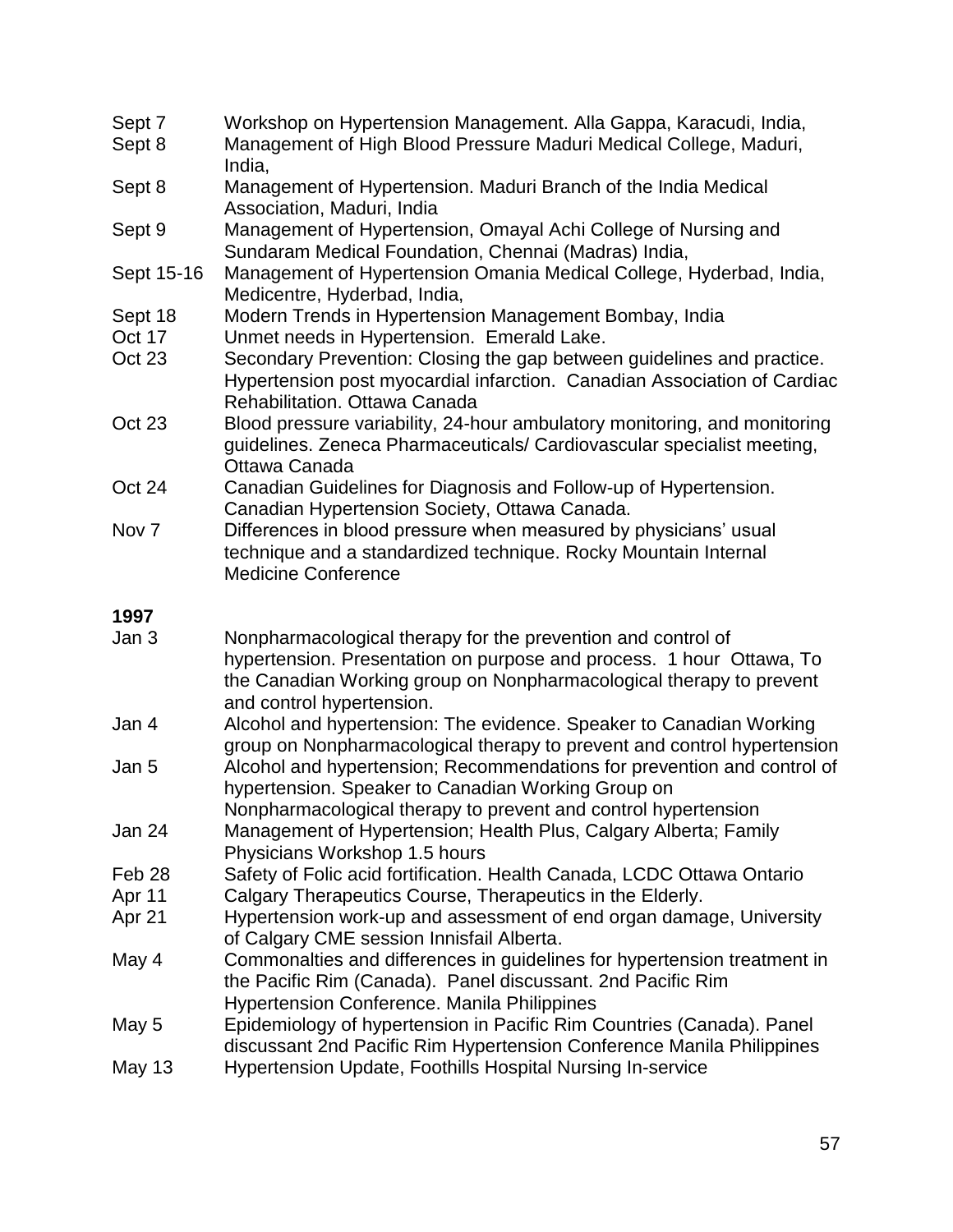| <b>Jun 30</b>     | Epidemiology of congestive heart failure in Canada. World Hypertension<br>League Annual Meeting. Montreal Canada                                                                                                               |
|-------------------|--------------------------------------------------------------------------------------------------------------------------------------------------------------------------------------------------------------------------------|
| Jul <sub>3</sub>  | Alcohol and Hypertension. Satellite symposia on Nonpharmacological<br>Therapy for Hypertension of the 4 <sup>th</sup> International Conference on<br><b>Preventive Cardiology</b>                                              |
| Sept 3            | Individualization of Drug Therapy. Lessons learned from Heparin. Medical<br>Rounds. University of Calgary Foothills Hospital.                                                                                                  |
| 1996              |                                                                                                                                                                                                                                |
| Jan 17            | Moderator; B. Fischer. Medical Informatics, General Medicine Lecture<br><b>Series</b>                                                                                                                                          |
| Feb <sub>21</sub> | Moderator; C. Jones. Dyslipidemia, General Medicine Lecture Series                                                                                                                                                             |
| Feb <sub>23</sub> | Calcium Channel Blockers in hypertension. The controversy. National<br>teleconference                                                                                                                                          |
| <b>Mar 13</b>     | Calcium Channel Blockers in hypertension. The controversy. National<br>teleconference                                                                                                                                          |
| <b>Mar 25</b>     | Lethbridge Alberta, Angiotensin receptor blockers. A new class of<br>antihypertensive agent.                                                                                                                                   |
| Apr 1             | Moderator: The future of diuretics in hypertension treatment in Canada.<br>Speakers, Dr SG Chrysant, Professor of Medicine, University of<br>Oklahoma, R Singh, Associate Professor of Medicine, The University of<br>Calgary, |
| <b>May 19</b>     | Moderator; Dr. D. Hanley. Treatment and prevention of Osteoporosis<br><b>General Medicine Lecture Series</b>                                                                                                                   |
| <b>May 19</b>     | Unique features of hypertension in the elderly. Lecture Alberta Internal<br><b>Medicine Meeting Kananaskis</b>                                                                                                                 |
| <b>May 19</b>     | Hypertension in the elderly. Workshop, Alberta Internal Medicine Meeting<br>Kananaskis                                                                                                                                         |
| <b>Jun 13</b>     | Individualization of Drug Therapy. Lessons learned from Heparin. Medical<br>Rounds. Memorial University.                                                                                                                       |
| <b>Jun 20</b>     | Measurement of blood pressure; causes and consequences of error.<br>Calgary Public Health Nurses, 1.5 hours                                                                                                                    |
| Sept              | Accuracy of self-measured blood pressure. Royal College of Physicians &<br>Surgeons, Halifax,                                                                                                                                  |
| Sept              | Ferrous sulfate-captopril interaction. Royal College of Physicians &<br>Surgeons, Halifax,                                                                                                                                     |
| Oct               | Angiotensin receptor blockers. Second Annual Rocky Mountain General<br>Internal Medicine Conference. Banff, Alberta.                                                                                                           |
| Oct 21            | Clinical Medicine Rounds; Health Science Centre University of Manitoba,                                                                                                                                                        |
| Oct 22            | Grand Medical Rounds; Treatment of Patients with While Coat<br>Hypertension Health Science Centre University of Manitoba,                                                                                                      |
| <b>Nov 12</b>     | 24-hour ambulatory blood pressure monitoring. Division of Nephrology.<br>University of Calgary.                                                                                                                                |

**1995**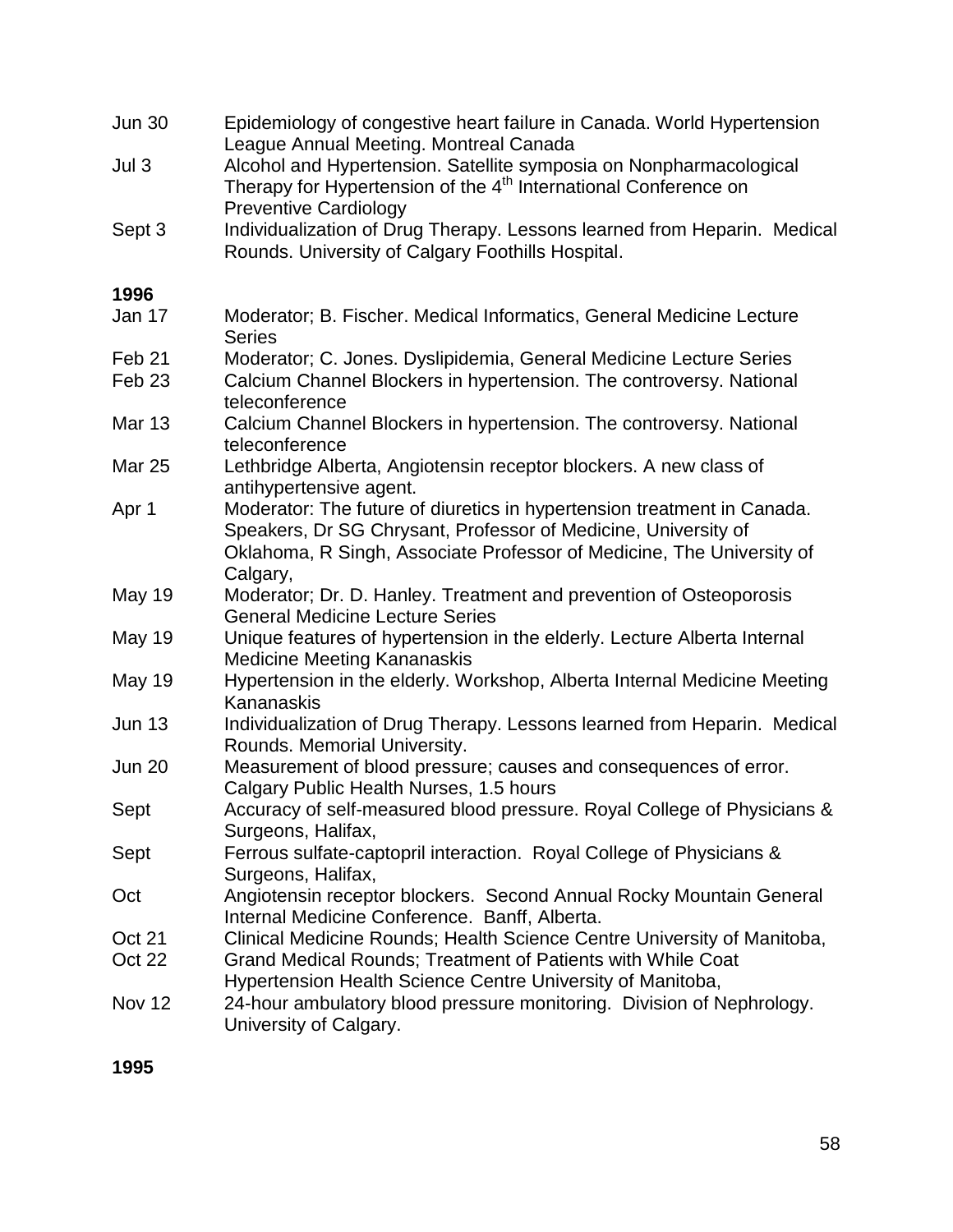| Mar               | Calgary District Hospital Group, Grand Medical Rounds, Evolving<br>Concepts in Hypertension,                                                                                                       |
|-------------------|----------------------------------------------------------------------------------------------------------------------------------------------------------------------------------------------------|
| Mar               | National Workshop on the Primary Prevention of Neural Tube Defects.                                                                                                                                |
| Jun               | Safety of folic acid supplementation. Ottawa,<br>World Conference on Blood Pressure Control; Plenary Symposia on blood<br>pressure measurement: Self-measurement of blood pressure. Ottawa         |
| <b>Jun 27</b>     | American College of Physicians Regional Meeting. Banff Alberta, Issues in<br>Hypertension.                                                                                                         |
| <b>Jun 27</b>     | American College of Physicians Regional Meeting. Banff Alberta,<br>Hypertension Workshop.                                                                                                          |
| Aug 30            | Regina, Medical specialists, Renal Excretion of Cardiovascular Drugs,                                                                                                                              |
| Sept              | Montreal, Patient factors relating to adherence to blood pressure lowering<br>therapy. National consensus panel.                                                                                   |
| Sept 28           | Brandon Manitoba, Renal excretion of cardiovascular drugs. Medical<br>specialists.                                                                                                                 |
| Sept 28           | Winnipeg, Manitoba, Renal excretion of cardiovascular drugs.<br>Pharmacists.                                                                                                                       |
| Sept 30           | Calgary, When and how to select an ACE Inhibitor; Family physicians,                                                                                                                               |
| Oct 14            | Western Canadian Internal Medicine Specialists Conference, Banff All<br>patients with an elevated office blood pressure should be investigated with<br>24 Hr ABPM and treated accordingly [debate] |
| Oct 15            | Western Canadian Internal Medicine Specialists Conference, Banff                                                                                                                                   |
|                   | Workshop on 24 hour ambulatory BP monitoring.                                                                                                                                                      |
| Nov <sub>2</sub>  | St. John's Newfoundland. Controversies in hypertension. Medical<br>specialists                                                                                                                     |
| Nov <sub>3</sub>  | St. Clares Mercy Hospital, St John's Newfoundland, Medical Grand<br>Rounds. Angiotensin II receptor blockers: a new class of antihypertensive<br>medication.                                       |
| Nov <sub>3</sub>  | Memorial University. Angiotensin II receptor blockers: a new class of<br>antihypertensive medication. Grand Medical Rounds.                                                                        |
| Nov <sub>23</sub> | University of Calgary. Family Practice Update. Angiotensin II receptor<br>blockers: a new class of antihypertensive medication.                                                                    |
| Dec 20            | University of Calgary. Division of General Internal Medicine. Angiotensin II<br>receptor blockers: a new class of antihypertensive medication.                                                     |
| 1994              |                                                                                                                                                                                                    |
| Jan               | Calgary, Western Canadian Merck Frosst representatives. Renal effects<br>of ACE inhibitors                                                                                                         |
| Jan               | Faculty of Medicine, University of Calgary, Family Practice CME,<br>Teleconference, Multiple medical problems and polypharmacy                                                                     |
| Jan               | Faculty of Medicine, University of Calgary, Clinical Trials Course, Lecturer<br>and Tutor                                                                                                          |
| Mar               | Faculty of Medicine, Calgary Therapeutics Course, Treatment of systemic<br>hypertension                                                                                                            |
| Apr               | Moosejaw, Saskatchewan, Internist/Anesthetists, Perioperative<br>hypertension                                                                                                                      |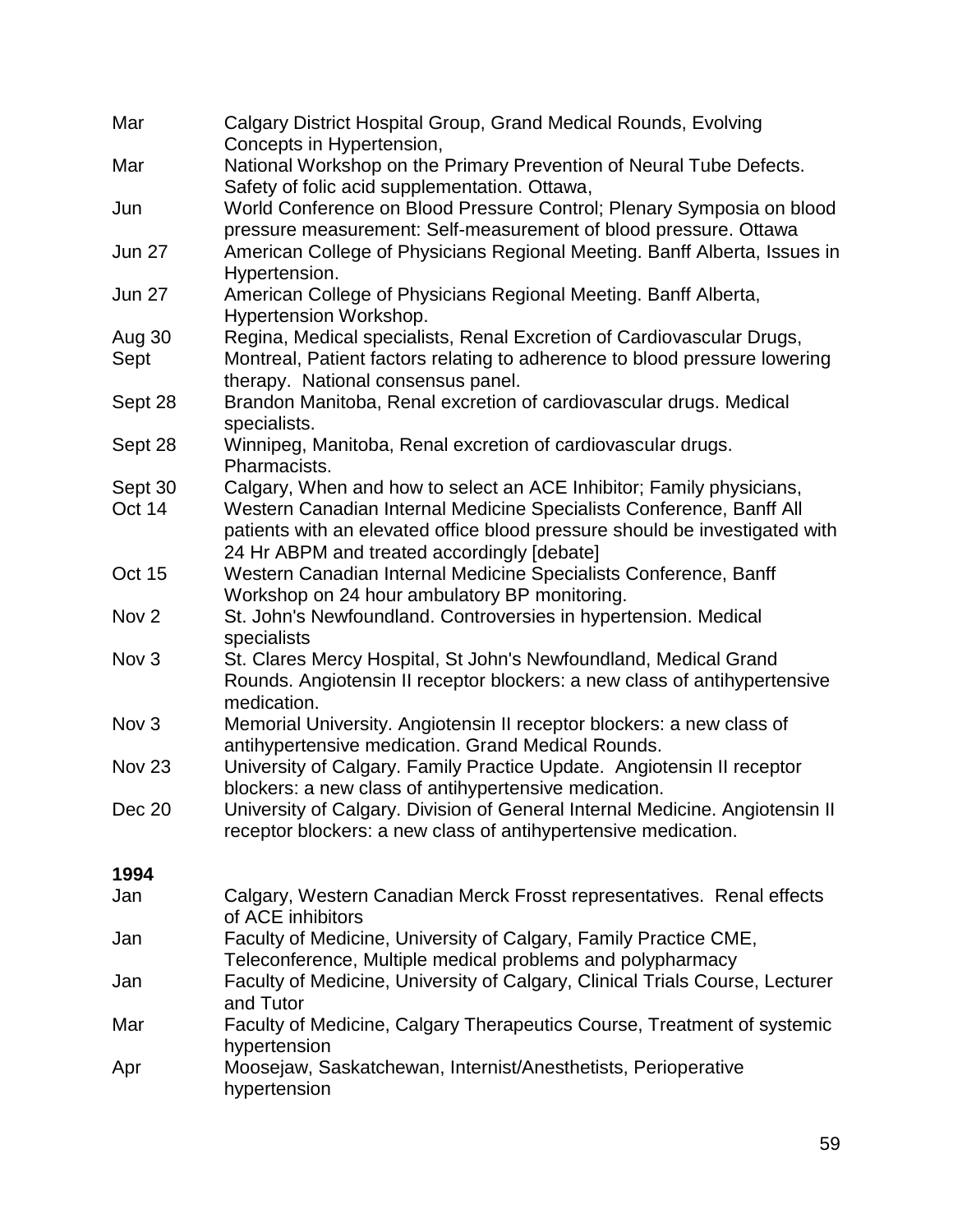| Jun        | Canadian Coalition for High Blood Pressure Prevention, Annual Meeting,<br>Workshop on blood pressure measurement. Edmonton                                                                                                   |
|------------|------------------------------------------------------------------------------------------------------------------------------------------------------------------------------------------------------------------------------|
| Jun        | Canadian Coalition for High Blood Pressure Prevention, Annual Meeting,<br>Panelist on the Coalitions recommendations. Edmonton                                                                                               |
| Jun        | Canadian Coalition for High Blood Pressure Prevention, Annual Meeting,<br>Measurement of Blood Pressure in the Elderly. Edmonton                                                                                             |
| Jun        | Southern Alberta Geriatric Program. Pre-operative assessment of the<br>geriatric patient with hip fracture                                                                                                                   |
| Sept       | The Royal College of Physicians and Surgeons of Canada, Canadian<br>Society for Clinical Investigation. Age and gender effects on heparin levels<br>and apt response in patients with proximal deep vein thrombosis. Toronto |
| Sept       | The Royal College of Physicians and Surgeons of Canada, Canadian<br>Society for Clinical Investigation. Changes in methyldopa renal clearance<br>and absorption following eight weeks of ingestion. Toronto                  |
| Oct        | Drumheller, Public Forum on Cardiovascular Disease, Alberta<br>Cardiovascular Society, Hypertension                                                                                                                          |
| Oct        | Southern Alberta Geriatric Program. NSAIDS and Cardiovascular Disease                                                                                                                                                        |
| Nov        | Faculty of Medicine, University of Calgary, Family Practice CME course,<br>Hypertension treatment: the old Vs the new. Calgary,                                                                                              |
| Dec        | Calgary Pharmacists, Treatment of systemic hypertension.                                                                                                                                                                     |
| 1993       |                                                                                                                                                                                                                              |
| Jan        | University of Alberta. 'Regulation of drug transport.' Journal Club, Faculty<br>of Pharmacy                                                                                                                                  |
| Jan        | Faculty of Medicine, University of Calgary, Family Practice CME,<br>Hypertension. Teleconference,                                                                                                                            |
| Mar        | Teleconference to New Brunswick. Use of ACE inhibitors in hypertension                                                                                                                                                       |
| Apr        | Brooks Alberta, Family Physicians, Hypertension Update                                                                                                                                                                       |
| Apr        | Faculty of Medicine, Calgary Therapeutics Course, Drug interactions in<br>the Elderly                                                                                                                                        |
| Apr        | Calgary Family Physicians, Hypertension.                                                                                                                                                                                     |
| Apr        | Calgary Family Physicians, Measurement of blood pressure/Treatment of<br>systemic hypertension.                                                                                                                              |
| Jun        | Calgary Family Physicians, Treatment of systemic hypertension and the<br>role of other cardiovascular risk factors.                                                                                                          |
| Jul        | Calgary, Intravenous Enaliprilat, Western Canadian Merck Frosst<br>representatives                                                                                                                                           |
| Aug        | The International Society of Cardiovascular Pharmacotherapy.<br>Minneapolis Minn. The effect of acute furosemide and fasting on serum<br>lipid and lipoprotein levels.                                                       |
| 1992       |                                                                                                                                                                                                                              |
| Mar<br>Apr | Calgary General Hospital, Family Practice Grand Rounds, Hypertension<br>Calgary Therapeutics' Course, Hypertension.                                                                                                          |

Apr Calgary Therapeutics' Course, Preoperative assessment of drug therapy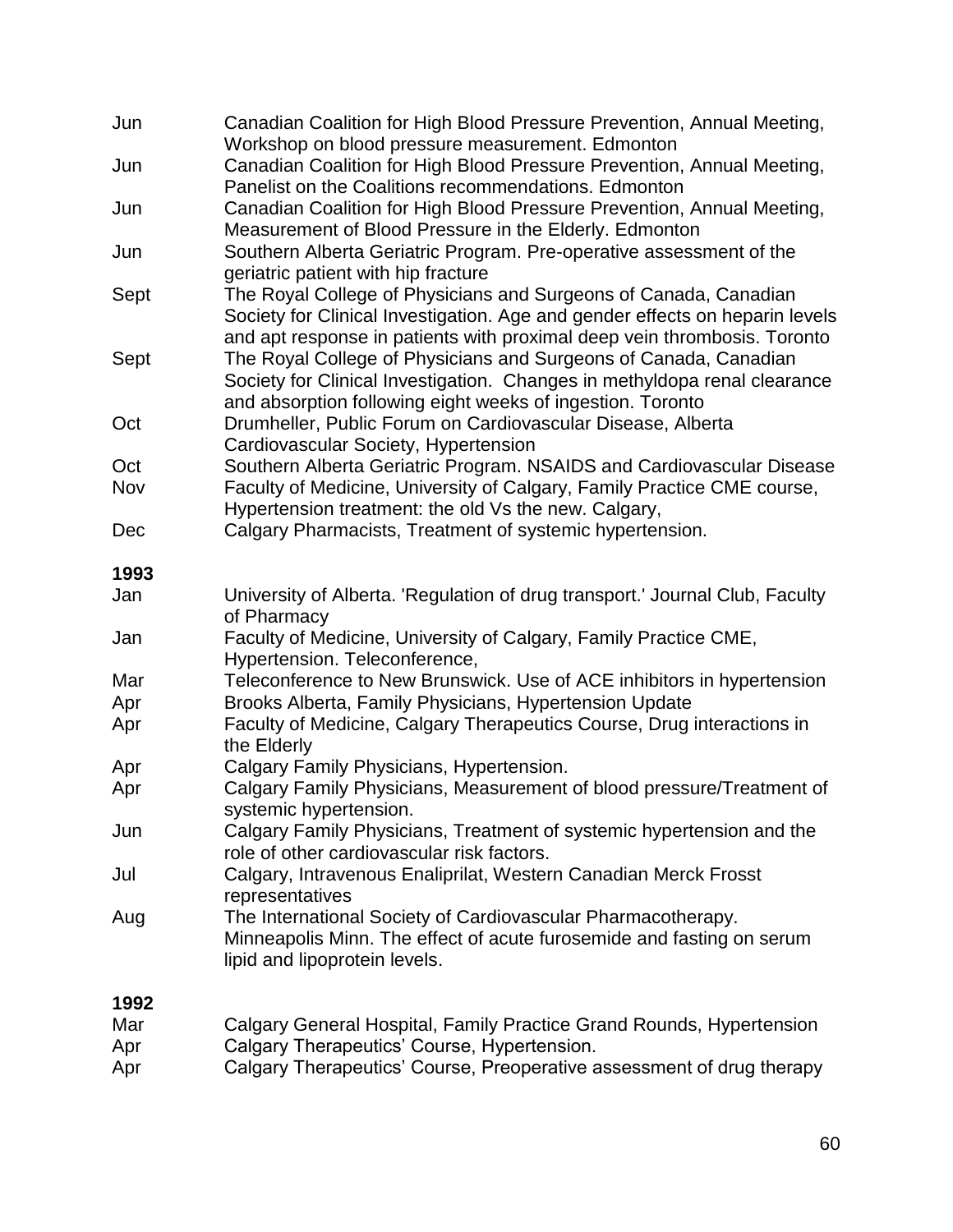| Sept  | Foothills Hospital Calgary, Iron interactions with thyroxine. Endocrinology<br><b>Laboratory Rounds</b>                                                  |
|-------|----------------------------------------------------------------------------------------------------------------------------------------------------------|
| Sept  | The Royal College of Physicians and Surgeons of Canada, Canadian<br>Society for Clinical Investigation. Ferrous sulfate reduces cimetidine<br>absorption |
| Oct   | Medicine Hat, Family Physicians, Hypertension update                                                                                                     |
| Oct   | Faculty of Medicine, Family Practice Update, Adverse effects and<br>withdrawal of corticosteroids                                                        |
| Oct   | Calgary Family Physicians, Thyroid Disorders in Pregnancy                                                                                                |
| Nov   | Faculty of Medicine, University of Calgary, Family Practice Update.<br>Adverse effects and withdrawal of corticosteroids.                                |
| Nov   | Lethbridge; Family Physicians, Hypertension update,                                                                                                      |
| Nov   | Western Canadian Geriatric Conference, Lake Louis, The SHEP study,                                                                                       |
| 1991  |                                                                                                                                                          |
| Jan   | Calgary Family Physicians. Assessment of blood pressure                                                                                                  |
| Jan   | Calgary Family Physicians. Pitfalls in the measurement of blood pressure                                                                                 |
| Jan   | Calgary Family Physicians. Safe use of drugs in renal impairment.                                                                                        |
| Feb   | Calgary Family Physicians Update in Internal Medicine. Assessment of<br>high blood pressure. CME. Calgary Alberta                                        |
| Feb   | Foothills Hospital/University of Calgary. Medical Grand Rounds. Iron-drug<br>interactions                                                                |
| Apr   | Calgary Therapeutics' Course. Hypertension in the Elderly.                                                                                               |
| Apr   | Calgary Pharmacists. Iron-drug interactions                                                                                                              |
| Apr   | Calgary Therapeutics' Course. Sustained release preparations: The good<br>and the bad.                                                                   |
| May 9 | Red Deer Hospital Grand Rounds, Medical Misadventure in measurement:<br>The assessment of high blood pressure.                                           |
| Jun   | American College of Physicians Region Meeting Banff, Hypertension<br>Workshop,                                                                           |
| Jun   | American College of Physicians Region Meeting Banff, Workshop on<br>Geriatric Clinical Pharmacology.                                                     |
| 1990  |                                                                                                                                                          |
| Apr   | Faculty of Medicine, Memorial University of Newfoundland. Renal Rounds.<br>Iron-drug interactions.                                                       |
| Sept  | Faculty of Medicine, University of Calgary, Renal Research Rounds. A<br>potential Iron-captopril interaction                                             |
| Sept  | Faculty of Medicine, Gastrointestinal Research Rounds, Iron-drug<br>interactions that reduce drug absorption                                             |
| Sept  | Faculty of Medicine, University of Calgary, Family Practice Rounds Banff,<br>Calcium Channel Blockers in hypertension.                                   |
| Nov   | Faculty of Medicine, University of Calgary, Hypertension Study Group<br>Rounds. Blood pressure measurement.                                              |

**1989**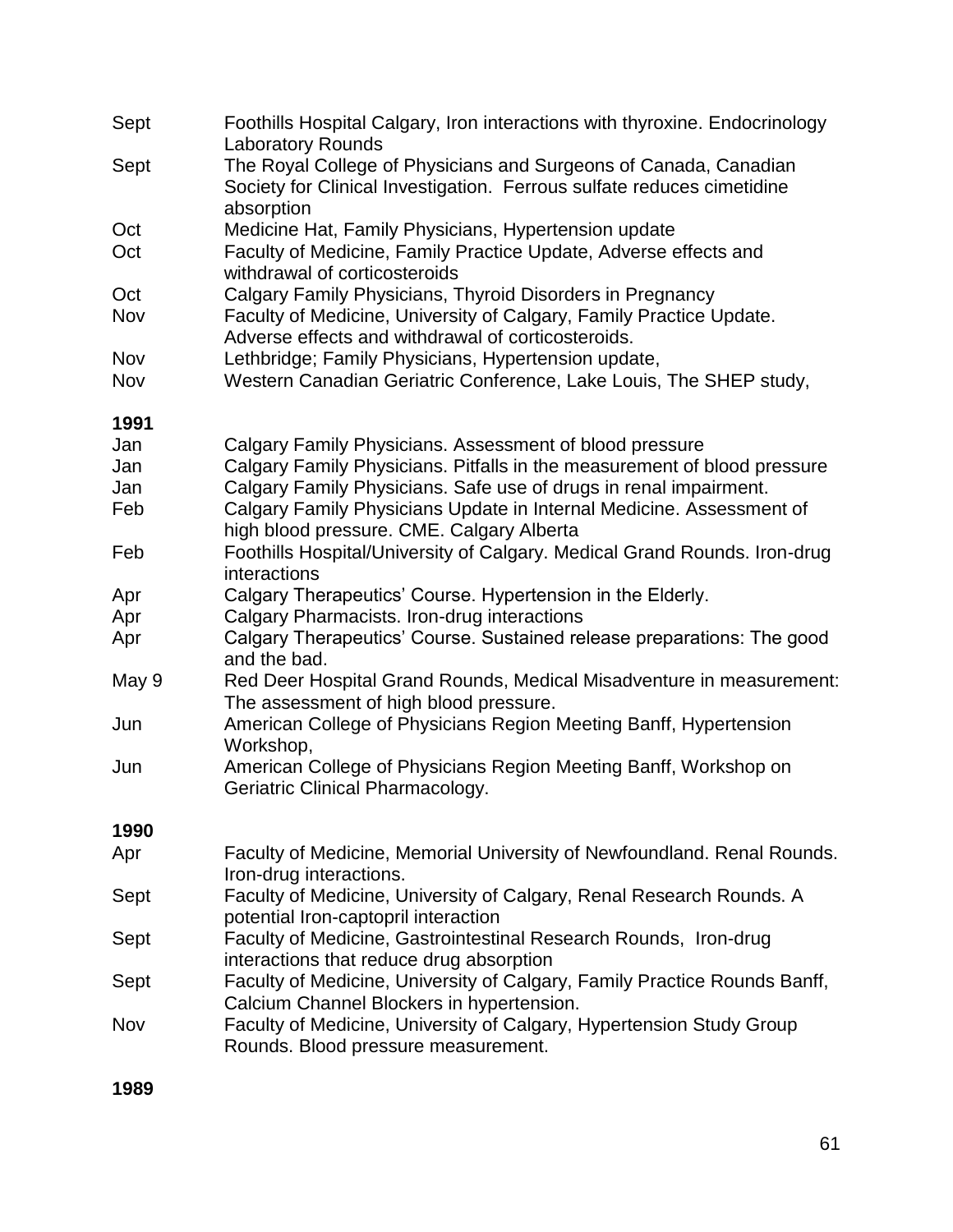| Feb  | Faculty of Medicine, Memorial University of Newfoundland. Family<br>Practice teleconference. Antihypertensives: one as good as another?                                                               |
|------|-------------------------------------------------------------------------------------------------------------------------------------------------------------------------------------------------------|
| Feb  | Faculty of Medicine, Memorial University of Newfoundland. Family<br>Practice teleconference. Referral for hypertension                                                                                |
| Sept | Mayo Clinic, Department of Pharmacology, Iron-drug interactions                                                                                                                                       |
| Sept | Stanford University, Research Seminar, Human Phenol Sulfotransferases                                                                                                                                 |
|      | in drug metabolism                                                                                                                                                                                    |
| Nov  | Newfoundland Pharmacy Association. Drug interactions with                                                                                                                                             |
|      | antihypertensives                                                                                                                                                                                     |
| Dec  | McMaster University, Iron interactions with drugs which reduce drug<br>absorption,                                                                                                                    |
| 1988 |                                                                                                                                                                                                       |
| Mar  | American Society for Clinical Pharmacology and Therapeutics'. Reduction<br>in levodopa bioavailability associated with ferrous sulfate administration                                                 |
| Apr  | Memorial University, Surgical Grand Rounds, Update on the<br>Pharmacological Therapy of Hypertension                                                                                                  |
| Apr  | The University of Manitoba, Faculty of Medicine Research Rounds, The<br>Role of Human Phenol Sulfotransferases in Drug Metabolism                                                                     |
| Apr  | The University of Manitoba, Faculty of Medicine, Clinical Research<br>Rounds, Newer Interactions between Iron and Other Drugs                                                                         |
| May  | The University of Texas at San Antonio, Pharmacology Research<br>Seminar, Human Phenol Sulfotransferases in Drug Metabolism                                                                           |
| Aug  | Memorial University, Medical Grand Rounds, Ferrous Sulfate-Drug<br>Interactions: Something For Everyone.                                                                                              |
| Sept | Drug Directorate, Department of Health and Welfare, Ottawa. Iron<br>interactions with drugs.                                                                                                          |
| Sept | The Royal College of Physicians and Surgeons of Canada, Canadian<br>Society for Clinical Investigation. Ferrous sulfate reduces levodopa<br>bioavailability.                                          |
| 1987 |                                                                                                                                                                                                       |
| May  | Grand Falls, Family Physicians, Diuretics and Hypertension                                                                                                                                            |
| Sept | The Royal College of Physicians and Surgeons of Canada, Canadian<br>Society for Clinical Investigation. Methyldopa: Effects of ferrous sulfate<br>and ferrous gluconate on absorption and metabolism. |
| Oct  | Clarenville Section of the Newfoundland Medical Association,<br><b>Hypertension Update,</b>                                                                                                           |
| 1986 |                                                                                                                                                                                                       |
| Feb  | Memorial University, Anaesthesia Grand Rounds, Hypertension for the<br>Anesthetist                                                                                                                    |
| Feb  | Memorial University, Medical Grand Rounds, Conns Syndrome                                                                                                                                             |
| Apr  | Memorial University, Surgical Grand Rounds, Surgical Hypertension                                                                                                                                     |
| Aug  | Labrador City, Family Physicians, Resistant Hypertension                                                                                                                                              |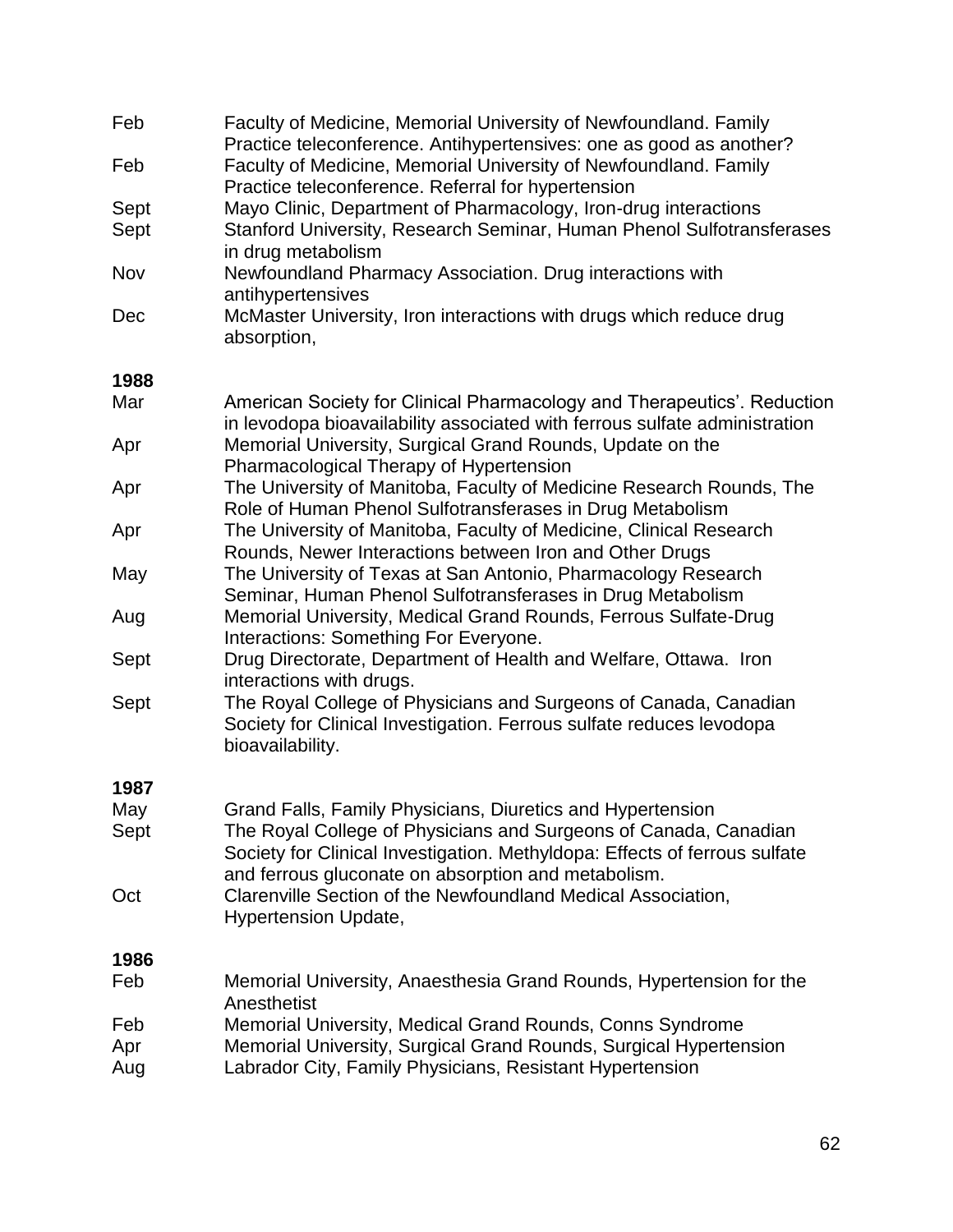| Sept | The Royal College of Physicians and Surgeons of Canada, Canadian<br>Society for Clinical Investigation. Human Phenol Sulfotransferase (PST):<br>Correlation of liver and platelet activities. |
|------|-----------------------------------------------------------------------------------------------------------------------------------------------------------------------------------------------|
| 1985 |                                                                                                                                                                                               |
| Aug  | <b>Memorial University, Medical Grand Rounds</b>                                                                                                                                              |
| Sept | Memorial University, Update in Nephrology, Essential Hypertension<br>Management                                                                                                               |
| Nov  | Memorial University, Medical Grand Rounds, Polyarteritis and<br>Hypertension,                                                                                                                 |
| Nov  | Faculty of Medicine, Memorial University of Newfoundland. Family<br>Practice teleconference. Hypertension Update.                                                                             |
| 1984 |                                                                                                                                                                                               |
|      | Federation of the American Societies of Biological Sciences. Human liver<br>phenol sulfotransferase (PST): Partial purification of the "TS" form. 1984.                                       |
| Sept | The Royal College of Physicians and Surgeons of Canada, Canadian<br>Society for Clinical Investigation. Methyldopa metabolism: Importance of<br>sulfate availability.                         |
| 1983 |                                                                                                                                                                                               |
|      | Il World Conference in Clinical Pharmacology and Therapeutics'.<br>Catechol-o-methyltransferase, phenol sulfotransferase and methyldopa<br>metabolism in man.                                 |
| 1982 |                                                                                                                                                                                               |
|      | Western Society for Clinical Investigation. Potassium conservation in<br>thiazide induced hypokalemia in uncomplicated essential hypertension                                                 |

## **X PUBLICATIONS:**

## **i. MANUSCRIPTS AND COMMUNICATIONS IN PEER REVIEWED JOURNALS:**

394. Ordunez P, Campbell NR. Beyond the opportunities of SDG 3: the risk for the NCDs agenda. Lancet Diabetes & Endocrinology. *Lancet Diabetes Endocrinol* 2015 [doi.org/10.1016/](http://dx.doi.org/10.1016/) S2213-8587(15)00488-X

393. McLaren L, Sumar N, Barberio AM, Trieu K, Lorenzetti DL, Tarasuk V, Webster J, Campbell NRC. Population-level interventions in government jurisdictions for dietary sodium reduction. *Cochrane Database of Systematic Reviews* 2015, Issue 10. Art. No.: CD010166. DOI: 10.1002/14651858.CD010166.pub2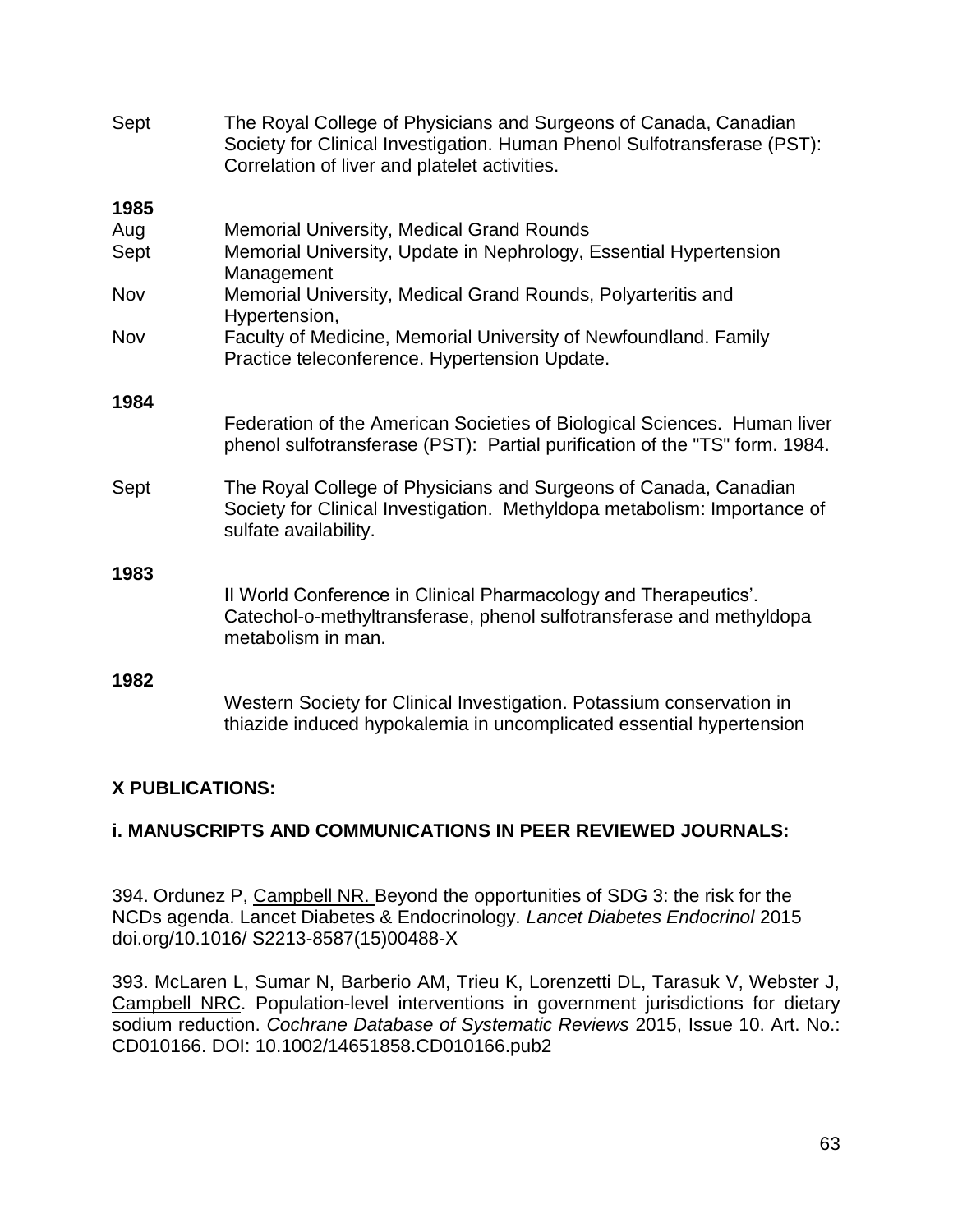392. Zhang X-H, Liu L, Campbell NRC, Lackland DT, Niebylski ML, Nilsson P, for the World Hypertension League Implementation of WHO Package of Essential Non Communicable Disease Interventions (WHO PEN) for Primary Care in Low-Resource Settings: A policy statement from the World Hypertension League. J Clin Hypertension. 2015 DOI: 10.1111/jch.12749

391. Campbell NRC. Questionable scientific basis for relaxed dietary sodium recommendations. Can J Cardiol. In Press.

390. John KA, Cogswell ME Campbell NRC, Nowson C, Legetic B, Hennis A, Patel SM. The accuracy and usefulness of select methods for assessing complete collection of 24h urine, a systematic review. J Clin Hypertension. In Press

389. Campbell NRC, Redburn KA, Niebylski ML, Drouin D, Zhang X-H, Liu L, Nilsson P, Lackland DT. Restructuring hypertension congresses and scientific meetings for improved hypertension prevention and control. J Clin Hypertension. 2016 DOI: 10.1111/jch.12748

388. Arcand J, Webster J, Johnson C, Raj TS, Neal B, McLean R, Trieu K, Wong MMY, Leung AA, Campbell NRC. Announcing 'Up to Date in the Science of Sodium'. J Clin Hypertension. 2015, DOI: 10.1111/jch.12732.

387. Campbell NRC Feldman RF. Hypertension in Canada and the Global Context. The wine is vintage and the glass is two thirds full but is the bottle empty? Can J Cardiol In **Press** 

386. Wielgosz A, Robinson C, Mao Y, Jiang Y, Campbell N, Muthuri S, Morrison H. The impact of using different methods to assess completeness of 24 hour urine collection on estimating dietary sodium. J Clin Hypertension. 2015; 12 OCT 2015 | DOI: 10.1111/jch.12716

385. Campbell NRC, Lemongoum D. Hypertension in Sub Sahara Africa. A massive and increasing health disaster awaiting solution. Cardiovascular *Journal* of *Africa. 2015:26;202-4*

384. Ordunez P, Campbell N. Global health metrics and NCDs: the case of hypertension. Lancet Diabetes and Endocrinology. 2015; 3(8):763.

383. Campbell NRC, Niebylski ML, Redburn KA, Lisheng L, Nilsson P, Zhang XH, Lackland DT: Executive members for the World Hypertension League. World Hypertension League Position on Public Use of Blood Pressure Kiosks. JCH. 2015;17:913 DOI: 10.1111/jch.12671

382. Velludo Veiga E, Daniel ACQG, Bortolloto LA, Machado CA, Plavinik FL, CláudiaIrigoyen A, Campbell N, Kenerson J, Cloutier L. Some Problems and Solutions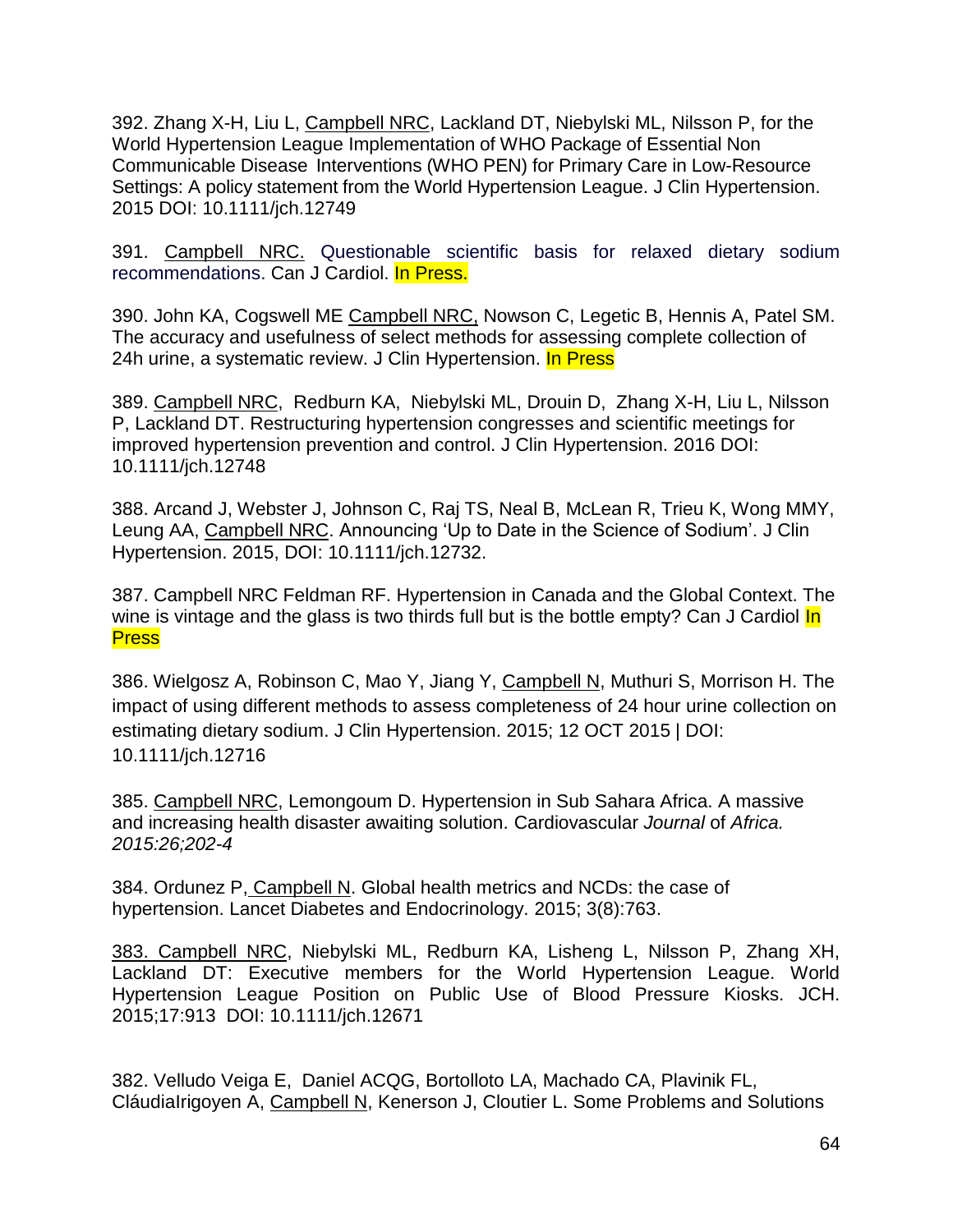in implementing the World Hypertension League recommendations for Automated Office Assessment of Blood Pressure. J Clin Hypertension. 12 OCT 2015 | DOI: 10.1111/jch.12676

381. Padwal RS, Bienek A, McAlister FA, Campbell NRC for the Outcomes Research Task Force of the Canadian Hypertension Education Program. Epidemiology of Hypertension in Canada: an Update. Can J Cardiol. In Press.

380. Downs S, Christoforou A, Snowdon W, Dunford E, Hoesjkov P, Legetic B, Campbell N, Webster J. Setting targets for salt levels in foods: a five-step approach for low- and middle-income countries. Food Policy. In Press

379. Weaver CG, Clement F, Campbell N, James MT, Klarenbach S, Hemmelgarn BR, Tonelli M, McBrien KA, for the Alberta Kidney Disease Network (AKDN) and the Interdisciplinary Chronic Disease Collaboration (ICDC). Health Care Costs Attributable to Hypertension: a Canadian Population-Based Cohort Study. Hypertension. 2015;66:00-00. DOI: 10.1161/HYPERTENSIONAHA.115.05702.

378. Khalsa T, Campbell NRC, Redburn KA, Lemongoun D,Niebylski ML. A Needs Assessment of Sub Sahara African National Hypertension Organizations for Hypertension Prevention and Control Programs. J Clin Hypertension. DOI: 10.1111/jch.12632 2015;17:756-9.

377. Campbell N, Gelfer M, Cloutier L, Lamarre-Cliche M, McLean D, Padwal R. Expediting the diagnosis of hypertension. The Canadian Hypertension Education Program 2015 recommendations. Canadian Journal of Internal Medicine. In press

376. Trieu K, Hawkes C, Dunford E, Campbell N, Rodriguez-Fernandez R, Legetic B, Mclaren L, Barberio A, Neal B, Webster J. Salt reduction initiatives around the world - a systematic review of progress towards the global target. PLoS ONE 10(7): e0130247. doi:10.1371/journal.pone.0130247

375. Al Hamarneh Y, Tsuyuki R, Campbell N. Death by Food: Why Pharmacists Should Care Canadian Pharmacists Journal. In press

374. Tsuyuki RT, Houle SKD, Charrois, TL, Kolber MR; Rosenthal MM, Lewanczuk R; Campbell NRC, Cooney D, McAlister FA. A randomized trial of the effect of pharmacist prescribing on improving blood pressure in the community: The Alberta clinical trial in optimizing hypertension (RxACTION). Circulation. 2015;132:93-100. DOI: 10.1161/CIRCULATIONAHA.115.015464

373. Campbell NRC, Bovet P, Schutte A, Lemogoum D, Nkwescheu AS. High Blood Pressure in Sub-Saharan Africa: Why Prevention and Control are Urgent and Important. J Clin Hypertension. 2015; DOI: 10.1111/jch.12599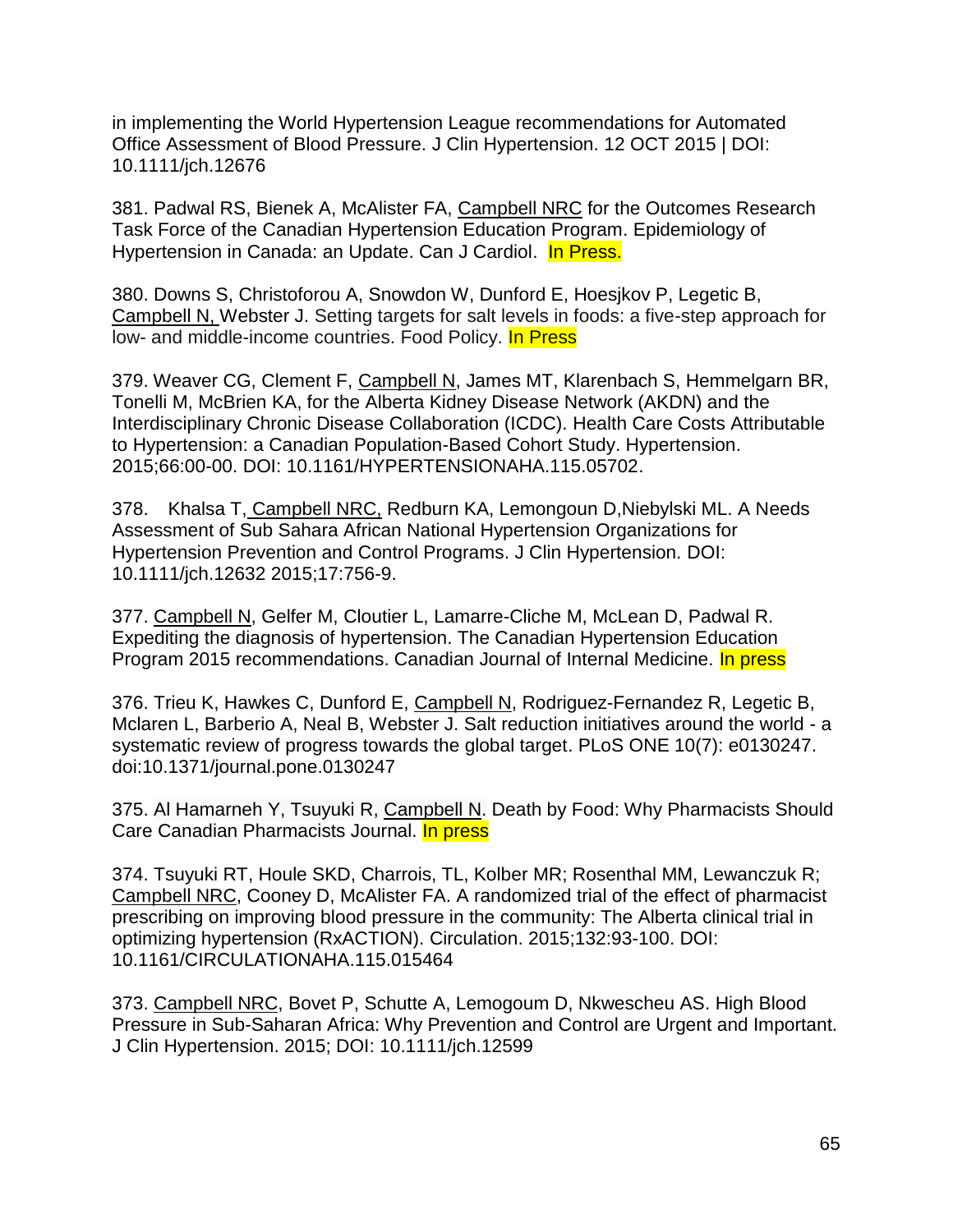372. Campbell N, Touyz R, Lackland D, Redburn K, Niebylski M. Celebrate World Hypertension Day (WHD) on May 17, 2015, and Contribute to Improving Awareness of Hypertension. J Clin Hypertension: 23 MAR 2015 | DOI: 10.1111/jch.1254

371. Ji C, Lu T, Dary O, Legetic B, Campbell NRC, Cappuccio F. Systematic Review of Studies Comparing 24-hour versus Spot Urine Collections for Estimating Population Iodine Intake. Revista Panamericana de Salud Pública/Pan American Journal of Public Health. 2015;38(1):73–81.

370. Campbell NRC, Lackland, DT, Lisheng L, Zhang X-H, Nilsson PM, Niebylski Ml for the World Hypertension League Executive The World Hypertension League: Where now and where to in salt reduction. Cardiovascular Diagnosis and Therapy. 2015;5:238-42. doi: 10.3978/j.issn.2223-3652.2015.04.08

369. Campbell N, Legowski B, Legetic B, Nilson, E, L'Abbé M. Inaugural maximum values for sodium in processed food products in the Americas. J Clin Hypertension. 2015;17:611- DOI: 10.1111/jch.12553

374. Campbell NC, Lackland, DT, Lisheng L, Zhang X-H, Nilsson PM, Redburn KA, Niebylski ML. The World Hypertension League Challenges Hypertension and Cardiovascular Organizations to Develop Strategic Plans for the Prevention and Control of Hypertension. J Clin Hypertension. 2015;17:325-7 DOI: 10.1111/jch.12557

367. Peng M, Chen G, Lix L, McAlister F, Tu K, Campbell N. Hemmelgarn B, Svenson L Quan H. Chen G, Hude. Refining hypertension surveillance to account for potentially misclassified cases. PLOS One. March 24. 2015 DOI: 10.1371/journal.pone.0119186

366. Cloutier L, Gelfer M, Padwal R, Daskalopoulou SS, Lamarre-Cliché M, Bolli P, McLean D, Milot A, Tobe SW, Tremblay G, McKay DW, Townsend R, Myers M, Campbell N. A new algorithm for the diagnosis of hypertension in Canada. Can J Cardiol. 2015, doi: 10.1016/j.cjca.2015.02.014.

365. Daskalopoulou SS, Rabi DM, Nerenberg K, Zarnke KB, Dasgupta K, Herman RJ, Bacon SL, Cloutier L, Rabkin SW, Gilbert RE, Ruzicka M, McKay DW, Campbell TS, Grover S, Honos G, Schiffrin EL, Bolli P, WilsonTW, Feldman RD, Lindsay P, Hill MD, Coutts SB, Gubitz G, Gelfer M, Burns KD, Vallée M, Ramesh Prasad GV, Lebel M, McLean D, Campbell NRC, et al for the Canadian Hypertension Education ProgramThe 2015 Canadian Hypertension Education Program (CHEP) Recommendations for Blood Pressure Measurement, Diagnosis, Assessment of Risk, Prevention and Treatment of Hypertension. Can J Cardiol. 2015;31:549-68.

364. Johnson C, Raj ST, Trudeau L, Bacon SL, Padwal R, Webster J, Campbell N. The Science of Salt: A systematic review of clinical salt studies 2013-2014. J Clin Hypertension. 2015;17:401-11 DOI: 10.1111/jch.12529.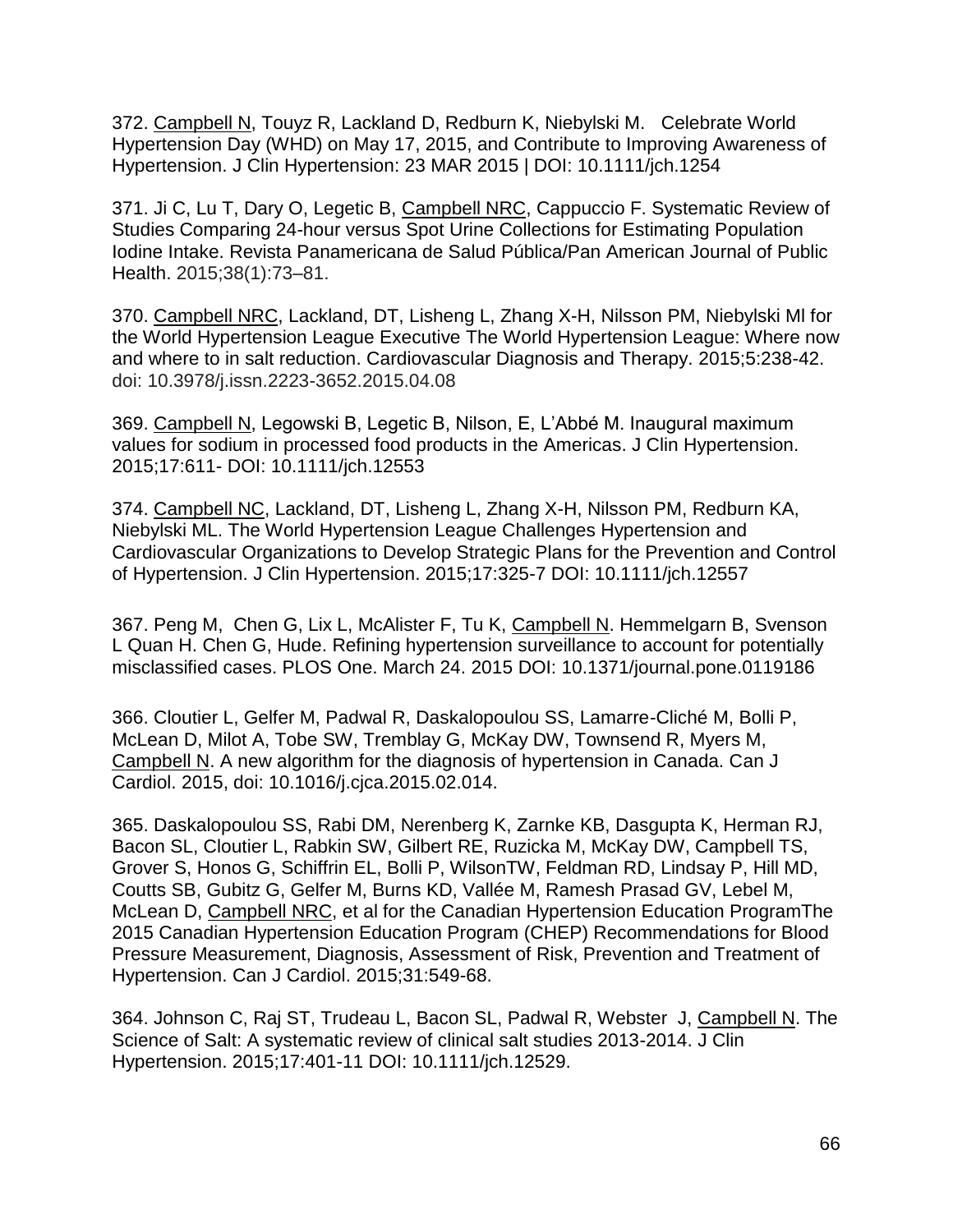363. Ordunez P; Martinez R, Niebylski ML, Campbell NR. Hypertension Prevention and Control in Latin America and the Caribbean. J Clin Hypertension. 2015;17: 499-502.. DOI: 10.1111/jch.12518.

362. Campbell N, Lackland D, Lisheng L, Niebylski M, Nilsson PM, Zhang X-H. Using the Global Burden of Disease Study to assist development of nation-specific fact sheets to promote prevention and control of hypertension and reduction in dietary salt: A resource from the World Hypertension League. J Clin Hypertension. 2014;17:5-6. DOI: 10.1111/jch.12469

361. Niebylski M, Redburn KA, Duhaney T, Campbell NRC. Healthy Food Subsidies and Unhealthy Food Taxation: A Systematic Review of the Evidence. Nutrition. DOI: <http://dx.doi.org/10.1016/j.nut.2014.12.010>

360. Campbell NRC, Lackland DT, Lisheng L, Zhang X-H, Nilsson P, Redburn, KA; Niebylski ML. The World Hypertension League: A Look Back and a Vision Forward. J Clin Hypertension. 2015:17;5-6 DOI: 10.1111/jch.12469

359. Mangat BK, Campbell N, Berbari A, Cloutier L, Kenerson J, Khalsa JK, Lemogoum D, Mohan S, Niebylski ML, Orias M, Veiga E, Zhang XH. Resources for Blood Pressure Screening Programs in Low Resource Settings: A Guide from the World Hypertension League. J Clin Hypertension. J Clin Hypertension. 2015;17:418-20 DOI: 10.1111/jch.12499

358. Campbell NRC, L'Abbe M. Controversial sodium guidelines or too much focus on low quality science? Response to Stuart M. MacLeod and John A. Cairns. Controversial sodium guidelines: Scientific solution or perpetual debate? CMAJ cmaj.141011; published ahead of print November 10, 2014, doi:10.1503/cmaj.141011

357. Cheung C, Martyn A, Campbell N, Frost S, Gilbert K; Michota F, Seal D, Ghali W, Khan N. Predictors of Intraoperative Hypotension and Bradycardia, American Journal of Medicine. DOI: [http://dx.doi.org/10.1016/j.amjmed.2014.11.030.](http://dx.doi.org/10.1016/j.amjmed.2014.11.030)

356. Blom K, Farina S, Gomez Y-D, Campbell NRC, Hemmelgarn B, Cloutier L, Mackay DW, Dawes M, Tobe SW, Bolli P, Gelfer M, Mclean D, Bartlett G, Joseph L, Featherstone R, Schiffrin EL, Daskalopoulou SS. MEthods of ASsessing blood pressUre: identifying thReshold and target valuEs (MeasureBP): a Study Protocol. Current Hypertension Reports. 2015 Apr;17(4):533. doi: 10.1007/s11906-015-0533-5.

355.Walker RL, Chen G, McAlister FA, Campbell NRC, Hemmelgarn BR, Dixon E, Ghali W, Rabi D, Tu K, Jette N, Quan H for Hypertension Outcome and Surveillance Team. The relationship between primary care physician utilization and hospitalizations or ED visits for uncomplicated hypertension, an ambulatory care sensitive condition. Can J Cardiol 2014; 30(12):1640-1648. doi:10.1016/j.cjca.2014.09.035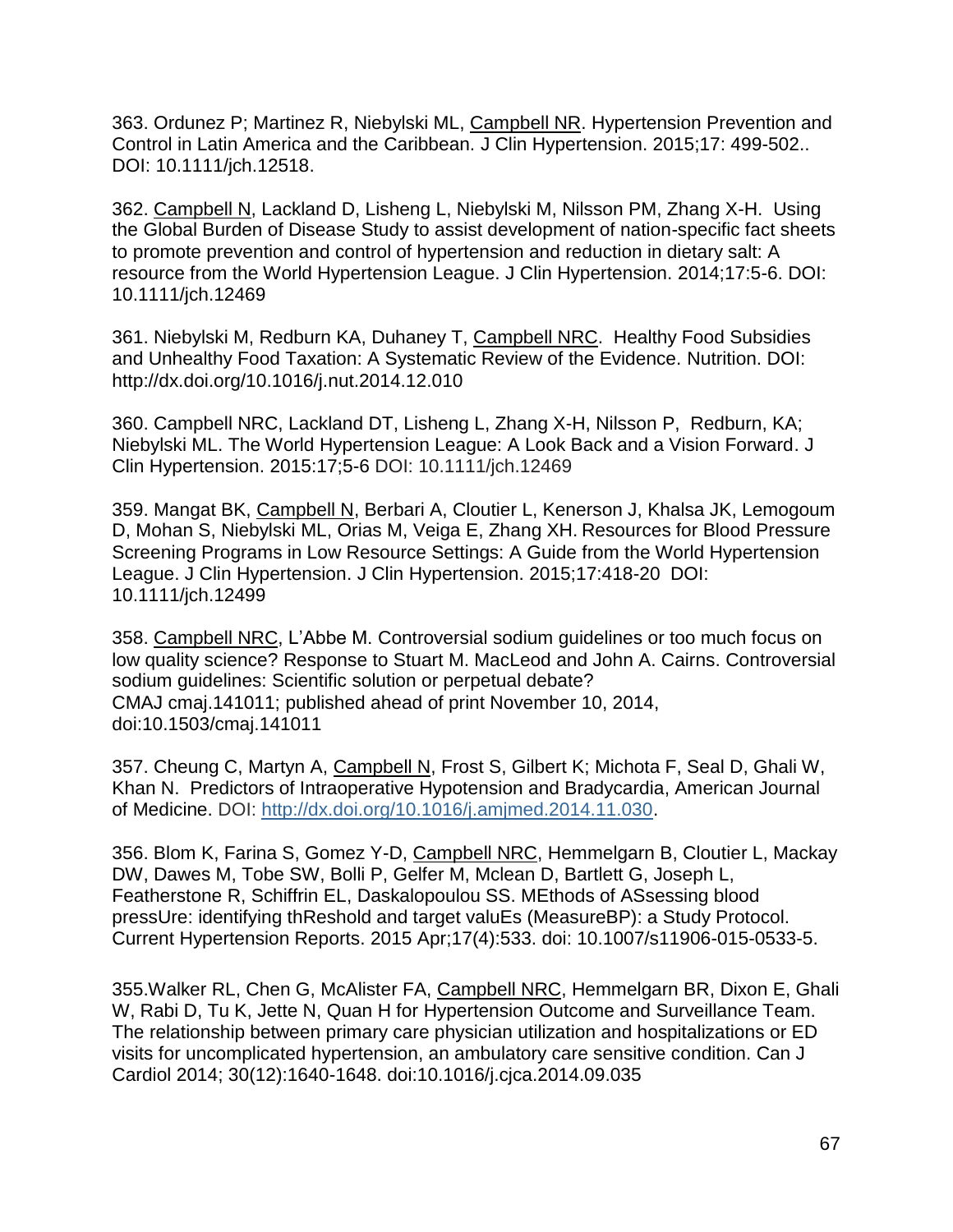354. Gelfer M, Mang E, Duhaney T, Campbell N. Calls for Restricting the Marketing of Unhealthy food to children: Health Care and Scientific Community is ignored by policy makers. What can we do? Canadian Family Physician. 2014;69:969-71.

353. Campbell N, Lackland D, Niebylski M, Nilsson PM. Is reducing dietary sodium controversial? Is it the conduct of studies with flawed research methods that is controversial? A Perspective from the World Hypertension League Executive. J Clin Hypertens 2014; DOI: 10.1111/jch.12437

352. Campbell NRC. Validation and comparison of three formulae to estimate sodium and potassium excretion from a single morning fasting urine compared to 24-h measures in 11 countries. Letter to the Editor. J Hypertension 2014;32:2499-50.

351. Khalsa TK, Campbell NRC, Lackland DT, Lisheng,L, Niebylski ML, Zhang ZH, A Needs Assessment of National Hypertension Organizations for Hypertension Prevention and Control Programs. J Clin Hypertension. 2014 DOI: 10.1111/jch.12432

350. Duhaney T, Campbell N, Niebylski ML, Kaczorowski J, Tsuyuki RT, Willis K, Mang E, Arango M, Morris D, AshleyL. Death by diet: The role of food pricing interventions as a public policy response and health advocacy opportunity. Can J Cardiol. 2014;30:1-5, [http://dx.doi.org/10.1016/j.cjca.2014.09.005.](http://dx.doi.org/10.1016/j.cjca.2014.09.005)

349. Webster J, Lan MA, Christoforou A, Eastman CJ, Zimmerman M, Campbell N, Neal B. Reducing dietary salt and preventing iodine deficiency: a common agenda for public health. Medical Journal of Australia. Med J Aust 2014; 201 (9): 507-508. doi: 10.5694/mja14.00818

.

348. Fitzpatrick L, Arcand J, L'Abbe M, Deng M, Duhaney T, Campbell N. Accuracy of the Canadian food labels for the sodium content of food. *Nutrients* **2014**, *6*(8), 3326- 3335; doi[:10.3390/nu6083326.](http://dx.doi.org/10.3390/nu6083326)

347. Campbell N, Legowski B, Legetic B, Ferrante D, Nilson E, Campbell C, L'Abbé M. Targets and timelines for reducing salt in processed food in the PAHO-WHO region. J Clin Hypertension 2014 DOI: 10.1111/jch.12379.

346. Gee ME, Campbell N, Sarrafzadegan N, Jafar T, Khalsa TK, Mangat B, Poulter N, Prabhakaran D, Sonkodi S, Whelton PK, Woodward M, Zhang X-H. Standards for the uniform reporting of hypertension in adults using population survey data: Recommendations from the World Hypertension League Expert Committee. J Clin Hypertension. DOI: 10.1111/jch.12387

345. Campbell N, Correa-Rotter R, Cappuccio F, Webster J, Lackland DT, Neal B, MacGregor GA. Proposed nomenclature for salt intake and for reductions in dietary salt. J Clin Hypertension. 2014 DOI: 10.1111/jch.12442.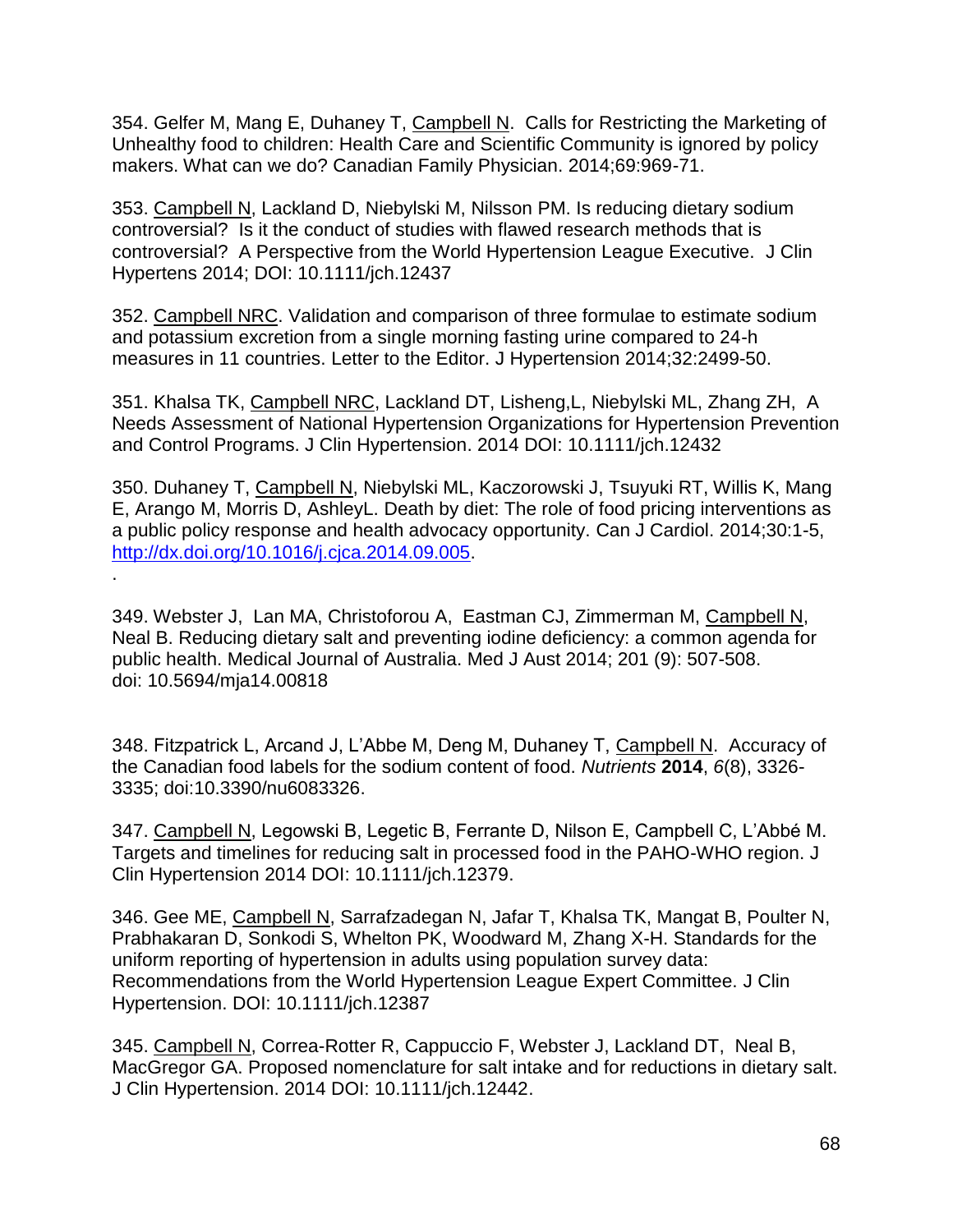344. Campbell NRC, Duhaney T, Arango M, Ashley L, Bacon SL, Gelfer M, Kaczorowski J, Mang E, Morris D, Nagpal S, Tsuyuki R, Willis K. Healthy Food Procurement Policy: An Important Intervention to Aid the Reduction in Chronic Noncommunicable Diseases. Can J Cardiol. 2014;30:1456-1459. <http://dx.doi.org/10.1016/j.cjca.2014.06.021>

343. Cunningham CT, Sykes L, Metcalfe A, Cheng A, Riaz M, Lin K, Schorr E, Metcalfe Campbell NRC, Quan H. Ethnicity and health literacy: A survey on hypertension knowledge among Canadian ethnic populations. Ethnicity & Disease. 2014; 24(3) 276- 282

342. McLaren L, Heidinger S, Dutton DJ, Tarasuk V, Campbell NR. Socio-economic inequities in dietary sodium consumption among Canadian adults: Implications for national sodium reduction strategies. International Journal for Equity in Health.2014, 13:44 DOI: 10.1186/1475-9276-13-44

341. Campbell, N, Appel L, Cappuccio, F, Correa-Rotter, R, Hankey, G, Lackland, D, MacGregor, G, Neal B, Niebylski, M, Webster, J, Willis, K, Woodward, M. A call for quality research on salt intake and health: From the World Hypertension League and Supporting Organizations" J Clin Hypertension. 2014;16:469-71DOI: 10.1111/jch.12364

340. Weber MA, Campbell NRC, Lackland DT. The Journal of Clinical Hypertension Has Become the Official Journal of the World Hypertension League. J Clin Hypertension. 2014;16:319.

339. Campbell N, Niebylski M, Lackland D et al. High Blood Pressure: Why Prevention and Control are Urgent and Important. A 2014 Fact Sheet from the World Hypertension League and the International Society of Hypertension. J Clin Hypertension. 2014 16; 551-553 DOI: 10.1111/jch.12372

338. Campbell N, Niebylski M, Lackland D. 2014 Dietary salt fact sheet of the World Hypertension League, International Society of Hypertension, Pan American Health Organization Technical Advisory Group on Cardiovascular Disease Prevention through Dietary Salt Reduction, WHO Coordinating Centre on Population Centre Salt Reduction, and World Action on Salt and Health. J Clin Hypertension. DOI: 10.1111/jch.12402.

337. Campbell NRC, Berbari AE, Cloutier L, Gelfer M, Kenerson JG, Khalsa TK, Lackland DT, Lemogoum D, Mangat BK, Mohan S, Myers MG, Niebylski ML, O'Brien E, Stergiou GS, Velludo Veiga E, Zhang X-H. Policy Statement of the World Hypertension League on non-invasive blood pressure measurement devices and blood pressure measurement in the clinical or community setting. J Clin Hypertension. 2014;16:320-322.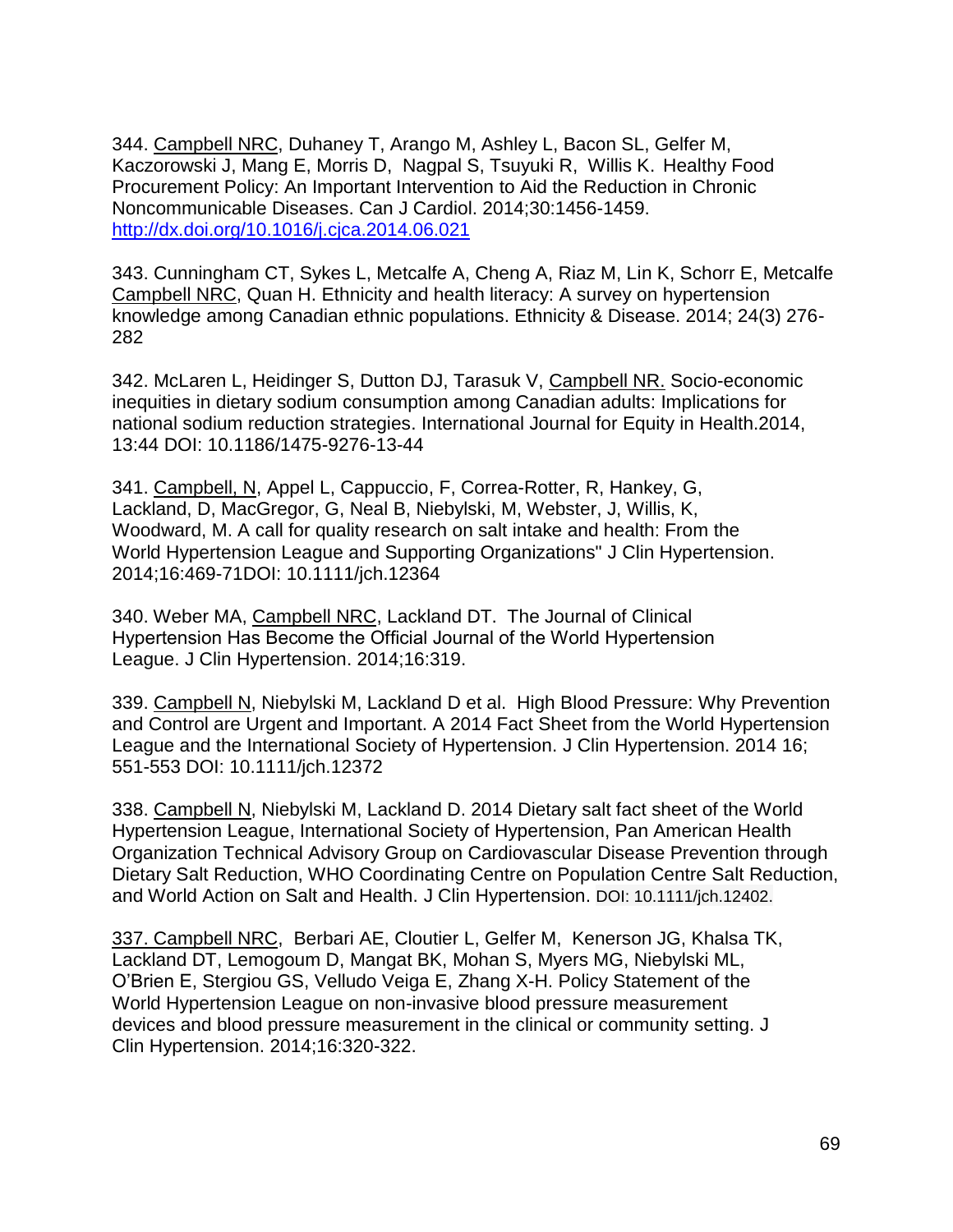336. Houle SKD, Rosenthal M, Campbell N, Duhaney T, Tsuyuki RT, Why pharmacists should care about the marketing of unhealthy foods – A call to action for an increased role for pharmacists in public health policy. Can Pharmacists Journal. 2014 147: 4 DOI: 10.1177/1715163513515833

325. Clement FM,Chen G, Khan N, Tu K, [Campbell](http://www.sciencedirect.com/science/article/pii/S0828282X13003000) NRC, [Smith](http://www.sciencedirect.com/science/article/pii/S0828282X13000044) M, Quan H, [Hemmelgarn](http://www.sciencedirect.com/science/article/pii/S0828282X13003000) B, McAlister FA,for the Hypertension Outcome and Surveillance Team. Primary care physician visits by patients with incident hypertension. Can J Cardiol. 2014:30:e653-660.

324. Tu K, Anderson LN, Butt DA, Quan H, Hemmelgarn BR, Campbell NR, McAlister FA, on behalf of the Hypertension Outcome and Surveillance Team Antihypertensive drug prescribing and persistence among new elderly users in Ontario, Canada. Can J Cardiol 2014;30:647-52.

323. Campbell NR, Niebylski ML, World Hypertension League Executive. Prevention and Control of Hypertension. Developing a global agenda. Curr Opin Cardiol. 2014; Current Opinion Cardiol. 2014, 29:000–000, DOI:10.1097/HCO.0000000000000067

322. Niebylski M, Lu T, Campbell NRC, Arcand J, Schermel A, Hua D, Yeates K, Tobe S, Twohig P, L'Abbé M, Liu P. Healthy Food Procurement Policies and their Impact. Int. J. Environ. Res. Public Health 2014, 11, 2608-2627; doi:10.3390/ijerph110302608.

321. Campbell N, Pipe A, Duhaney T. Calls for Restricting the Marketing Unhealthy food to children: Canadian Cardiovascular, Health Care and Scientific Community get ignored by policy makers. What can they do? Can J Cardiol. 2014:30;479-81.

320. The Executive Board of the World Hypertension League (Campbell NRC, Lackland D, Chockalingam A and Lisheng L), and the Executive Committee of the International Society of Hypertension (Schiffrin EL, Harrap S, Touyz RM, Burrell L, Ramírez A, Schmieder R, Schutte A, Prabhakaran D).The World Hypertension League and International Society of Hypertension call on governments, non governmental organizations and the food industry to work to reduce dietary sodium. J Hypertension 2014;Feb;32(2):446-7 and J Clin Hypertension. 2014;16(2):99-100.

319. Mozheyko M, Eregin S, Vigdorchik A, Chazova I, Tobe S, Campbell N, Riahi F, Hughes D. Changes in Hypertension Treatment in the Yaroslavl Region of Russia: Improvements Observed Between 2 Cross-sectional Surveys. J Clin Hypertension. 2013; Dec;15(12):918-24.

318. Campbell N, Willis KJ, Arthur G, Jeffery B, Robertson HL, Lorenzetti DL. Federal government food policy committees and the financial interests of the food sector. Open Medicine. 2013;4:107-11.

317. Joffres M, Falaschetti E, Gillespie C, Robitaille C, Loustalot F, Poulter N, McAlister FA, Johansen H, Baclic O, Campbell N. Hypertension prevalence, awareness, treatment and control in national surveys from England, the USA and Canada, and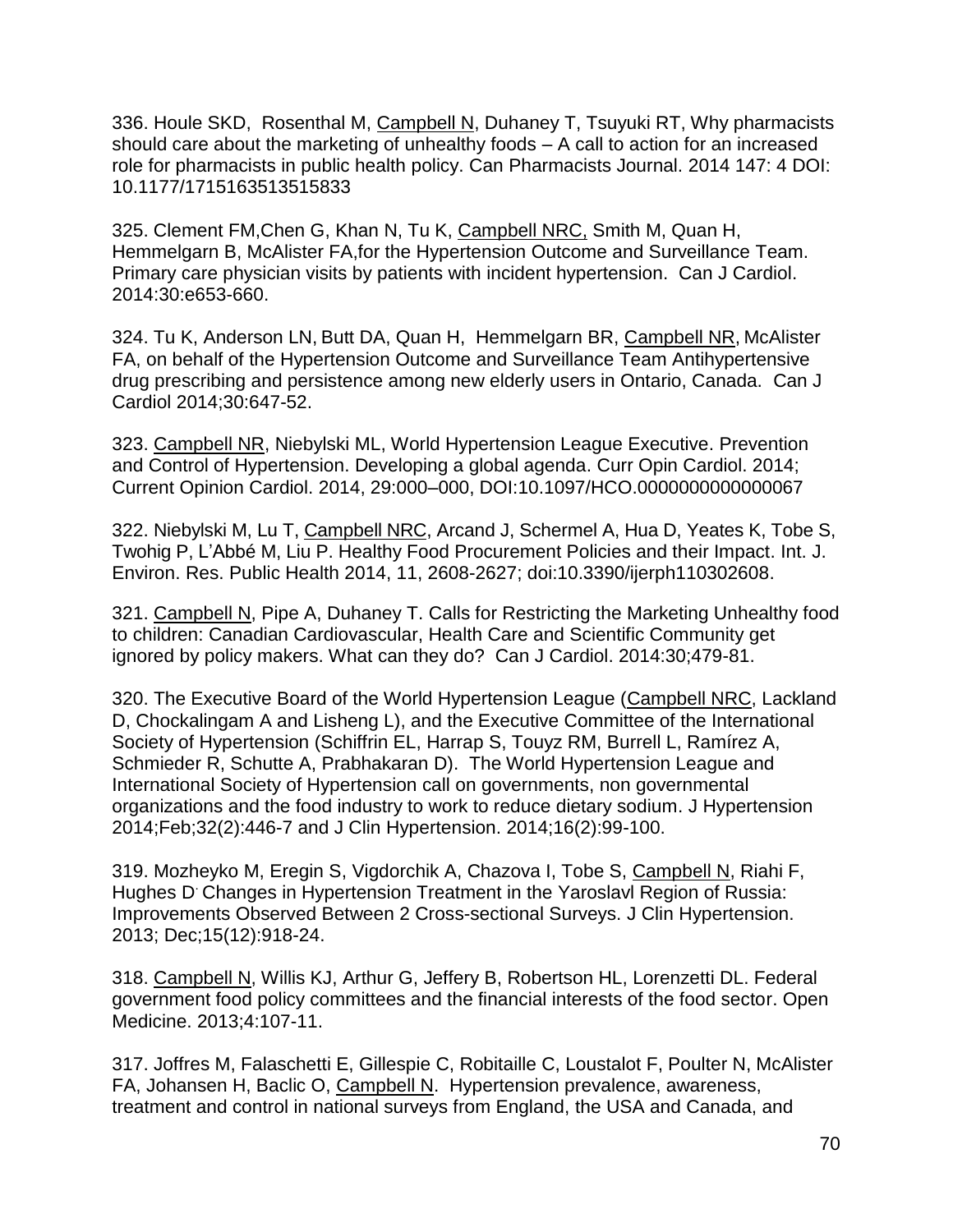correlation with stroke and ischaemic heart disease mortality: a cross-sectional study. Br Med J Open. 2013;3(8):e003423 doi:10.1136/bmjopen-2013-003423.

316. Gee ME, Pickett W, Janssen I, Campbell NRC, Birtwhistle R. Validity of selfreported blood pressure control in people with and without diabetes attending a primary care centre. Blood Pressure Monitoring. 2014;19:19-25

315. Campbell NRC, Lackland DT, MacGregor GA. Dietary Sodium. A perspective on recent sodium evidence, its interpretation and controversies. J Clin Hypertension. 2013 Nov;15(11):765-8.

314. Gee ME, Pickett W, Janssen I, Johnson JA, Campbell NR. Health Behaviors for Hypertension Management in People With and Without Coexisting Diabetes J Clin Hypertens. 2013;15(6):389-96.

313. Walker RL, Chen G, McAlister FA, Campbell NR, Hemmelgarn BR, Dixon E, Ghali W, Rabi D, Tu K, Jette N, Quan H; Hypertension Outcome and Surveillance Team. Hospitalization for uncomplicated hypertension: an ambulatory care sensitive condition. Can J Cardiol. 2013 Nov;29(11):1462-9.

312. Cloutier L, Morris D, Bruneau J, McLean D, Campbell N. World Health Organization Celebrates World Health Day, April 7, 2013—Focusing on Hypertension. Can J Cardiovascular Nursing*,* 2013; 23(2), 9– 11.

311. The Food Monitoring Group (N Campbell, Contributor). Progress with a global branded food composition database. Food Chemistry. 2013;140:451–457.

310. Morris D, Cloutier L, Bruneau J, McLean D, Campbell N. Bringing focus to hypertension. Canadian Nurse (feedback). April 2013.

309. Campbell N, Tsuyuki RT. Hypertension: Silent and/or Ignored. Can Pharmacists Journal. 2013;146:61-62.

308. Gelfer M, Drouin D, Dawes M, Campbell N. World Health Day. Focusing on hypertension in 2013. Canadian Family Physician. 2013;59:341-2.

307. Mohan S, Campbell N, Chockalingam A. World Health Day: Time to Effectively Address Hypertension in India. Indian J Med Res. 2013;137:1-5.

306. Jones CA, Nanji A, Mawani S, Davachi S, Ross L, Vollman A, Aggarwal S, King-Shier K, Campbell N. Feasibility of community-based screening for cardiovascular disease risk in an ethnic community: The South Asian Cardiovascular Health Assessment and Management Program (SA-CHAMP). BMC Public Health. 2013,13:160.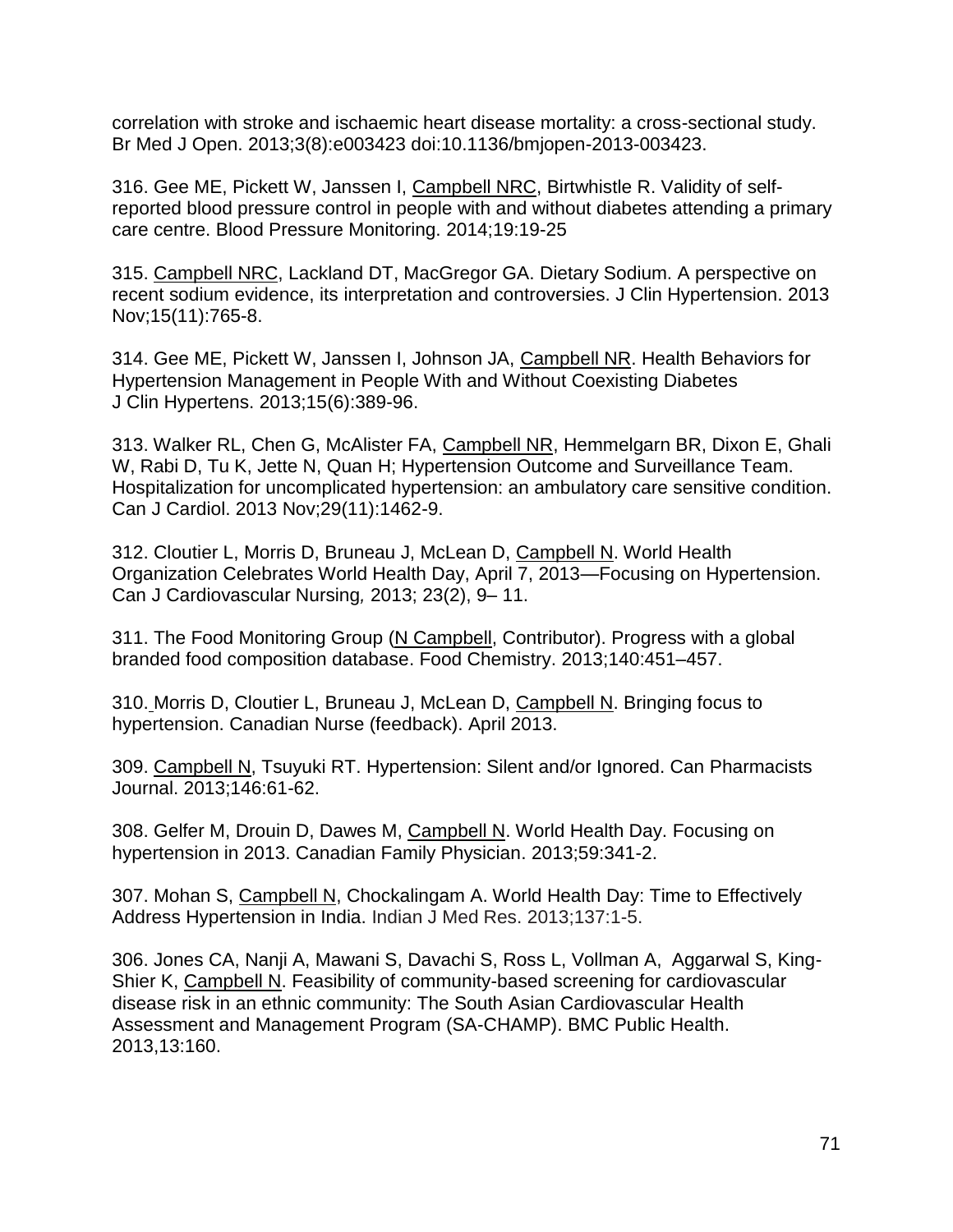305. Quan H, Chen G, Walker RL, Wielgosz A, Dai S, Tu K, Campbell NRC, Hemmelgarn BR, Hill MD, Johansen H, McAlister FA, Khan N for Hypertension Outcome and Surveillance Team. Incidence, cardiovascular complications and mortality of hypertension by sex and ethnicity. Heart. 2013;99:10 715-721.

304. Campbell NRC, Feldman R, Kaczorowski J, Larochelle P. High blood pressure selected as the theme for World Health Day April 7 2013: Cup half full or half empty? Can J Cardiol. 2013:29;415-17.

303. Quan H, Chen G, Tu K, Bartlett G, Butt DA, Campbell N, Hemmelgarn BR, Hill MD, Johansen H, Khan N, Lix LM, Smith M, Svenson L, Walker RL, Wielgosz A, McAlister FA for Hypertension Outcome and Surveillance Team Outcomes among 3.5 million newly diagnosed hypertensive Canadians. Can J Cardiol. 2013:29:592-97.

302. McAlister FA, Robitaille C, Rao D, Gillespie C, Yuan K, Loustalot F, Grover S, Joffres M, Campbell, N. The Impact of Cardiovascular Risk-Factor Profiles on Blood Pressure Control Rates in Adults From Canada and the United States. Can J Cardiol. 2013;29:593-605.

301. Bienek AS, Gee ME, Nolan RP, Kaczorowski J, Campbell NRC, Bancej C, Gwadry-Sridhar F, Robitaille C, Walker RL, Dai S. Methodology of the 2009 Survey on Living with Chronic Diseases in Canada – hypertension component. Chronic Diseases and Injuries in Canada. 2013;33:267-76.

300. Chen J, Sykes L, Paul C, Dary O, Campbell N, Cappuccio FP on behalf of the Sub-Group for Research & Surveillance of the PAHO/WHO Regional Expert Group for Cardiovascular Disease Prevention through population-wide Dietary Salt Reduction. Systematic review of studies comparing 24-h vs spot urine collections for estimating population salt intake. Revista Panamericana de Salud Pública/Pan American Journal of Public Health. 2012;32(4):307–15.

299. Whelton PK, Appel LJ, Sacco RL, Anderson CMA, Antman EM, Campbell N, Dunbar SB, Frohlich ED, Hall JE, Jessup M, Labarthe DR, MacGregor GA, Sacks FM, Stamler J, Vafiadis DK, Van Horn LV. Sodium, Blood Pressure and Cardiovascular Disease: Further Evidence Supporting the American Heart Association Sodium Reduction Recommendations, A Presidential Advisory From the American Heart Association. Circulation. 2012;126:2880-2889.

298. Campbell NRC, Dary O, Cappuccio FP, Neufeld LM, Harding KB, Zimmermann MB. A call for action to coordinate programs to improve global health by optimizing salt and iodine intake. Revista Panamericana de Salud Pública/Pan American Journal of Public Health. 2012;32(4):281-6.

297. Claro RM, Linders H, Zancheta C, Correa-Rotter R, Legetic B, Campbell NRC. Consumers' attitudes, knowledge and behaviors related to salt consumption in sentinel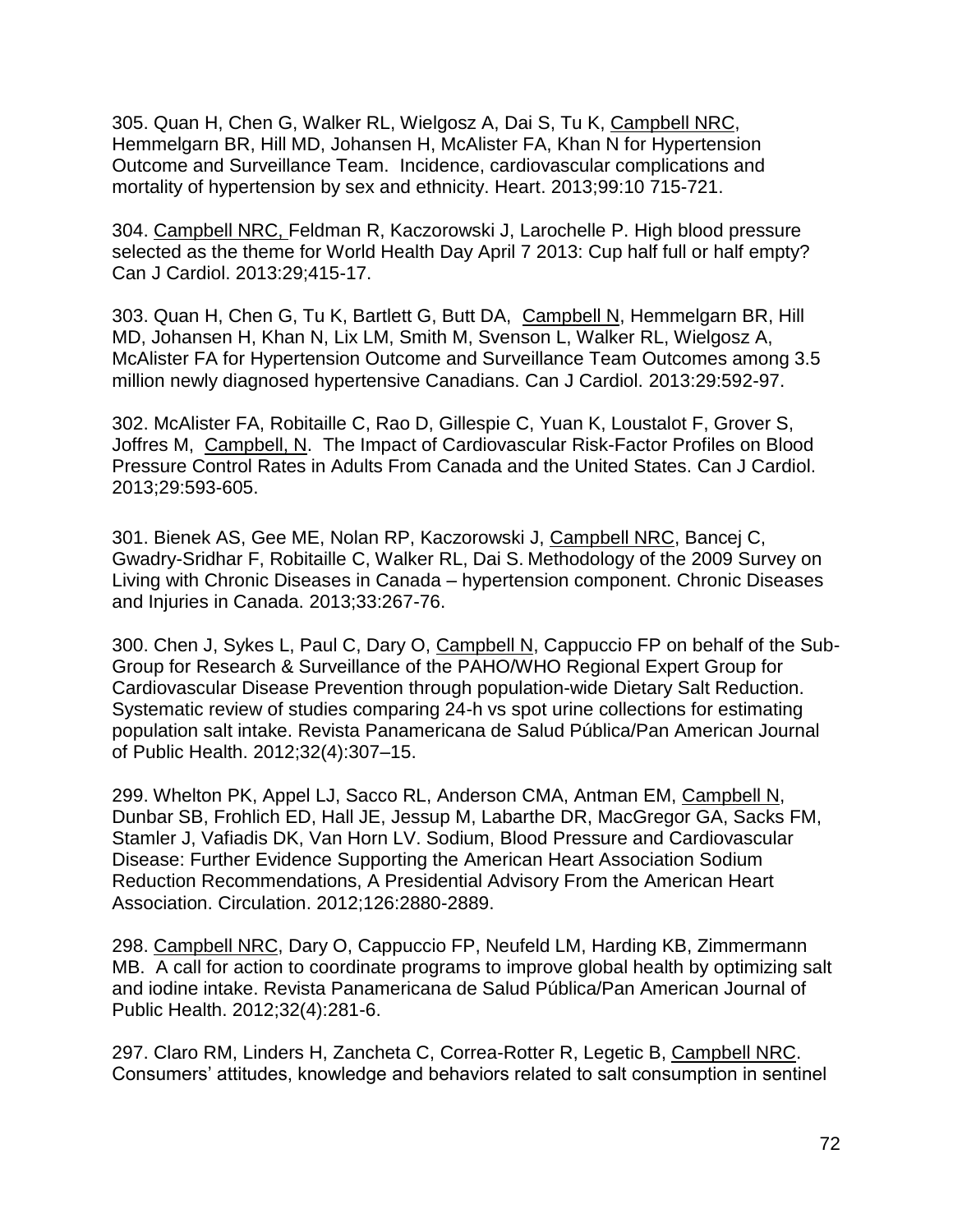countries of the Americas. Revista Panamericana de Salud Pública/Pan American Journal of Public Health. 2012;32(4):265-73.

296. Campbell N, Correa-Rotter R, Legowski B, Legetic B.Efforts to reduce dietary salt in the Americas. Revista Panamericana de Salud Pública/Pan American Journal of Public Health. 2012;32(4):257-8.

295. McLaren L, Sumar N, Lorenzetti D, Campbell NRC, McIntyre L, Tarasuk V. Population-level interventions in government jurisdictions for dietary sodium reduction: differential effects by social and economic indicators on health outcomes related to high sodium intake (protocol). The Cochrane Library, Issue 10, October 2012.

294. Tobe SW, Poirier L, Tremblay G, Lindsay P, Reid D, Campbell NRC; Canadian Hypertension Education Program. Challenges and scientific considerations in hypertension management reflected in the 2012 recommendations of the Canadian Hypertension Education Program. Open Med 2012;6(4):e127–e133.

293. The Food Monitoring Group (N Campbell a contributor to group). International collaborative project to compare and track the nutritional composition of fast foods. BMC Public Health. 2012;12:559 doi:10.1186/1471-2458-12-559.

292. He FJ, Campbell NRC, MacGregor GA. Reducing Salt Intake to Prevent Hypertension and Cardiovascular Disease. Revista Panamericana de Salud Pública/Pan American Journal of Public Health. 2012;32(4):293-300.

291. Campbell NRC, Gilbert RE, Leiter LA, Larochelle P, Tobe S, Chockalingam A, Ward R, Morris D, Tsuyuki RT, Harris S. Response to letter from Jacky Siu et al on Hypertension in People with Type 2 Diabetes: An Update on Pharmacological Management. Can Family Physician. 2012;58:634-636

290. Wilkins K, Gee M, Campbell NRC. The difference in hypertension control between older men and women. Health Reports. 2012;23:3-10.

289. Campbell NRC, McAlister FA, Quan H, for the Hypertension Outcomes Research Task Force. Monitoring and evaluating efforts to control hypertension in Canada. Why, how and what it tells us about current care gaps? Can J Cardiol.2013;29:564-70.

288. McBrien K, Rabi D, Campbell N, Barnieh L, Clement F, Hemmelgarn B, Tonelli M, Leiter L, Klarenbach S, Manns B. Systematic review and meta-analysis of intensive blood pressure targets in type 2 diabetes. Arch Intern Med. 2012;172(17):1296-1303.

287. Daskalopoulou SS, Khan NA, Quinn RR, Ruzicka M, McKay DW, Hackam DG, Rabkin SW, Rabi DM, Gilbert RE, Padwal RS, Dawes M, Touyz RM, Campbell TS, Cloutier L, Grover S, Honos G, Herman RJ, Schiffrin LE, Bolli P, Wilson T, Feldman RD, Lindsay MP, Hemmelgarn BR, Hill MD, Gelfer M, Burns KD, Vallée M, Prasad RVR, Lebel M, McLean D, Arnold JMO, Moe GW, Howlett JG, Boulanger J-M,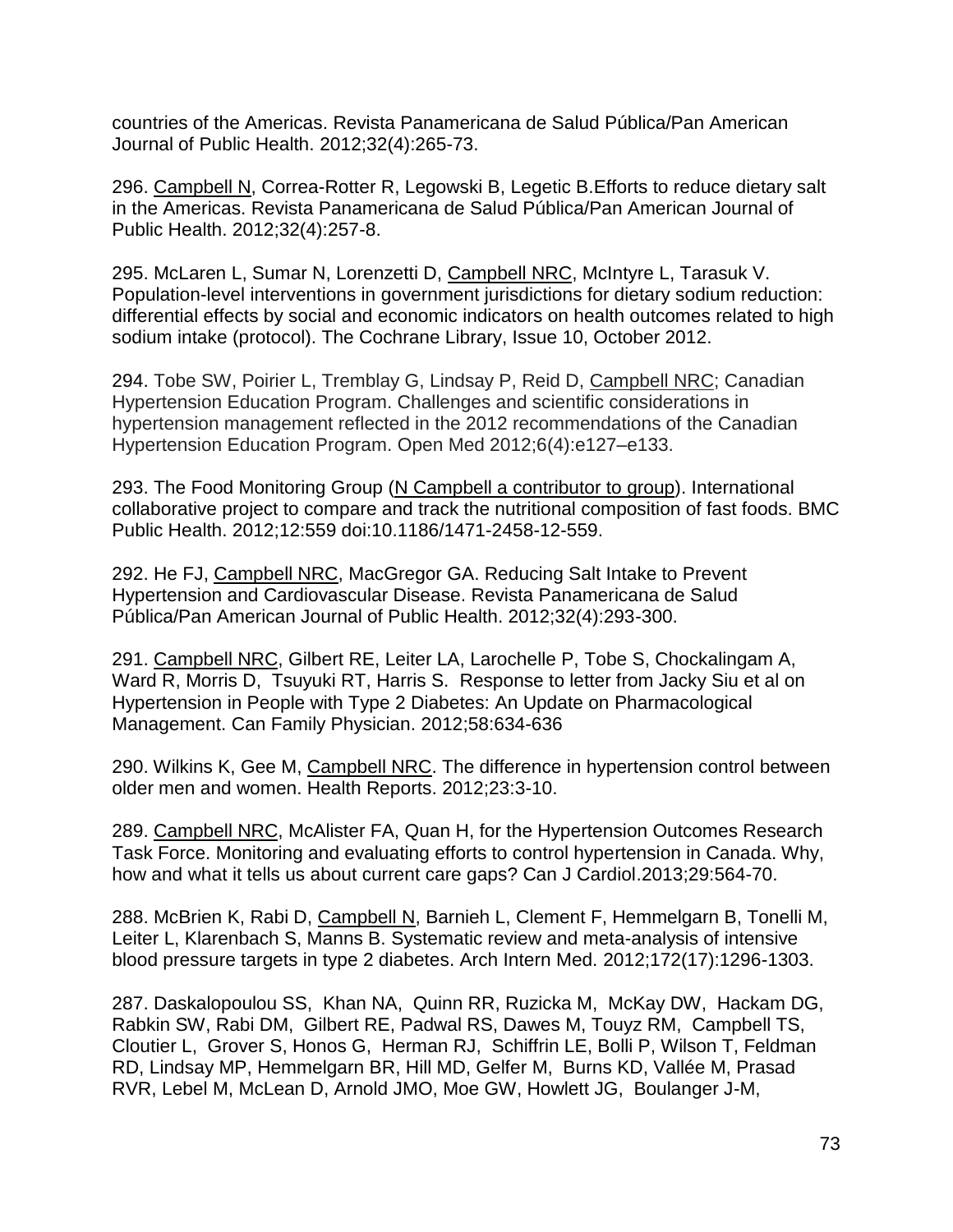Larochelle P, Leiter LA, Jones C, Ogilvie RI, Woo V Kaczorowski J, Trudeau L, Bacon SL, Petrella RJ, Milot A, Stone JA, Drouin D, Lamarre-Cliché M, Godwin M, Tremblay G, Hamet P, Fodor G, Carruthers SG, Pylypchuk G, Burgess E, Lewanczuk R, Dresser GK, Penner B, Hegele RA, McFarlane PA, Sharma M, Campbell NRC, Reid D, Poirier L, and Tobe SW, for the Canadian Hypertension Education Program. The 2012 Canadian Hypertension Education Program (CHEP) Recommendations for the Management of Hypertension: Blood Pressure Measurement, Diagnosis, Assessment of Risk and Therapy. Can J Cardiol. 2012;28:270-287.

286. Campbell NRC. R*e* US tops salty fast food league tabl*e*. Resp*o*nse to letter from Morton Satin. BMJ 2012 [http://www.bmj.com/content/344/bmj.e2769/rr/582338,](http://www.bmj.com/content/344/bmj.e2769/rr/582338) Re:Desk-bound authors do not understand food industry. Resp*o*nse to letter from Morton Satin. CMAJ, published on line May 2 2012.

285. Dunford E, Webster J, Woodward M, Czernichow S, Lun Yuan W, Jenner K, Ni Mhurchu C, Jacobson M, Campbell N, Neal B. The variability of reported salt levels in fast foods across six countries-opportunities for salt reduction. CMAJ. 2012;June 12;184(9):1023-8.

284. Gee ME, Campbell NRC, Gwadry-Sridhar F, Nolan RP, Kaczorowski J, Bienek A, Robitaille C, Joffres M, Dai S, Walker RL for the Outcomes Research Task Force of the Canadian Hypertension Education Program. Antihypertensive medication use, adherence, stops and starts in Canadians with hypertension. Can J Cardiol. 2012;28:383-89.

283. Quan H, Smith M, Bartlett-Esquilant G, Johansen H, Tu K, Lix L for Hypertension Outcome and Surveillance Team (N Campbell co- lead for HOST). Mining administrative health databases to advance medical science: Geographical considerations and untapped potential in Canada. Can J Cardiol. 2012;28:152-54.

282. Lix LM, Walker R, Quan H, Nesdole R, Yang J, Chen G on behalf of the CHEP ORTF Hypertension Outcomes and Surveillance Team (Campbell N colead of the Hypertension Outcomes and Surveillance Team). Features of Physician Services Databases in Canada. Chronic Diseases and Injuries in Canada. 2012;32:186-193.

281. Gee ME, Campbell NRC, Joffres M, Robitaille C, Tremblay MS, McAlister F, Johansen H, Bienek A. Factors associated with lack of awareness and uncontrolled high blood pressure among Canadian adults with hypertension. Can J Cardiol. 2012;28:375-82.

280. Campbell N, Johnson JA, Campbell T. Sodium consumption, an individual's choice? Int J Hypertension. 2012:Jan. Article ID 860954, 6 pages, doi:10.1155/2012/860954.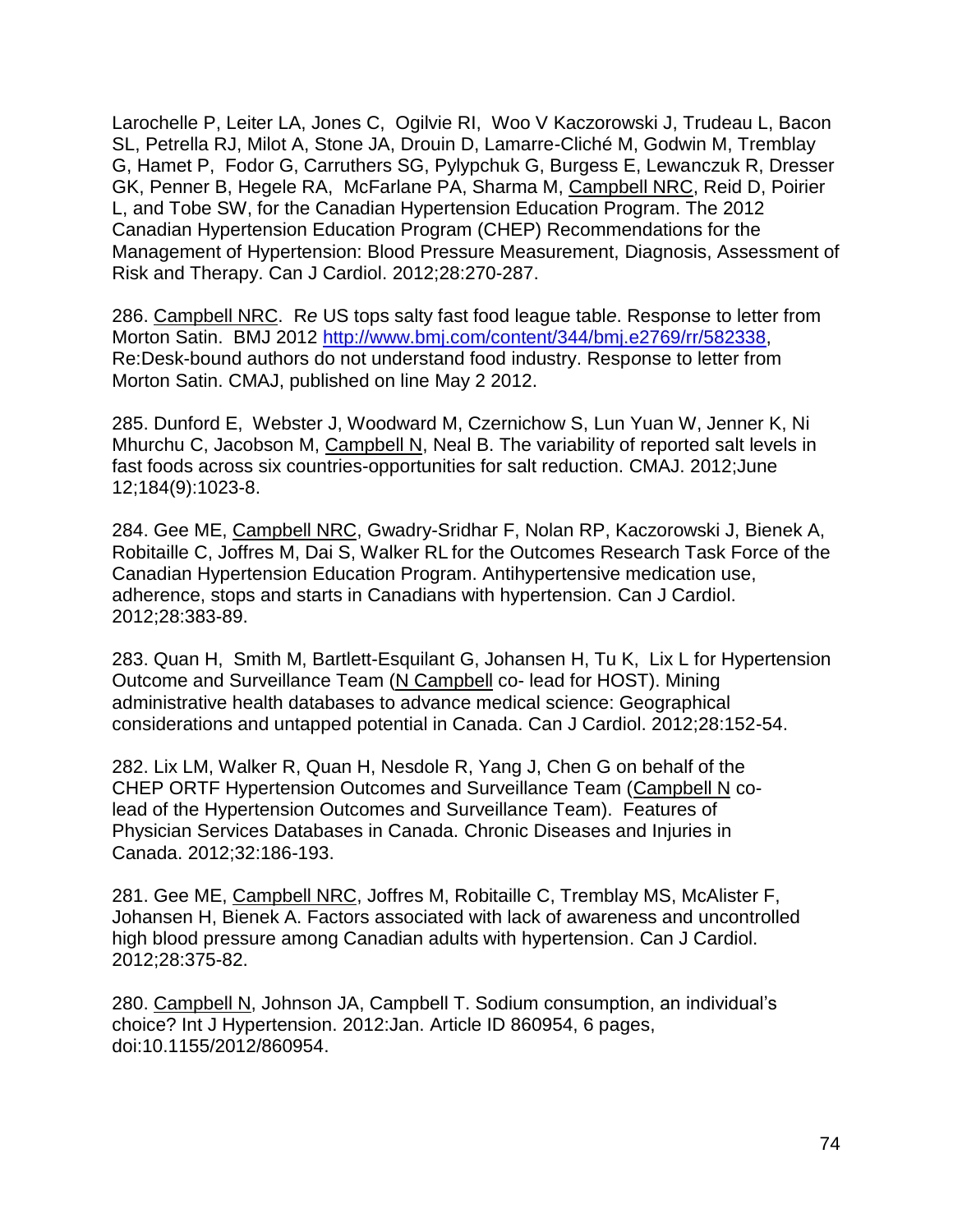279. Houle SKD, Tsuyuki RT, Campbell NRC. The Canadian Hypertension Education Program (CHEP) 2011 guidelines for pharmacists. Can Pharm J. 2011;144:295-304.

278. Campbell NRC, Raine K, McLaren L. "Junk Foods", "Treats" or "Pathogenic foods"? A Call for Changing Nomenclature to Fit the Risk of Today's Diets. Can J Cardiol. Can J Cardiol. 2012;28:403-4.

277. Dutton DJ, Campbell NRC, Elliott C, McLaren L, A ban on marketing of foods/beverages to children: the who, why, what, and how of a population health intervention. Can J Public Health. 2012;103:100-102.

276. Campbell N, Young E, Drouin D, Legowski B, Adams M, Farrell J, Kaczorowski J, Lewanczuk R, Moy Lum-Kwong M, Tobe S. A framework for discussion on how to improve prevention, management and control of hypertension in Canada. Can J Cardiol. 2012;28:262-69.

275. 2011 Canadian Hypertension Education Program Recommendations: The Short Clinical Summary - An Annual Update. (written by Campbell N with the CHEP Executive and contributions by Dr. Tavis Campbell, Dr. Steven Grover, Dr. Michael Hill and Dr. Raj *Padwal).* Can Fam Physician. 2011; 57:1393-1397.

274. Bolli P, Campbell NRC. Do Recommendations for the Management of Hypertension Improve Cardiovascular Outcome? The Canadian Experience," Int J Hypertension, 2011; Article ID 410754, doi:10.4061/2011/410754.

273. Campbell NRC, Hemmelgarn BR. The Role of Ambulatory Blood Pressure Monitoring in the Diagnosis of Hypertension. New recommendations? Campbell NRC, Hemmelgarn BR. The Role of Ambulatory Blood Pressure Monitoring in the Diagnosis of Hypertension. New recommendations? CMAJ. 2012; Apr 3;184(6):633-4.

272. Robitaille C, Dai S, Waters C, Loukine L, Bancej C, Quach S, Ellison J, Campbell N, Tu K, Reimer K, Walker R, Smith M, Blais C, Quan H. Incidence, prevalence and mortality of diagnosed hypertension in Canada. CMAJ. January 10, 2012;184:E49-E56.

271. Campbell N, Dary O, Cappuccio FP, Neufeld LM, Harding KB, Zimmermann MB Collaboration to optimize dietary intakes of salt and iodine. A critical but overlooked public health issue. Bulletin of the World Health Organization. 2012;90:73-74.

270. Gee ME, Bienek A, Campbell NR, Bancej CM, Robitaille C, Kaczorowski J, Joffres M, Dai S, Gwadry-Sridar F, Nolan RP. Prevalence of, and barriers to, preventive lifestyle behaviors in hypertension (from a national survey of Canadians with hypertension). Am J Cardiol. 2012;109:570-5.

269. Campbell NRC, Willis KJ, L'Abbe M, Strang R, Young E. Canadian Initiatives to Prevent Hypertension by Reducing Dietary Sodium. Nutrients. 2011;3:756-64.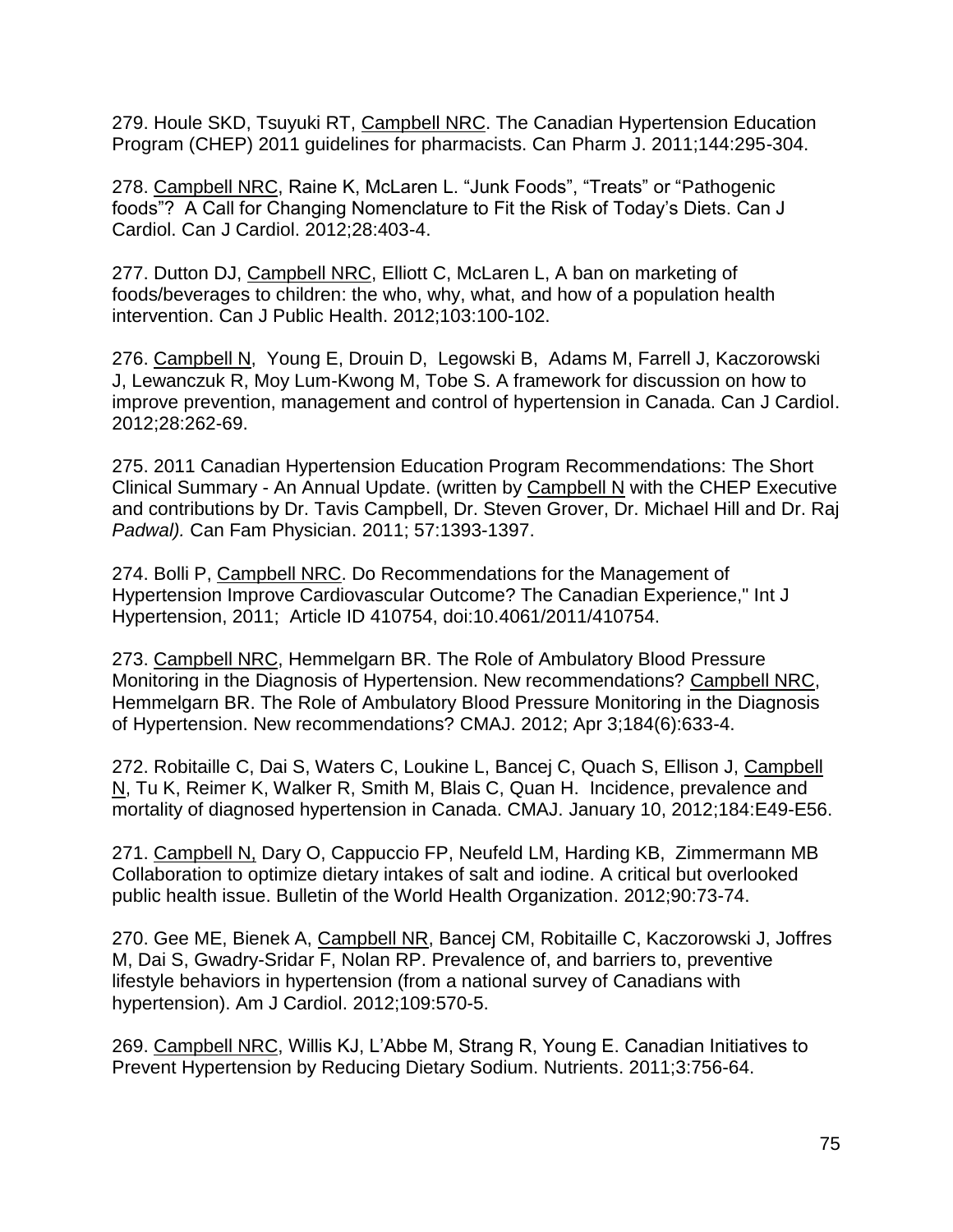268. Charrois TL, McAlister FA, Cooney D, Lewanczuk R, Kolber M, Campbell NRC, Rosenthal M, Houle SKD, Tsuyuki RT. Improving hypertension management through pharmacist prescribing. The Rural Alberta Clinical Trial in Optimizing Hypertension (Rural RxACTION): Trial Design and Methods. Implementation Science. 2011; 6:94.

267. Campbell NRC, Gilbert RE, Leiter LA, Larochelle P, Tobe S, Chockalingam A, Ward R, Morris D, Tsuyuki RT, Harris S. Hypertension in People with Type 2 Diabetes: An Update on Pharmacological Management. Can Family Physician. 2011;57(9):997-1002.

266. Gee ME, Janssen I, Pickett W, McAlister FA, Bancej CM, Joffres M, Johansen H, Campbell N. Prevalence, awareness, treatment and control of hypertension among Canadian adults with diabetes, 2007-2009. Can J Cardiol. 2012;28:367-74.

265. Campbell N, Correa-Rotter R, Neal B, Cappuccio F. New evidence relating to the health impact of reducing salt intake Statement from an 'ad hoc' Scientific Review Subcommittee of the PAHO/WHO Regional Expert Group on Cardiovascular Disease Prevention through Dietary Salt Reduction. Nutrition, Metabolism & Cardiovascular Diseases. 2011;21:617-9.

264. Legetic B , Campbell N. Pan American Health Organization Actions to Facilitate Cardiovascular Disease Prevention Through Population Based Salt Reduction in the Americas. Journal of Health Communication. 2011;16:37-48.

263. Campbell N, Cappuccio FP, Tobe SW. Unnecessary controversy regarding dietary sodium. A lot about a little. Can J Cardiol. 2011;27:404-6.

262. Van Vliet B, Campbell NRC. Efforts To Reduce Sodium Intake in Canada: Why, What, and When. Can J Cardiol. 2011;27:437-45.

261. Rabi DM, Daskalopoulou SS, Padwal RS, Khan NA, Grover S, Hackam DG, Myers MG, McKay DW, Quinn RR, Hemmelgarn BR, Cloutier L, Bolli P, Hill MD, Wilson T, Penner B, Burgess E, Lamarre-Cliche M, McLean D, Schiffrin EL, Honos G, Mann K, Tremblay G, Milot A, Chockalingam A, Rabkin SW, Dawes M, Touyz RM, Burns KD, Ruzicka M, Campbell NRC, Vallée M, Prasad GVR, Lebel M, Campbell TS, Lindsay P, Herman RJ, Larochelle P, Feldman RD, Arnold JMO, Moe GW, Howlett JG, Trudeau L, Bacon SL , Petrella RJ, Lewanczuk R, Stone JA, Drouin D, Boulanger J-M, Sharma M, Hamet P, Fodor J, Dresser GK, Carruthers SG, Pylypchuk G, Gilbert RE, Leiter LA, Jones C, Ogilvie RI, Woo V, McFarlane PA, Hegele RA, Poirier L, Tobe SW, for the Canadian Hypertension Education Program. The 2011 Canadian Hypertension Education Program (CHEP) recommendations for the management of hypertension: Blood pressure measurement, diagnosis, assessment of risk and therapy. Can J Cardiol. 2011;27:415-433.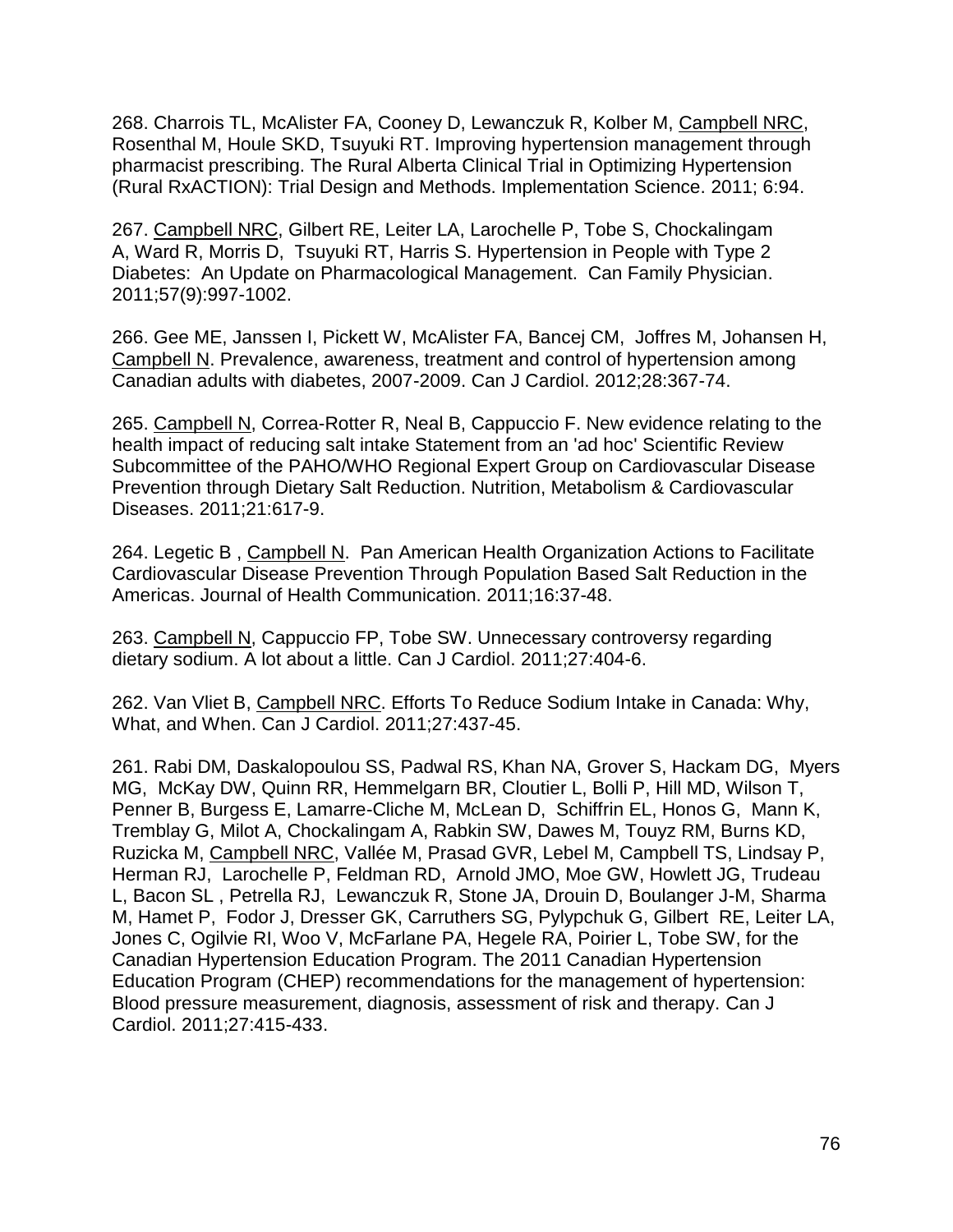260. Walker RL, Gee ME, Bancej C, Nolan R, Kaczorowski J, Joffres M, Bienek A, Gwadry-Sridhar F, Campbell NRC. Advice from health professional to Canadian adults with hypertension: Results from a national survey. Can J Cardiol. 2011;27:446-54.

259. Campbell NRC, Poirier L, Tremblay G, Lindsay P, Reid D, Tobe SW on behalf of the Canadian Hypertension Education Program. Canadian Hypertension Education Program: The science supporting new 2011 CHEP recommendations with an emphasis on health advocacy and knowledge translation. Can J Cardiol. 2011;27:407-414.

258. McAlister FA, Wilkins K, Joffres, M, Leenen, FF, Fodor JG, Baclic O, Gee, M, Tremblay, MS, Walker R, Johansen H, Robitaille C, Campbell NRC. Changes in hypertension awareness, treatment, and control rates in Canada over the past two decades. CMAJ. 2011;183:1007-1013.

257. Khan NA, Wang H, Anand S, Jin Y, Campbell NRC, Pilote L, Quan H. Ethnicity and Sex Impact Diabetes Incidence and Outcomes. Diabetes Care. 2011;34:96-101.

256. Campbell NRC, Neal BC, MacGregor GA. Interested in developing a national program to reduce dietary salt? J Human Hypertension. 2011;25:705-10.

255. Campbell NRC, Strang R, Young E. Hypertension, the need for combining public health and clinical approaches. Can J Cardiol. 2011;27:34-6.

254. Chen G, McAlister FA, Walker RL, Hemmelgarn BR, Campbell NRC. Cardiovascular outcomes in Framingham participants with diabetes: The importance of blood pressure. Hypertension. 2011;57:891-897.

253. Jones CA, Mawani S, King KM, Allu SO, Mohan S, Campbell NRC. Tackling Health Literacy: Adaptation of Public Hypertension Educational Materials for an Indo-Asian Population in Canada. BMC Public Health. 2011:11:24.

252. Campbell N. On behalf of CHEP. 2010 Canadian Hypertension Education Program Recommendations - An Annual Update. Can J General Internal Medicine. August 2010;5(2):81-82.

251. Campbell N. On behalf of CHEP. 2010 Canadian Hypertension Education Program Recommendations - An Annual Update. Canadian Family Physician. July 2010;56(7):649-653.

250. Gee M, Campbell NRC, Banceja CM, Robitaille C, Bieneka A, Joffres MR, Walker RI, Kaczorowski J, Dai S. Perception of uncontrolled blood pressure and behaviours to improve blood pressure: Findings from the 2009 survey on living with chronic disease in Canada. J Hum Hypertens. 2012;26:188-95.

249. Rabkin SW, Feldman R, Tobe SW, Drouin D, McAlister FA, Campbell N. A strategy to improve hypertension control: The Canadian experience. CVD Prevention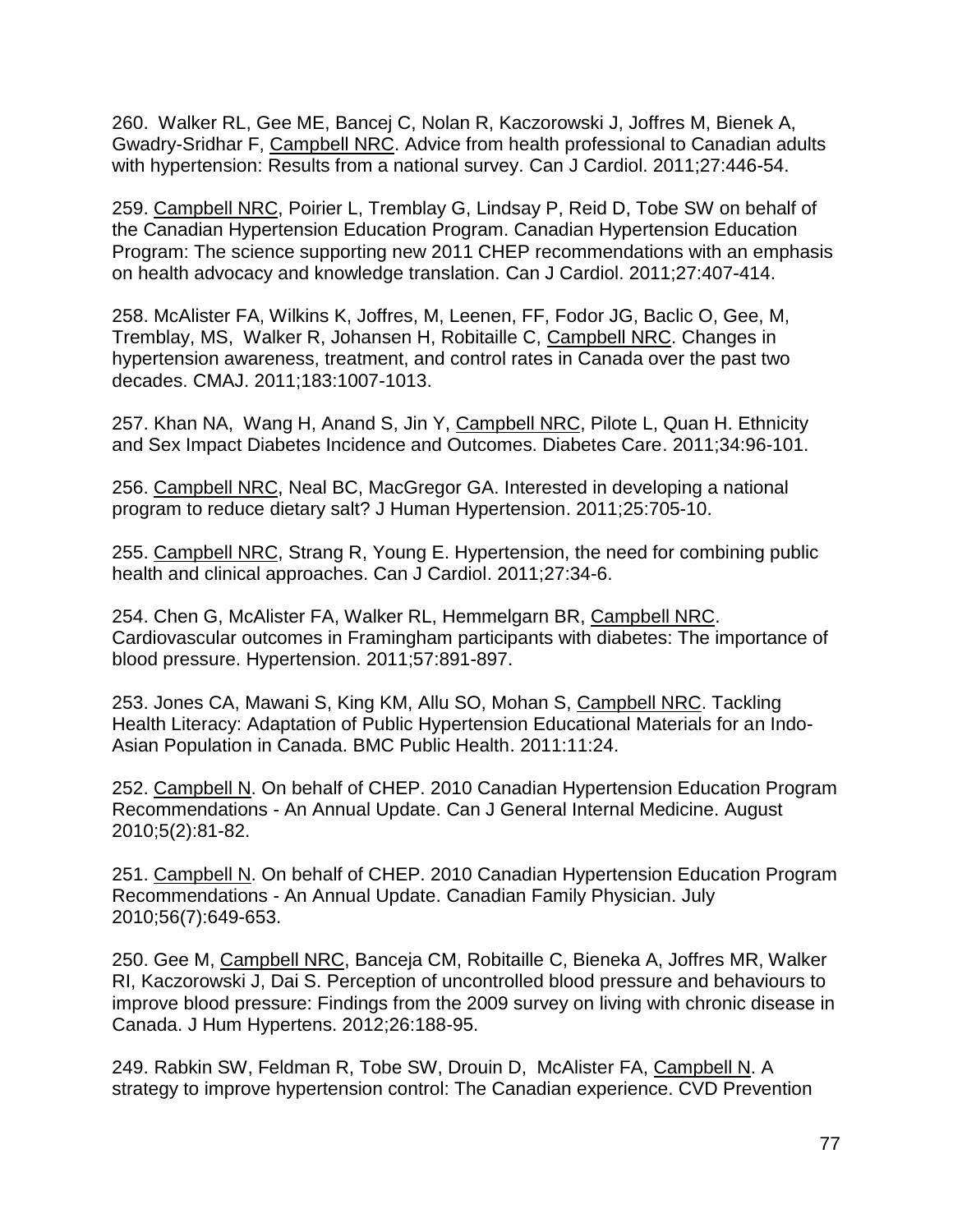and Control. CVD Prevention and Control. 2010;5:107-113.

248. Campbell N, Govig B, Echenberg D On behalf of the CSIM Health Promotion Committee. Me active in health policy? Why? Can J General Internal Medicine. 2011;5:152-3.

247. Houle S, Campbell NRC, Ross T. Tsuyuki. Home Blood Pressure Monitoring Plays a Key Role in Hypertension Management – Implications for Pharmacists. Can Pharmacy J. 2011;144:18-20.

246. Khan NA, Campbell NRC, Frost S, Gilbert K, Michota F, Usmani A, Lye T, Seal D, Ghali W. Risk of Intraoperative Hypotension with Loop Diuretics: A Randomized Controlled Trial. Am J Med Am J Med. 2010;123:1059e-59e.

245. McAlister FA, Herman R, Khan NA, Rabkin SW, Campbell N for the Canadian Hypertension Education Program. Putting ACCOMPLISH into context: Hypertension management in 2010. CMAJ. 2010;182(5):1600-1.

244. Blanco A, Legetic B, Campbell NRC. Los países de las Américas se movilizan para disminuir la hipertensión y las ECV mediante la reducción del consumo de sal en la población. Archivos Latiniamericanos de Nutricion. No 1, Marzo 2010 del Vol. 60.

243. Neutel CI, Campbell NR, Morrison HI. Trends in diabetes treatment in Canadians, 1994–2004. Chronic Disease in Canada. 2010;30:107-111.

242. Campbell NRC, Tobe SW. The Canadian Effort to Prevent and Control Hypertension. Can Other Countries adopt Canadian Strategies? Current Opinion in Cardiology 2010:25:366-372.

241. Campbell NRC, Legowski B, Legetic B. Mobilizing the Americas for dietary salt reduction. Lancet. 2011; 377:793-795.

240. Quinn RR, Hemmelgarn BR, Padwal RS, Myers MG, Cloutier L, Bolli P, McKay DW, Khan NA, Hill MD, Mahon J, Hackam D, Grover S, Wilson T, Penner B, Burgess E, McAlister FA, Lamarre-Cliché M, Mclean D, Schiffrin EL, Honos G, Mann K, Tremblay G, Milot A, Chockalingam A, Rabkin SW, Dawes M, Touyz RM, Burns KD, Ruzicka M, Campbell NRC, Vallée M, Prasad R, Lebel M, Tobe SW MD, for the Canadian Hypertension Education Program. The 2010 Canadian Hypertension Education Program (CHEP) recommendations for the management of hypertension: Part I - Blood pressure measurement, diagnosis, and assessment of risk. Can J Cardiol 2010;26:241- 248.

239. Hackam DG, Khan NA, Hemmelgarn BR, Rabkin SW, Touyz RM, Campbell NRC, Padwal R, Campbell TS, Lindsay MP, Hill MD, Quinn RR, Mahon JL, Herman RJ, Schiffrin EL, Ruzicka M, Larochelle P, Feldman RD, Lebel M, Poirier L, Arnold JMO, Moe GW, Howlett JG, Trudeau L, Bacon SL, Petrella RJ, Milot A, Stone JA, Drouin D,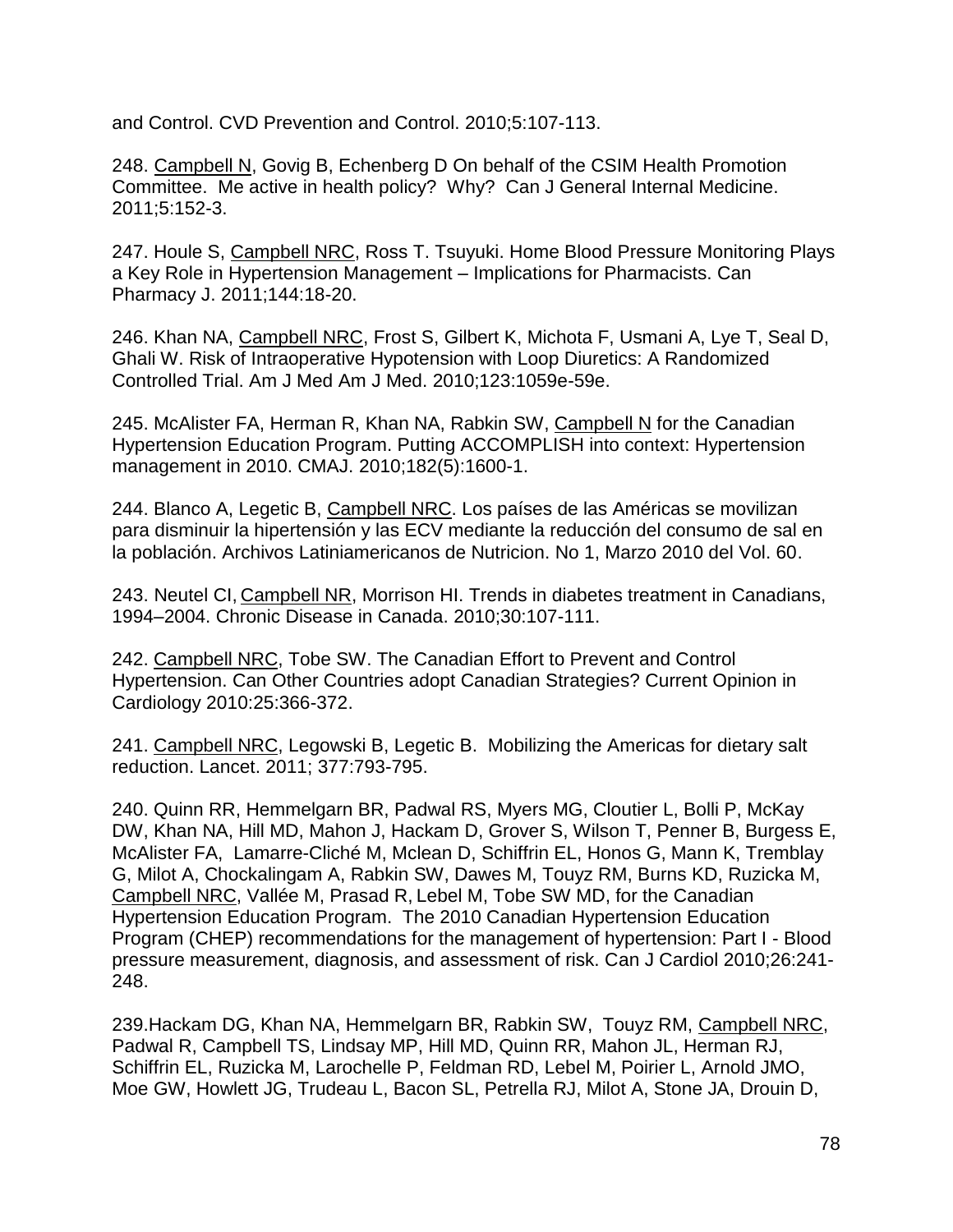Boulanger J-M, Sharma M, Hamet P, Fodor G, Dresser GK, Carruthers SG, Pylypchuk G, Burgess ED, Burns KD, Vallée MD, Prasad GVR, Gilbert RE, Leiter LA, Jones C, Ogilvie RI, Woo V, McFarlane PA, Hegele RA, Tobe SW. The 2010 Canadian Hypertension Education Program Recommendations for the Management of Hypertension: Part 2 – Therapy. Can J Cardiol. 2010;26:249-58.

238. Campbell NRC, Kaczorowski J, Lewanczuk RZ, Feldman R, Poirier L, Kwong MML, Lebel M, McAlister FA, Tobe S on behalf of the Canadian Hypertension Education Program. The Scientific Summary - An Update of the 2010 theme and the science behind new CHEP recommendations. Can J Cardiol. 2010;26:236-40.

237. Klarenbach SW, McAlister FA, Johansen H, Tu K, Hazel M Walker R, Zarnke KB Campbell NRC. Identification of factors driving differences in cost-effectiveness of first line pharmacologic therapy for uncomplicated hypertension. Can J Cardiol. 2010;26:e158-163.

236. Bancej CM, Campbell N, McKay DW, Nichol M, Walker RL, Kaczorowski J. Home blood pressure monitoring among Canadian adults with hypertension: Results from the 2009 Survey on Living with Chronic Diseases in Canada. Can J Cardiol. 2010;26:e152- 157.

235. Campbell NRC, Legowski B, Legetic B, Wilks R and Vasconcellos A for the PAHO/WHO Regional Expert Group on Cardiovascular Disease Prevention through Dietary Salt Reduction. A new initiative to prevent cardiovascular disease in the Americas by reducing dietary salt. CVD Prevention and Control. 2010;4: 185–187.

234. Allu SO, Bellerive J, Walker RL, Campbell NRC. Hypertension: Are you and your patients up to date? Can J Cardiol. 2010;26:261-4.

233. Walker R, Chen G, Campbell N, McAlister FA, Quan H, Tu K, Khan N, Hemmelgran B for the Canadian Hypertension Education Program Outcomes Research Task Force. Canadian provincial trends in antihypertensive drug prescriptions between 1996 and 2006. Can J Cardiol. 2011;27:461-67.

232. Campbell NRC, Chen G. Canadian Efforts to Prevent and Control Hypertension. Can J Cardiol. 2010;26(Suppl. C):14-17.

231. Thompson A, Semchuk B, Campbell NRC, Kaczorowski J, Tsuyuki RT for the Canadian Hypertension Education Program. Hypertension guidelines for pharmacists:2009 update. Can J Pharm. 2010;143:20-27.

230. Friedman O, McAlister FA, Yun L, Campbell NRC, Tu K, for the CHEP Outcomes Research Taskforce. Antihypertensive drug persistence and compliance among incident elderly hypertensives In Ontario. Am J Med. 2010;123:173-8.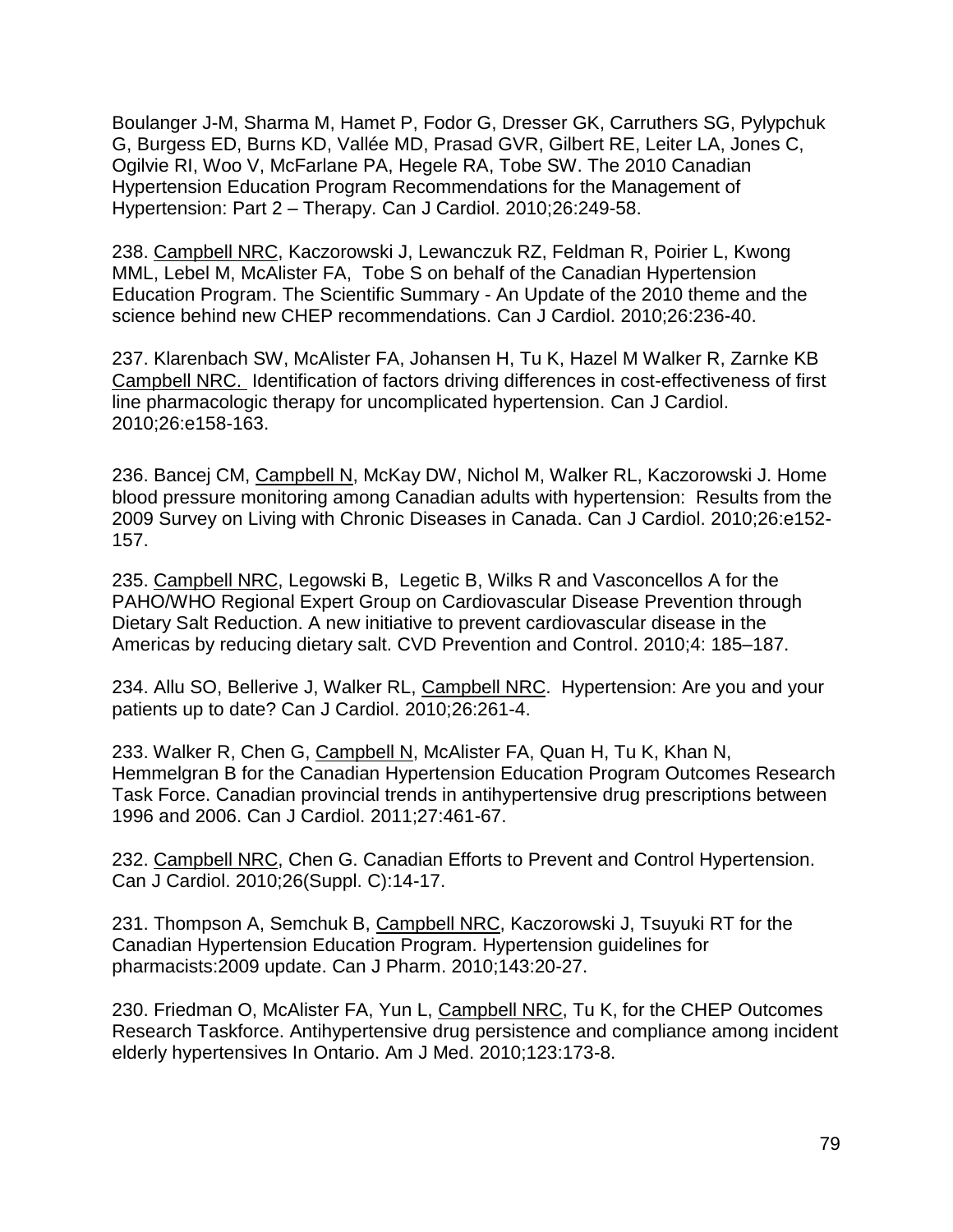229. Bryan S, St-Pierre Larose M, Campbell N, Clarke J, Tremblay MS. Resting blood pressure and heart rate measurement in the Canadian Health Measures Survey, cycle 1. Health Reports. 2010:21:71-8.

228. Wilkins K, Campbell NRC, Joffres MR, Johansen HL, McAlister FA, Nichol M, Quach S, Tremblay MS, Blood pressure in Canadian adults. Health Reports. 2010:21: 1-10.

227. Grover S, Coupal L, Kouache M, Lowensteyn I, Marchand S, Campbell N. Estimating the benefits of patient and physician adherence to cardiovascular prevention guidelines: The MyHealthCheckUp Survey. Can J Cardiol. 2011;27:159-66.

226. Campbell NRC, Legowski B, Legetic B, Wilks R and Vasconcellos A for the PAHO/WHO Regional Expert Group on Cardiovascular Disease Prevention through Dietary Salt Reduction. The Pan American Health Organization Policy Statement in dietary salt. Preventing cardiovascular disease in the Americas by reducing dietary salt intake population-wide. CVD Prevention and Control. 2010;4: 189–191.

225. Quan H, Khan N, Hemmelgarn B, Tu K, Chen G, Campbell NRC, Hill MD, Ghali W, McAlister F for the Hypertension Outcome and Surveillance Team Validation of a Coding Algorithm to Define Hypertension using Administrative Data: Variation due to Geographic Region and Time Period. Hypertension. 2009;54:1423-1428.

224. Jhandir F, Herman R, Campbell NRC. Treating hypertension in the very elderly reduces death and disability. New information from the HYVET trial. Geriatrics and Aging. 2009;12(7):350-2.

223. Mohan S, Campbell NRC, Willis K. Effective population wide public health interventions to promote sodium reduction. CMAJ. 2009;181:605-9

222. Poulter NR, Dobson JE, Sever PS, Dahlöf B, Wedel H, Campbell NRC on behalf of the ASCOT Investigators Baseline Heart Rate, Antihypertensive Treatment and Prevention of Cardiovascular Outcomes in the Anglo-Scandinavian Cardiac Outcomes Trial. JACC 2009;54:1154-64.

221. Genest J, McPherson R, Frohlich J, Anderson T, Campbell N, Carpentier A, MD, Patrick Couture MD, Robert Dufour MD, George Fodor MD, Gordon A, Grover S, Gupta M, Hegele RA, Lau DC, Leiter L, Lewis GF, Lonn E, Mancini GBJ, Ng D, Pearson GJ, Sniderman A, Stone J, Ur E. Guidelines for the diagnosis and Treatment of Dyslipidemia and Prevention of Cardiovascular Disease 2009. 2009 Recommendations. Can J Cardiol. 2009:25:567-79.

220. Mohan S, Chen G, Campbell NRC, Hemmelgarn B. Regional variations in treatment for diagnosed hypertension in Canada. Can J Cardiol. 2010; 2010;26(8):409- 13.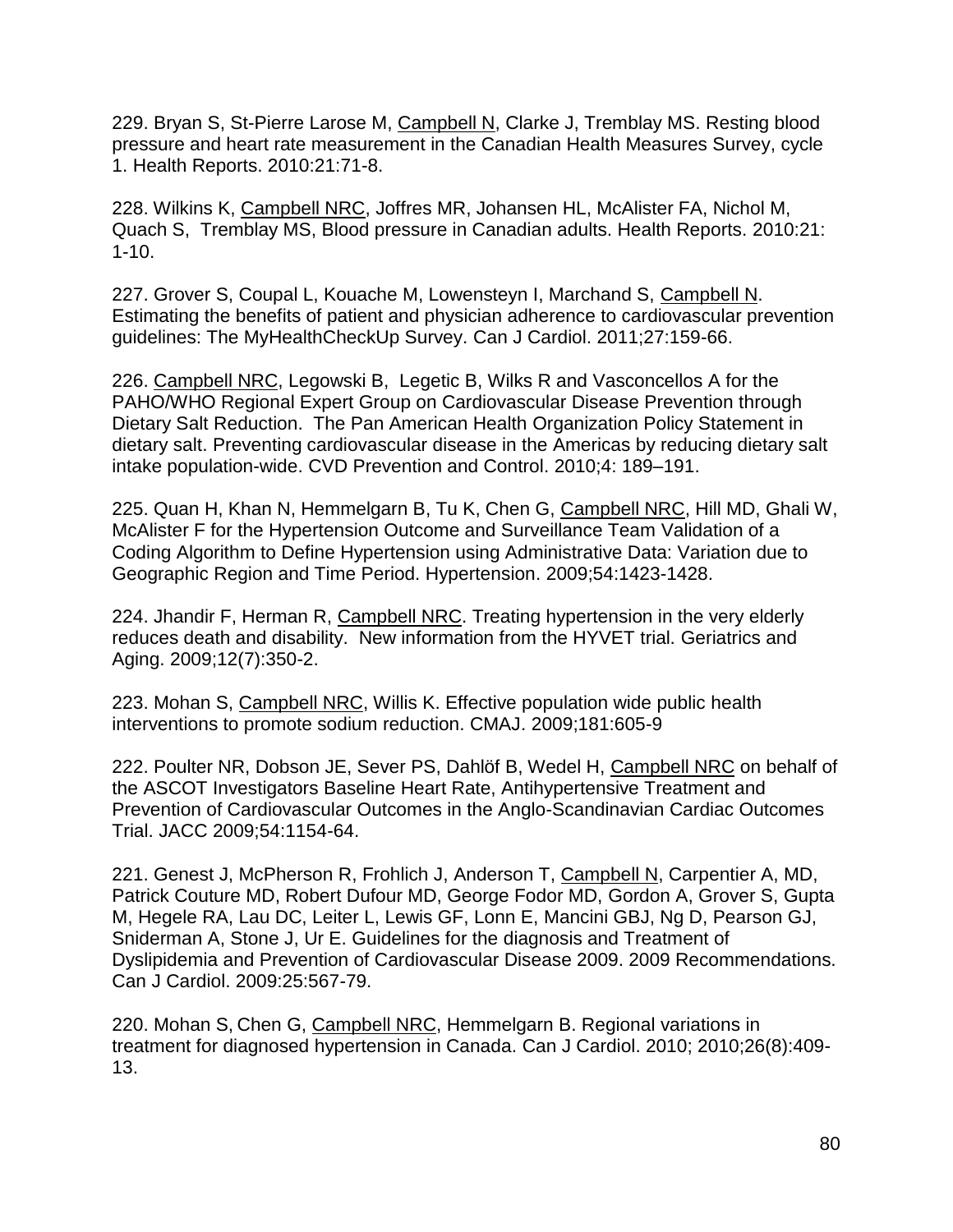219. Campbell NRC, Leiter LA, Larochelle P, Tobe S, Chockalingam A, Ward R, Morris D, Tysuyuki R. Hypertension in Diabetes: A call to action. Can J Cardiol. 2009;25:299- 308.

218. Campbell NRC, Tsuyuki R. Hypertension in Diabetes: A call to action. Can Pharm J. [Editorial] 2009:142:52-53.

217. Campbell NRC, Hill M, Khan N, Tremblay G. On behalf of the Canadian Hypertension Education Program. 2009 Canadian Hypertension Education Program Recommendations. The Scientific Summary - An Annual Update. Can J Cardiol. 2009;25:271-277*.*

216. Raj S Padwal, Brenda R Hemmelgarn, Nadia A Khan, Steven Grover, Finlay A McAlister, Donald W McKay, Thomas Wilson, Brian Penner, Ellen Burgess, Peter Bolli, Michael D. Hill, Jeff Mahon, Martin G Myers, Carl Abbott, Ernesto L Schiffrin, George Honos, Karen Mann, Guy Tremblay, Alain Milot, Lyne Cloutier, Arun Chockalingam, Simon W Rabkin, Martin Dawes, Rhian M Touyz, Chaim Bell, Kevin D Burns, Marcel Ruzicka, Norman RC Campbell, Marcel Lebel and Sheldon W Tobe, for the Canadian Hypertension Education Program. *The 2009 Canadian Hypertension Education Program (CHEP) recommendations for the management of hypertension: Part I - Blood pressure measurement, diagnosis, and assessment of risk.* Can J Cardiol 2009;25:279- 286.

215. Khan NA, Hemmelgarn B, Herman RJ, Leiter LA, Mahon JL, Bell CM, Rabkin SW, Hill MD, Touyz RM, Padwal R, Larochelle P, Feldman RD, Schiffrin EL, Campbell NRC, Arnold MO, Moe G, Campbell TS, Milot A, Stone JA, Jones C, Ogilvie RI, Hamet P, Fodor JG, Carruthers G, Burns KD, Prasad R, Ruzicka M, deChamplain J, Pylypchuk G, Petrella R, Boulanger J-M, Trudeau L, Hegele RA, Woo V, McFarlane P, Vallée M, Howlett J, Katzmarzyk P, Lewanczuk RZ, Tobe S for the Canadian Hypertension Education Program. The 2009 Canadian Hypertension Education Program (CHEP) recommendations for the management of hypertension: Part 2- Therapy. Can J Cardiol. 2009;25:287-298.

214. Falaschetti E, Campbell N, Mohan S, Poulter N. Implementation of pay for performance policy in England. Hypertension [letter] 2009;54:e5.

213. McAlister FA, Baclic O, Wyard K, Feldman R, Campbell NRC, for the CHEP Outcomes Research Task Force. The Impact of the Canadian Hypertension Education Program in its first decade. Eur Heart J. 2009;30:1434-9.

212. Campbell N, Mohan S. Selecting initial antihypertensive therapy in the elderly. Geriatrics and Aging. 2009;12( 4):178-185.

211. Patten SB, Williams JVA, Lavorato DH, Campbell NRC, Eliasziw M, Campbell TS. Major Depression as a Risk Factor for High Blood Pressure: Epidemiologic Evidence from a National Longitudinal Study. Psychosomatic Medicine. 2009 71: 273-279.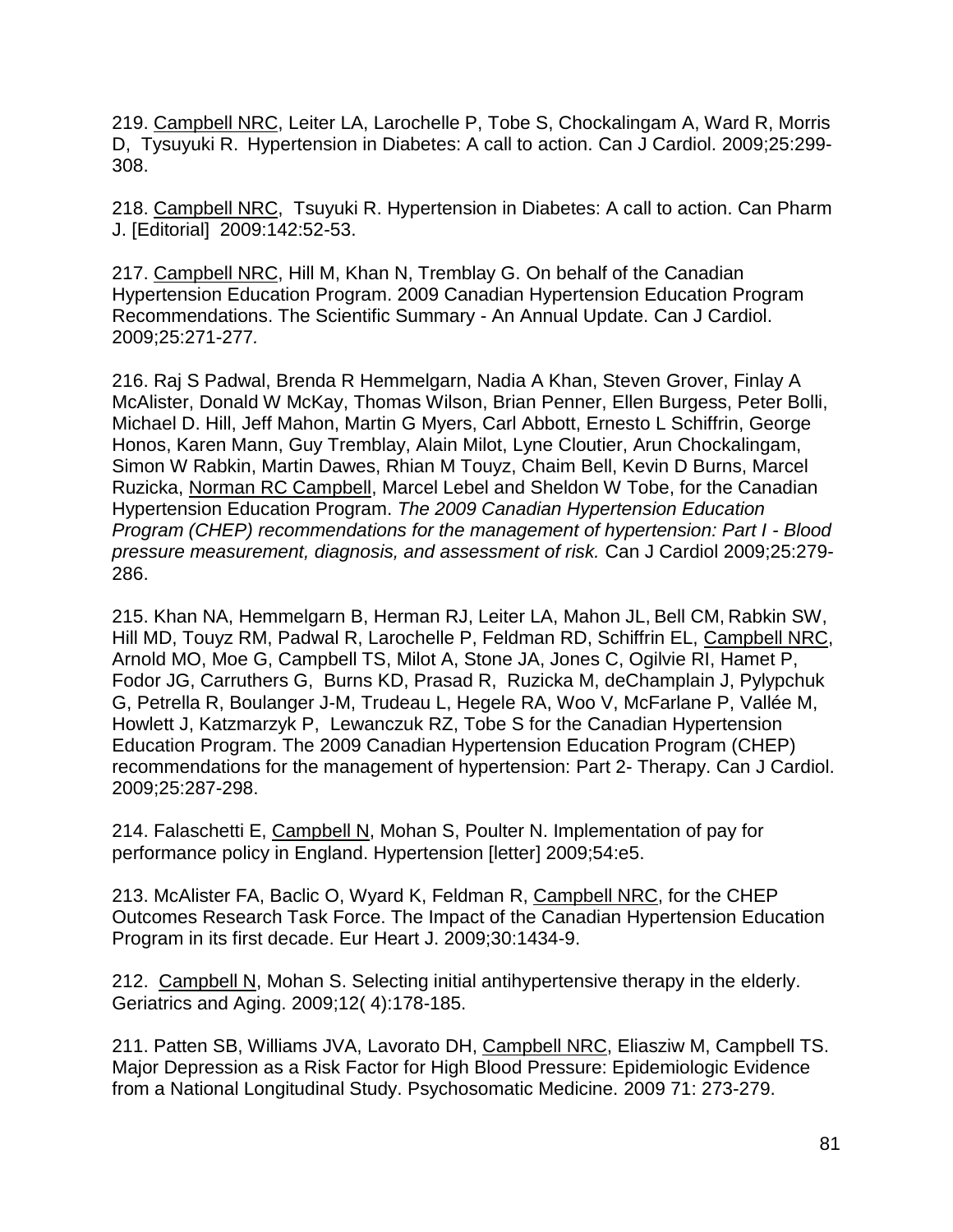210. Chen G, Hemmelgarn B, Alhaider S, Quan H, Campbell N, Rabi D. Adverse cardiovascular outcomes associated with antecedent hypertension after acute myocardial infarction: Systematic review and meta-analysis. Am J Cardiol. 2009;104:141-147.

209. Mohan S, Campbell NRC. Salt and High Blood Pressure. Clinical Science. 2009;117:1-11.

208. Mohan S, Campbell NRC. Hypertension management: time to shift gears and scale up national efforts. (Commentary). Hypertension. 2009;53:450-1.

207. Campbell NRC, Brant R, Johansen H, Walker RL, Wielgosz A, Onysko J, Gao R-N, Sambell C, Phillips S, McAlister FA for the Canadian Hypertension Education Program Outcomes Research Task Force. Increases in antihypertensive prescriptions and reductions in cardiovascular events in Canada. Hypertension. 2009;53:128-134.

206. Interdiscplinary Chronic Disease Management Collaboration (Briggs T, Campbell N, Gordon D, Hemmelgarn B, Husereau D, King K, Klarenbach S, Manns B, McAlister F, Ostlinger F, Sargious P, Strong D, Tonelli M, Tsuyuki R, Viner S). The research to health policy cycle: a tool for better management of chronic non-communicable diseases. J Nephrol. 2008;21:621-631.

205. Chan AHW, Campbell NR, Lewanczuk RZ, Semchuk W, Thompson A, Tsuyuki RT, for the Canadian Hypertension Education Program Implementation Task Force. 2008 Canadian Hypertension Education Program Guidelines for the management of hypertension by pharmacists. Can Pharm J. 2008;141:327-31.

204. Thompson A, Campbell NR, Lewanczuk RZ, Semchuk W, Tsuyuki RT, Kaczorowski J, Dawes M, Hickey J, Costello JA, Cloutier L for the Canadian Hypertension Education Program Implementation Task Force. Tackling the Burden of Hypertension in Canada – Encouraging Collaborative Care. Can Family Physician. 2008;54:1659-62.

203. Campbell NRC. Interaction between antihypertensives and NSAIDs in primary care: a controlled trial. Can J Clin Pharm (Editorial) 2008;15(3):e383-4.

202. Padwal R, B Hemmelgarn, NA Khan, Grover S, McAlister FA, McKay DW, Wilson T, Penner B, Burgess E, Bolli P, Hill MD, Mahon J, Myers MG, Abbott C, Schiffrin EL, Honos G, Mann K, Tremblay G, Milot A, Cloutier L, Chockalingam A, Rabkin SW, Dawes M, Touyz R, Bell C, Burns KD, Ruzika M, Campbell NRC, Lebel M, SW Tobe, for the Canadian Hypertension Education Program. *The 2008 Canadian Hypertension Education Program recommendations for the management of hypertension: Part 2 – therapy.* Can J Cardiol. 2008;24:465-75.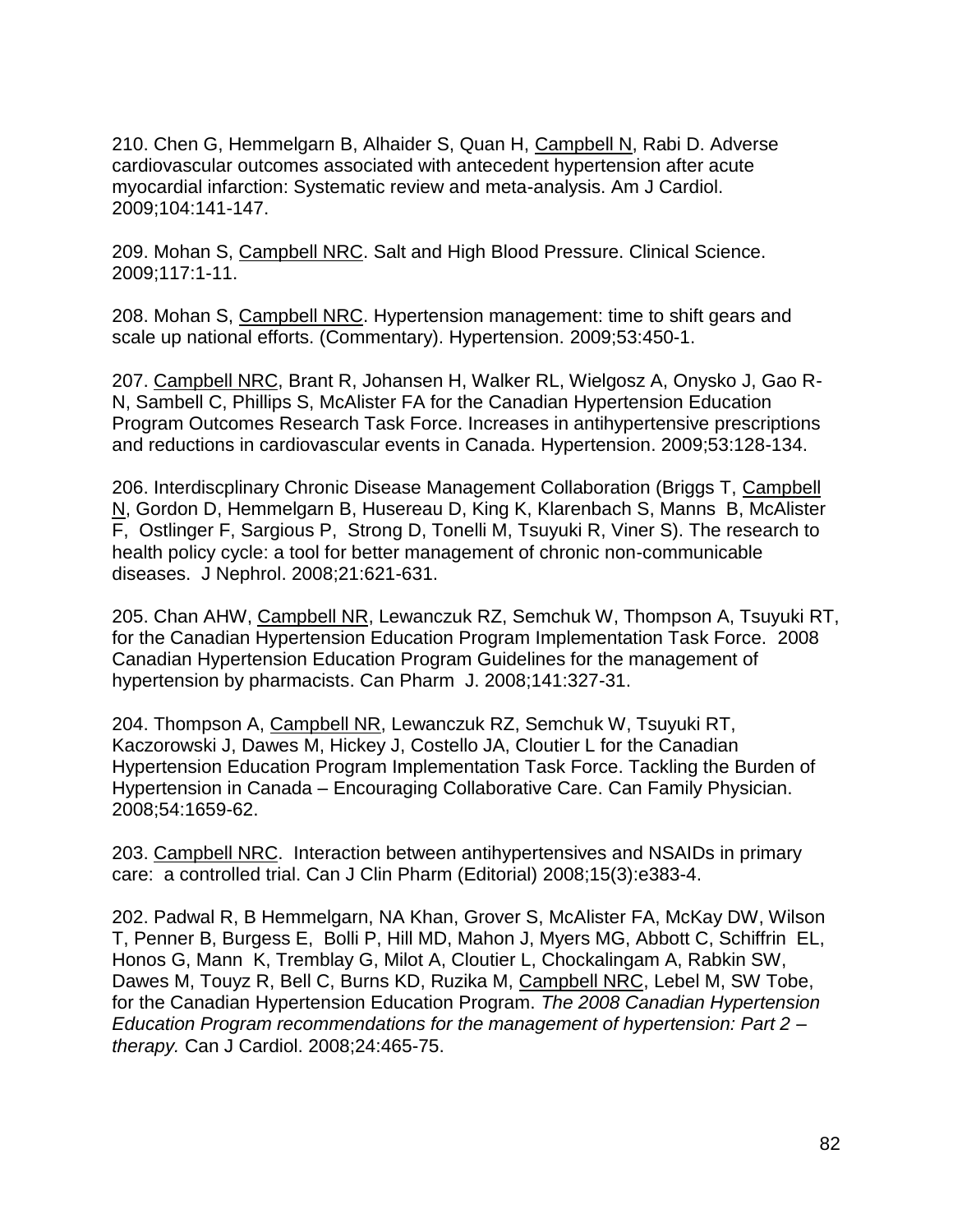201. Penz ED, Joffres MR, Campbell NRC. Reducing dietary sodium and decreases in cardiovascular disease in Canada. Can J Cardiol. 2008;24:497-501.

200. Campbell NRC, So L, Amankwah E, Quan H, Maxwell C. Characteristics of Hypertensive Canadians Not Receiving Drug Therapy. Can J Cardiol. 2008;24:485-90.

199. Feldman RD, Baclic, Campbell NR, Wyard K. CHEP: the evolution of hypertension management guidelines in Canada. Can J Cardiol. 2008;24:477-81.

198. Stankus V, Hemmelgarn B, Campbell NRC, Chen G, McAlister FA, Tsuyuki R. Improving hypertension management and reducing costs. Can J Clin Pharmacol. 2009;16:e151-155.

197. Neutel IC, Campbell NRC. Changes in Lifestyle after Hypertension Diagnosis in Canada. Can J Cardiol. 2008;24:199-204.

196. Campbell NRC, Spence JD. Stroke prevention and sodium restriction, Can Journal of Neurological Sciences. (commentary) 2008;35:278-9.

195. Hemmelgarn BR, Chen G, Walker R, McAlister FA, Quan H, Tu K, Khan N, Campbell N. Trends in antihypertensive drug prescriptions and physician visits in Canada between 1996 and 2006. Can J Cardiol. 2008;24:507-12.

194. NA Khan, B Hemmelgarn, R Padwal, P Larochelle, JL Mahon, RZ Lewanczuk, FA McAlister, SA Rabkin, MD Hill, RD Feldman, EL Schiffrin, NR Campbell, AG Logan, M Arnold, G Moe, TS Campbell, A Milot, JA Stone, C Jones, LA Leiter, RI Ogilvie, RJ Herman, P Hamet, G Fodor, G Carruthers, B Culleton, KD Burns, M Ruzicka, J deChamplain, G Pylypchuk, N Gledhill, R Petrella, J Boulanger, L Trudeau, RA Hegele, V Woo, P McFarlane, RM Touyz, SW Tobe, for the Canadian Hypertension Education Program. *The 2008 Canadian Hypertension Education Program recommendations for the management of hypertension: Part 2 – therapy.* Can J Cardiol. 2008;24:465-75.

193. Canadian Hypertension Education Program (Dr. N. Campbell with the assistance of the CHEP Executive, Dr. B. Hemmelgarn and Dr. G. Tremblay). 2008 Canadian Hypertension Education Program Recommendations: The Scientific Summary - An Annual Update. Can J Cardiol. 2008;24:447-52.

192. Campbell NRC. Checking on Health Check. CMAJ (letter to the editor). 2008;179;1186-7.

191. Campbell N, Tsuyuki R, Jarvis B. It's time to reduce sodium additives in food. Canadian Pharmacy Journal [editorial]. 2008;141:8-9.

190. Connor Gorber S**,** Tremblay M, Campbell N, Hardt J. The Accuracy of Self-Reported Hypertension: A Systematic Review and Meta-Analysis. Current Hypertension Reviews. 2008;4:36-62.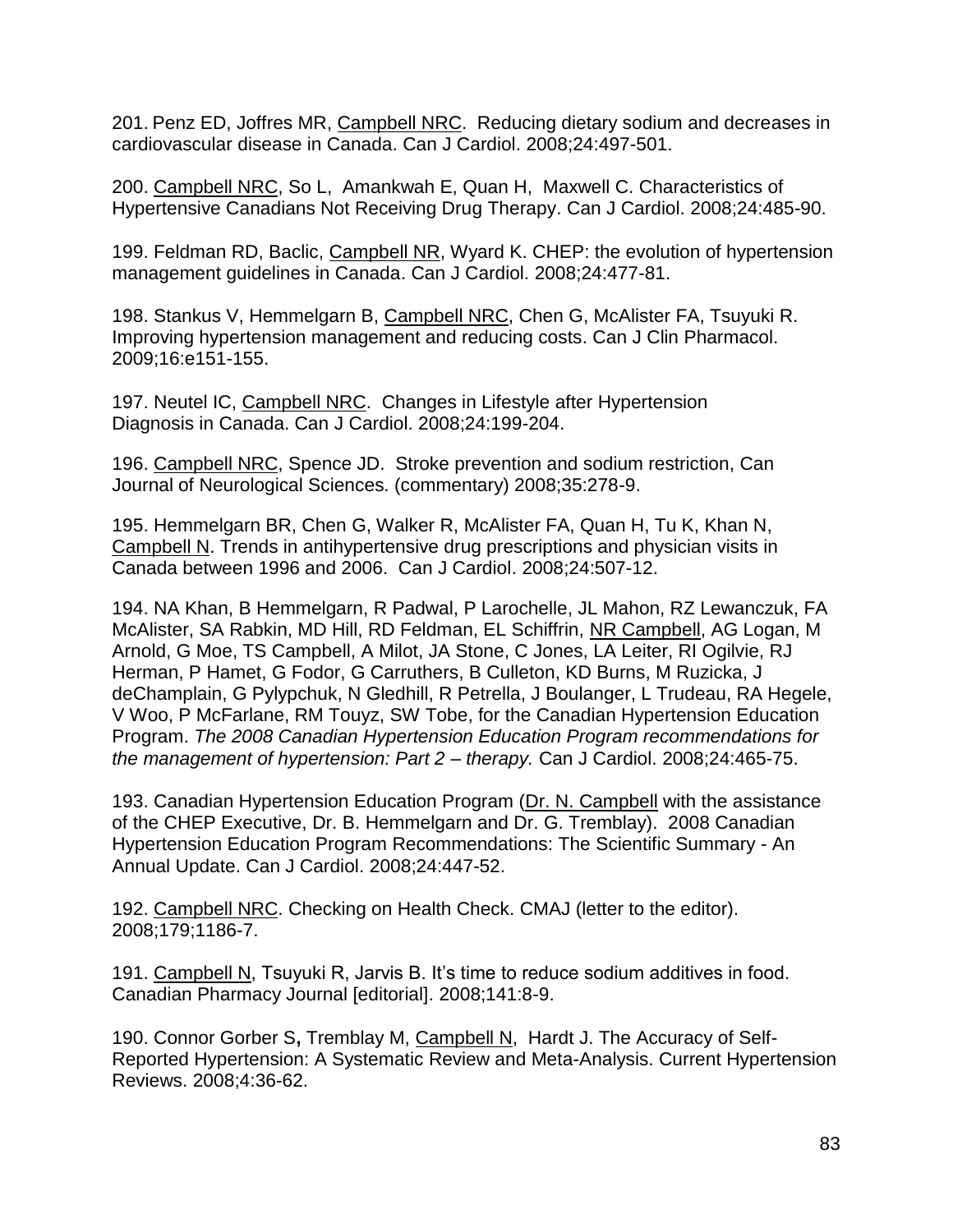189. Mohan S, Campbell NRC. Hypertension in Canada. On top of the world but important challenges remain. CMAJ (commentary). 2008;178:1158-60.

188. Neutel IC, Morrison H, Campbell NRC, de Groh M. Statin Use in Canadians: Trends, Determinants and Persistence. Can J Publ Health. 2007;98:412-6.

187. Campbell NRC. Hypertension Prevention and Control in Canada. J Am Soc Hypertens (JASH). 2008;2:97-105.

186. Jones C, Simpson SH, Mitchell D, Haggarty S, Campbell N, Then K, Lewanczuk RZ, Sebaldt R, Farrell B, Dolovich L, Kaczorowski J, Chambers L. Enhancing Hypertension Awareness and Management in the Elderly: The Airdrie-Community Hypertension Awareness and Management Program (A-CHAMP). Can J Cardiol. 2008;24:561-7.

185. Amankwah E, Campbell NRC, Maxwell C, Onysko J, Quan H. Adult Canadians who do not have blood pressure measured. J Clin Hyperten. 2007;9:944-51.

184. Khan NA, Hemmelgarn B, Padwal R, Larochelle P, Mahon JL, Lewanczuk RZ, McAlister FA, Rabkin SW, Hill MD, Feldman RD, Schiffrin EL, Campbell NRC, et al for the Canadian Hypertension Education Program. The 2007 Canadian Hypertension Education Program (CHEP) recommendations for the management of hypertension: Part 2 – Therapy. Can J Cardiol. 2007 May 15;23(7):539-50.

183. Neutel IC, Campbell NRC. Antihypertensive Medication Use by Recently Diagnosed Hypertensive Canadians. Can J Cardiol. 2007;23:561-65.

182. McAlister FA, Tu K, Majumdar SR, Padwal R, Chen Z, Campbell NRC. Laboratory testing in newly treated elderly hypertensives without co-morbidities: a population-based cohort study. Open Medicine. 2007;1:60-67.

181. Canadian Hypertension Education Program (written by Campbell NRC with the CHEP executive). 2007 Canadian Hypertension Education Program Recommendations: The Scientific Summary. Can J Cardiol. 2007;23:521-7.

180. Joffres MR, Campbell NRC, Manns B, Tu K. Estimate of the benefits of a population-based reduction in dietary sodium additives on hypertension and its related health costs in Canada. Can J Cardiol. 2007;23:437-443.

179. Penner SB, Campbell NRC, Chockalingam A, Zarnke K, Van Vliet B. Dietary Sodium and Cardiovascular Outcomes: A Rational Approach. Can J Cardiol. 2007;23:567-572.

178. Tobe S, Campbell N, Touyz R. CHEP – A Unique Canadian Knowledge Translation Program. Can J Cardiol. 2007;23:551-555.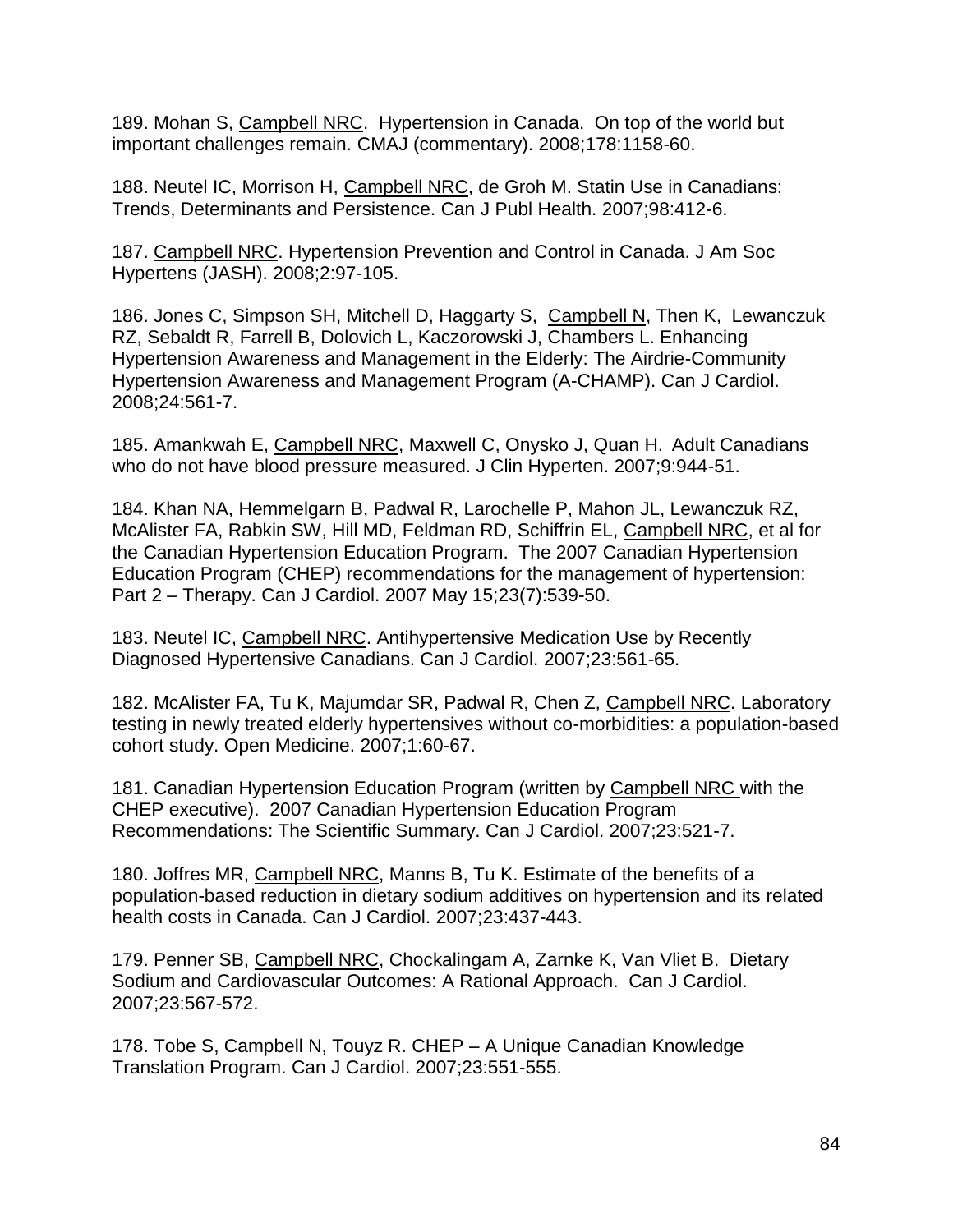177. Campbell, NRC. Canada Chair in Hypertension Prevention and Control. A pilot project. Can J Cardiol. 2007;23:557-565.

176. McAlister FA, Campbell NRC, Duong-Hua M, Chen Z, Tu K. Antihypertensive prescribing in 27 822 elderly Canadians with diabetes mellitus over the past decade. Diabetes Care. 2007;29:836-841.

175. Campbell NRC, Tu K, Duong-Hua M, McAlister FA. Polytherapy with two or more antihypertensive drugs to lower blood pressure in elderly Ontarians. Room for improvement. Can J Cardiol. 2007;23:783-87.

174. Tu K, Campbell NRC, Chen Z-L, McAlister FA. Accuracy of Administrative Databases in Identifying Patients with Hypertension. Open Medicine. 2007;1(1):E3-11.

173. Campbell NRC, McKay DW, Conradson H, Lonn E, Title LM, Anderson T. Automated oscillometric blood pressure versus auscultatory blood pressure as a predictor of carotid intima-medial thickness in male firefighters. J Hum Hypertens. 2007;21:588-590.

172. Tu K, Campbell NRC (corresponding author), Chen Z, McAlister FA. Initiation of therapy for uncomplicated hypertension with a beta blocker in the elderly. A cause for concern. J Hum Hypertens. 2007; 21(4):271-5.

171. Khan NA, McAlister FA, Rabkin SW, Padwal R, Feldman RD, Campbell NRC, et al for the Canadian Hypertension Education Program. The 2006 Canadian Hypertension Education Program (CHEP) recommendations for the management of hypertension: Part 2 – Therapy. Can J Cardiol. 2006; 22:583-593.

170. Campbell NRC (corresponding author), Petrella R, Kaczorowski J. Public education on hypertension. A new initiative to improve the prevention, treatment and control of hypertension in Canada. Can J Cardiol. 2006; 22: 599-603.

169. Drouin D, Campbell NRC, Kaczorowski, J for the Canadian Hypertension Education Program and the Implementation Task Force. Implementation of Recommendations on Hypertension: The Canadian Hypertension Education Program. Can J Cardiol. 2006; 22:595-598.

168. Hemmelgarn B, McAlister FA, Grover S, et al, for the Canadian Hypertension Education Program (N Campbell, Chair of the Executive and Steering Committee). The 2006 Canadian Hypertension Education Program (CHEP) recommendations for the management of hypertension: Part 1- Blood pressure measurement, diagnosis, and assessment of risk. Can J Cardiol. 2006; 22:573-81.

167. Campbell NRC (corresponding author), Onysko J for the Canadian Hyeprtension Education Program and the Outcomes Research Task Force. The Outcomes Research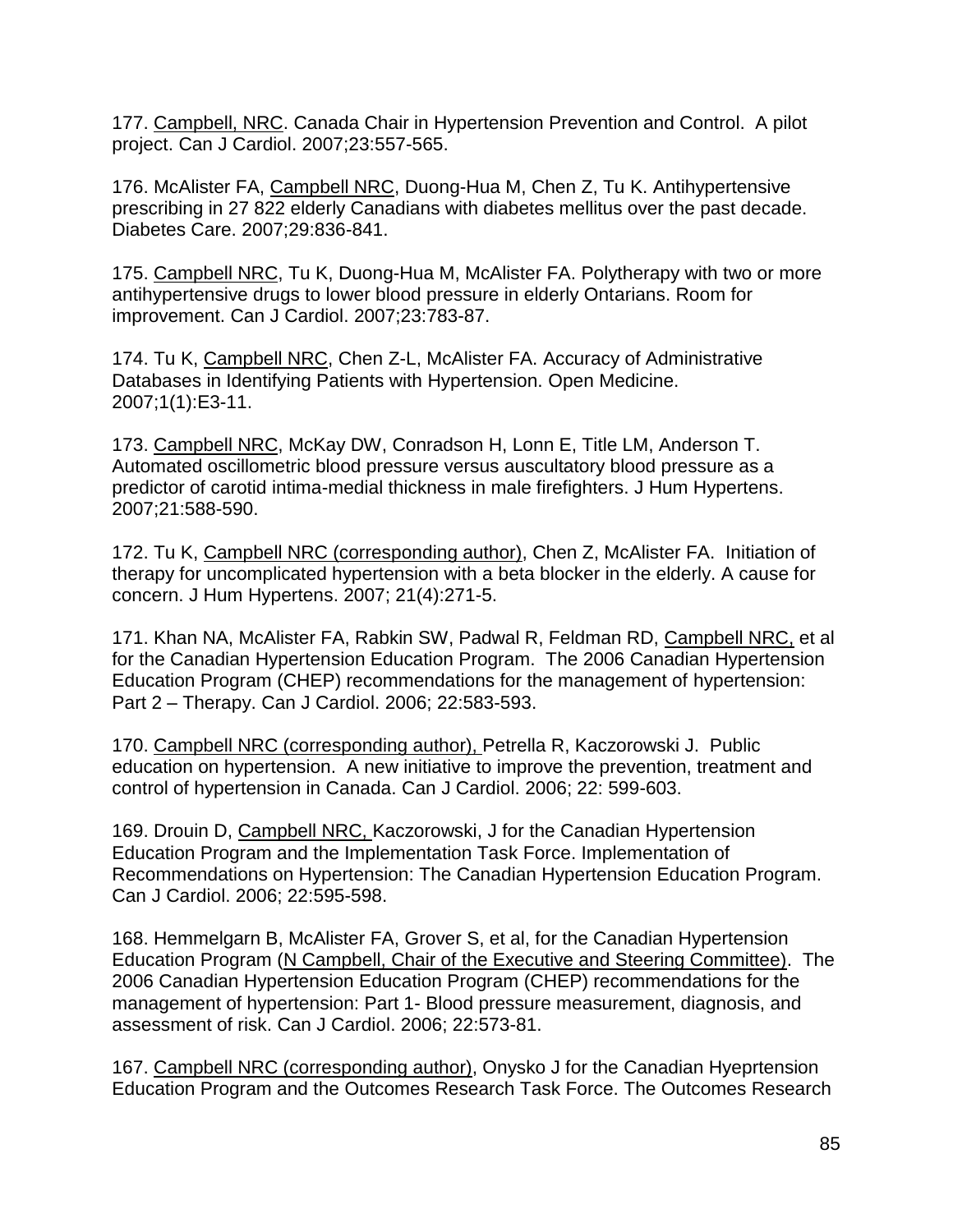Task Force, Canadian Hypertension Education Program. Can J Cardiol. 2006; 22:556- 558.

166. Chockalingam A, Campbell NRC, Fodor JG. Worldwide Epidemic of Hypertension. Can J Cardiol. 2006; 22:553-555.

165. Mohan S, Campbell NRC, Chockalingam A. Management of hypertension in low and middle income countries: challenges and opportunities. Prevention and Control 2005; 1(4):275-284.

164. McAlister FA for the Canadian Hypertension Education Program (N Campbell, Chair of Executive and Steering Committee). The Canadian Hypertension Education Program – A Unique Canadian Initiative. Can J Cardiol. 2006; 22:559-563.

163. Campbell NRC (corresponding author), Khan NA, Grover SA. Barriers and remaining questions on assessment of absolute cardiovascular risk as a starting point for interventions to reduce cardiovascular risk. J Hypertens. 2006; 24:1683-5. [editorial]

162. Tu K, Campbell NRC, Chen Z, McAlister F. Thiazide Diuretics for Hypertension: Prescribing Practices and Predictors of Use in 194, 761 Elderly Hypertensives. American Journal of Geriatric Pharmacotherapy. 2006;4:161-7.

161. Onysko J, Maxwell C, Eliasziw M, Zhang JX, Johansen H, Campbell NRC (corresponding author) for the Canadian Hypertension Education Program. Increases in the Diagnosis and Treatment of Hypertension in Canada. Hypertension, 2006; 48:853-60.

160. Sodium Intake and Mortality in the NHANES II Follow-Up Study. Can J General Internal Medicine. 2006;1:23-24. [article review]

159. Tsuyuki RT, Semchuk B, Poirier L, Killeen RM, McAlister FA, Campbell NRC, Drouin D, Lewanczuk RZ for the Canadian Hypertension Education Program. 2006 Canadian Hypertension Education Program (CHEP). Practice Guidelines for the Management of Hypertension by Pharmacists. Canadian Pharmacists Journal. 2006;139(suppl 1):s11-3.

158. Campbell NRC. Semchuk W, Lewanczuk RZ. Pharmacotherapy of Hypertension. Canadian Pharmacists Journal. 2006; 139 (suppl 1):s5-9.

157. Campbell NRC. The Canadian Hypertension Education Program (CHEP). A Therapeutic Knowledge Translation Program. Can J Clinical Pharmacology. 2006; 13(1):e65-8.

156. Campbell NRC, Tu K, Brant R, Duong-Hua M, McAlister FA. for the Canadian Hypertension Education Program Outcomes Research Task Force.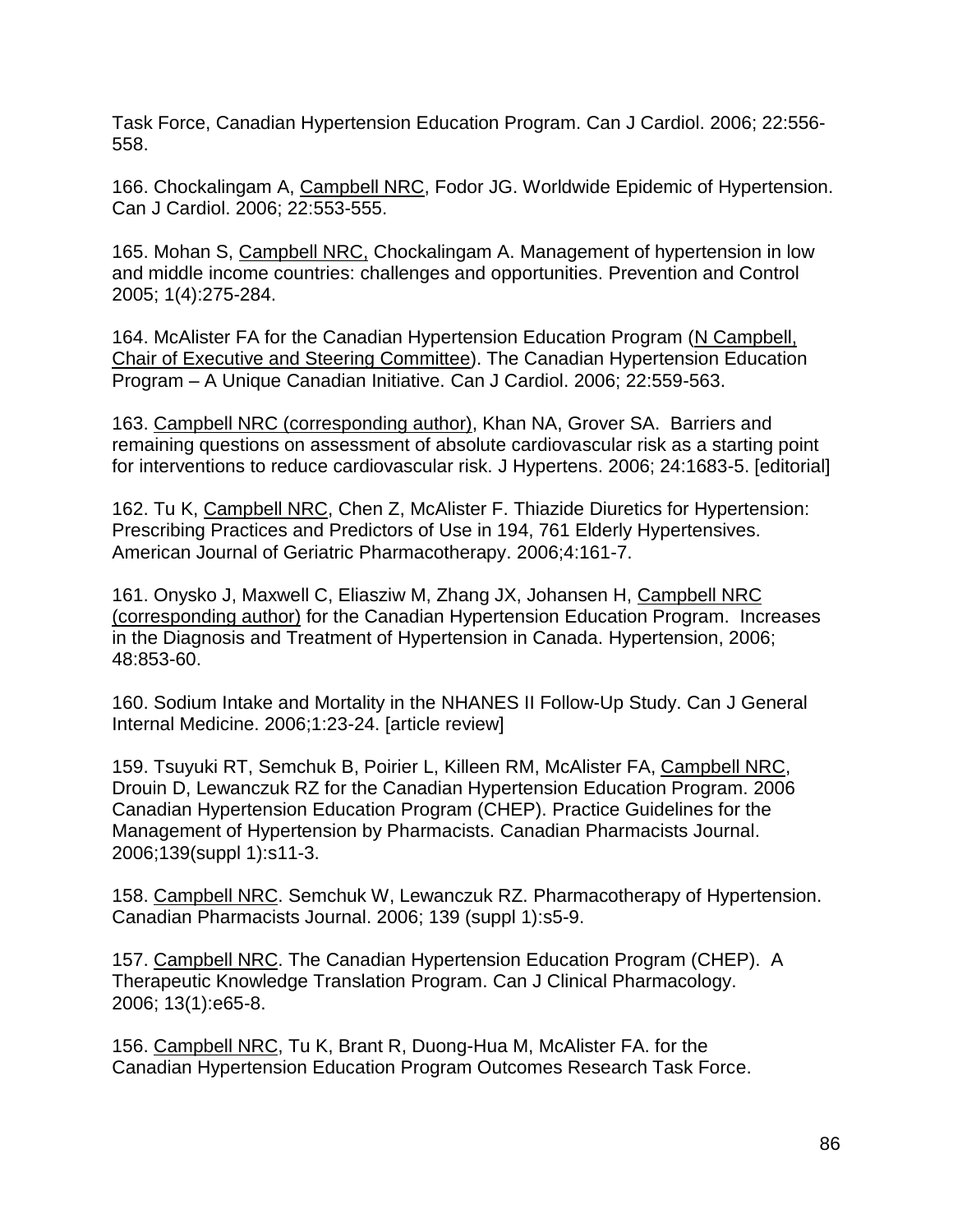The Impact Of The Canadian Hypertension Education Program On Antihypertensive Prescribing Trends. Hypertension. 2006; 47:22-28.

155. Campbell NRC, McAlister FA. Not all the guidelines are created equal. CMAJ. 2006; 174:814-5. [letter]

154. Campbell NRC (corresponding author), Onysko J, Johansen H, Gao R-N. Changes in cardiovascular deaths and hospitalization in Canada. Can J Cardiol. 2006; 22:425-7. [editorial]

153. Choi BCK, Campbell NRC, Taylor G, Kaplan M, Morrison H. Health issues associated with societal evolution. Clin Invest Med. 2006;29(3):129-30. [editorial]

152. Chockalingam A, Campbell N. Management of hypertension: Pharmacotherapy. Indian Heart Journal. 2005; 57: 644-47.

151. Chockalingam A, Campbell N. Management of Hypertension: Diagnosis and lifestyle modification. Indian Heart Journal. 2005; 57:639-643.

150. Thomas CM, Loewen A, Coffin C, Campbell NRC (corresponding author). Improving Rates of Pneumococcal Vaccination on discharge from a Tertiary Center Medical Teaching Unit. A prospective intervention. BMC Public Health. 2005; 5:110.

. 149. Culleton B, McKay DW, Campbell NRC. Performance of the Automated BpTRU measurement device in the assessment of white coat hypertension and white coat effect. Blood Pressure Monitoring. 2006 11(1):37-42.

148. Bolli P Myers M, McKay D for the Canadian Hypertension Education Program (N Campbell Chair of CHEP executive). Applying the 2005 Canadian Hypertension Education Program recommendations:1. Diagnosis of Hypertension. CMAJ. 2005;173:480-483.

147. Campbell NRC, Conradson HE, Kang J, Brant R, Anderson T. Automated assessment of blood pressure compared to assessments by a trained technician and a clinic nurse. Blood Pressure Monitoring. 2005;10:257-62.

146. Jamnik V, Gledhill N, Touyz RM, Campbell NRC, Logan AG, Padwall R and Petrella R. Lifestyle Modifications to Prevent and Manage Hypertension for Exercise Physiologists and Fitness Professionals. Can J Appl Physiol. 2005;30(6); 754-61.

145. Canadian Hypertension Education Program (Campbell NRC – Chair of executive and steering committees). 2005 Canadian Hypertension Education Program recommendations. What are the new messages? Can J Diagnosis, March 2005, le Clinicien March 2005, Perspectives in Cardiology January 2005.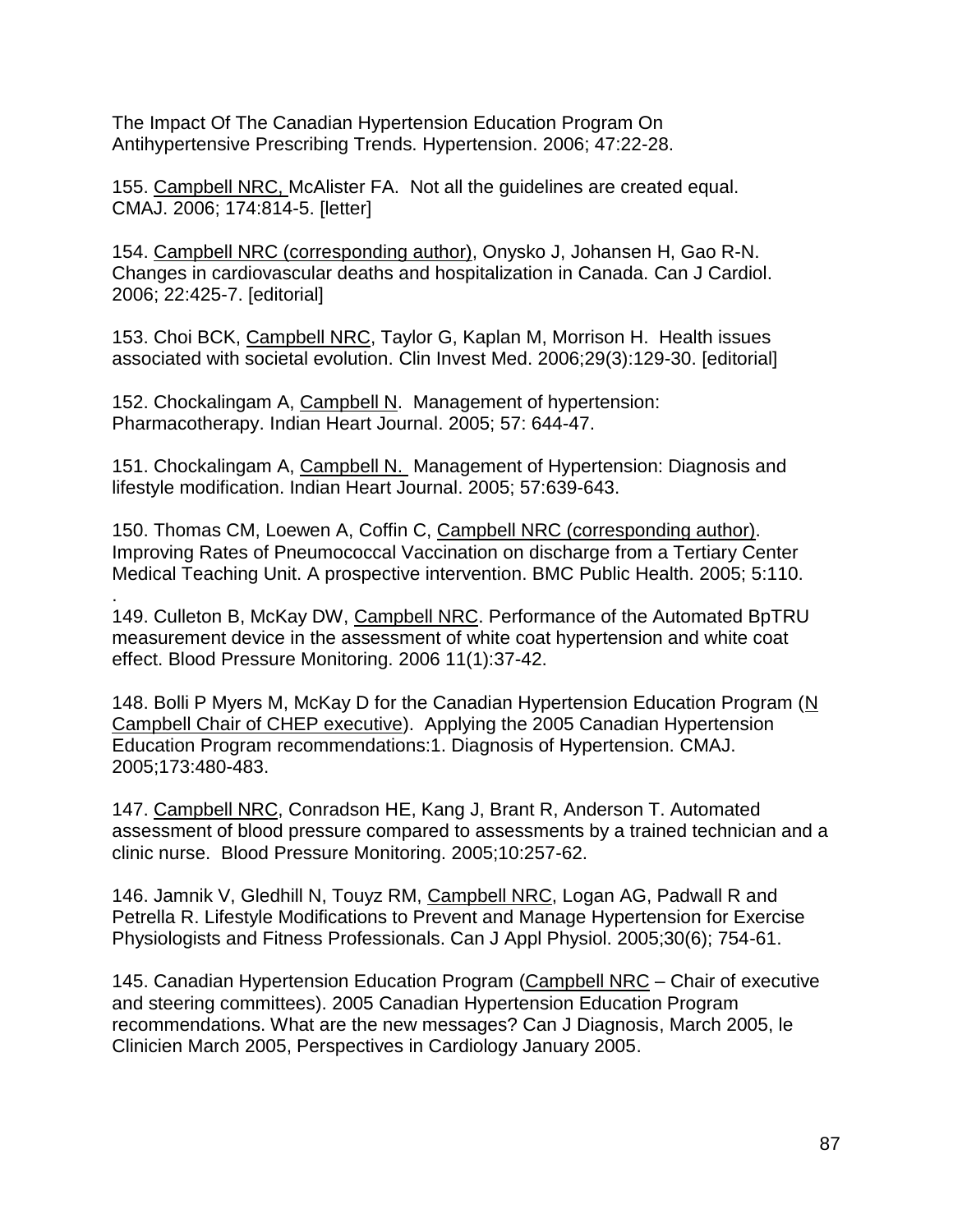144. McAlister FA, Wooltorton E, Campbell NRC. The Canadian Hypertension Education Program- the first 6 years. CMAJ. 2005;173:508-9.

143. Campbell NRC, Culleton BW, McKay DW. Misclassification of blood pressure by usual measurement in ambulatory physician practices. Am J Hypertens. 2005;18:1522-1527

142. Khan NA, McAlister F, Lewanczuk R, Touyz R, Rabkin S, Padwal R, Leiter L, Lebel M, Herbert C, Schiffrin E, Herman R, Hamet P, Fodor G, Carruthers G, Culleton B, deChamplain J, Pylypchuk G, Logan A, Gledhill N, Petrella R, Campbell NRC et al for the Canadian Hypertension Education Program. The 2005 Canadian Hypertension Education Program (CHEP) recommendations for the management of hypertension: Part 2- Therapy. Can J Cardiol. 2005;21:657-72.

141. Hemmelgarn B, McAlister F, Myers M et al for the Canadian Hypertension Education Program (Campbell NRC – Chair of executive and steering committees) The 2005 Canadian Hypertension Education Program (CHEP) recommendations for the management of hypertension: Part I - Blood pressure measurement, diagnosis, and assessment of risk. Can J Cardiol 2005;21:645-56.

140. Tu K, Campbell NRC, Duong-Hua M, McAlister FA Hypertension management in the elderly has improved: Ontario prescribing trends, 1994 - 2002. Hypertension. 2005;45:1113-8.

139. Padwal R, Campbell NRC, Touyz RM. Lifestyle Modification to Prevent and Treat Hypertension. CMAJ. 2005:173(7):749-751.

. 138. Khan N, Wardman D, Campbell NRC. Differences in need for antihypertensive drugs among those aware and unaware of their hypertensive status: a cross sectional survey. BMC Cardiovascular Disorders. 2005;5:4

137. Petrella R, Campbell NRC Awareness and misconceptions of hypertension in Canada: Results of a national survey. Can J Cardiol. 2005;173:749-751.

136. Coffin CS, Saunders C, Thomas CM, Loewen AHS, Ghali WA, NRC Campbell. Validity of ICD-9-CM Administrative Data for Determining Eligibility for Pneumococcal Vaccination Triggers. Am J Medical Quality. 2005;19;1-6

135. Campbell NRC, Joffres MR, McKay DW, for an Expert Committee of the Canadian Hypertension Society, the Canadian Coalition for High Blood Pressure Prevention and Control and the Heart and Stroke Foundation of Canada. Hypertension Surveillance in Canada. Minimum Standards for Assessing Blood Pressure In Surveys. Can J Pub Health. 2005;96:217-220.

134. Campbell N for the CHEP program. Canadian Hypertension Education Program. Brief overview of 2004 recommendations. Can Family Physician. 2004;50:1411-12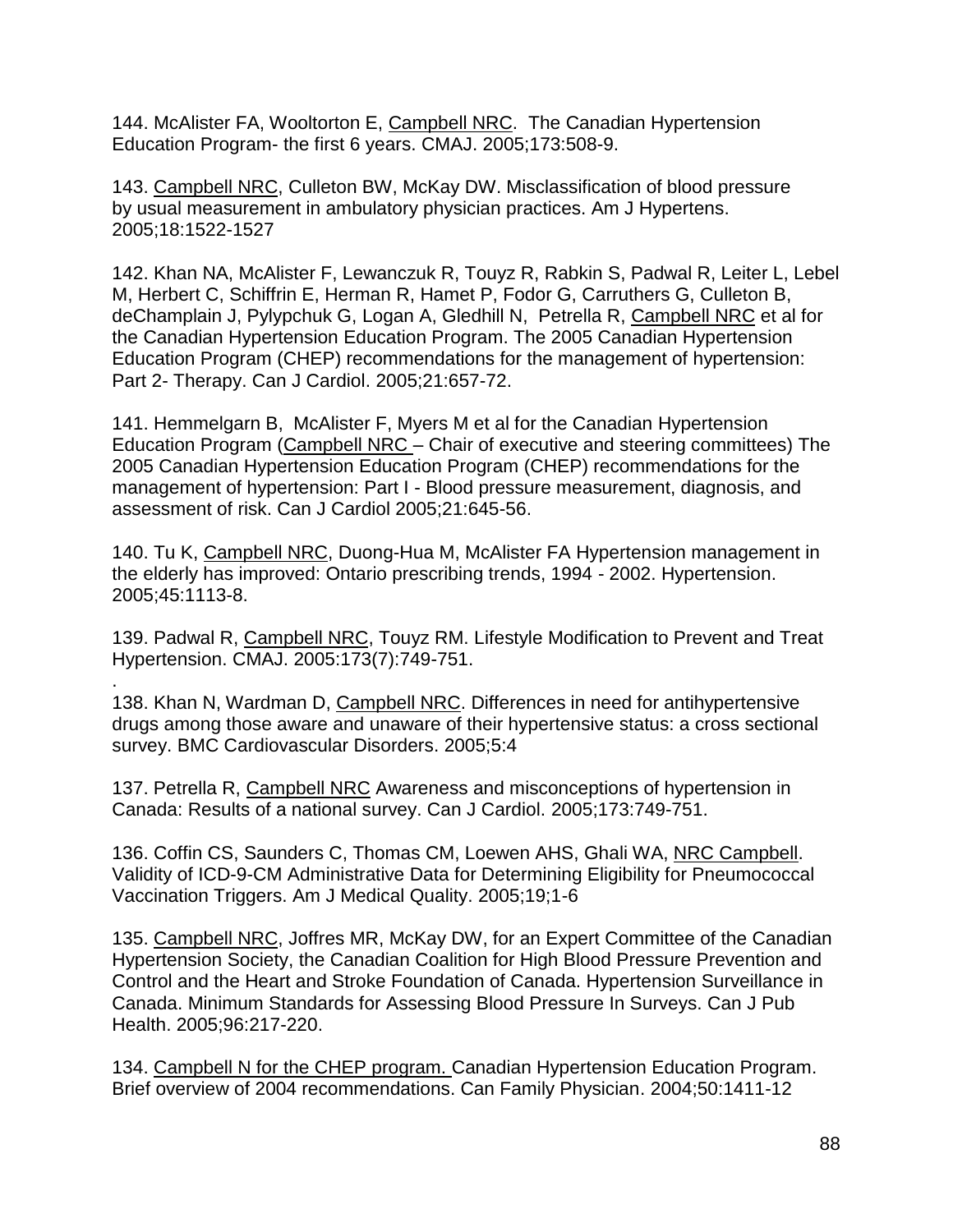133. Campbell N for the CHEP program. 2004 CHEP Hypertension recommendations: What's new, what's old but still important in 2004? Perspectives in Cardiology. 2004;20:26-33;; Le Clinicien 2004;1-9 ; Les Actualites du cceur (special insert) 2004, The General Internist. 2004;Spring):16-20; Can J Hosp Pharm. 2004;57:173-5; Canadian Pharmaceutical J. 2004;137(5):48-49.

132. Feldman RD for the Canadian Hypertension Education Program (Campbell NRCrevised and member of executive and steering committees). 2004 Canadian Hypertension Education Program Recommendations: The Bottom-line Version. Hypertension Canada. 2004; (78):1-5.

131. Canadian Hypertension Education Program (Campbell N principal author). What's old but important and what's new. Canadian Nurse. 2004;100:26-27

130. Khan NA, Taher T, McAlister FA, Ferland A, Campbell NR, Ghali WA for the Canadian Perioperative Research Network Development of a perioperative medicine research agenda: a cross sectional survey. BMC Surgery. 2004, 4:11

129. Hemmelgard B, Zarnke K, Campbell NRC, Feldman R, McKay DW, McAlister F, Khan N, Schiffrin EL, Myers M, Bolli P, Honos G, Lebel M, Levine M, Padwal R for the Canadian Hypertension Education Program. The 2004 Canadian Recommendations for the management of hypertension. Part I- Blood Pressure Measurement, diagnosis and assessment of risk. Can J Cardiol. 2004;20(1):31-40.

128. Khan N, McAlister F, Campbell NRC, Feldman R, Rabkin S, Mahon J, Lewanczuk R, Zarnke K, Hemmelgard B, Lebel M, Levine M, Herbert for the Canadian Hypertension Education Program. The 2004 Canadian Recommendations for the management of hypertension. Part II- Therapy. Can J Cardiol. 2004;20(1):41-54.

127. Touyz R, Campbell N, Logan A, Gledhill N, Petrella R, Padwal R. for the Canadian Hypertension Education Program. The 2004 Canadian Recommendations for the management of hypertension. Part III- Lifestyle modifications to prevent and control hypertension Therapy. Can J Cardiol. 2004;20(1):55-60.

126. Hamet P, Campbell N, Curnew G, Eastwood C, Pradham A. A randomized clinical trial for increasing adherance through behavioural modification in essential hypertension. Exp Clin Cardiol. 2003:7;165-72.

125. Feldman RD for the Canadian Hypertension Education Program (N Campbell was a Steering committee member and Chair of Central Review Committee). What's new in the 2003 hypertension guidelines. Perspectives in Cardiology. 2003;19:44-51. Hypertension Canada. June 2003 Bulletin 750.

124. Campbell NRC, McAlister F, Brant R, Levine M, Drouin D, Feldman R, Herman R, Zarnke K for the Canadian Hypertension Education Process and Evaluation Committee.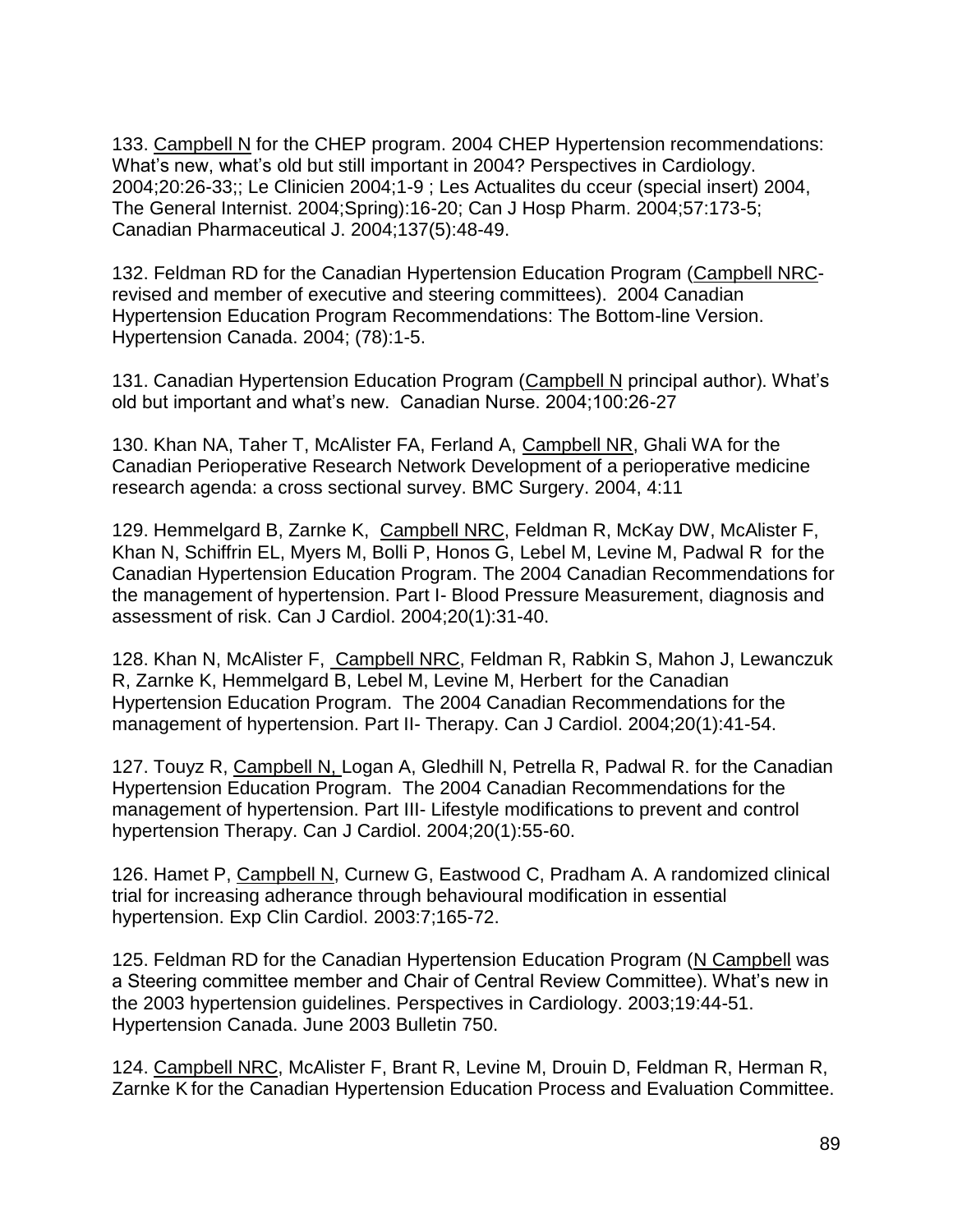Temporal trends in antihypertensive drug prescriptions in Canada before and after introduction of the Canadian Hypertension Education Program. J Hypertens. 2003;21(8):1591-1597.

123. Wilson E, Campbell NRC. A mounting risk: Hypertension and the world health report 2002. Perspectives in Cardiology. 2003;19:25-29.

122. Hamilton SF, Campbell NRC, Kara M, Watson J, Connor M. The Affect of Ingestion of Ferrous Sulfate on the Absorption of Oral Methotrexate in Rheumatoid Arthritis Patients. J Rheumatol. 2003;30:1948-50.

121. Campbell NRC, Feldman RD, Drouin D. Hypertension guidelines. Criteria that might make them more clinically useful. Am J Hypertens. [letter] 2003;16:698-9.

120. Campbell NRC, Drouin D and Feldman RD for the Canadian Hypertension Working Group. The 2001 Canadian Hypertension Recommendations. Take home messages. CMAJ. 2002;167:661-8.

119. Hanning R, Campbell NRC. Diet and Hypertension. Perspectives in Cardiology. 2002;18:27-33.

118. Wu C, Cowtan T, Campbell NRC. Antihypertensives: A drug review. Perspectives in Cardiology. 2002;18:34-46.

117. Canadian Hypertension Recommendations Working Group (Chair of steering committee and principal author). The 2001 Canadian Hypertension Recommendations. What has changed? Can Fam Physician. 2002;48:1662-5.

116. Campbell NRC, McKay DW. Do We Need Another Standard For Assessing the Validity of Blood Pressure Measuring Devices? [editorial]. Blood Pressure Monitoring. 2002;7;1-2.

115. Khan N, Campbell NRC (corresponding author). Lack of Control of High Blood Pressure and Treatment Recommendations in Canada. Can J Cardiol. 2002;18:657-61.

114. Canadian Hypertension Recommendations Working Group (principal author and Chair of Steering Committee). The 2001 Canadian Hypertension Recommendations. What' new and what's old but still important. Can J Cardiol 2002;18:591-603, Perspectives in Cardiol. 2002:Feb:38-46., Canadian Internist Spring 2002, Can Nurse, Can J Hosp Pharm, 2002;55:46-51, CPJ 2002:March;26-32, Le Clinicien March 2002 Les Actualités du C¦ur May 2002.

113. Zarnke KB, McAlister FA, Campbell NRC (Chair Steering Committee), Levine M, Schiffrin E et al , for the Canadian Hypertension Recommendations Working Group. The 2001 Canadian recommendations for the management of hypertension: Assessment for diagnosis, cardiovascular risk and lifestyle modification. Can J Cardiol. 2002;18:604-24.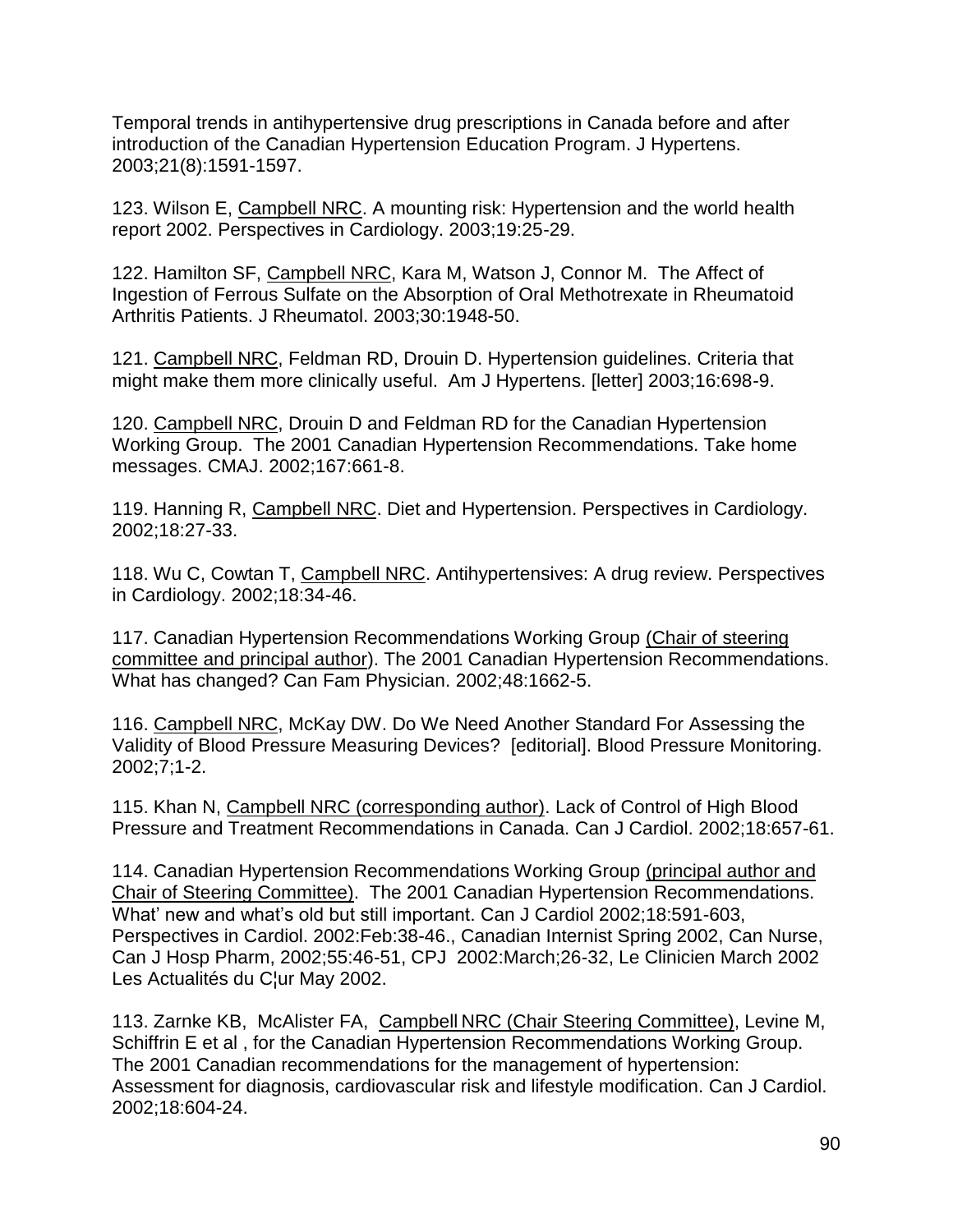112. McAlister FA, Zarnke KB, Campbell NRC (Chair Steering Committee), Feldman RD, Levine M, Mahon J et al, for the Canadian Hypertension Recommendations Working Group. The 2001 Canadian recommendations for the management of hypertension: part 1, therapy. Can J Cardiol. 2002;18:625-40.

111. Kammila S, Campbell NRC (corresponding author), Brant R, deJong R, Culleton B. Systematic error in the determination of nocturnal blood pressure dipping status by ambulatory blood pressure monitoring. Blood Pressure Monitoring. 2002;7:131-4.

110. Zarnke KB, Levine M, McAlister FA, Campbell NRC (Chair Steering Committee), Myers M, McKay DW et al , for the Canadian Hypertension Recommendations Working Group. The 2000 Canadian recommendations for managing hypertension: Part 2: Diagnosis and assessment of persons with high blood pressure. Can J Cardiol. 2001;17:1249-63.

109. Wu CM, Hasinoff BB, Campbell NRC (corresponding author). Drug Interactions with iron. Implications for drug therapy in the aged. Pharmaceutical News. 2001;8:36- 41.

108. Campbell NRC, Jeffrey P, Kiss K, Jones C, Anton AR. Building capacity for awareness and risk factor identification in the community: the blood pressure assessment program of Calgary Fire Department. Can J Cardiol. 2001;17:1275-9.

107. Khan N, Campbell NRC. White Coat Hypertension. Perspectives in Cardiol. 2001;17(4):21-27.

106. Campbell NRC, Nagpal S, Drouin D (from the Heart and Stroke Foundation of Canada). Implementing hypertension recommendations. Can J Cardiol. 2001; 17:851- 3.

105. Stone JA, Cyr C, Friesen M, Kenndy-Symonds H, Stene R, Smilovich M on behalf of the Canadian Association of Cardiac Rehabilitation (N Campbell acknowledged as member of guidelines writing group). Canadian guidelines for cardiac rehabilitation and atherosclerotic heart disease prevention: a summary. Can J Cardiol. 2001;17 (suppl b):3-30.

104. Durante KM, Whitmore B, Jones CA, Campbell NRC (corresponding author). Use of vitamins, minerals and herbs: a survey of patients attending family practice clinics. Clin Invest Med. 2001;24:242-9.

103. Campbell NRC, Khan N. Cocaine-Related Vasculitis Causing Upper-Limb Peripheral Vascular Disease. [letter] Ann Intern Med. 2001;135:142.

102. McAlister FA, Levine M, Zarnke KB, Campbell N (Chair Steering Committee), Lewanczuk R, Leenen F, Rabkin S, Wright JM, Stone J, Feldman RD, Lebel M, Honos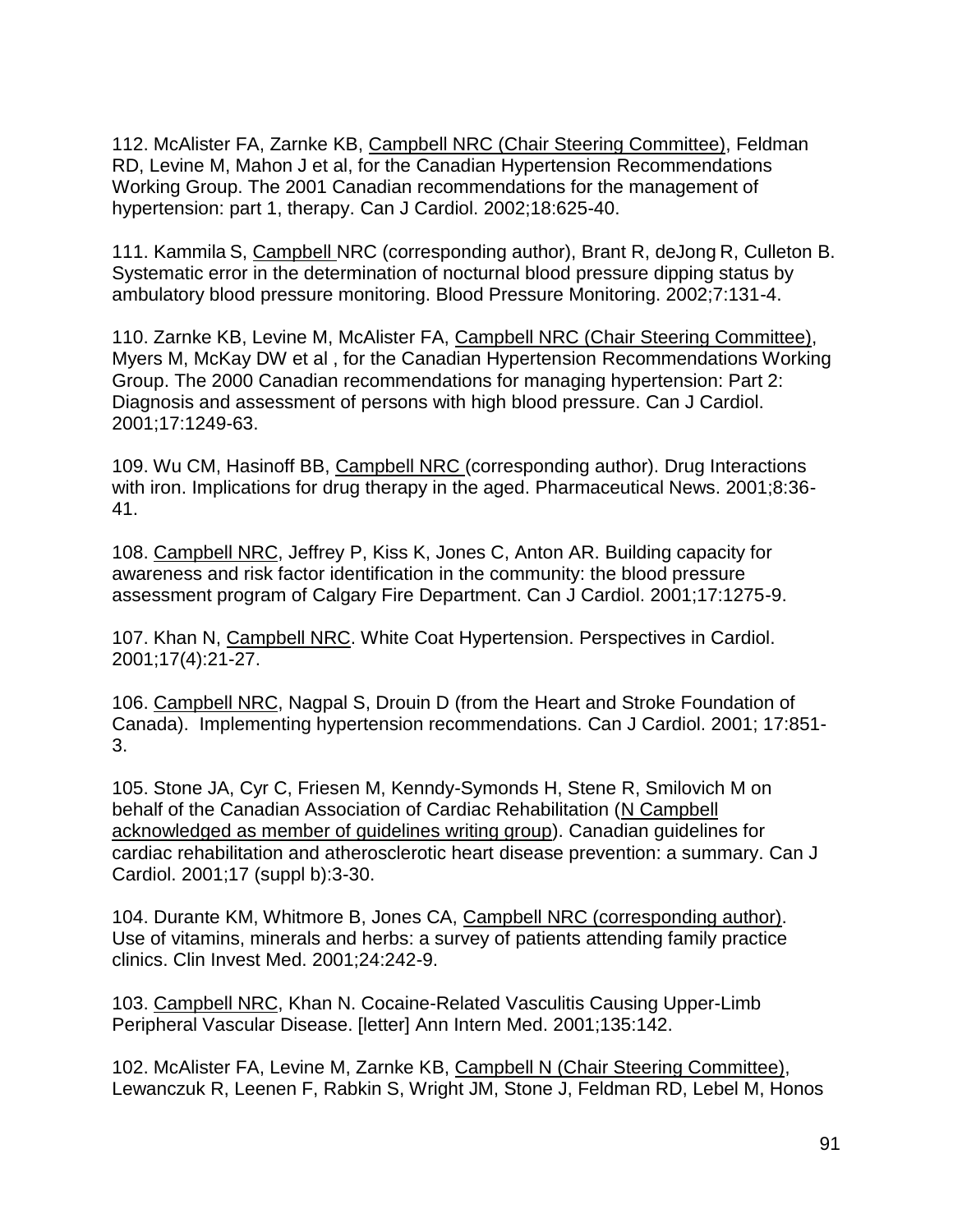G, Fodor G, Burgess E, Tobe S, Hamet P, Herman R, Irvine J, Culleton B, Petrella R, Touyz R, for the Canadian Hypertension Recommendations Working Group. The 2000 Canadian recommendations for the management of hypertension: part 1, therapy. Can J Cardiol. 2001;17:543-59.

101. Campbell NRC, Milkovich L, Burgess E, McKay DW. Self-measurement of blood pressure: accuracy, patient preparation for readings, technique and equipment. Blood Pressure Monitoring. 2001;6:133-8.

100. Campbell N. (from the Heart and Stroke Foundation) An Ongoing Systematic Update of Hypertension Recommendations. Can J Cardiol. 2001;17:521-2 (French 524- 5).

99. Chockalingam A, Campbell N, Ruddy T, Taylor G, Dery V on behalf of the expert working group. High Blood Pressure Prevention and Control: Canadian National Strategy. CVD Prevention. 2000;3:81-93

98. Khan N, Campbell NRC. Lifestyle modification for prevention and treatment of hypertension. Canadian Recommendations. Perspectives in Cardiology 2001;17(4):21- 27.

97. Canadian Hypertension Recommendations Working Group. Summary of the 2000 Canadian Hypertension Recommendations. Principal author-chair steering committee Published in Can J Cardiol. 2001;17:535-38 (French 539-42); Perspectives Cardiol. 2001;17:17-25; Hypertension Canada 2001;bulletin 67:4,7,; Canadian Pharmacy Journal. March 2001:30-3;; Canadian Family Physician 2001;47:793-4 (French 802-4); Canadian Journal of Cardiovascular Nursing 2001;11:4-6 (French7-9);The Canadian Internist, spring 2001;11-13; Les Actualités du Coeur 2001;6: (Insert); L'OMNIPRATICIEN special edition on CVD feb 22; Medical Post: may 8, may 22 and june 5; Actualite Medical: may 9, may 23 and june 6.

96. Campbell NRC, Fodor JG, Chockalingam A for the Canadian Hypertension Recommendations Group. Hypertension recommendations. Are they relevant to public health? Can J Public Health. [editorial] 2001;92:245-6 (French 246-7).

95. McAlister FA, Campbell NRC, Zarnke K, Levine M, Graham ID. The management of hypertension in Canada: A review of current guidelines, their short comings, and implications for the future. CMAJ. 2001;164:517-22.

94. Campbell NRC, Khan N. Hypertension in the elderly: Challenges and treatment recommendations. Perspectives in Cardiol. 2000;16: (supl) 1-10.

93. Khan N, Campbell NRC Alcohol and Blood Pressure. Perspectives in Cardiol. 2000;16:15-18.

92. Chockalingam A, Campbell NRC, Ruddy T, Taylor G, Stewart P.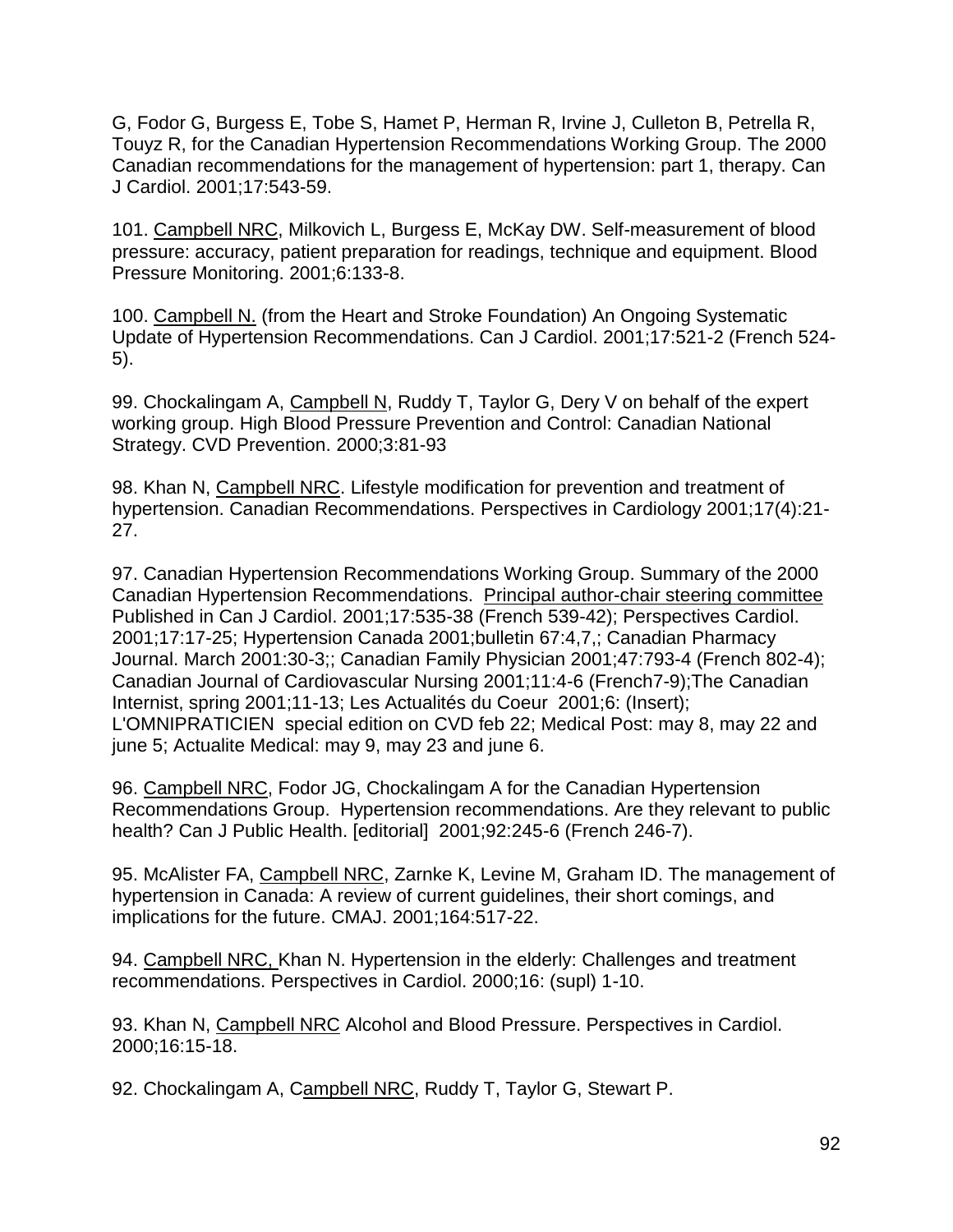National High Blood Pressure Prevention and Control Strategy. Can J Cardiol. 2000:16:1087-1093.

91. Zarnke KB, Campbell NRC, McAlister F, Levine M. A Novel Process for Updating Recommendations for Managing Hypertension: Rationale and Methods. Can J Cardiol. 2000:16:1094-1102.

90. Abdullah N, Lemaire JB, Schaefer JP, Campbell NRC. Development of an Internal Medicine Urgent Assessment Clinic and preliminary description of the referred patient population. Annals RCPSC. 2000:33(7):416-8.

89. Campbell NRC. Message from the President (of the Canadian Hypertension Society). Can J Cardiol. 2000;16:1085-6.

88. Feldman RD, Campbell N, Larochelle P. [letter to editor ]. Lancet. 2000;356:509.

87. Campbell NRC, Edwards AL, Brant R, Jones C, Mitchell D. Effect on lipid, cbc and blood proteins: standardized compared to usual preparation for blood drawing. A randomized controlled trial. Clin Invest Med. 2000;23:302-6.

86. Feldman RD, Larochelle P, Campbell N. Response to letters to the editor. CMAJ. 2000;162:1556.

85. Khan N, Campbell NRC, Management of Hypertension: Optimizing Therapy Perspectives in Cardiology. 2000;16:15-23.

84. Campbell NRC 'From the Heart and Stroke Foundation of Canada'. Hypertension management in clinical practice. Can J Cardiol. 2000;16:574-576 (French) 579-581.

83. Khan N, Campbell NRC. Diagnosing Hypertension. Perspectives in Cardiology. 2000;16:15-17.

82. Chong DJ, Suchowersky O, Szumlanski C, Weinshilboum RM, Brant R, Campbell NRC (corresponding author). The Relationship between Catechol-O-Methyltransferase (COMT) genotype and the Clinical Effectiveness of Tolcapone, a COMT Inhibitor, in Patients with Parkinson's Disease. Clinical Neuropharmacology. 2000;23:143-48.

81. Campbell NRC. Report from the president of the Canadian Hypertension Society. Can J Cardiol. 2000;16:392-3.

80. Campbell NRC. New Canadian Hypertension Recommendations - So What? [editorial]. Canadian Family Physician. 2000;46:1413-21.

79. Maxwell C J, Hogan DB, Campbell NRC, Ebly EM. Nidedipine and mortality risk in the elderly: Relevance of drug formulation, dose and duration. Pharmacoepidemiology and Drug Safety. 2000;9(1):11-23.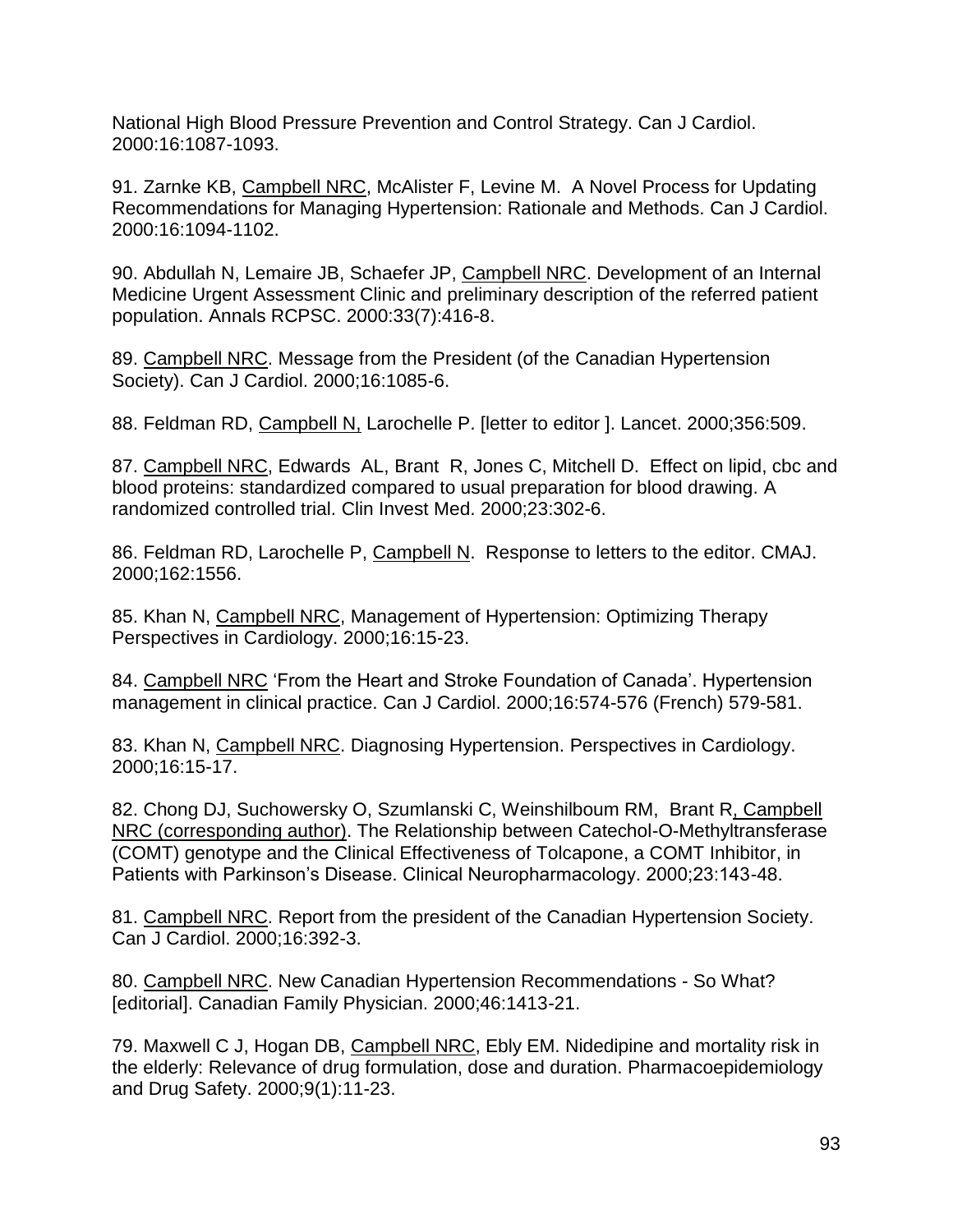78. Feldman. RD, Campbell NRC, Larochelle P. Clinical problem solving in the treatment of high blood pressure based on the 1999 Canadian recommendations for the management of hypertension. CMAJ. 1999;161(suppl 12):18-22.

77. Feldman RD, Campbell NRC, Larochelle P et al. 1999 Canadian recommendations for the management of hypertension. CMAJ. 1999;161 (suppl 12):1-17.

76. Peters GL, Binder S K, Campbell NRC (Corresponding author). The effect of leg crossing on blood pressure. A randomized single blind cross-over study. Blood Pressure Monitoring. 1999;4:97-101.

75. Campbell NRC, McKay DW. Accurate blood pressure measurement, why does it matter? Editorial. CMAJ. 1999;161:277-8.

74. Campbell NRC. Secondary prevention: closing the gap between guidelines and practice. Hypertension and myocardial infarction. CVD Prevention. 1999;2:13-17.

73. Campbell, NRC, Taylor G. Healthier lifestyles: Bringing down blood Pressure. Perspectives in Cardiology. 1999 (May):47-53.

72. Campbell, NRC, Myers MG, McKay DW. Usual measurement of blood pressure is it meaningful? Blood Pressure Monitoring. 1999;4:71-6.

71. Campbell NRC. Will lifestyle modification reduce blood pressure? Canadian Family Physician. 1999;45:1640-2.

70. Campbell NRC, Ashley MJ, Carruthers SG, Lacourciere Y, McKay DW. Lifestyle intervention to prevent and control hypertension. Recommendations on alcohol consumption. CMAJ. 1999;160(suppl 9):13-20.

69. Leiter LA, Abbott D, Campbell NRC, Mendelson R, Ogilvie RI, Chockalingam A. Lifestyle Modification to Prevent and Control Hypertension: 2. Recommendations on obesity and weight loss. CMAJ. 1999;160(suppl 9):7-12.

68. Campbell NRC, Burgess E, Choi BCK, Taylor G, Wilson E, Cleroux J, Fodor JG, Leiter L, Spence D, Lifestyle intervention to prevent and control hypertension. Methods and an overview of Canadian Recommendations. CMAJ. 1999;160(suppl 9):1-6.

67. Campbell NRC, Burgess E, Taylor G, Wilson E, Cleroux J, Fodor JG, Leiter L, Spence D, Lifestyle changes to prevent and control hypertension. Do they work? CMAJ. 1999;160:1341-43.

66. Campbell NRC, Brant R, Stalts H, Stone J, Mahallati H. Fluctuations in lipid levels during furosemide therapy. A randomized double blind placebo controlled crossover trial. Arch Intern Med. 1998;158:1461-3.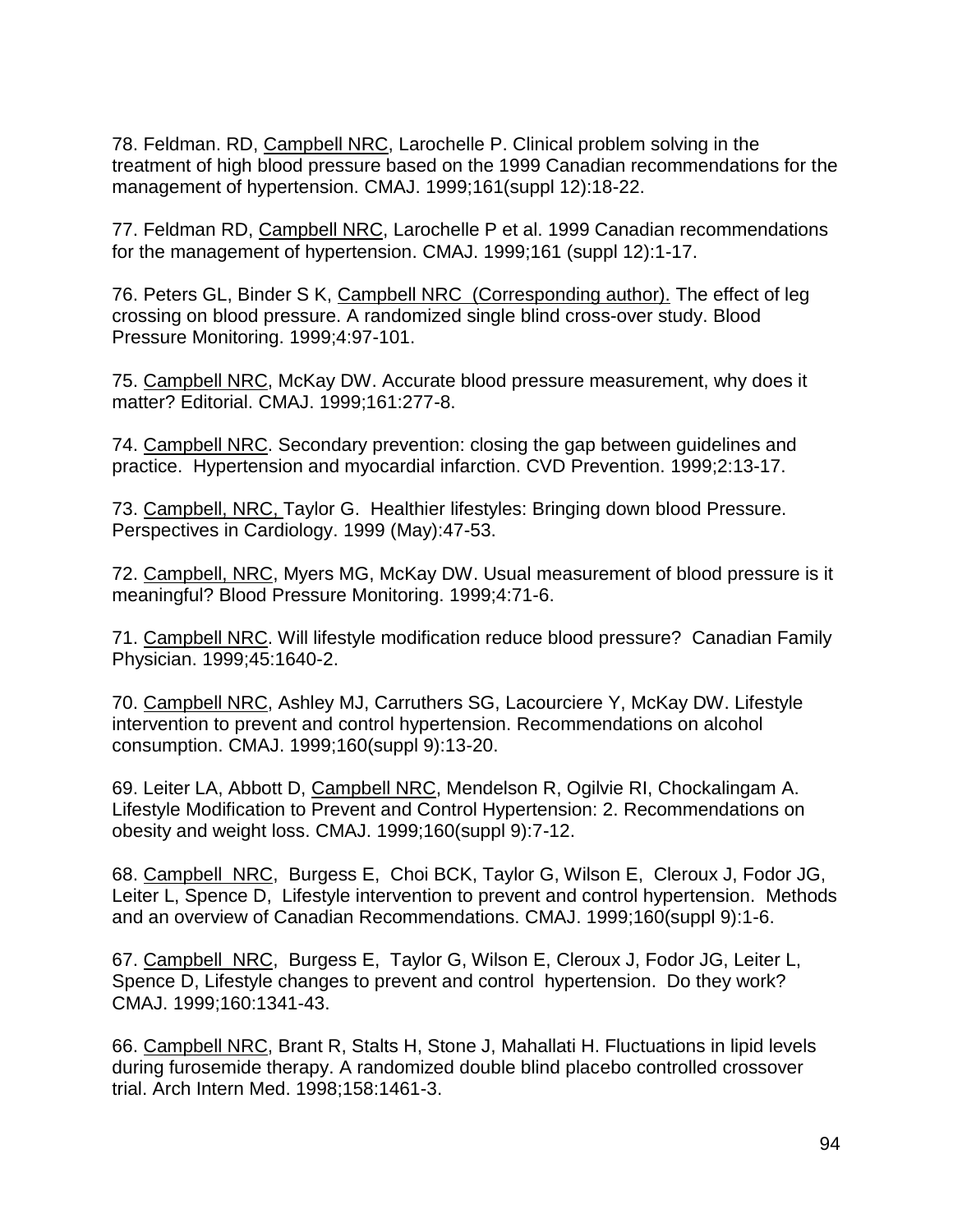65. Huston P, Campbell NRC. Influencing prescribing patterns. Evidence-based recommendations are not enough. (Response to Letter to the Editor). Can Family Physician. 1998;44:1237.

64. Huston P, Campbell NRC. Influencing prescribing patterns. Evidence-based recommendations are not enough. Can Family Physician (editorial). 1998;44:221-2

63. Campbell NRC. Ambulatory Blood Pressure Monitoring. A Physicians Guide. Perspectives in Cardiology. 1998:14:77-83.

62. Schaefer JP, Tam Y, Hasinoff BB, Tawfik S, Peng Y, Reimche L, Campbell NRC. (Corresponding author). Ferrous sulfate interacts with captopril. Br J Clin Pharmacol. 1998;46:377-82.

61. Campbell NRC, Hull RD, Brant R, Hogan DB, Pineo GF, Raskob GE. The effect of gender on heparin therapy. Clin Invest Med. 1998:21;71-78.

60. Feldman R, Bacher M, Campbell NRC, Drover A, Chockalingam A. Adherence to pharmacological management of hypertension. Can J Public Health. 1998;89(suppl I).16-18.

59. Chockalingam A, Bacher M, Campbell NRC, Cutler H, Drover A, Feldman R, Fodor JG, Irving J, Ramsden V, Thivierge R, Tremblay G. Adherence to management of high blood pressure: Recommendations of the Canadian Coalition for High Blood Pressure Prevention and Control. Can J Public Health. 1998;89(suppl I).5-11.

58. Ebly EM, Schaefer JP, Campbell NRC, Hogan DB. Folate status, vascular disease and cognition in elderly Canadians. Age and Ageing. 1998;27:485-91.

57. The Ad-Hoc Advisory Committee for the Prairie Provinces. Controversies in Calcium Channel Blocker Therapy: Finding a consensus. Perspect Card. 1996; Sept. Suppl.

56. Scott-Douglas NW, Campbell, N. How do I handle a hypertensive emergency. Perspect Card. 1996:19-33.

55. Campbell NRC. How safe are folate supplements? Arch Intern Med. 1996;156:1638- 1644.

54. Campbell NRC, Wasi S. Hypertension in Women. [Editorial] Can J Cardiol. 1996;12(suppl D):4.

53. Partlow ES, Campbell NRC (corresponding author), Chan SC, Pap KM, Granberg K, Hasinoff BB. Ferrous sulfate does not reduce serum levels of famotidine or cimetidine following concurrent ingestion. Clin Pharmacol Ther. 1996;59:389-93.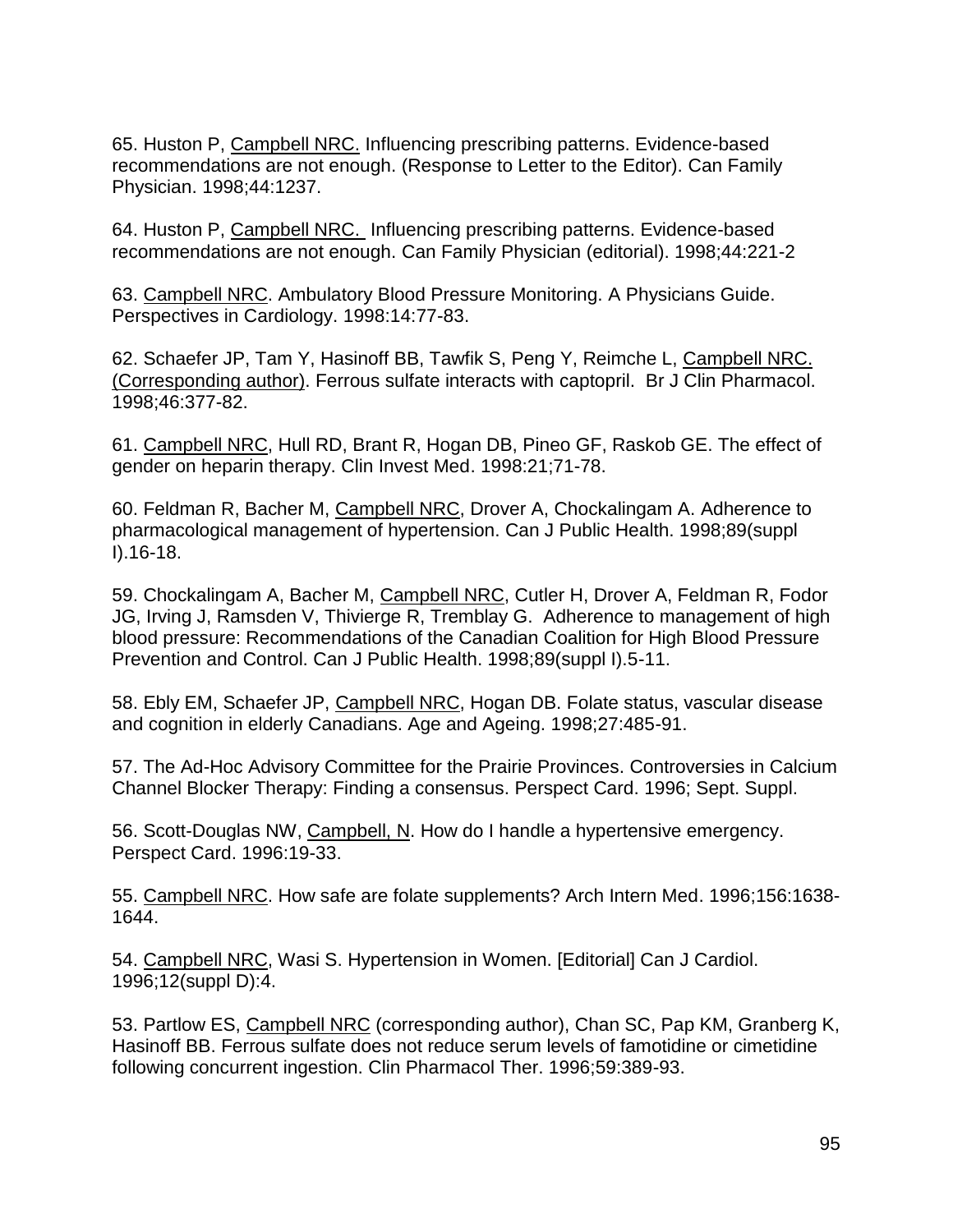52. Brager NPD, Campbell NRC (corresponding author), Reicsh H, Chaudhuri M, Rabin HR. Reduced renal fractional excretion of lithium in cystic fibrosis. Br J Clin Pharmac. 1996;41:157-9.

51. Hogan D, Campbell NRC, Jennett P, MacLeod N, Brant R. NSAIDS and increased cardiovascular medication use in the elderly. Clin Invest Med. 1996;19:46-54.

50. Campbell NRC, Hull RD, Brant R, Hogan DB, Pineo GF, Raskob GE. Ageing and heparin related bleeding. Arch Intern Med. 1996;156:857-60.

49. Bannerman J, Campbell NRC, Hasinoff BB, Venkataram S. The dissolution of iron from various commercial preparations is highly variable. Pharm Acta Helvetiae. 1996;71;129-139.

48. Birkett N, Abbott D, Campbell NRC, Chockalingam A, Dagenais G, Hogan G for the Canadian Coalition for High Blood Pressure Prevention and Control. Self-measurement of blood pressure: Issues related to the training of patients. Can J Cardiol. 1995;11(suppl H):23-28.

47. Campbell NRC, Abbott D, Bass M, Birkett N, Chockalingam A, Dagenais G, Hogan K, Ku LF, Lebel M, Milkovich L, McKay DW, Small C, Wasi S for the Canadian Coalition for High Blood Pressure Prevention and Control. Self-measurement of blood pressure. Recommendations of the Canadian Coalition for High Blood Pressure Prevention and Control. Can J Cardiol. 1995;11(suppl H):5-17.

46. McKay DW, Campbell NRC, Chockalingam A, Ku LF, Small C, Wasi S. for the Canadian Coalition for High Blood Pressure Prevention and Control. Self-Measurement of Blood Pressure: Equipment and Standards. Can J Cardiol. 1995;11(suppl H):29-34.

45. Campbell NRC, Bass M, Chockalingam A, Lebel M, Milkovich L for the Canadian Coalition for High Blood Pressure Prevention and Control. Self-Measurement of Blood Pressure: Benefits, risks and interpretation of readings. Can J Cardiol. 1995;11(suppl H):18-22.

44. Campbell NRC, Chockalingam A. Prevention and control of high blood pressure: Challenges and opportunities. Can Med Assoc J. [Editorial] 1995;152:1969-70.

43. Campbell NRC, Skerjanec A, Tam YK, Robertson S, Burgess E. Methyldopa kinetics before and after the ingestion of methyldopa for eight weeks. Eur J Clin Pharmacol. 1995;35:275-80.

42. Skerjanec A, Campbell NRC, Robertson S, Tam YK. Pharmacokinetics and presystemic metabolism of methyldopa in healthy human subjects. J Clin Pharmacol. 1995;35:275-80.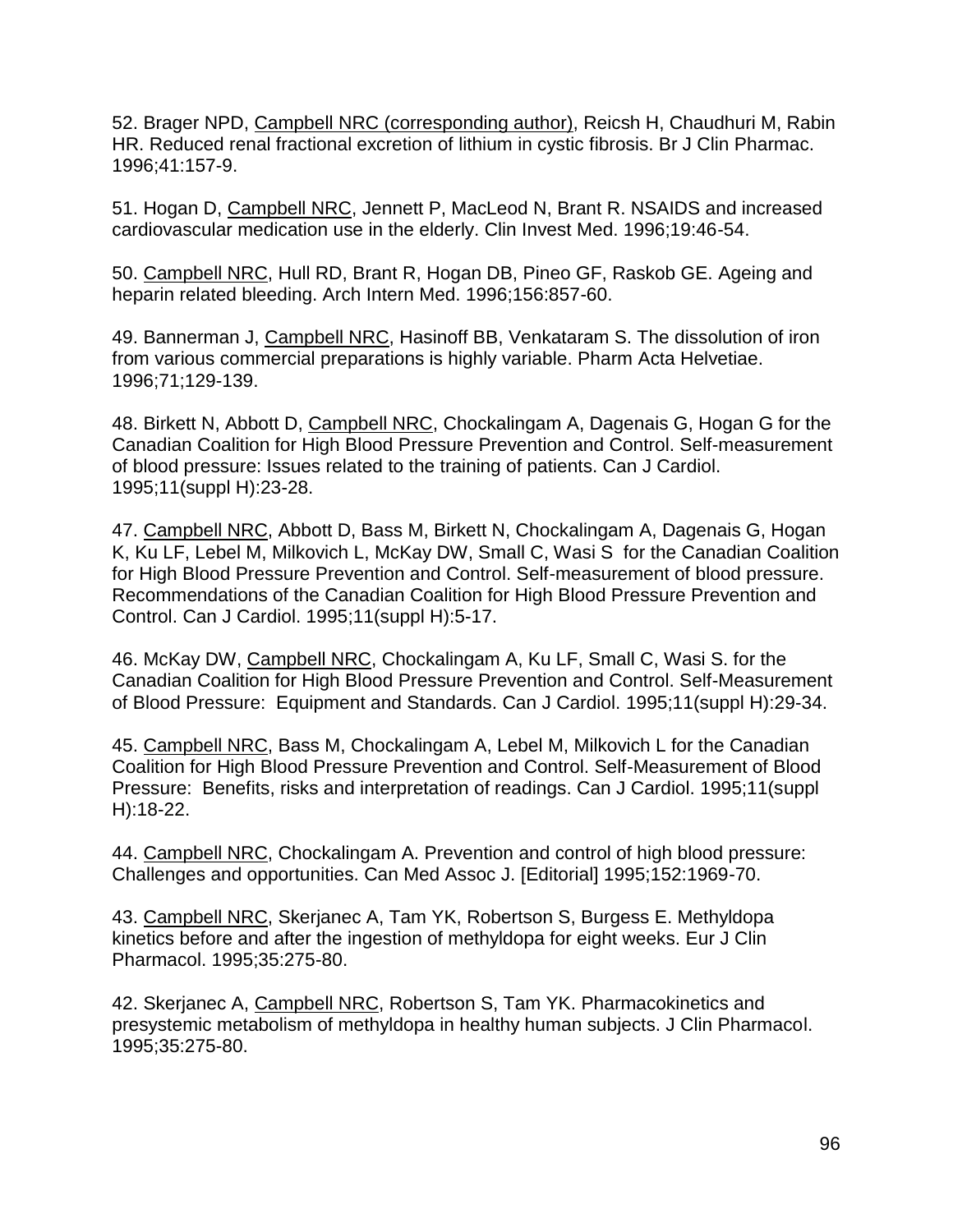41. Campbell NRC, Purchase LH, Longerich LL, Gault MH. Prediction of reduction in predialysis concentrations due to interdialysis weight gain. Nephron. 1995;71:65-74.

40. Campbell NRC, Wickert W, Shumak SL. Restriction of fluid during fasting increases lipid concentrations. Clin Invest Med. 1994;17:570-6.

39. Abbott D, Campbell N, Carruthers-Czyzewski P, Chockalingam A, David M, Dunkley G, Ellis E, Fodor JG, McKay D, Ramsden VR (Canadian Coalition for High Blood Pressure Prevention and Control Working Group). Guidelines for measurement of blood pressure, referral and follow-up, and lifestyle counselling. Can J Public Health. 1994;2:29s-43s.

38. Campbell NRC, DB Hogan, DW McKay. Pitfalls to avoid in the measurement of blood pressure in the elderly. Can J Public Health. 1994;2:26s-28s.

37. Campbell NRC, Chockalingam A, Fodor JG, McKay DW. Errors in assessment of blood pressure. Patient factors. Can J Public Health.1994;2:12s-17s.

36. Campbell NRC, Chockalingam A, Fodor JG, McKay DW. Errors in assessment of blood pressure. Blood pressure measuring technique. Can J Public Health. 1994;2:18s-21s.

35. Campbell NRC, Chockalingam A, Fodor JG, McKay DW. Errors in assessment of blood pressure. Sphygmomanometers and blood pressure cuffs. Can J Public Health. 1994;2:22s-25s.

34. Wickert W, Campbell NRC (corresponding author), Martin L. An acute illness resembling systemic lupus erythematosus following therapy with clozapine. Postgrad Med J. [letter] 1994;70:940-1.

33. Vasdev S, Ford CA, Longerich L, Barrett B, Parai S, Campbell N. Oral treatment with low molecular weight heparin normalizes blood pressure in hypertensive rats. Artery. 1994;21:1-28.

32. Sussex B, Campbell NRC (corresponding author), Raju M, McKay DW. Treatment with a diuretic decreases nitrate tolerance. Clin Pharmacol Ther. 1994;56:229-234.

31. Campbell NRC, Hasinoff BB, Singh M, Robertson S. Ferrous sulfate does not directly effect pteroylmonoglutamic acid absorption in rats. Br J Nutr. 1994;72:447-453.

30. Hogan D, Campbell NRC, Crutcher R, Jennett P, MacLeod N. Prescription of nonsteroidal anti-inflammatory drugs for Albertan seniors. Can Med Assoc J. 1994;151:315- 322.

29. Campbell NRC, Wickert W, Shumak SL. Furosemide causes acute increases in fasting lipid concentrations. Br J Clin Pharmac. 1993:36;607-609.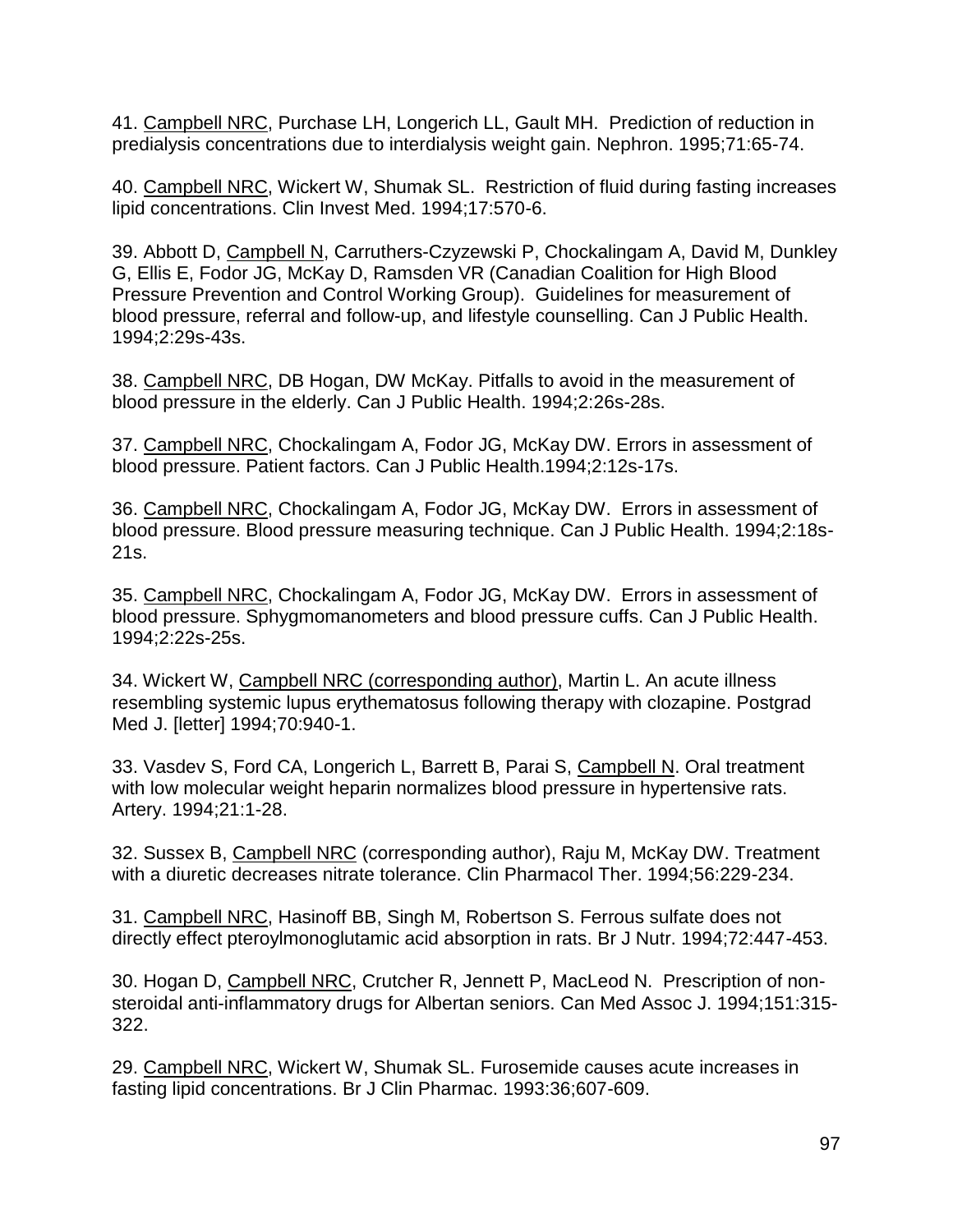28. Shumak SL, Campbell NRC. Intraindividual variation in lipid and lipoprotein levels: Magnitude of the problem and recommendations to reduce the clinical impact. Can Med Assoc J. 1993;149:843-844.

27. Campbell NRC, Hasinoff BB, Robertson S, Singh M. Absence of an effect of ferrous sulfate on phenytoin absorption in the rat. Clin Invest Med. 1993;16:280-284.

26. McKay DW, Campbell NRC (corresponding author), A Chockalingam, JG Fodor. Skills in blood pressure measurement and physician characteristic's. Can J Cardiol. 1993;9 (suppl D):116d-118d.

25. Campbell NRC, Hasinoff BB, Meddings JB, Anderson WB, Robertson S, Granberg K. Ferrous sulfate reduces cimetidine absorption. Dig Dis Sci. 1993;38:950-954.

24. Campbell NRC, Hasinoff BB, Stalts H, Rao B, Wong NCW. Ferrous sulfate reduces thyroxine efficacy in patients with hypothyroidism. Ann Intern Med. 1992;117:1010- 1013.

23. McKay DW, Raju MK, Campbell NRC. Assessment of blood pressure measuring techniques. Med Educ. 1992;26:208-212.

22. Campbell NRC, Patrick W. Changes in methyldopa absorption and renal excretion following multiple doses. J Clin Pharmacol. 1992;32:450-454.

21. Campbell NRC, Baylis B. Renal impairment associated with an acute paracetamol overdose in the absence of hepatotoxicity. Postgrad Med J. 1992;68:116-118.

20. Campbell NRC, Kara M, Hasinoff BB, Haddara WM, McKay DW. Norfloxacin interaction with antacids and minerals. Br J Clin Pharmac. 1992;33:1156-116.

19. Campbell NRC, Hasinoff BB. Iron supplements: A common cause of drug interactions. Br J Clin Pharmac. 1991;31:251-255.

18. Kara M, Hasinoff BB, McKay DW, Campbell NRC (corresponding author). Clinical and chemical interactions between iron preparations and ciprofloxacin. Br J Clin Pharmac. 1991;31:257-261.

17. Vasdev S, Campbell N, Prabhakaran V, Esquivel M and Sampson CA. Increased calcium uptake in vascular tissue by plasma of patients with essential hypertension. Clin Biochem. 1991;24:189-194.

16. Campbell NRC, Campbell RRA, Hasinoff BB. Ferrous sulfate reduces methyldopa absorption: Methyldopa:iron complex formation as a likely mechanism. Clin Invest Med. 1990;13:329-332.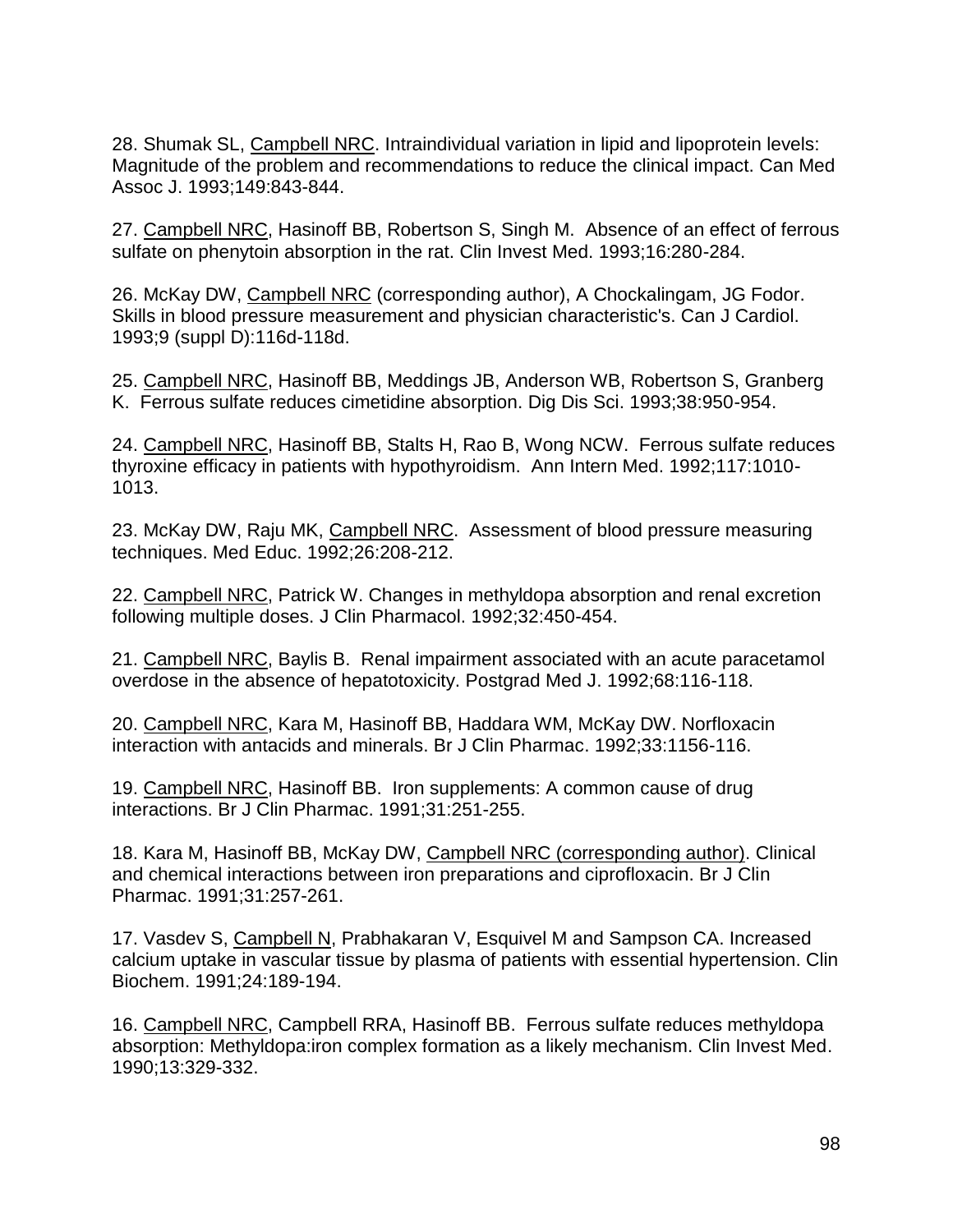15. McKay DW, Campbell NRC, Parab LS, Chockalingam A, Fodor JG. Clinical assessment of blood pressure. J Hum Hypertens. 1990;4:639-645.

14. Campbell NRC, Rankin D, Goodridge AE, Hasinoff BB, Kara M. Sinemet-ferrous sulphate interaction in patients with Parkinson's disease. Br J Clin Pharmac. 1990;30:599-605.

13. Campbell NRC, Chockalingam A, Fodor JG, McKay DW. Accurate reproducible measurement of blood pressure. Can Med Assoc J. 1990;143:19-24.

12. O'Neill SK, McKay DW, Campbell N, Triggle CR, Crowley M, Bolger GT. Comparative behavioral neurochemical and pharmacological activities of dihydropyridine calcium channel activating drugs. J Pharm Exp Ther 1990;253:905-912.

11. Campbell RRA, Hasinoff B, Chernenko G, Barrowman J, Campbell NRC (corresponding author). The effect of ferrous sulfate and pH on l-dopa absorption. Can J Physiol Pharmacol. 1990;68:603-607.

10. Campbell NRC, Hasinoff B. Ferrous sulfate reduces l-dopa bioavailability: Chelation as a possible mechanism. Clin Pharmacol Ther. 1989;45:220-225.

9. Campbell N, Paddock V, Sundaram R. Alteration of methyldopa absorption, metabolism and blood pressure control caused by ferrous sulfate and ferrous gluconate. Clin Pharmacol Ther. 1988;43:381-386.

8. Gault MH, Campbell NRC, Aksu AE. Spurious Stones. Nephron 1988;48:274-279.

7. Campbell NRC, Van Loon JA, Sundaram RS, Ames MM, Hansch C, Weinshilboum RM. Human and rat liver phenol sulfotransferase: Structure-activity relationships for phenolic substrates. Mol Pharmacol. 1987;32:813-819.

6. Campbell NRC, Van Loon JA, Weinshilboum RM. Human liver phenol sulfotransferase: Assay conditions, biochemical properties and partial purification of isozymes of the thermostable form. Biochem Pharmacol. 1987;36:1435-1446.

5. Campbell NRC, Nath C, Snedden W, Fernandez P. Hemodynamic effects of calcium channel blockers. Perspect Card. 1986;2:21-25.

4. Studelska DR, Campbell NRC, Brimijoin WS. Catecholamine binding by adrenal medullary protein can interfere with a sensitive radioenzymatic assay for norepinephrine. Life Sci. 1985;36:881-887.

3. Campbell NRC, Sundaram RS, Werness PG, Van Loon J, Weinshilboum RM. Sulfate and methyldopa metabolism: Metabolite patterns and platelet phenol sulfotransferase activity. Clin Pharmacol Ther. 1985;37:308-315.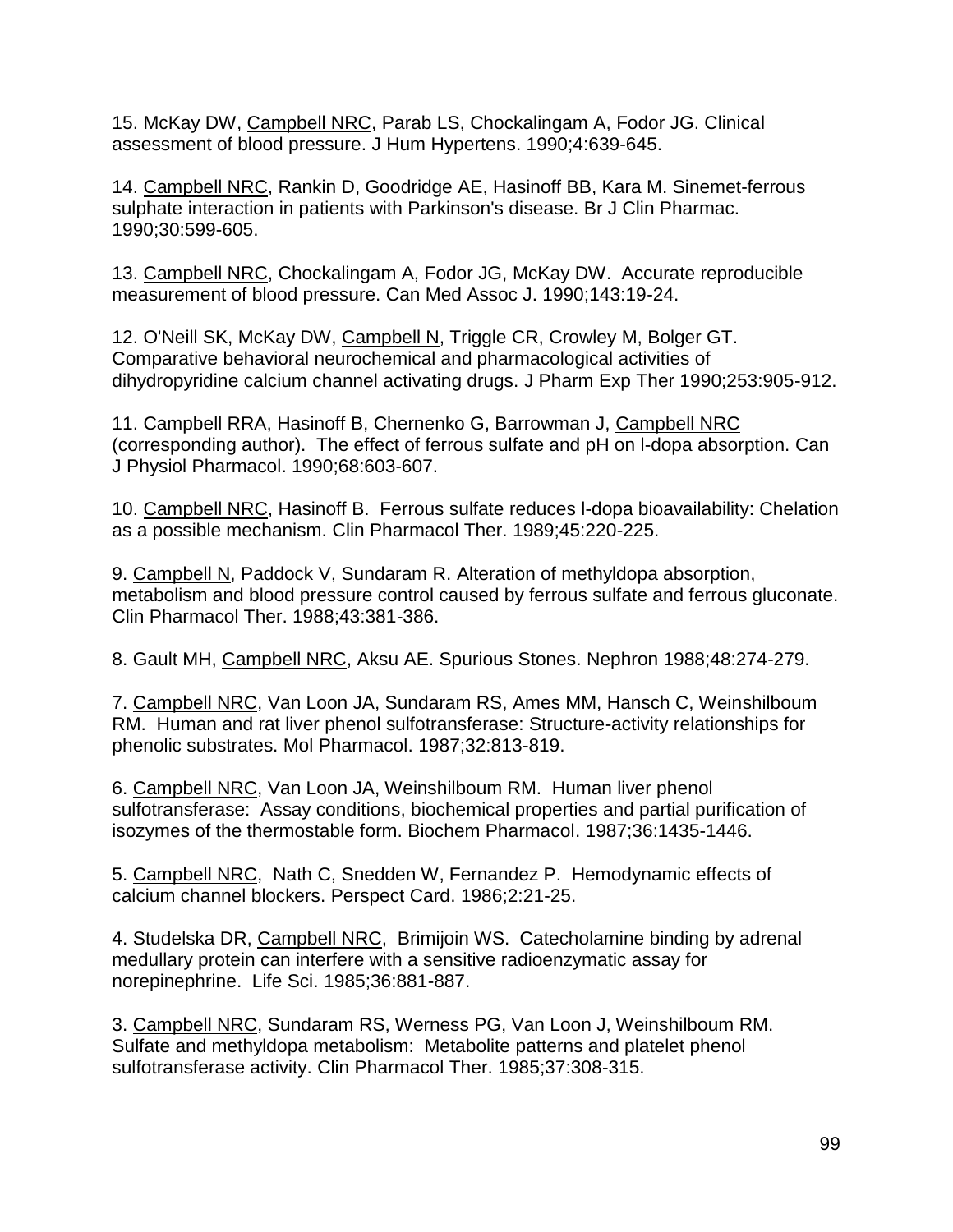2. Campbell NRC, Dunnette JH, Mwaluko G, Van Loon J, Weinshilboum RM. Platelet phenol sulfotransferase and erythrocyte catechol-o-methyltransferase activities: Correlation with methyldopa metabolism. Clin Pharmacol Ther. 1984;35:55-63.

1. Fernandez PG, Sharma JN, Galway AB, Campbell N, Kim BK, Snedden W, Granter-Button S, MacDonald J, Gill V. Potassium conservation with amiloride/hydrochlorothiazide (Moduret) in thiazide-induced hypokalemia in hypertension. Curr Med Res Opin. 1982;8:120-127.

#### **ii. MANUSCRIPTS AND COMMUNICATIONS IN NON PEER REVIEWED JOURNALS:**

## **Note: I have stopped documenting non peer reviewed manuscripts in 2009.**

54. Canadian Hypertension Education Program (*was written by Dr. N. Campbell with the assistance of the CHEP Executive and Dr. G. Tremblay)*. 2008 Canadian Hypertension Education Program Recommendations: The Short Clinical Summary - An Annual Update. Can J Diagnosis 2008;25:103-9., Perspectives in Cardiol 2008;24:20-8

53. Campbell NRC, Mohan S. Choosing antihypertensive therapy. Perspectives in Cardiol. 2008;24:27-31.

52. Campbell NRC, Godwin M. Do you eat an unhealthy amount of salt or sodium? Family Health. 2008.

50. Kaczorowski J, Smith M, Campbell N. Hypertension Resources for your Patients. Perspectives in Cardiology 2007 (August),32-34.

49. Kaczorowski J, Smith M, Campbell N. Useful hypertension resources. Hypertension Canada 2007

48. Silzer J, Shah W, Campbell NRC. Sodium, Blood Pressure, and Hypertension. Perspectives in Cardiology. 2007 (Sept) 33-37.

47. Campbell NRC, Dawe Martin. What's new in monitoring recommendations for 2007. April 2007. STA MD passport newsletter

46. Campbell NRC, Dawe Martin. What's new in lifestyle for 2007. May 2007 STA MD passport newsletter

45. Campbell NRC, Dawe Martin. What's new in treatment recommendations for 2007. June 2007 STA MD passport newsletter

44. Campbell NRC, Dawe Martin. Adherence to therapy. July 2007 STA MD passport newsletter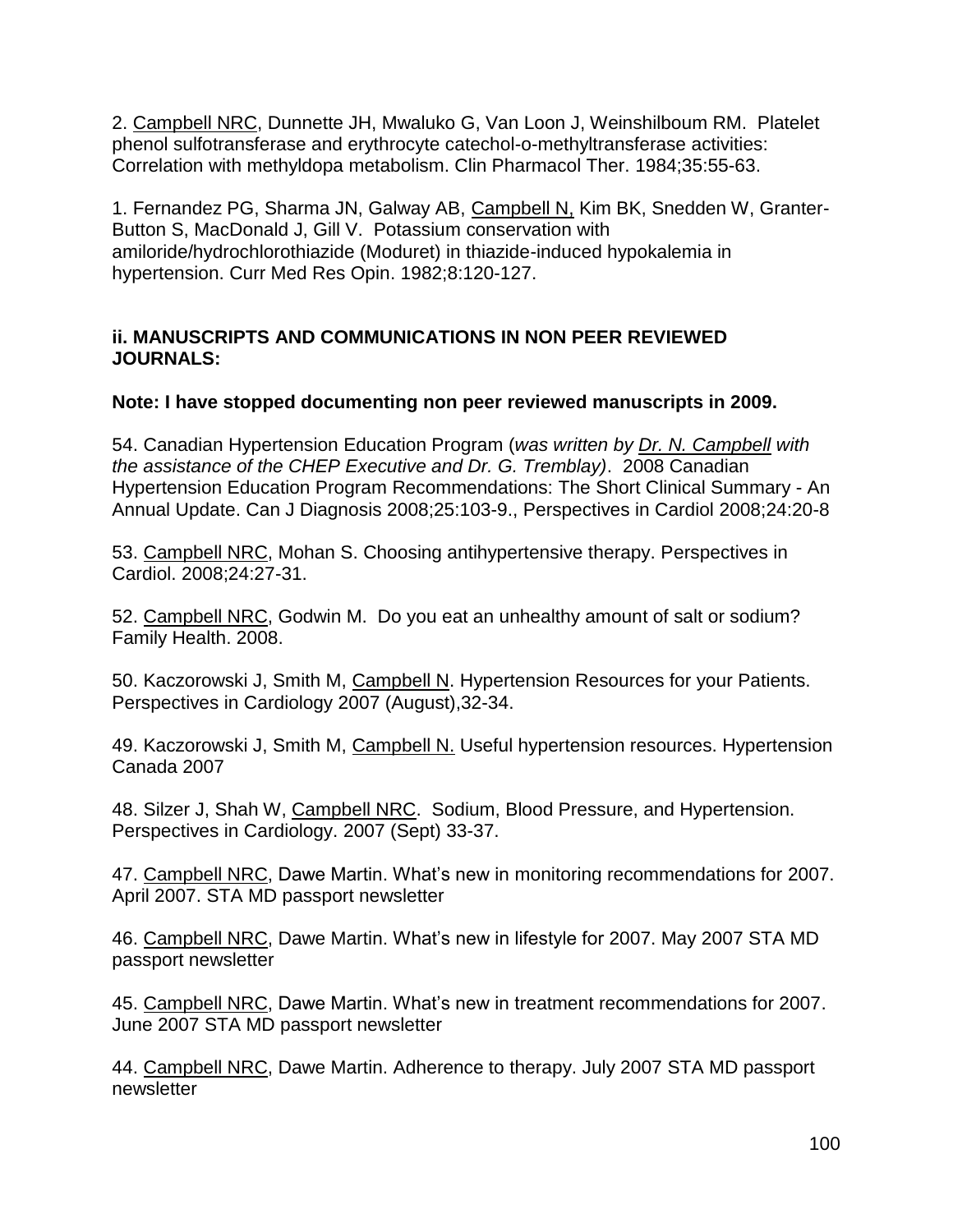43. Campbell NRC, Dawe Martin. White coat hypertension and masked hypertension. August 2007 STA MD passport newsletter

42. Campbell NRC, Dawe Martin. Treatment targets and resistant hypertension. Sept 2007 STA MD passport newsletter

41. Campbell NRC, Dawe Martin. Home Blood Pressure Measurement What's New In Home Blood Pressure Measurement? Feb 2008 STA MD passport newsletter

40. Campbell NRC on behalf of CHEP. Pass the salt. Sodium recommendations. Perspectives in Cardiology. 2007;March;24-26.

39. The Canadian Hypertension Education Program (Primary author R Touyz, N Campbell chair of CHEP Executive). 2006 Canadian Hypertension Education Program Recommendations: the Bottom Line Version. Hypertension Canada. 2006;86:1-3;8.

38. Campbell NRC. Beta blockers questions and answers. Endorsed by CHEP. Brochure for distribution.

37. Campbell NRC. Epidemiology of Hypertension in Canada: in Hypertension Update. Medica Illustrata 2006.

36. Campbell NRC. Role of Diuretics in the Prevention of Heart Failure. The Antihypertensive and Lipid-Lowering Treatment to Prevent Heart Attack Trial. A Commentary. Comprehensive Cardiology Canada. 2006; 1:18

35. Campbell NRC. Blood Pressure Disparity. Perspectives in Cardiology (answers to questions section). 2006;28:13.

34. Campbell NRC, Fodor JG, Herman R, Hamet P for the Canadian Hypertension Education Program. Hypertension in the Elderly. An update on Canadian Hypertension Education Program Recommendations and Hypertension in the Elderly. Geriatrics and Aging; 2005 8:35-40.

33. Campbell NRC, Drouin D, McAlister F, Onysko J, Tobe S and Touyz R M for the Canadian Hypertension Education Program. The Canadian Hypertension Education Program (CHEP). A national program to improve the treatment and control of hypertension. ISH Newsletter 2005 Opus 7 May 5 2005.

32. Canadian Hypertension Education Program (Member of steering and executive committee). Canadian Hypertension Program Recommendations: 2005 Update. Hypertension Canada. Bulletin 82 March 2005 1-5.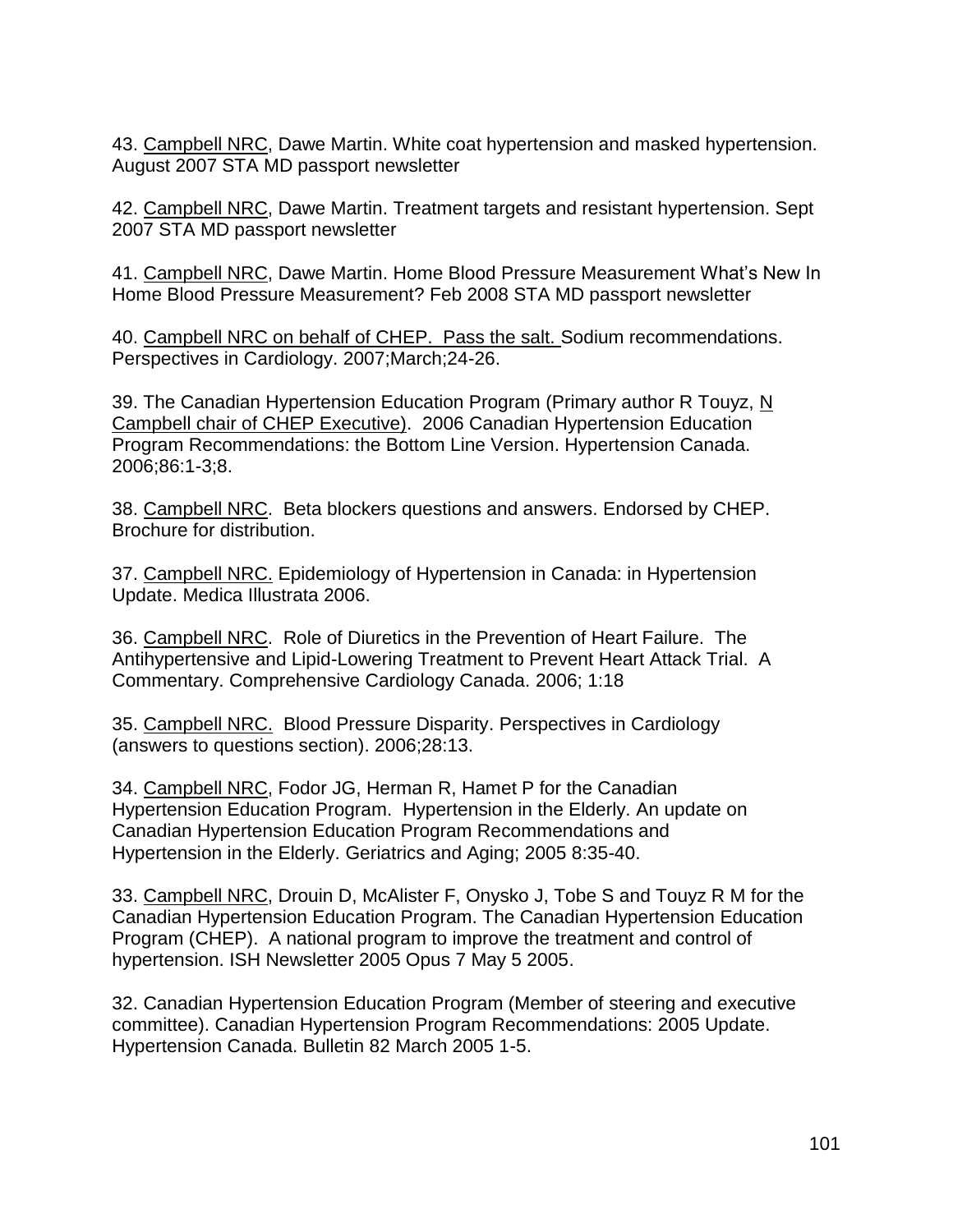31. Campbell NRC, Drouin D, Feldman R. A brief History of Canadian Hypertension Recommendations. Hypertension Canada. Bulletin 82 March 2005 1,5,7.

30. Campbell NRC, Drouin D, McAlister F, Onysko J, Tobe S and Touyz R M for the Canadian Hypertension Education Program. The Canadian Hypertension Education Program (CHEP). A national program to improve the treatment and control of hypertension. Hypertension Canada.

29. Campbell NRC. "Ask the expert" 'What is the main objective in the control of hypertension? Blood pressure normalization? 'CME journal. 2004;16:31.

28. Campbell NRC. "Ask the expert on LVH" *The Canadian Journal of Diagnosis.*  2004;21:25.

27. Campbell NRC. "Ask the expert" 'What errors do family physicians make in the detection and management of hypertension and what might be the opportunities to improve treatment outcomes?' CME journal. 2004;16 (6):33-34.

26. Feng X, Campbell NRC. Screening for Secondary Causes of Hypertension in the Elderly. Geriatrics and aging. 2003; 6:31-33.

25. Campbell NRC. Report from the Canadian Coalition for High Blood Pressure Prevention and Control. The General Internist. Spring 2002.

24. Campbell NRC. Nonpharmacological management of hypertension. Compendium of Pharmaceuticals and Specialties. 2001.

23. Campbell NRC. Canadian hypertension management recommendations and new clinical trials. In Hypertension past present and future. P Hamet eds. Pulsus communications.

22. Campbell NRC. What is considered a 'normal' blood pressure for ambulatory blood pressure monitoring? Canadian Journal of Diagnosis 2001; 18:34.

21. Campbell NRC. What is the significance of nocturnal dips on 24-hour block pressure monitoring? Canadian Journal of Diagnosis 2001; 18:33.

20. Campbell NRC. Nonpharmacological therapy of hypertension. Compendium of Pharmaceuticals and Specialties. 2000.

19. Campbell NRC. Update on Hypertension Recommendations and Trials. The General Internist. Fall, 2000.

18. Campbell NRC. Report from the research committee. The General Internist. Fall 2000.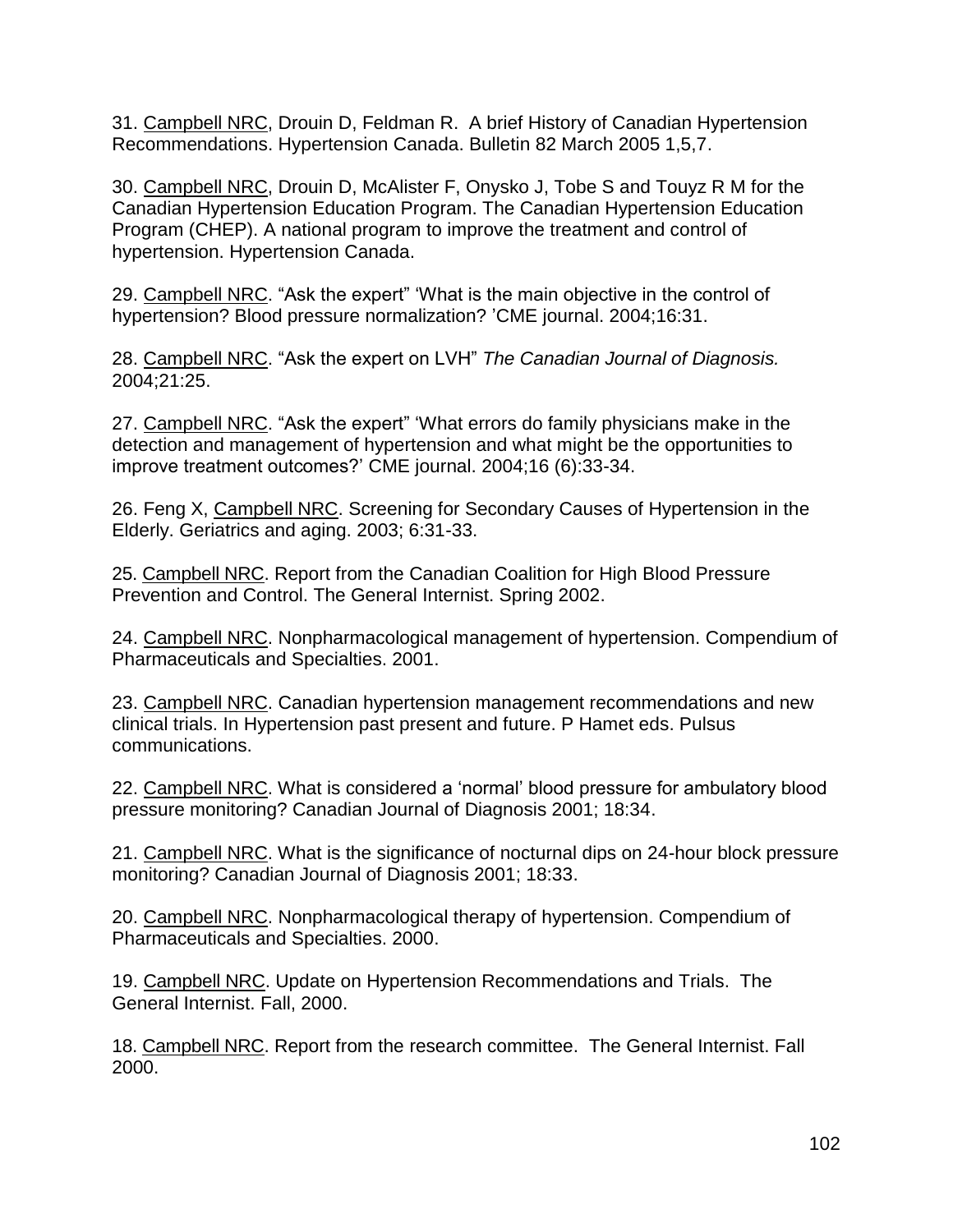17. Campbell NRC. Report from the Canadian Coalition for High Blood Pressure Prevention and Control. The General Internist. Fall 2000.

16. Campbell NRC. Managing hypertension: Guidelines for a millennium. Physicians Perspective. 2000.

15. Campbell NRC. Taylor G, Chockalingam A, Wilson E. Lifestyle changes have a key role in reducing hypertension. Hypertension Canada. 2000: 5( bulletin 63).

14. Campbell NRC. Canadian Coalition for High Blood Pressure Prevention and Control. Hypertension Canada 1999:62:3-4.

13. Campbell NRC. Presidents Report. Hypertension Canada 1999:62 (suppl):3.

12. Kline GA and Campbell NRC (Corresponding author). Hypertension in diabetes: Adopting an aggressive approach to management. Canadian Diabetes 1999;12(4):4-7.

11. Campbell NRC. Nonpharmacologic therapy for hypertension. In the Compendium of Pharmaceuticals and Specialties. 34<sup>th</sup> edition 1999. Ottawa Canada.

10. Campbell NRC. Nonpharmacologic therapy for hypertension. In the Compendium of Pharmaceuticals and Specialties. 33<sup>th</sup> edition 1998. Ottawa Canada.

9. Campbell NRC. Secondary Prevention: Closing the gap between guidelines and practice. Hypertension post myocardial infarction. Eight Annual Symposia and General Meeting of the Canadian Association of Cardiac Rehabilitation 1998. Ottawa Canada.

8. Campbell NRC. Yuksel N. Anticoagulants-commonly used by seniors but at what efficacy and risk. DUE Quarterly Issue 15 July 1997.

7. Campbell NRC. Hypertension in the elderly. [editorial]. Can J Geriatr. 1995;11:1.

6. Campbell NRC. The safety of folate supplementation. National Workshop on the primary prevention of neural tube defects. Ottawa 1995;27-46.

5. Campbell NRC. Abbott D. Measurement of blood pressure in children. J Hypertens Control. 1994;4:5-6.

4. Campbell NRC. Pharmacotherapy. A Pathophysiologic Approach. [book review]. Ann Intern Med. 1993;119:865.

3. Campbell NRC. Iron stores, hemoglobin and the risk of developing coronary heart disease. Hypertens Canada. 1993;March:1-2.

2. McKay DW, Campbell NRC. Assessment of blood pressure measurement techniques and equipment in the ambulatory care setting. J Hypertens Control 1992;2:6-7.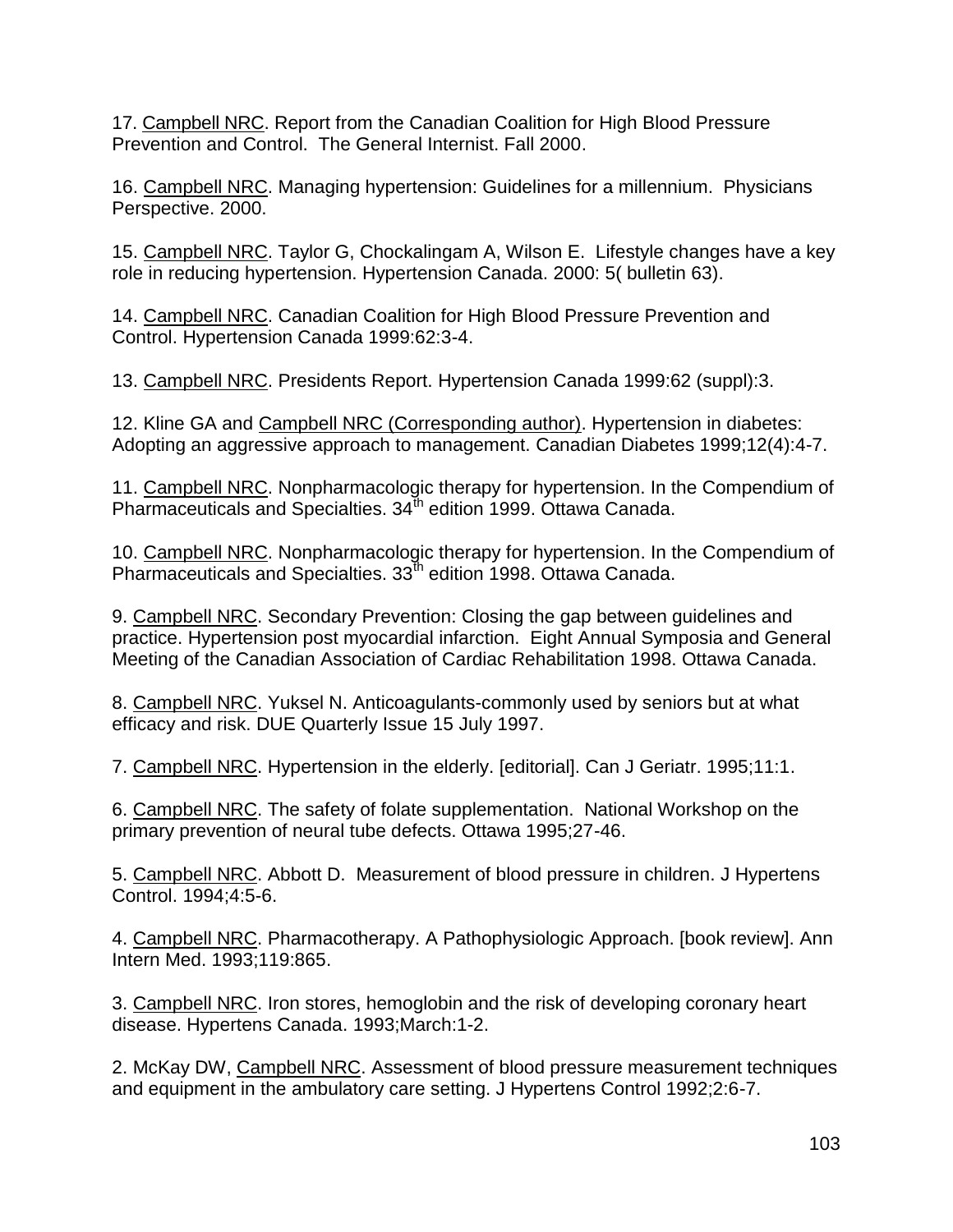1. Gault MH, Campbell NR, Barrett B, Vasdev S, Chafe L, Veinnott G, Asku AE, Parfrey P. Spurious Stones. Urolithiasis. Editors VR Walker, RAL Sutton, ECB Cameron, CYC Pak, WG Robertson. Plenium Press, New York. 1989;315.

## **iii. BOOKS AND MONOGRAPHS:**

1) Campbell NRC. Hypertension in Therapeutic Choices. Canadian Pharmacy Association. Eds J Gray. Ottawa 2007

2) Campbell N, Kaczorowski J, Ward R, Drouin D. Health Care Professional Education: A 'case study' of a successful education program that improved patient outcomes. [expert commentary] in: Perspectives on Health Education.

3) Campbell NRC. Systolic Hypertension in Cardiovascular Risk Management. Editor: W.S. Waring. Churchill Livingstone. Edinburgh 2007.

4) Campbell NRC. Hypertension in Therapeutic Choices. Editor: Gray J. Canadian Pharmacy Association. Ottawa, 2006

5) Campbell NRC Hypertension in Therapeutic Choices (electronic version) Editor Gray J. Canadian Pharmacy Association Ottawa 2005

6) Campbell NRC. Hypertension. in Therapeutic Choices  $(4<sup>th</sup>$  edition). Editor Gray J. Canadian Pharmacy Association Ottawa 2003 pg216-38.

7) Campbell NRC, Muirhead N, Onrot J, Remuzzi G, Ruggenenti P, Schieppati A. The challenge of hypertension and nephropathy in diabetes. Biotex Inc. Guelph Canada 2003

8) Campbell NRC. Risk Management in systolic hypertension. Drouin D, Liu P eds. Excerpta Medica Canada 2002

#### **iv. ProCOR electronic communications (international electronic network to aid developing countries keep up with literature (Hypertension editor 2005-):**

Jan 2008: Report of the Working Group for Dietary Salt Reduction of the Japanese Society of Hypertension: (1) Rationale for salt restriction and salt-restriction target level for the management of hypertension, (2) Assessment of salt intake in the management of hypertension. Authors: Kawano Y et al.

Reference: *Hypertens Res* 2007; 10:879-86 and *Hypertens Res* 2007; 10:887-93. Reviewers: Sailesh Mohan, Norm Campbell.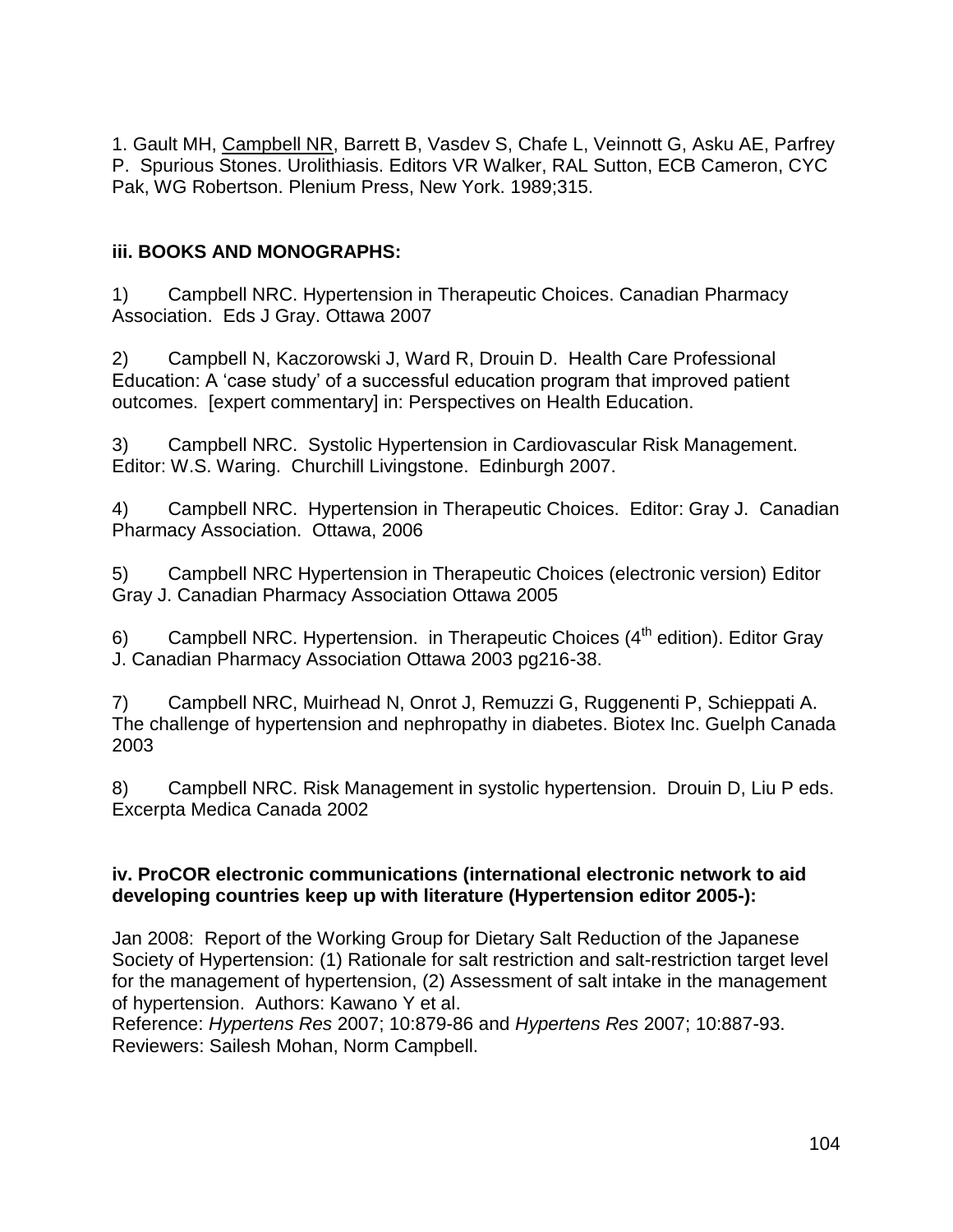Nov 2007 Effect of general practitioner education on adherence to antihypertensive drugs: cluster randomised controlled trial. Authors: Qureshi NN, Hatcher J, Chaturvedi N, Jafar TH. Reference: BMJ 2007; 335:1030, *doi:10.1136/bmj.39360.617986* Reviewers: Sailesh Mohan, Norm Campbell

Sep 2007 WHO sodium report. Reviewers: Sailesh Mohan, Norm Campbell

Aug 2007: Cardiovascular health among adults in Syria: a model from developing countries. Authors: Maziak W, Rastam S, Mzayek F, Ward KD, Eissenberg T, Keil U. Reference: Annals of Epidemiology 2007 (in Press); [doi:10.1016/j.annepidem.2007.03.016](http://dx.doi.org/10.1016/j.annepidem.2007.03.016) Reviewers: Sailesh Mohan, Norm Campbell

July 2007: Prevalence of dyslipidemia and associated factors among the hypertensive rural Chinese population.

Authors: Zhang X, Sun Z, Zheng L, Li J, Liu S, Xu C, Li J, Zhao F, Hu D, Sun Y. Reference: Archives of Medical Research 2007; 38:432-39 Reviewers: Sailesh Mohan, Norm Campbell

Feb 2007: Prevalence of elevated blood pressure and association with overweight in children of a rapidly developing country. Authors: A Chiolero, G Madeleine, A Gabriel, M Burnier, F Paccaud and P Bovet. Reference: Journal of Human Hypertension 2007; 21:120-27. Reviewers: Sailesh Mohan, Norm Campbell

2006: Commentary on 'Antihypertensive pharmacotherapy in a developing economy: pattern, acquisition, costs, and conformity to international guidelines in a tertiary-care setting. J Hum Hypertens.'

April 2006: Commentary on 'Pattern of Declining Blood Pressure Across Replicate Population Surveys of the WHO-MONICA Project Mid 1980's – Mid 1990's and the Role of Medication. Published BMJ March 2006.'

June 2006: Commentary with Dr. S Mohan on 'Under-treatment and under diagnosis of hypertension: A serious problem in the United Arab Emirates: BMC Cardiovascular Disorders 2006 6:24'.

Oct 2005: The relationship between pulse pressure and cardiovascular mortality in 12763 middle aged men from various parts of the world.

2005: Commentary on 'Low-fat dairy consumption and reduced risk of hypertension: the Seguimiento Universidad de Navarra (SUN) cohort. Alonso A et al. Am J Clin Nutr 2005; 82:972-979'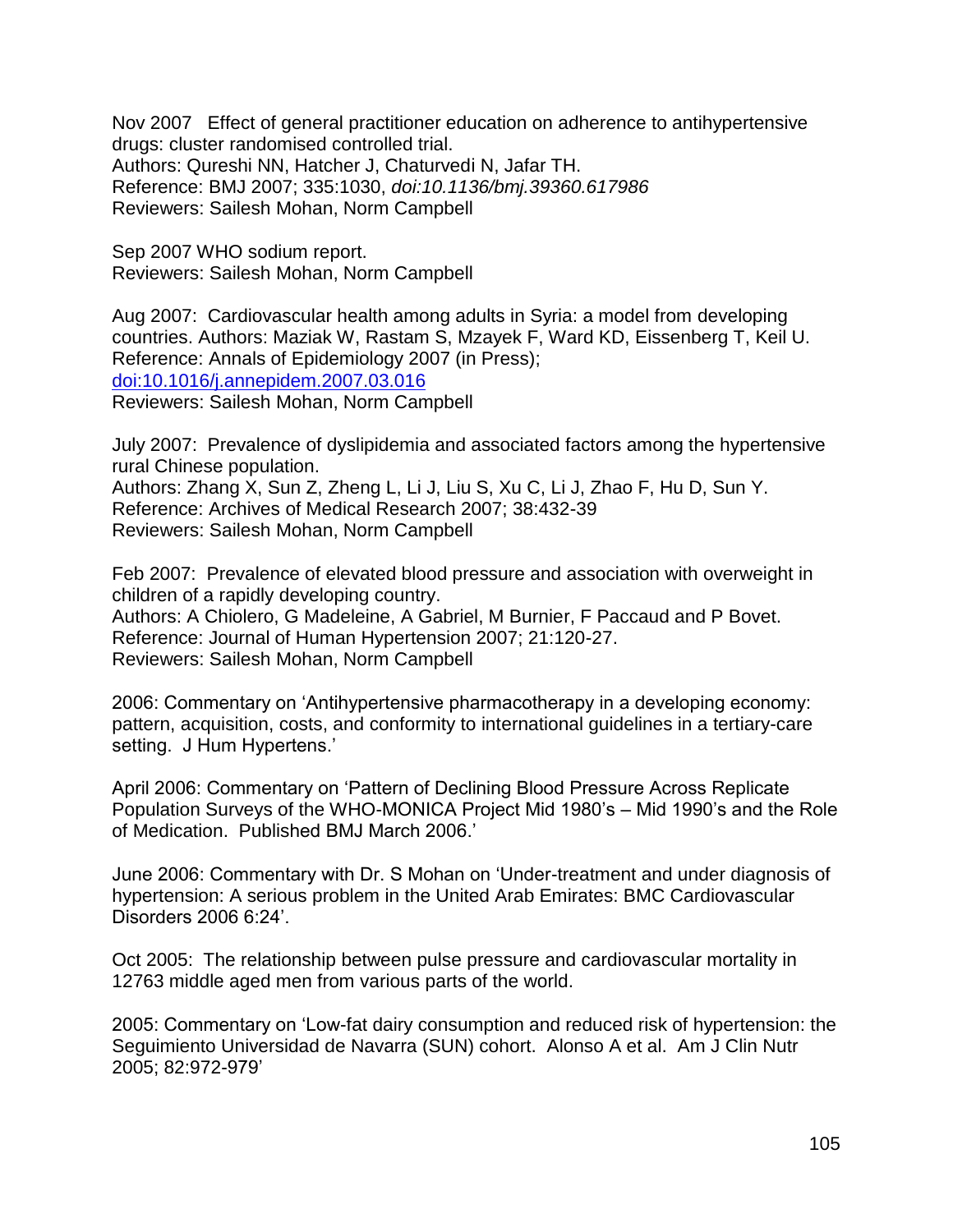Sept 2005: Identification and management of patients with hypertension in the polyclinic system of the Russian Federation

May 16<sup>th</sup> 2005 Commentary on hypertension vs global CVD risk assessment. With N Khan

April 26<sup>th</sup> 2005 Commentary on Red Wine and beer elevate Blood pressure in normotensive men. Zilkens RR, Burke V, Hodgson JM, Barden A, Beilin LJ, Puddey IB. Hypertension 2005;45:874-879.

April 20 2005 Commentary on: General Practitioners' Approach to Hypertension in Urban Pakistan. Disturbing Trends in Practice. TH. Jafar et al *Circulation*. 2005;111:1278-1283.

April 12: Commentary on 'World Hypertension Day' May 14 2005

April 7 2005: Commentary on BMJ 2005;330:610-611 Drugs for preventing cardiovascular disease in China. Risk factor thresholds should vary according to resources.

# **v. ABSTRACTS:**

## **Note: I have stopped documenting abstracts in 2009.**

93. Vardy L, Campbell N, Johansen H, Walker, R, Wielgosz A, Onysko J, Ru-Nie G, Sambell C, POHillips S for the Canadian Hypertension Education Program. Increases in anti-hypertensive prescriptions and reductions in cardiovascular events in Canada. J Hypertens 2008;26 (suppl 1):51.

92. Drouin D, Kaczorowski J, Campbell NR, Lewanczuk RR. Implementing guidelines. It is working in Canada! Report on behalf of the Canadian Hypertension Education Program. J Hypertens 2008;26 (suppl 1):14.

91. Amankwah E, Quan H, Campbell N, Maxwell C, Onysko J. Hypertensives without regular physicians are under-treated. The Canadian Journal of Cardiology 2006; 22(Suppl D):113D.

90. Campbell NRC, Brant R, Johansen H, Onysko J, Gao R-N. University of Calgary, Public Health Agency of Canada & Statistics Canada. Decreases in Death from Stroke, Acute Myocardial Infarction and Congestive Heart Failure in Relationship to Increases in Total Antihypertensive Drug Prescriptions in Regions of Canada between 1998 and 2003. International Society of Hypertension, October 2006. J Hypertens 2006; 24(Suppl 6):S42.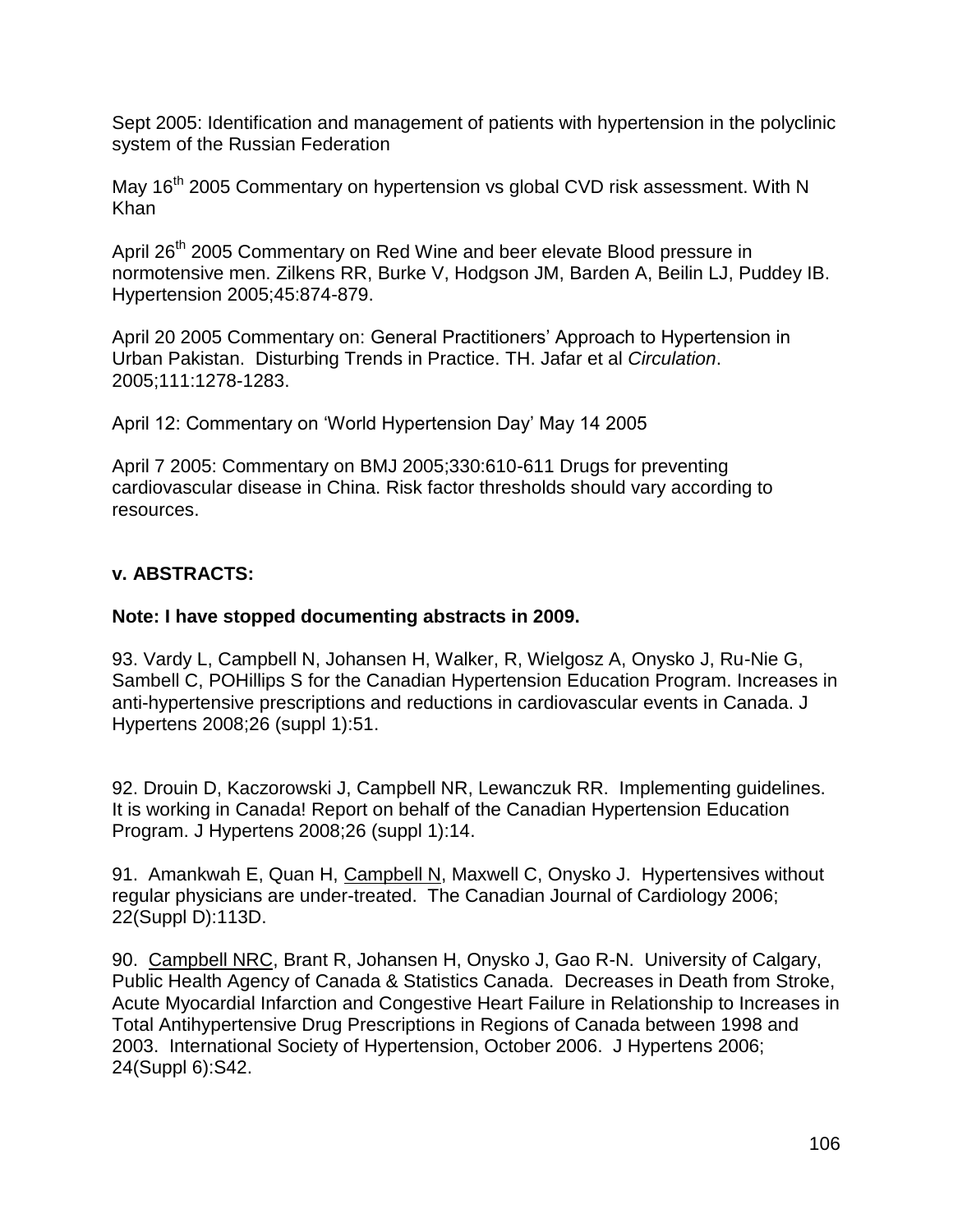89. Maxwell CJ, Onysko J, Eliasziw M, Zhang, JX, Campbell NRC, Johansen H. Trends in the diagnosis and treatment of hypertension in Canada (poster presentation presented at the Annual Conference of the Canadian Association for Population Therapeutics & the 3<sup>rd</sup> Canadian Therapeutics Congress, Toronto, ON, May 10-13, 2006. Canadian Journal of Clinical Pharmacology 2006; 13(1):e185.

88. Drouin D, Campbell NR, Touyz R, Tobe S, Onysko J. Implementing guidelines: Knowledge transfer initiatives by the Canadian hypertension education program. Can J Cardiol. 2005;21 (suppl C)#092.

87. Campbell NRC, McAlister F, Tu K of the Canadian Hypertension Education Program Time trends in initiation of antihypertensive therapy in Elderly Hypertensive Diabetic and Non Diabetic Ontarians (1994-2002). Can J Cardiol. 2005;21 (suppl C)#006.

86. Campbell NRC, Onysko J, Maxwell C, Eliasziw M, Zhang JX. Increases In The Diagnosis And Drug Treatment Of Hypertensive Canadians. Can J Cardiol. 2005;21(suppl C):#123.

85. Gardner L, Tu K, McAlister A, Campbell NRC. Use of two or more antihypertensive drugs to treat hypertension in elderly Ontarians, Can J Clin Pharmacol 2005:12:e123.

84. Drouin D, Campbell N, Tobe S, Touyz R of the Canadian Hypertension Education Program. Knowledge translation efforts by the Canadian Hypertension Education Program. J Hypertension 2005;23:s298.

83. Drouin D, Campbell NRC, Feldman R, Tobe S. Implementing recommendations on hypertension: A Canadian Experience. J Hypertens 2004;22(suppl 2): s237.

82. Lowen A, Thomas C, Coffin CS, Cowtan T, Campbell NRC and the Pneumococcal Vaccination Working Group for the University of Calgary Medical Teaching Unit Quality Improvement Research Group. Missed opportunities no more: Improving pneumococcal vaccination on the medical teaching unit. Clin Invest Med 2002;25:200.

Coffin CS, Thomas C, Lowen A, Cowtan T, Campbell NRC and the Pneumococcal Vaccination Working Group for the University of Calgary Medical Teaching Unit Quality Improvement Research Group. Validity of ICD-9 code, administrative data in determining the eligibility for pneumococcal vaccination. Clin Invest Med 2002;25:195

80. Khan N, Tahir T, McAlister F, Ferland A, Campbell N, Ghali W. Development of a perioperative research agenda. Clin Invest Med. 2001;24:277

79. Kammila S, Campbell NRC, Brant R, deJong R, Culleton B. Systematic error in the determination of nocturnal blood pressure dipping status by ambulatory blood pressure monitoring. Clin Invest Med. 2001;24:276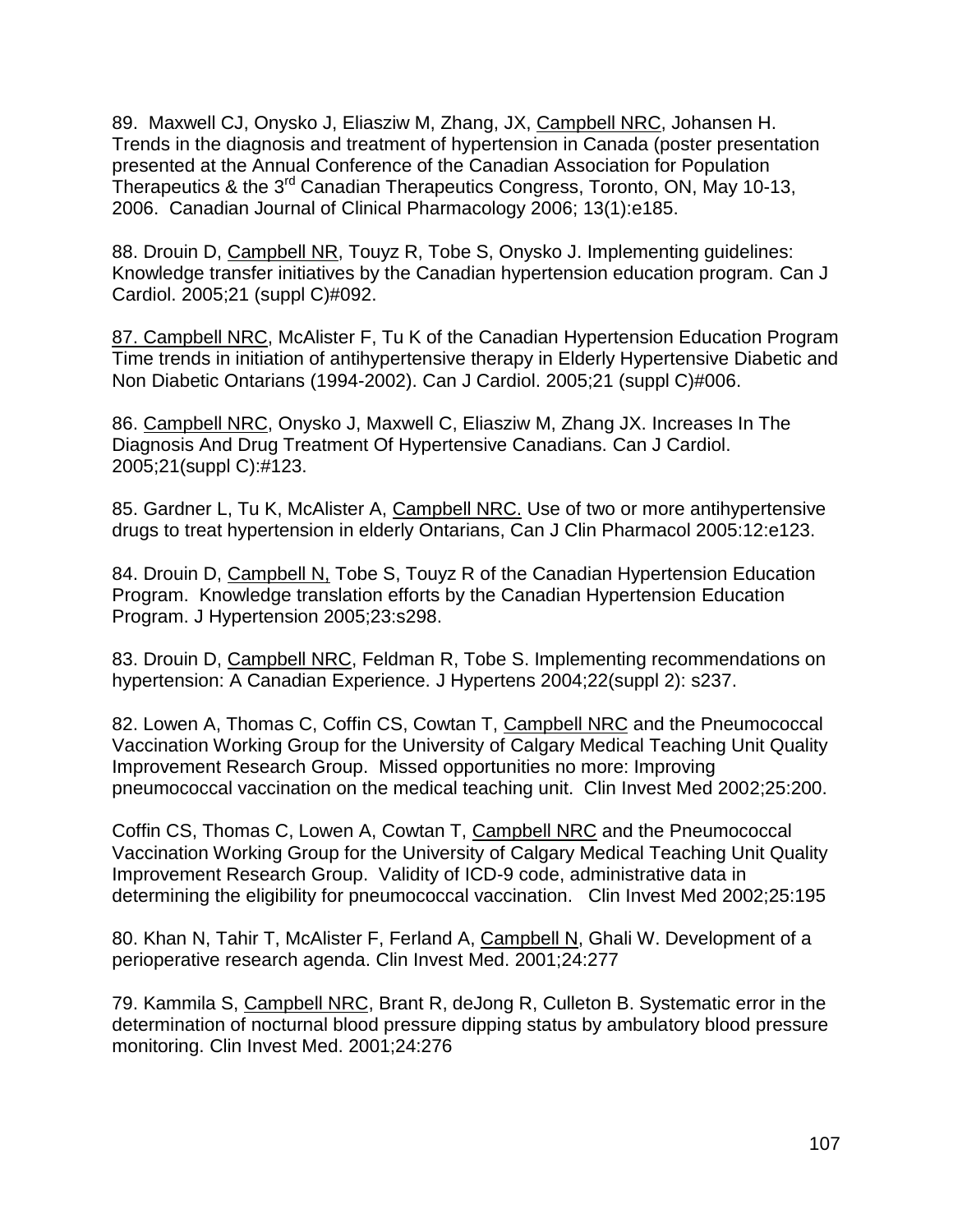78. Abdullah N, Lemaire JB, Schaefer JP, Campbell NRC. Internal Medicine Urgent Assessment. Clinic Clin Invest Med. 2000:23:S13

77. Chong DJ, Suchowersky O, Szumlanski C, Weinshilboum RW, Campbell NRC. Prediction of effectiveness of tolcapone, a catechol-o-methyltransferase inhibito, in pateints with Parkinson's Disease by COMT genotype. Ann Neurol. 1999;46:477.

76. Maxwell CJ, Hogan DB, Campbell NRC, Ebly EM. Nifedipine and mortality risk in the elderly: Relevance of drug formulation, dose and duration. The Canadian Journal of Clinical Pharmacology. 1999;6:47.

75. Campbell NRC. Canadian Coalition activities to prevent and control hypertension in the Elderly. World Hypertension League. 1999.

74. Campbell NRC, Myers MG, McKay DW. Differences in blood pressure when measured by physicians' usual technique and a standardized technique. Can J Cardiol. 1998;14:146F.

73. Sandham JD, Abbott K, Brant R, Poon M, Campbell N, Todd K. A prospective randomized trial of CBC utilization in a tertiary care teaching hospital. Clin Invest Med. 1998;21:s47.

72. Campbell NRC, Brant R, Stalts H, Stone J, Mahallati H. Spurious increases in blood lipid levels during furosemide therapy. a randomized double blind placebo controlled cross-over study. Clin Invest Med. 1997;20:s11.

71. Peters GL, Binder SK, Campbell NRC. Crossing legs increases systolic blood pressure. a randomized single blind cross-over study. Clin Invest Med. 1997;20:s37

70. Chockalingam A, Fodor JG, Feldman RD, Campbell NRC, Ramsden VR, Bacher M, Cutler H, Drover A, Irvine J, Thivierge R, Tremblay G. Importance of patient adherence to antihypertensive therapy. The  $4<sup>th</sup>$  International Conference on Preventive Cardiology July 1997, Montreal Canada.

69. Campbell NRC, Chockalingam A, Ramsden V, McKay D, Fodor G, Shuaib A for the Canadian Coalition for High Blood Pressure Prevention and Control (Coalition): Progress since the World Conference on Hypertension Control, Ottawa,. World Hypertension League. June 1997.

68. Campbell NRC, Milkovich L, Burgess E, McKay DW. Accuracy of self-measured blood pressure. The 4<sup>th</sup> International Conference on Preventive Cardiology July 1997, Montreal Canada.

67. Campbell NRC, Schaefer JP, Hasinoff BB, Tam Y, Tawfik Y, Peng Y, Reimche L.. Ferrous sulfate-captopril interaction. Clin Invest Med 1996;19:s13.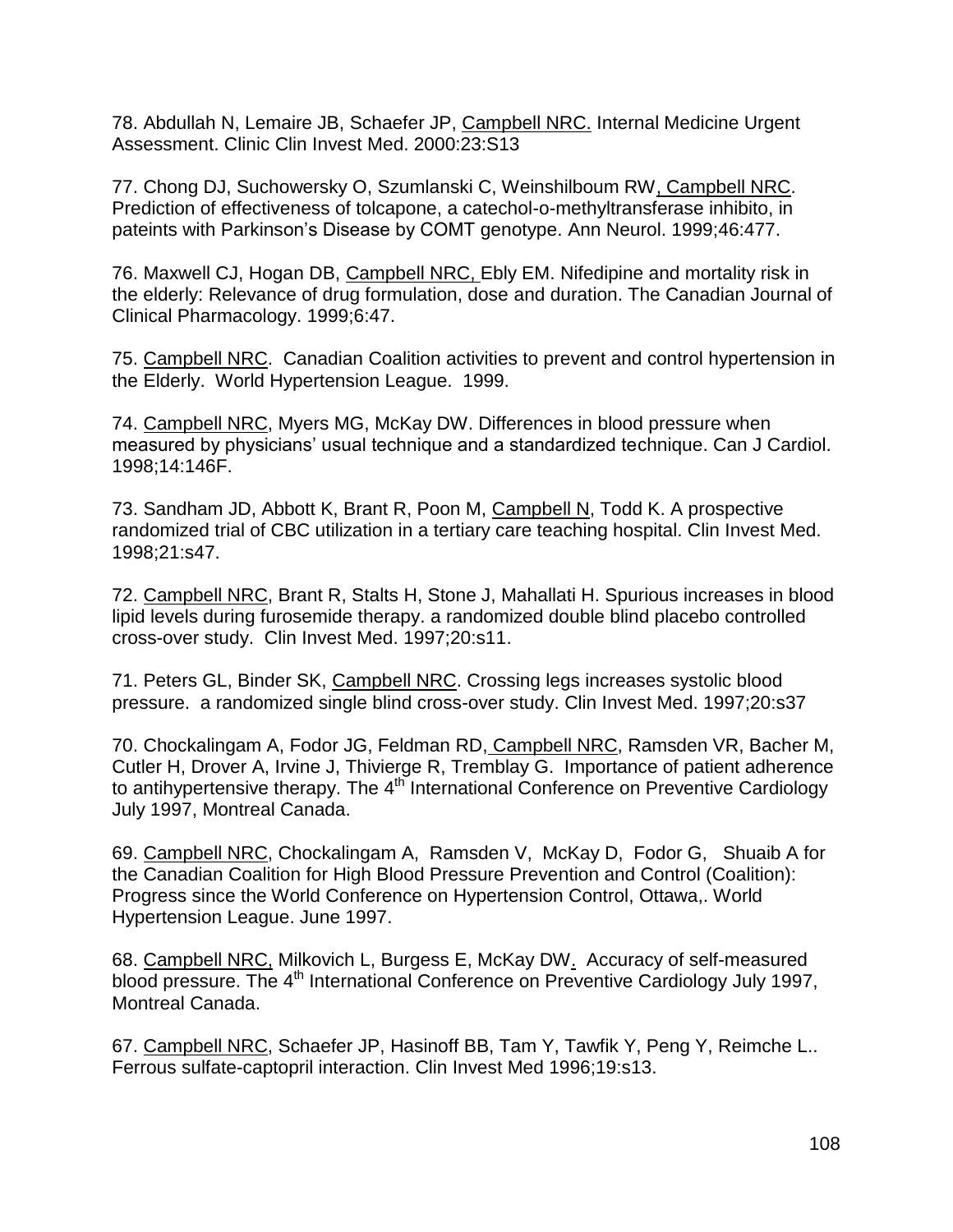66. Milkovich L, Burgess E, McKay DW, Campbell NRC. Accuracy of self-measured blood pressure. Clin Invest Med. 1996;19:s49.

65. Abbott D, Burgess E, Campbell N, Gant P, Milkovich L, Stewart D. Calgary Fire Department Blood Pressure Program. Proceedings of the 11th Canadian Heart Health Network Meeting 1996;p38.

64. Birkett N, Abbott D, Campbell NRC, Chockalingam A, Dagenais G, Hogan K for the Canadian Coalition for High Blood Pressure Prevention and Control. Self-measurement of blood pressure. Issues related to the training of patients and health care professionals. Can J Cardiol. 1995;11(supl d):38d

63. Campbell NRC, Abbott D, Bass M, Birkett B, Chockalingam A, Dagenais G, Hogan K, Ku LF, Lebel M, Milkovich L, McKay DW, Wasi S, Small C for the Canadian Coalition for High Blood Pressure Prevention and Control. Self-measurement of blood pressure. Recommendations of the Canadian Coalition for High Blood Pressure Prevention and Control. Can J Cardiol. 1995;11(supl d):37d

62. McKay DW, Ku LF, Campbell NRC, Chockalingam A, Wasi S, Small C for the Canadian Coalition for High Blood Pressure Prevention and Control. Self-Measurement of Blood Pressure: Recommendations on Equipment and Standards from the Canadian Coalition for High Blood Pressure prevention and Control. Can J Cardiol. 1995;11(supl d):38d.

61. Campbell NRC, Bass M, Chockalingam A, Lebel M, Milkovich L for the Canadian Coalition for High Blood Pressure Prevention and Control. Self-Measurement of Blood Pressure: Benefits, risks and interpretation of readings. Can J Cardiol. 1995;11(supl d):38d

60. Abbott D, Campbell N, Carruthers-Czyzewski P, Chockalingam A, David M, Dunkley G, Ellis E, Fodor JG, McKay D, Ramsden VR (Canadian Coalition for High Blood Pressure Prevention and Control Working Group). Guidelines for measurement of blood pressure, referral and follow-up, and lifestyle counselling. Proceedings of the 2<sup>nd</sup> International Heart Health Conference. Barcelona Spain 1995.

59. Sussex B, Campbell NRC, Raju M, McKay DW. Treatment with a diuretic decreases nitrate tolerance. Clin Pharmacol Ther. 1994;56:229-234 abstracted in Drug interaction reports 1994:13;90.

58. Gault MH, Longerich L, Purchase L, Prabhakaran V, Campbell N. Predicting corrections for low pre-hemodialysis concentrations of proteins and lipids due to interdialysis weight gain. Clin Invest Med 1994;17:B91.

57. Vasdev S, Sampson CA, Longerich L, Barrett B, Parai S, Campbell N. Oral treatment with low molecular weight heparin normalizes blood pressure in hypertensive rats. Clin Invest Med. 1994;17:B69.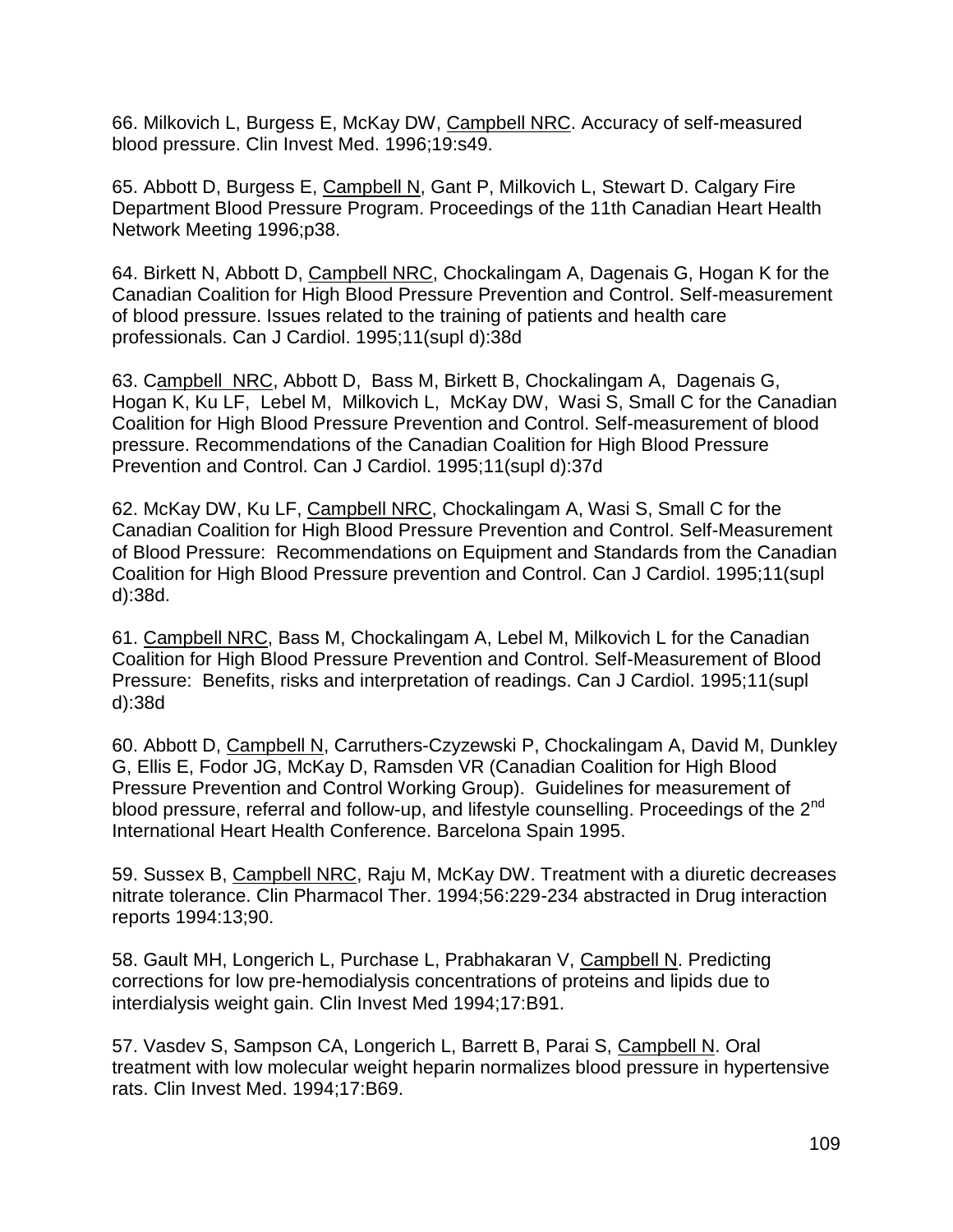56. Hogan D, Campbell N, Jennett P, MacLeod N, Brant R. NSAIDS and increased cardiovascular medication use in the elderly. Clin Invest Med. 1994;1994;17:B57.

55. Campbell NRC, Hull R, Brant R, Hogan D, Pineo G. Age and gender effects on heparin levels and aptt response in patients with proximal deep vein thrombosis. Clin Invest Med. 1994;17:B16.

54. Partlow ES, Chan SC, Pap KM, Hasinoff BB, Campbell NRC. The effect of ferrous sulfate on famotidine serum levels in healthy volunteers. Clin Invest Med. 1994;17:B15.

53. Campbell NRC, Skerjanec A, Tam YK, Robertson S. Changes in methyldopa renal clearance and absorption following eight weeks of ingestion. Clin Invest Med. 1994;17:B13.

52. Campbell NRC, Hull R, Brant R, Hogan D, Pineo G. Age-gender effect on heparin levels during therapy. Clinical Abstracts/ Current Therapeutic Findings 1994;13:43.

51. Campbell NRC, Hull R, Brant R, Hogan D, Pineo G. Age-gender effect on heparin levels during therapy. Clin Pharmacol Ther 1994;55:172.

50. Campbell NRC, Hull R, Brant R, Hogan D, Pineo G. The effect of age and gender on aptt response to heparin in patients with proximal deep vein thrombosis. Clin Pharmacol Ther. 1994;55:172.

49. Gault MH, Campbell N, Purchase L, Longerich L. Interdialysis weight gain with low predialysis concentrations of proteins and lipids and high end-dialysis values after weight removal. J Am Soc Neph. 1993;4:347.

48. Skerjanec A, Campbell NRC, Tam YK. Presystemic gut metabolism of methyldopa (MD) in healthy human subjects. Pharm Res. 1993;10:398s.

47. Gault MH, Campbell NRC, Purchase L, Longerich L. Weight loss and rise in concentration of proteins and lipids during hemodialysis (HD). Clin Invest Med 1993;16:B103.

46. Wulffhart ZA, Harris JA, Campbell NRC, MacKay DW. A novel method for arm weight measurement shows effect of isometric exercise on blood pressure. Clin Invest Med 1993;16:B15.

45. Mazuryk M, Campbell NRC, Hull RD. Unusual complications of anticoagulant therapy in a post operative patient. Clin Invest Med 1993;16:B84.

44. Partlow ES, Campbell NRC, Hasinoff BB, Chan SC, Pap KM. Little effect of ferrous sulfate on cimetidine levels in healthy volunteers. Clin Invest Med 1993;16:B19.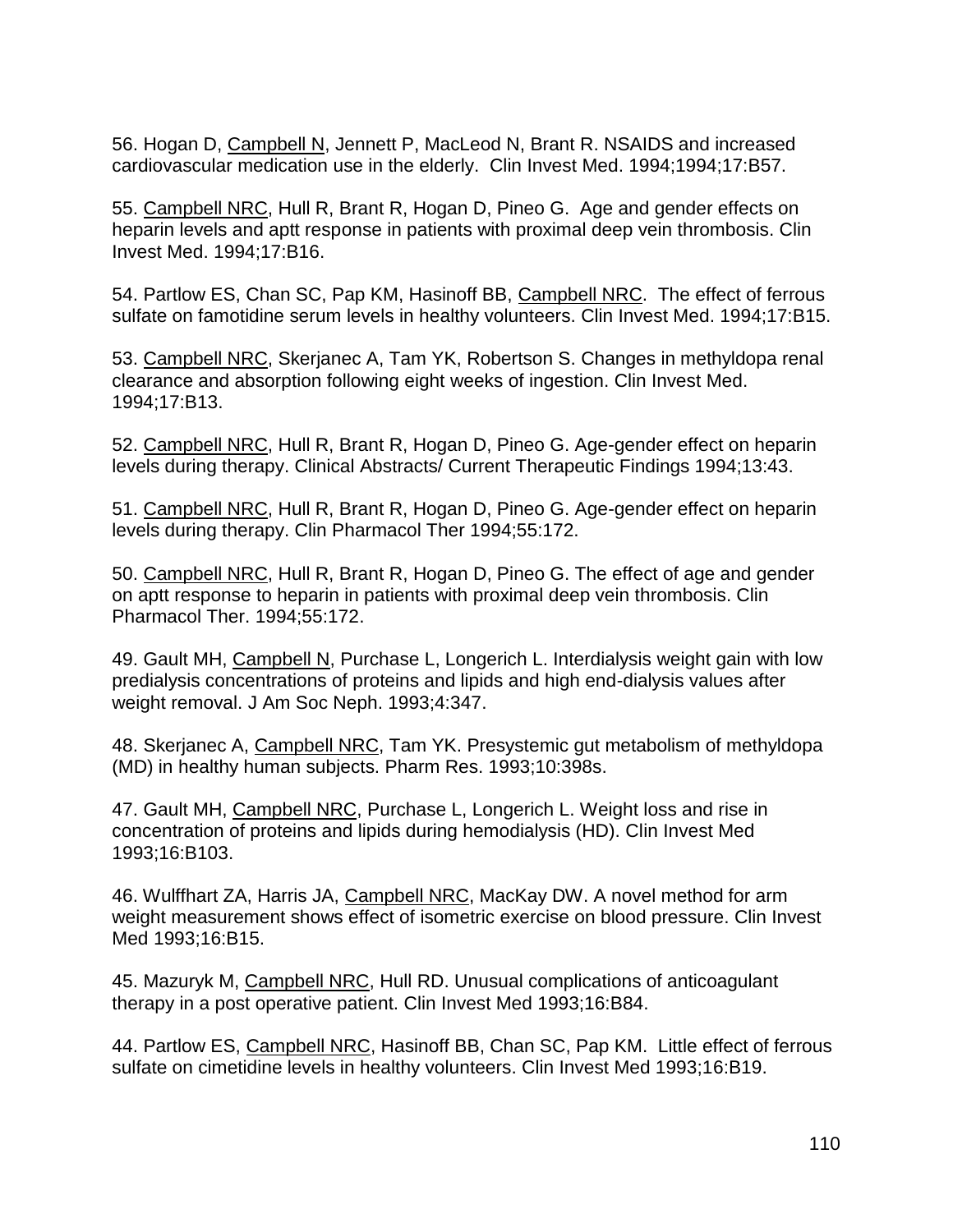43. Campbell NRC, Wickert WA, Shumak S. The effect of acute furosemide and fasting on serum lipid and lipoprotein levels. Cardiovasc Drugs Ther 1993;7:399.

42. Wickert WA, Campbell NRC, Shumak S. The effect of hydration on fasting lipid and lipoprotein levels. Clin Invest Med 1993;16:B10.

41. Wickert W, Campbell NRC, Shumak SL. The acute effects of furosemide on lipid concentrations. Clin Invest Med 1993;16:B10.

40. Partlow ES, Chan SC, Pap KM, Campbell NRC. The effect of ferrous sulfate on cimetidine levels in healthy volunteers. Clin Pharmacol Ther 1993;53:163.

39. Campbell NRC, Hasinoff BB, Rao B, Stalts H, Wong N. Interaction between iron and thyroxine. Yearbook of Endocrinology. 1993.

38. Campbell NRC, Hasinoff BB, Rao B, Stalts H, Wong N. Thyroxine-Ferrous sulfate. Clinical Abstracts-Current Therapeutic Findings. Drug interaction reports. 1993;12:18.

37. Campbell NRC, Hasinoff BB, Rao B, Stalts H, Wong N. Interaction between iron and thyroxine. Inpharm. 1993;January 9:21.

36. Campbell NRC, Hasinoff B. Iron tablets can inhibit thyroxine action. RN. 1993.

35. Campbell NRC, Hasinoff BB, Rao B, Stalts H, Wong N. Iron may reduce thyroxine absorption. Journal Watch. 1993;11:5.

34. Campbell NRC, Hasinoff B. Ferrous sulfate found to reduce levodopa bioavailability. The Pharmaceutical Journal. June 3 1989

33. Campbell NRC, Hasinoff BB, Robertson S. Absence of an effect of ferrous sulfate on phenytoin absorption. Clin Invest Med 1992;15:A20.

32. Campbell NRC, Wickert W, Purchase L, Longerich L, Gault MH. Hemodialysis, weight loss, and increased concentrations of plasma cholesterol and proteins. Clin Invest Med 1992;15:A96.

31. Meddings JB, Campbell NRC, Hasinoff BB, Anderson WD, Robertson S, Granberg K. Ferrous sulfate reduces cimetidine absorption. Clin Invest Med 1992;15:A18.

30. Campbell NRC, Wong N, Hasinoff BB, Rao B, Stalts H. Ferrous sulfate reduces thyroxine efficacy. Clin Pharmacol Ther. 1992;51:165.

29. Campbell NRC, Hasinoff BB. Iron supplements. A common cause of drug interactions. Pharmacy Digest. 1992;1:21-22.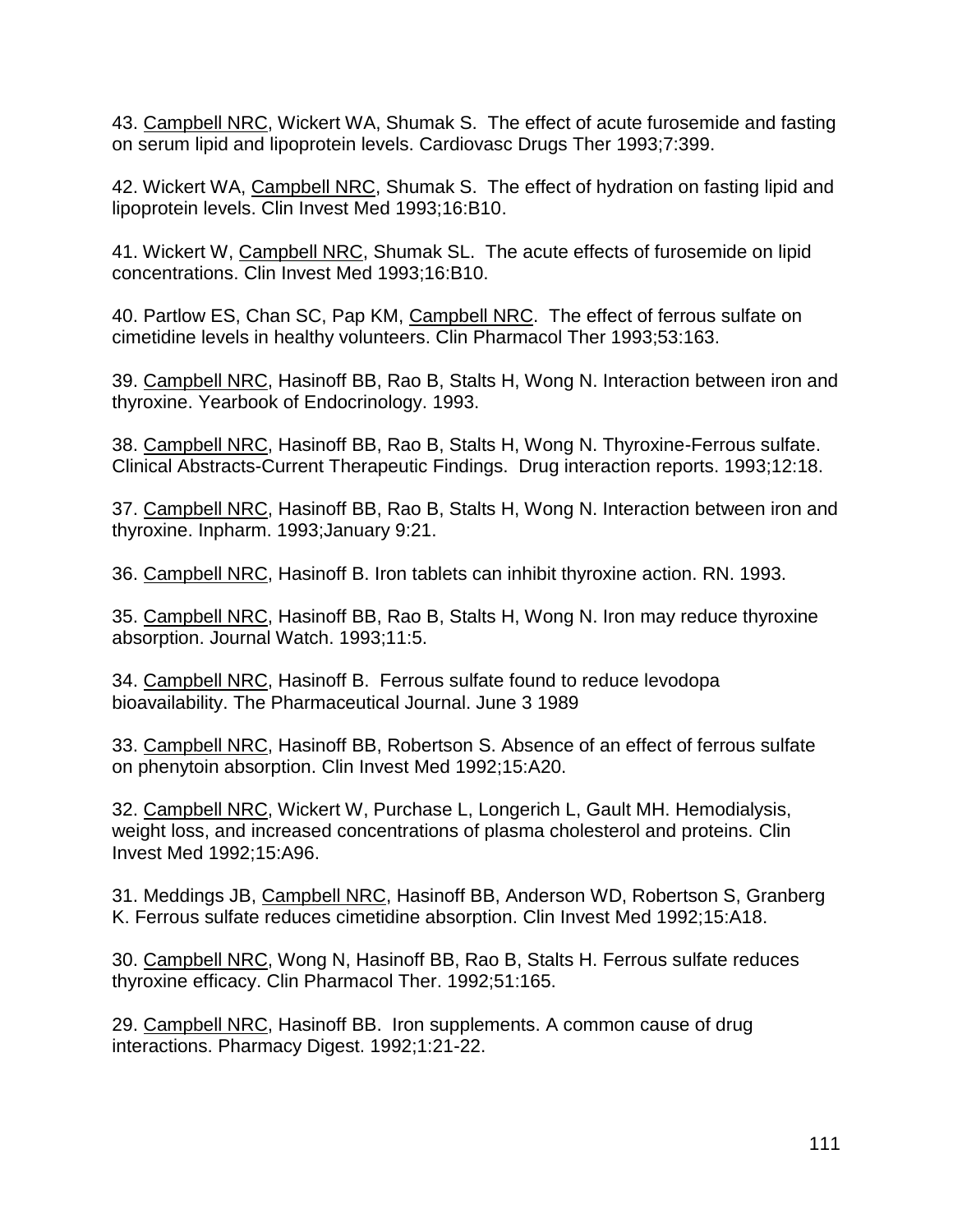28. McKay DW, Raju MK, Campbell NRC. Skills and knowledge of blood pressure measurement technique in recent medical graduates. International Heart Health Conference. 1992.

27. Brager PDN, Campbell N, Rabin H. Lithium psychopharmacodynamics in Cystic Fibrosis. IX International Cystic Fibrosis Congress. 1992.

26. Brager N, Campbell N, Rabin H. Lithium Pharmacokinetics in Cystic Fibrosis. World Lithium Conference/ 3rd British Lithium Congress. 1992;41.

25. Campbell NRC, Kara M, Hasinoff BB, McKay DW. Clinical and chemical interactions between norfloxacin and clinically used metal ions. Clin Invest Med 1991;14:A18.

24. Campbell NRC, Kara M, Hasinoff BB, McKay DW. Clinical and chemical interactions between norfloxacin and clinically used metal ions. Clin Pharmacol Ther. 1991;49:200.

23. Campbell NRC, Patrick W. Changes in methyldopa absorption and renal excretion following multiple doses: Suggestive evidence for induction of drug transport. Clin Pharmacol Ther. 1991;49:130.

22. Sussex BA, Campbell NRC, Raju MK. Treatment with a diuretic decreases nitrate tolerance. Circulation 1990;82:200s.

21. Vasdev S, Campbell NRC, Prabhakaran V, Esquivel M, Sampson CA. Increased calcium uptake in rat vascular tissue by plasma of patients with essential hypertension. Clin Invest Med 1990;13:B57.

20. Sussex BA, Campbell NRC, Raju MK. Treatment with a diuretic decreases nitrate tolerance. Clin Invest Med 1990;13:C98.

19. Vasdev S, Campbell NRC, Prabhakaran V, Esquivel M, Sampson CA. Increased calcium uptake in vascular tissue by plasma of patients with essential hypertension. Clin Chem 1990;36:1170.

18. Vasdev S, Campbell NRC, Prabhakaran V, Esquivel M, Sampson CA. Increased calcium uptake in rat vascular tissue by plasma of patients with essential hypertension. J Hypertens 1990;8:3(IC 01).

17. Campbell NRC, Hasinoff B. Ferrous sulfate reduces l-dopa bioavailability. Chelation as a possible mechanism. Parkinson/Alzheimer Digest 1989;5:15-16.

16. Campbell NRC, McKay DW, Chockalingam A, Fodor JG. Techniques of blood pressure determination and accuracy of sphygmomanometers in general ambulatory clinics. Clin Invest Med 1989;12:B54.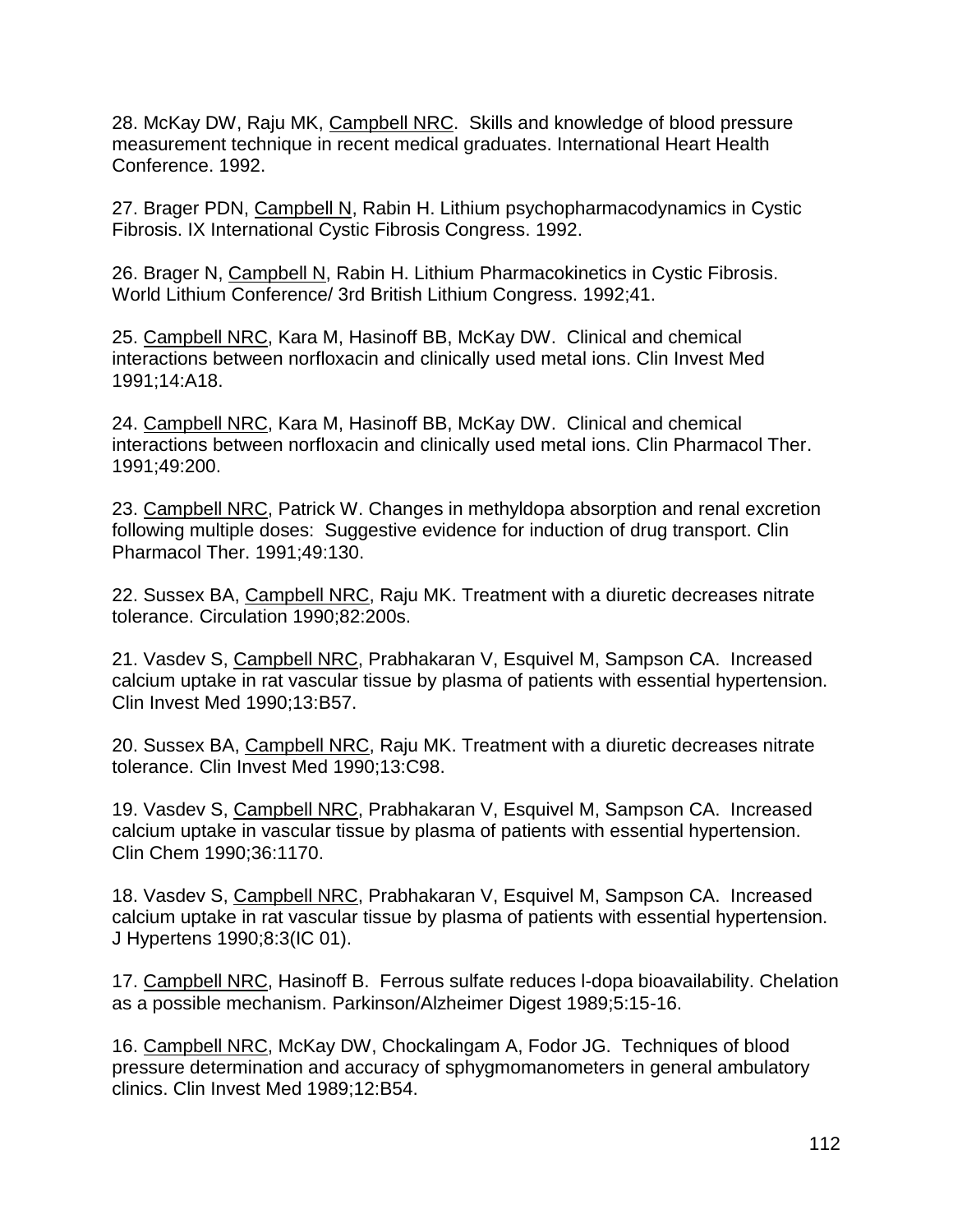15. Rankine D, Campbell NRC, Goodridge A, Kara M, Hasinoff B. Ferrous sulfate, Sinemet interaction in patients with Parkinson's disease. Can J Neurol Sc 1989;16:241.

14. Barrett B, Gault MH, Campbell NRC, Vasdev S, Chafe L, Veinnott G, Asku AE, Parfrey P. Spurious stones. Clin Invest Med 1988;11:C86.

13. Chockalingam A, Fodor JG, Drover A, Campbell NRC. Practical experience with 24 hour ambulatory BP monitoring in outpatient setting. Clin Invest Med 1988;11:C62.

12. Campbell NRC, Hasinoff B. Ferrous sulfate reduces levodopa bioavailability. Clin Invest Med 1988;11:C17.

11. Campbell NRC. Reduction in levodopa bioavailability associated with ferrous sulfate administration. Clin Pharmacol Ther 1988;43:167.

10. Campbell NRC, Paddock V and Sundaram R. Methyldopa: Effects of ferrous sulfate and ferrous gluconate on absorption and metabolism. Clin Invest Med 1987;10:B27. 9. Maidak B, Campbell NRC, Weinshilboum R. Phenol Sulfotransferase: Correlation of hepatic isozymes with familial thermal stability variants. Proceedings of the 7th International Congress of Human Genetics. 1986.

8. Campbell NRC, Weinshilboum RM. Human Phenol Sulfotransferase (PST): Correlation of liver and platelet activities. Clin Invest Med 1986;4:A15.

7. Campbell NRC, Weinshilboum, RM. Human liver phenol sulfotransferase (PST): Partial purification of the "TS" form. Fed Proc 1984;43:339.

6. Campbell NRC, Sundaram RS, Werness P, Van Loon J, Weinshilboum RM. Methyldopa metabolism: Importance of sulfate availability. Clin Invest Med 1984;7:34.

5. Campbell NRC, Dunnette JH, Mwaluko G, Van Loon J, Weinshilboum RM. Catechol-o-methyltransferase, phenol sulfotransferase and methyldopa metabolism in man. II World Conf Clin Pharmacol Ther. 108, 1983.

4. Fernandez PG, Kim BK, Galway B, Campbell NRC, Granter-Button S, McDonald J. Blood pressure behaviour and predictability: a new therapeutic regimen in hypertension. Proc Clin Res 1982;30:49A.

3. Fernandez PG, Kim BK, Galway B, Campbell N, Granter-Button S, McDonald J. Potassium conservation in thiazide induced hypokalemia in uncomplicated essential hypertension: Proc Clin Res 1982;30:25A.9

2. Fernandez PG, Galway B, Kim BK, Granter-Button S, McDonald J, Campbell NRC. Moduret (amiloride plus hydrochlorothiazide) versus hydrochlorothiazide: an evaluation